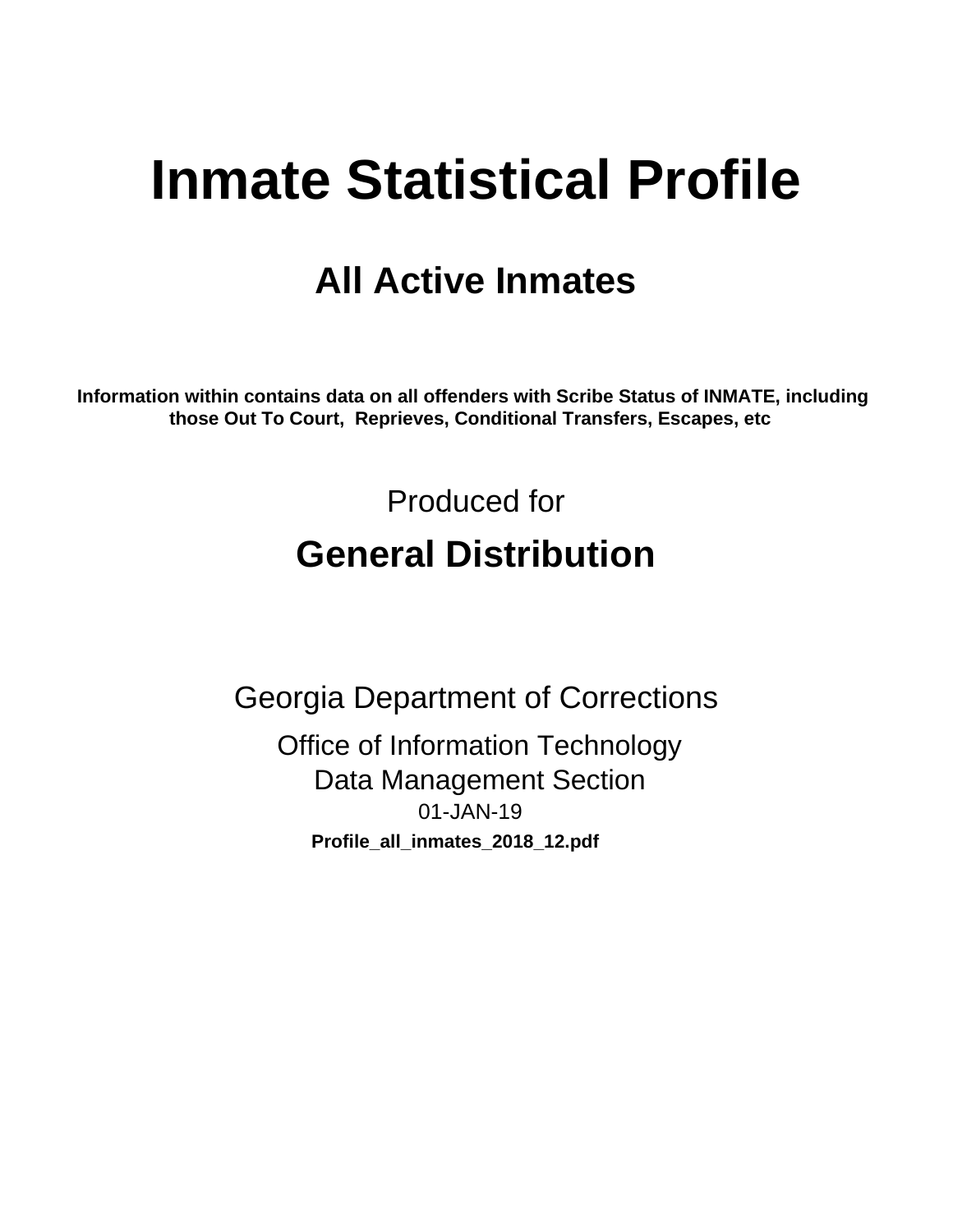## **Inmate Statistical Profile 01-JAN-19**

Contents

**All Active Inmates** 

Produced for General Distribution

## **Table of Contents**

| <b>Demographic information</b>                                        |
|-----------------------------------------------------------------------|
| 4 Current age, broken out in ten year age groups                      |
| 5 Race group                                                          |
| 6 Marital status, self-reported at entry to prison                    |
| 7 Number of Inmates with Dependents, self-reported at entry to prison |
| 8 Religious affiliation, self-reported at entry to prison             |
| 9 Home county - self-reported at entry to prison                      |
| 14 Employment status before prison, self-reported at entry to prison  |
| 15 Age at admission                                                   |
| 17 Age at admission                                                   |
| 20 Height, measured at entry to prison                                |
| 22 Weight, measured at entry to prison                                |
| 23 Military service                                                   |
| <b>Correctional information</b>                                       |
| 24 Type of admission to prison                                        |
| 25 Current / last supervision level                                   |
| 26 Current / last institution type                                    |
| 27 Institution type - transitional centers                            |
| 28 Institution type - county prisons                                  |
| 30 Institution type - state prisons                                   |
| 32 Institution type - private prisons                                 |
| 33 Institution type - inmate boot camp                                |
| 34 Number of disciplinary reports                                     |
| 35 Number of transfers                                                |
| 36 Number of escapes                                                  |
| 37 Split sentence - Probation to follow                               |
| 38 Probable future release type of still active inmates               |
| 39 Time served in current (or last) institution                       |
| <b>Educational, psychological and physical information</b>            |
| 40 Highest grade level attained                                       |
| 41 Culture fair IQ scores                                             |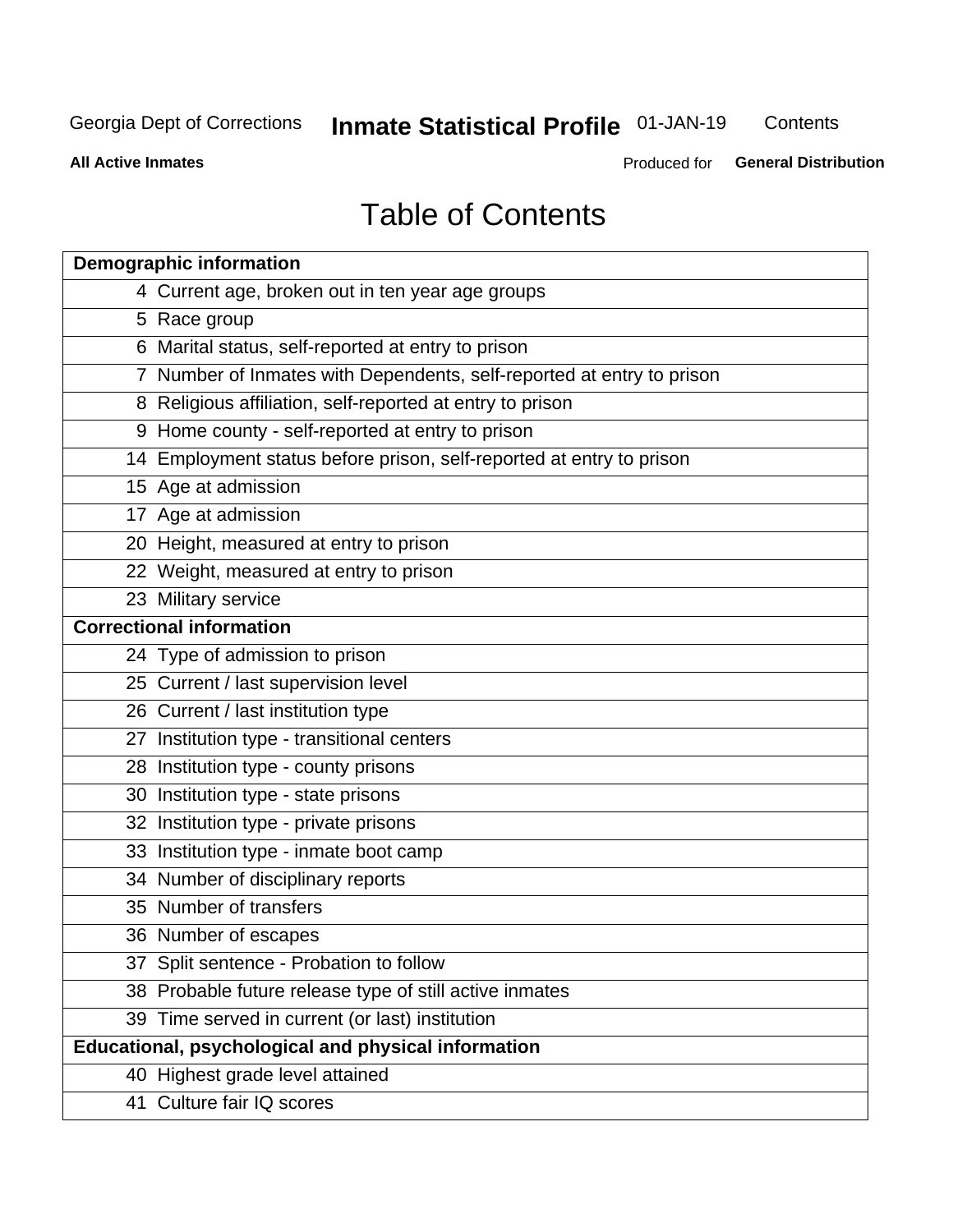## **Inmate Statistical Profile 01-JAN-19**

Contents

**All Active Inmates** 

Produced for General Distribution

## **Table of Contents**

| Educational, psychological and physical information              |
|------------------------------------------------------------------|
| 42 Wide Range Achievement Test (WRAT) reading score              |
| 43 Wide Range Achievement Test (WRAT) math score                 |
| 44 Wide Range Achievement Test (WRAT) spelling score             |
| 45 Current / last mental health treatment level                  |
| 46 PULHESDWIT medical scale - 'P' overall condition ('P'hysical) |
| 47 PULHESDWIT medical scale - 'U' upper body                     |
| 48 PULHESDWIT medical scale - 'L' lower body                     |
| 49 PULHESDWIT medical scale - 'H' hearing                        |
| 50 PULHESDWIT medical scale - 'E' vision                         |
| 51 PULHESDWIT medical scale -'S' psychiatric                     |
| 52 PULHESDWIT medical scale - 'D' dental                         |
| 53 PULHESDWIT medical scale - 'W' work ability                   |
| 54 PULHESDWIT medical scale - 'I' impairment                     |
| 55 PULHESDWIT medical scale - 'T' transportability               |
| <b>Crimes and criminal history information</b>                   |
| 56 Number of prior Georgia incarcerations                        |
| 57 Prison sentence in years                                      |
| 58 Primary offense, broken out into felonies vs misdemeanors     |
| 59 Primary offense, broken out into six broad crime categories   |
| 60 Primary offense, detailed offense code                        |
| 68 County of conviction of primary offense                       |
| 73 Circuit of conviction of primary offense                      |
| 75 Years served (jail + prison) in this incarceration            |
| <b>Medical information</b>                                       |
| 76 Results of most recent HIV test                               |
| 77 Results of most recent tuberculosis test                      |
| 78 Results of most recent syphilis test                          |
| 79 Results of most recent Hepatitis-C test                       |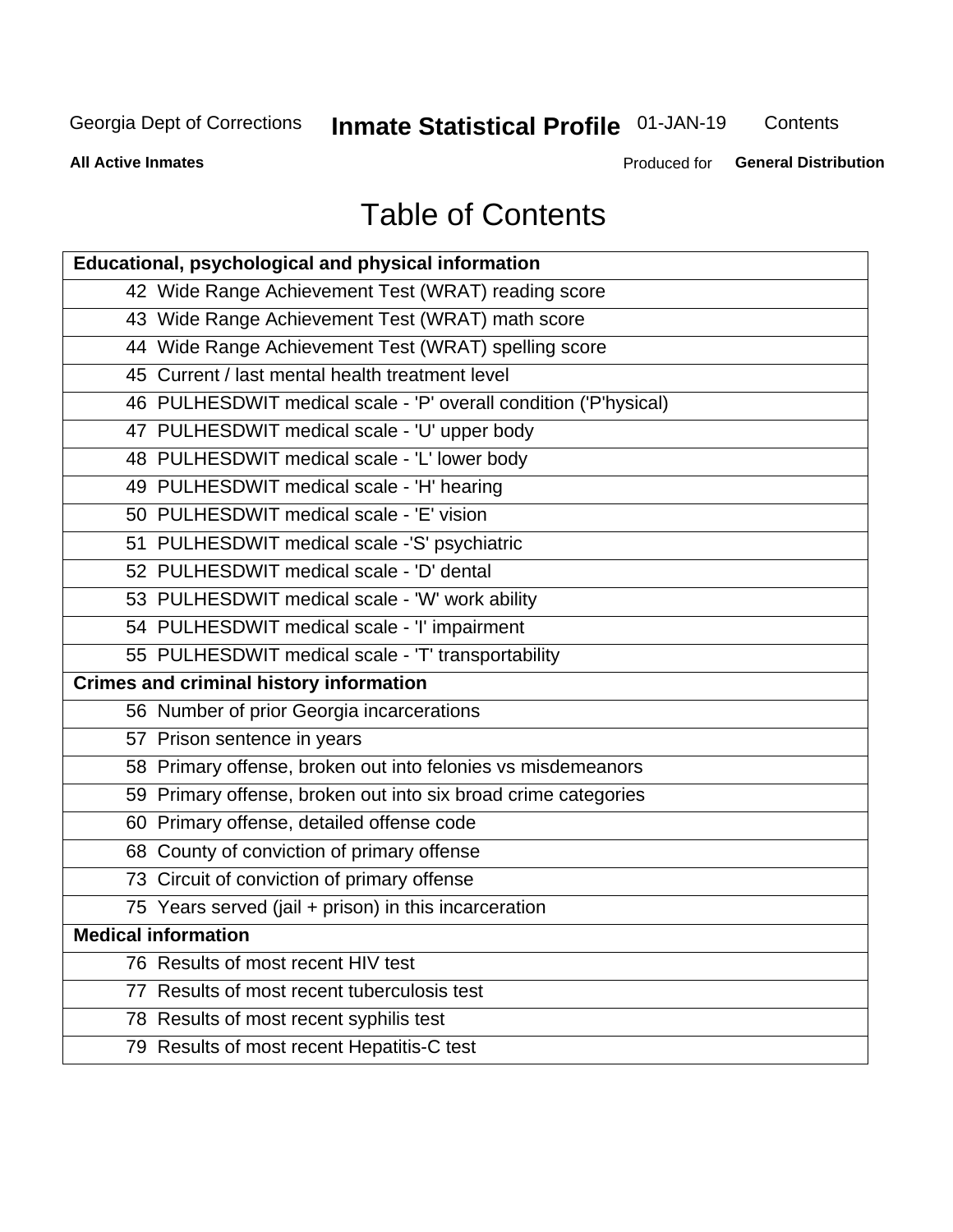#### **All Active Inmates**

#### Produced for General Distribution

### Current age, broken out in ten-year age groups

COL % - percent each COUNT is of its particular column

|                          | <b>Male</b>  |        |        | <b>Female</b> |          |          | <b>Total</b> |        |
|--------------------------|--------------|--------|--------|---------------|----------|----------|--------------|--------|
| <b>Current Age</b>       | <b>Count</b> | Col %  | Row %  | <b>Count</b>  | Col %    | Row %    | <b>Total</b> | Col %  |
| <b>Teens (1-19)</b>      | 706          | 1.39%  | 94.13% | 44            | 1.12%    | 5.87%    | 750          | 1.37%  |
| <b>Twenties (20-29)</b>  | 13,759       | 27.15% | 93.12% | 1,016         | 25.84%   | $6.88\%$ | 14,775       | 27.06% |
| Thirties (30-39)         | 15,423       | 30.44% | 91.70% | 1,396         | 35.50%   | 8.30%    | 16,819       | 30.80% |
| <b>Forties (40-49)</b>   | 10,609       | 20.94% | 92.31% | 884           | 22.48%   | 7.69%    | 11,493       | 21.05% |
| <b>Fifties (50-59)</b>   | 7,019        | 13.85% | 93.96% | 451           | 11.47%   | 6.04%    | 7,470        | 13.68% |
| <b>Sixties (60-69)</b>   | 2,509        | 4.95%  | 95.51% | 118           | $3.00\%$ | 4.49%    | 2,627        | 4.81%  |
| Seventy + (70 and above) | 648          | 1.28%  | 96.57% | 23            | 0.58%    | 3.43%    | 671          | 1.23%  |
| <b>Total Reported</b>    | 50,673       | 100%   | 92.80% | 3,932         | 100%     | 7.20%    | 54,605       | 100%   |

| <b>Not Reported</b> | 264    |       | $\sim$ r<br>∠งว |
|---------------------|--------|-------|-----------------|
|                     | 50,937 | 3,933 | 54,870          |

| <b>Mean</b><br>(average)       | 38.44 | 37.51 | 38.37 |
|--------------------------------|-------|-------|-------|
| Median (middle)                | 36    | 36    | 36    |
| <b>Mode</b><br>(most frequent) | 29    | 29    | 29    |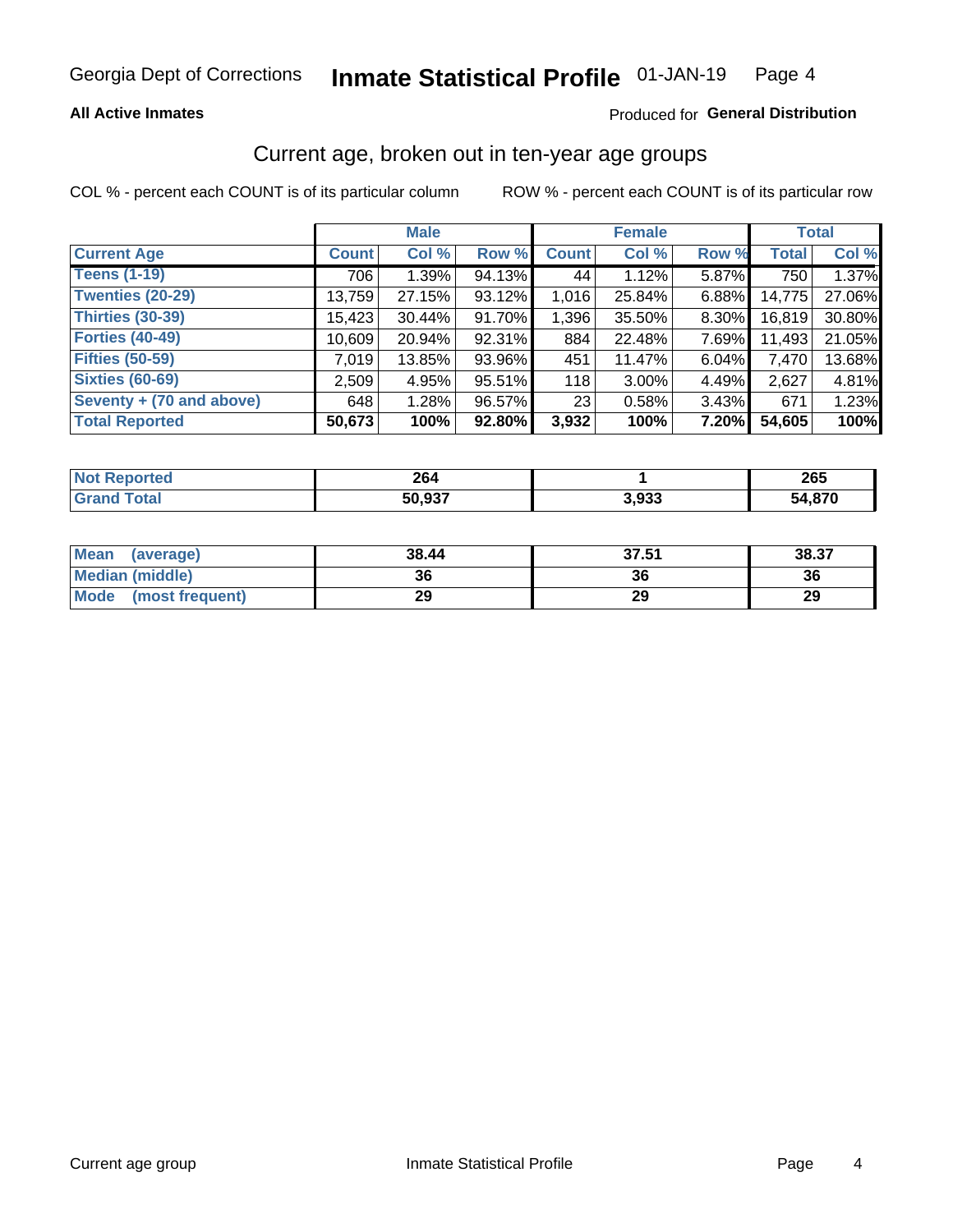#### Inmate Statistical Profile 01-JAN-19 Page 5

#### **All Active Inmates**

#### **Produced for General Distribution**

#### Race group

COL % - percent each COUNT is of its particular column

|                  |                        |              | <b>Male</b> |           |             | <b>Female</b> |        |              | <b>Total</b> |  |
|------------------|------------------------|--------------|-------------|-----------|-------------|---------------|--------|--------------|--------------|--|
|                  | <b>Race Group</b>      | <b>Count</b> | Col %       |           | Row % Count | Col %         | Row %  | <b>Total</b> | Col %        |  |
|                  | <b>White</b>           | 17,418       | 34.20%      | 88.30%    | 2,308       | 58.68%        | 11.70% | 19,726       | 35.95%       |  |
| $\mathbf{2}$     | <b>Black</b>           | 31,191       | 61.23%      | 95.28%    | 1,544       | 39.26%        | 4.72%  | 32,735       | 59.66%       |  |
| 5.               | <b>Other</b>           | 55           | .11%        | 91.67%    | 5           | .13%          | 8.33%  | 60           | .11%         |  |
| 6                | <b>Asian</b>           | 174          | .34%        | 93.55%    | 12          | .31%          | 6.45%  | 186          | .34%         |  |
| 9                | <b>Unknown</b>         | 14           | .03%        | 93.33%    |             | $.03\%$       | 6.67%  | 15           | .03%         |  |
| 10               | <b>Hispanic</b>        | 2,062        | 4.05%       | 97.08%    | 62          | 1.58%         | 2.92%  | 2,124        | 3.87%        |  |
| 12 <sup>12</sup> | <b>Native American</b> | 22           | $.04\%$     | 95.65%    |             | .03%          | 4.35%  | 23           | .04%         |  |
| 13               | <b>Native Hawaiian</b> |              | .01%        | 100.00%   |             |               |        |              | .01%         |  |
|                  | <b>Total Reported</b>  | 50,937       | 100%        | $92.83\%$ | 3,933       | 100%          | 7.17%  | 54,870       | 100%         |  |

| <b>Not Reported</b>            |        |       |        |
|--------------------------------|--------|-------|--------|
| <b>' Total</b><br><b>Grand</b> | 50,937 | 3,933 | 54,870 |

| <b>Mode</b><br>---<br>most frequent) | Black | White | <b>Black</b> |
|--------------------------------------|-------|-------|--------------|
|                                      |       |       |              |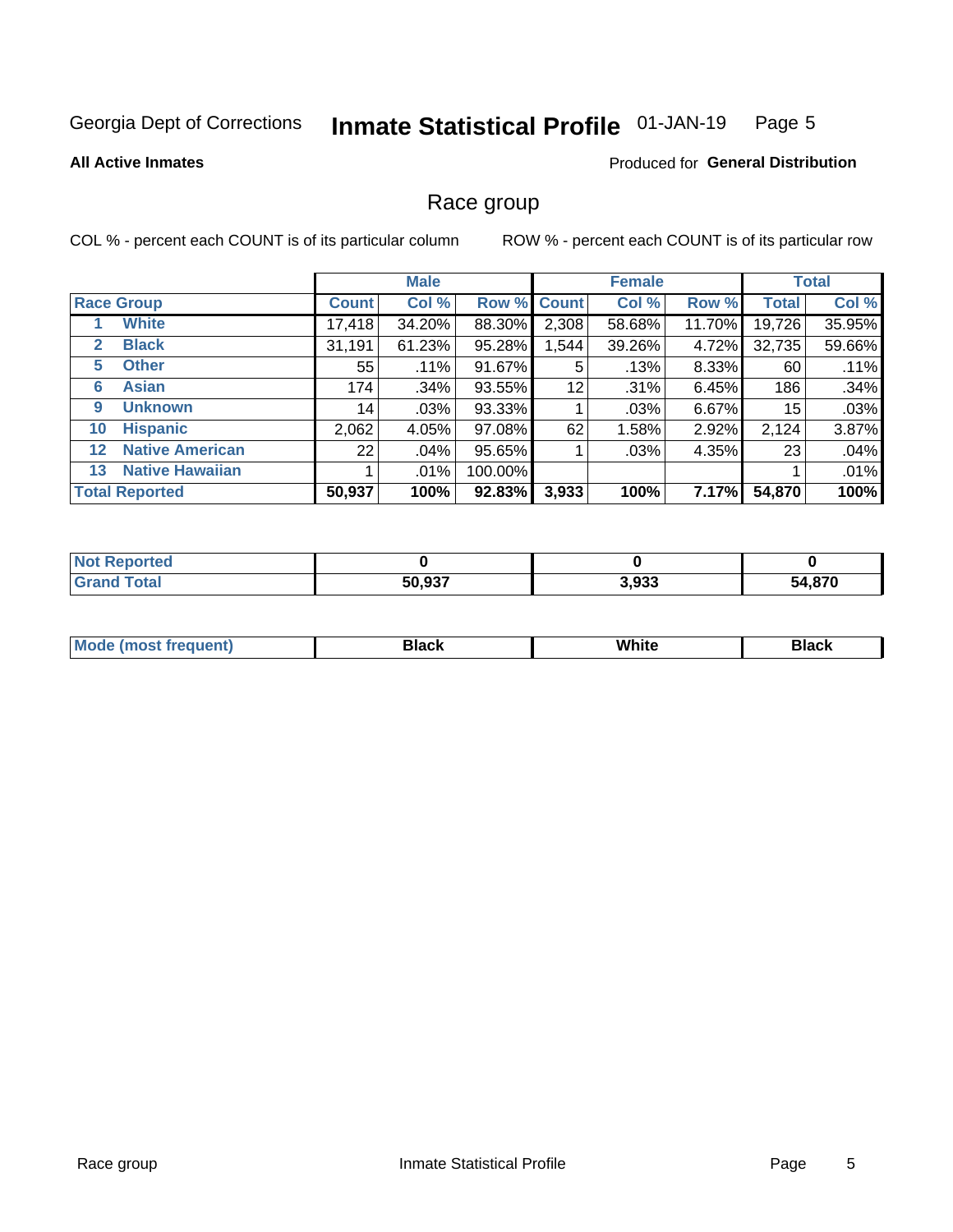#### Inmate Statistical Profile 01-JAN-19 Page 6

**All Active Inmates** 

#### Produced for General Distribution

### Marital status, self-reported at entry to prison

COL % - percent each COUNT is of its particular column

|                            | <b>Male</b>  |          |        |              | <b>Female</b> | <b>Total</b> |              |        |
|----------------------------|--------------|----------|--------|--------------|---------------|--------------|--------------|--------|
| <b>Marital Status</b>      | <b>Count</b> | Col %    | Row %  | <b>Count</b> | Col %         | Row %        | <b>Total</b> | Col %  |
| <b>Unknown</b><br>$\bf{0}$ | 1,325        | $2.60\%$ | 85.65% | 222          | 5.64%         | 14.35%       | 1,547        | 2.82%  |
| <b>Divorced</b><br>D       | 4,808        | $9.44\%$ | 90.07% | 530          | 13.48%        | 9.93%        | 5,338        | 9.73%  |
| <b>Married</b><br>М        | 6,785        | 13.32%   | 91.66% | 617          | 15.69%        | 8.34%        | 7,402        | 13.49% |
| <b>S</b> Separated         | 1,774        | 3.48%    | 84.84% | 317          | 8.06%         | 15.16%       | 2,091        | 3.81%  |
| <b>Unmarried</b><br>U      | 35,679       | 70.05%   | 94.40% | 2,115        | 53.78%        | 5.60%        | 37,794       | 68.88% |
| <b>Widow</b><br>W          | 566          | 1.11%    | 81.09% | 132          | 3.36%         | 18.91%       | 698          | 1.27%  |
| <b>Total Reported</b>      | 50,937       | 100%     | 92.83% | 3,933        | 100%          | 7.17%        | 54,870       | 100%   |

| N <sub>of</sub><br>ాorted |                |       |        |
|---------------------------|----------------|-------|--------|
| Гоtal                     | こへ ヘクフ<br>، 33 | 3.933 | 54.870 |

|--|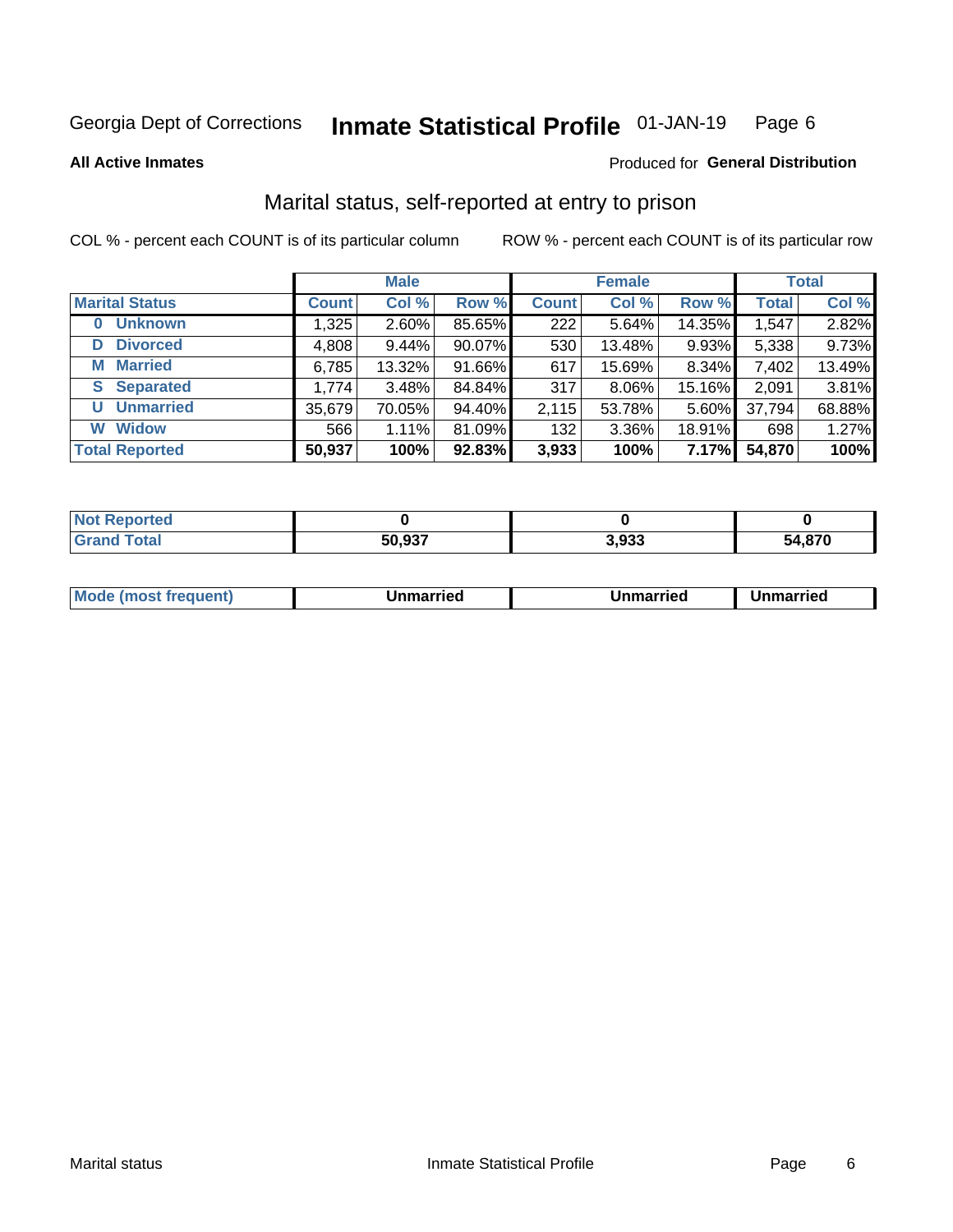#### Inmate Statistical Profile 01-JAN-19 Page 7

#### **All Active Inmates**

#### Produced for General Distribution

### Number of Inmates with Dependents, Self-Reported at Entry to Prison

COL % - percent each COUNT is of its particular column

|                             |              | <b>Male</b> |        | <b>Female</b>  |        |       | <b>Total</b> |        |
|-----------------------------|--------------|-------------|--------|----------------|--------|-------|--------------|--------|
| <b>Number of dependents</b> | <b>Count</b> | Col %       | Row %  | <b>Count</b>   | Col %  | Row % | <b>Total</b> | Col %  |
| l 0                         | 15,621       | 37.07%      | 93.51% | 1,084          | 33.50% | 6.49% | 16,705       | 36.81% |
|                             | 9,856        | 23.39%      | 93.80% | 651            | 20.12% | 6.20% | 10,507       | 23.15% |
| $\overline{2}$              | 7,342        | 17.42%      | 91.80% | 656            | 20.27% | 8.20% | 7,998        | 17.63% |
| $\overline{3}$              | 4,480        | 10.63%      | 90.61% | 464            | 14.34% | 9.39% | 4,944        | 10.90% |
| 4                           | 2,281        | 5.41%       | 91.31% | 217            | 6.71%  | 8.69% | 2,498        | 5.50%  |
| 5                           | 1,183        | 2.81%       | 92.93% | 90             | 2.78%  | 7.07% | 1,273        | 2.81%  |
| 6                           | 621          | 1.47%       | 93.81% | 41             | 1.27%  | 6.19% | 662          | 1.46%  |
| 7                           | 302          | 0.72%       | 95.27% | 15             | 0.46%  | 4.73% | 317          | 0.70%  |
| 8                           | 175          | 0.42%       | 95.11% | 9              | 0.28%  | 4.89% | 184          | 0.41%  |
| 9                           | 90           | 0.21%       | 95.74% | 4              | 0.12%  | 4.26% | 94           | 0.21%  |
| 10                          | 82           | 0.19%       | 96.47% | 3              | 0.09%  | 3.53% | 85           | 0.19%  |
| Over 10                     | 108          | 0.26%       | 98.18% | $\overline{2}$ | 0.06%  | 1.82% | 110          | 0.24%  |
| <b>Total Reported</b>       | 42,141       | 100%        | 92.87% | 3,236          | 100%   | 7.13% | 45,377       | 100.0% |

| 8,796  | 697   | 9,493  |
|--------|-------|--------|
| 50.037 | ດາາ   | 4.870ذ |
| JU.JJI | 3.933 | בר     |

| Mean (average)         | 1.50 | 1.61 | 51.، |
|------------------------|------|------|------|
| <b>Median (middle)</b> |      |      |      |
| Mode (most frequent)   |      |      |      |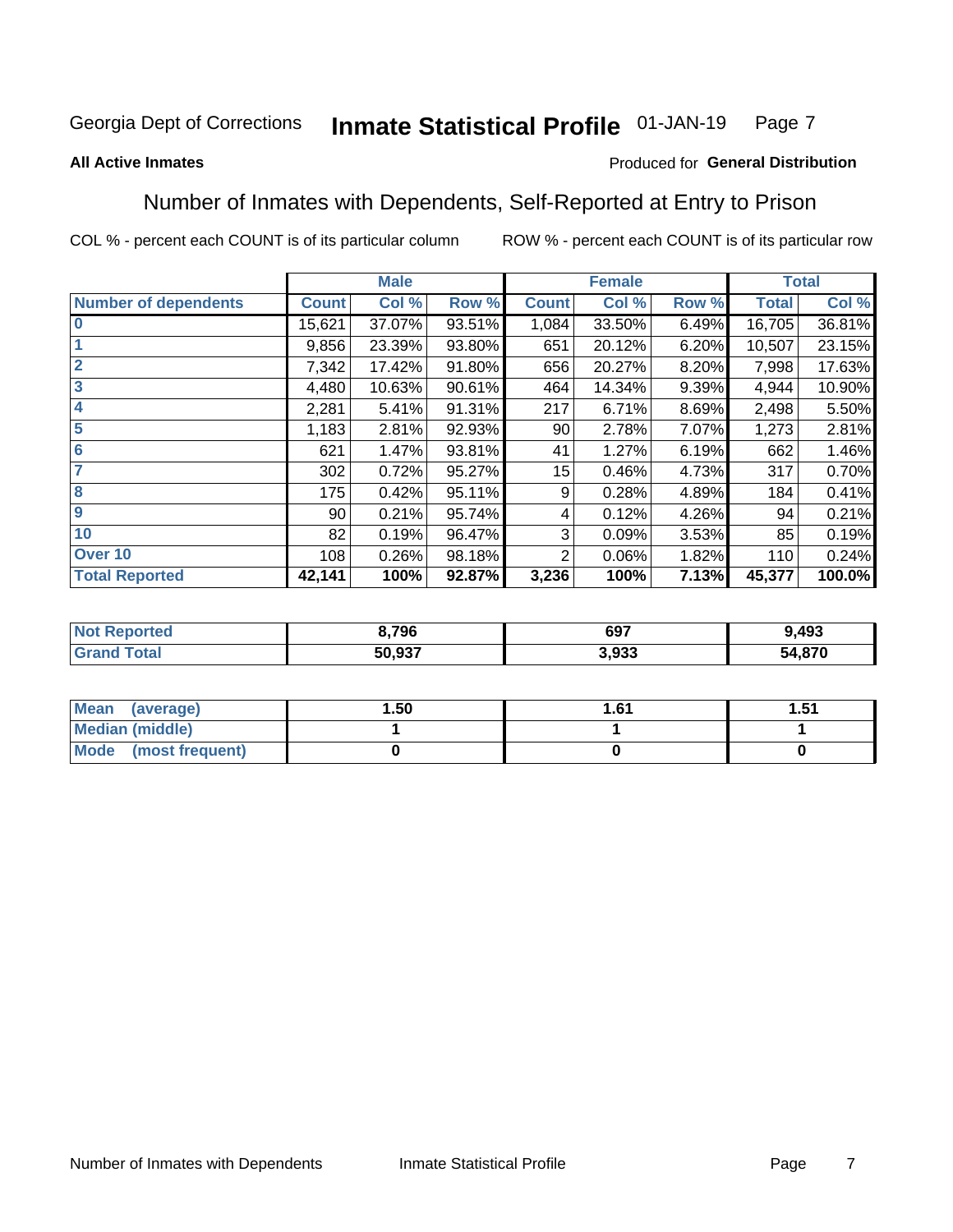#### Inmate Statistical Profile 01-JAN-19 Page 8

#### **All Active Inmates**

#### Produced for General Distribution

### Religious affiliation, self-reported at entry to prison

COL % - percent each COUNT is of its particular column

|                |                              |                | <b>Male</b> |         |                | <b>Female</b> |        |                     | <b>Total</b> |
|----------------|------------------------------|----------------|-------------|---------|----------------|---------------|--------|---------------------|--------------|
|                | <b>Religious Affiliation</b> | <b>Count</b>   | Col %       | Row %   | <b>Count</b>   | Col %         | Row %  | <b>Total</b>        | Col %        |
| 1              | <b>Islam</b>                 | 1,442          | 6.76%       | 97.10%  | 43             | 1.70%         | 2.90%  | 1,485               | 6.22%        |
| $\overline{2}$ | <b>Catholic</b>              | 1,088          | 5.10%       | 87.81%  | 151            | 5.97%         | 12.19% | 1,239               | 5.19%        |
| 3              | <b>Baptist</b>               | 13,357         | 62.57%      | 87.64%  | 1,883          | 74.46%        | 12.36% | 15,240              | 63.83%       |
| 4              | <b>Methodist</b>             | 374            | 1.75%       | 83.30%  | 75             | 2.97%         | 16.70% | 449                 | 1.88%        |
| 5              | <b>EpiscopIn</b>             | 42             | .20%        | 85.71%  | 7              | .28%          | 14.29% | 49                  | .21%         |
| $6\phantom{a}$ | <b>Presbytrn</b>             | 75             | .35%        | 93.75%  | 5              | .20%          | 6.25%  | 80                  | .34%         |
| 7              | <b>Chc Of God</b>            | 396            | 1.86%       | 89.59%  | 46             | 1.82%         | 10.41% | 442                 | 1.85%        |
| 8              | <b>Holiness</b>              | 548            | 2.57%       | 82.04%  | 120            | 4.74%         | 17.96% | 668                 | 2.80%        |
| 9              | <b>Jewish</b>                | 60             | .28%        | 82.19%  | 13             | .51%          | 17.81% | 73                  | .31%         |
| 10             | <b>Anglican</b>              | 40             | .19%        | 97.56%  | 1              | .04%          | 2.44%  | 41                  | .17%         |
| 11             | <b>Grk Orthdx</b>            | 3              | .01%        | 60.00%  | $\overline{2}$ | .08%          | 40.00% | 5                   | .02%         |
| 12             | <b>Hindu</b>                 | 10             | .05%        | 83.33%  | $\overline{2}$ | .08%          | 16.67% | 12                  | .05%         |
| 13             | <b>Buddhist</b>              | 51             | .24%        | 87.93%  | 7              | .28%          | 12.07% | 58                  | .24%         |
| 14             | <b>Taoist</b>                | 5              | .02%        | 100.00% |                |               |        | 5                   | .02%         |
| 15             | <b>Shintoist</b>             | 4              | .02%        | 100.00% |                |               |        | 4                   | .02%         |
| 16             | <b>Seven D Ad</b>            | 59             | .28%        | 89.39%  | $\overline{7}$ | .28%          | 10.61% | 66                  | .28%         |
| 17             | <b>Jehovah Wt</b>            | 256            | 1.20%       | 87.67%  | 36             | 1.42%         | 12.33% | 292                 | 1.22%        |
| 18             | <b>Latr Day S</b>            | 25             | .12%        | 86.21%  | 4              | .16%          | 13.79% | 29                  | .12%         |
| 19             | Quaker                       | $\overline{2}$ | .01%        | 100.00% |                |               |        | $\overline{2}$      | .01%         |
| 20             | <b>Other Prot</b>            | 1,863          | 8.73%       | 94.23%  | 114            | 4.51%         | 5.77%  | 1,977               | 8.28%        |
| 21             | <b>Messianic Judaism</b>     | 20             | .09%        | 90.91%  | 2              | .08%          | 9.09%  | 22                  | .09%         |
| 96             | <b>None</b>                  | 1,627          | 7.62%       | 99.33%  | 11             | .43%          | .67%   | 1,638               | 6.86%        |
|                | <b>Total Reported</b>        | 21,347         | 100%        | 89.41%  | 2,529          | 100%          | 10.59% | $\overline{23,876}$ | 100%         |

| ortec<br>NI. | 29,590 | 404   | 30.994      |
|--------------|--------|-------|-------------|
| <b>ota</b>   | 50,937 | 3,933 | 4,870<br>54 |

| <b>Mode (most frequent)</b> | <b>Japtist</b> | Baptist | Baptist |
|-----------------------------|----------------|---------|---------|
|-----------------------------|----------------|---------|---------|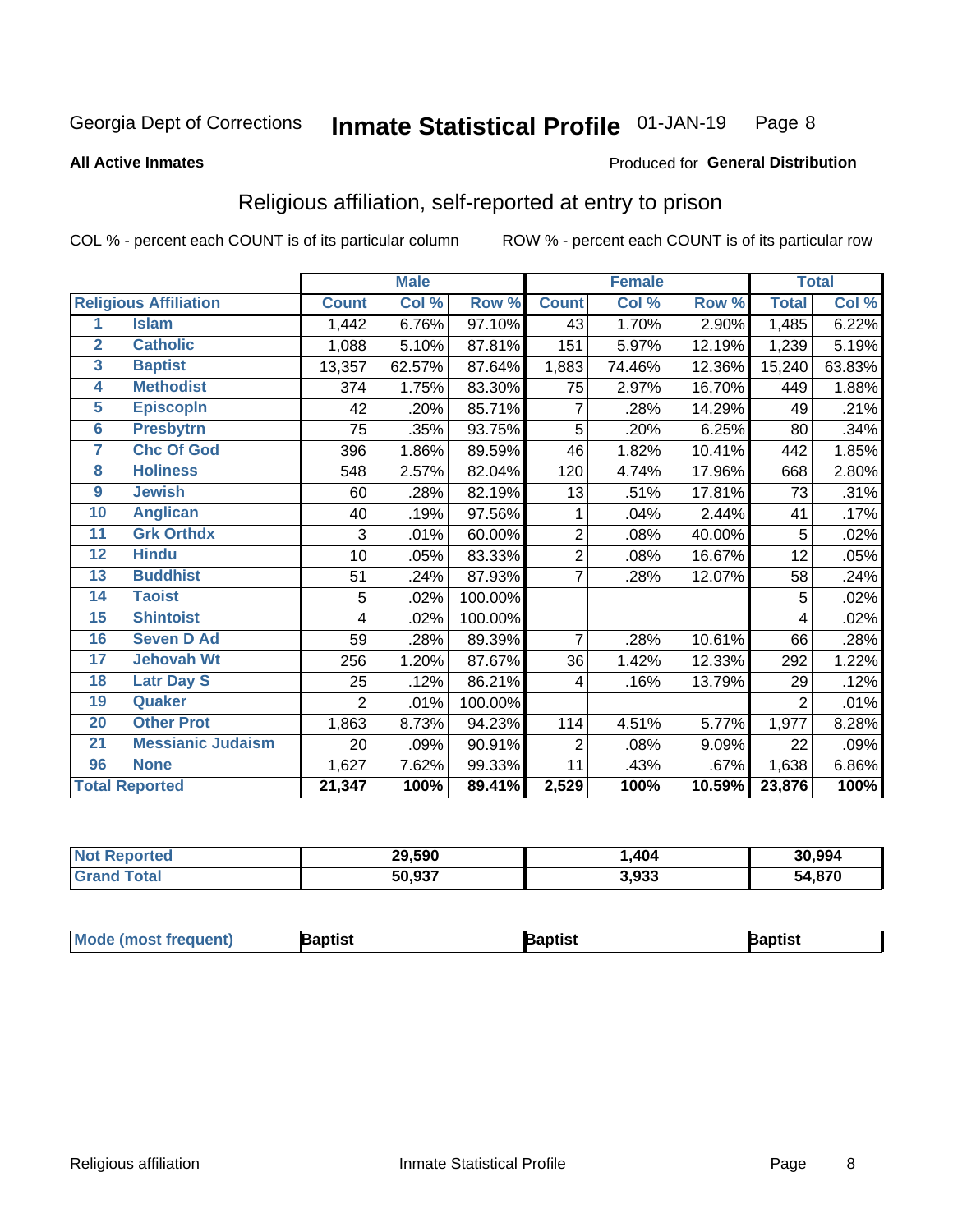#### Inmate Statistical Profile 01-JAN-19 Page 9

**All Active Inmates** 

#### **Produced for General Distribution**

### Home county, self-reported at entry to prison

COL % - percent each COUNT is of its particular column

|     |                             |              | <b>Male</b> |         |                  | <b>Female</b> |        | <b>Total</b> |        |
|-----|-----------------------------|--------------|-------------|---------|------------------|---------------|--------|--------------|--------|
|     | <b>Home County</b>          | <b>Count</b> | Col %       | Row %   | <b>Count</b>     | Col %         | Row %  | <b>Total</b> | Col %  |
| 000 | <b>Unknown</b>              | 7,700        | 15.12%      | 92.14%  | 657              | 16.70%        | 7.86%  | 8,357        | 15.23% |
| 001 | <b>Appling County</b>       | 133          | .26%        | 94.33%  | 8                | .20%          | 5.67%  | 141          | .26%   |
| 002 | <b>Atkinson County</b>      | 43           | .08%        | 93.48%  | 3                | .08%          | 6.52%  | 46           | .08%   |
| 003 | <b>Bacon County</b>         | 76           | .15%        | 93.83%  | 5                | .13%          | 6.17%  | 81           | .15%   |
| 004 | <b>Baker County</b>         | 20           | .04%        | 95.24%  | $\mathbf 1$      | .03%          | 4.76%  | 21           | .04%   |
| 005 | <b>Baldwin County</b>       | 246          | .48%        | 92.83%  | 19               | .48%          | 7.17%  | 265          | .48%   |
| 006 | <b>Banks County</b>         | 78           | .15%        | 87.64%  | 11               | .28%          | 12.36% | 89           | .16%   |
| 007 | <b>Barrow County</b>        | 308          | .60%        | 88.51%  | 40               | 1.02%         | 11.49% | 348          | .63%   |
| 008 | <b>Bartow County</b>        | 500          | .98%        | 85.91%  | 82               | 2.08%         | 14.09% | 582          | 1.06%  |
| 009 | <b>Ben Hill County</b>      | 186          | .37%        | 94.42%  | 11               | .28%          | 5.58%  | 197          | .36%   |
| 010 | <b>Berrien County</b>       | 83           | .16%        | 95.40%  | 4                | .10%          | 4.60%  | 87           | .16%   |
| 011 | <b>Bibb County</b>          | 1,117        | 2.19%       | 94.50%  | 65               | 1.65%         | 5.50%  | 1,182        | 2.15%  |
| 012 | <b>Bleckley County</b>      | 73           | .14%        | 87.95%  | 10               | .25%          | 12.05% | 83           | .15%   |
| 013 | <b>Brantley County</b>      | 77           | .15%        | 84.62%  | 14               | .36%          | 15.38% | 91           | .17%   |
| 014 | <b>Brooks County</b>        | 203          | .40%        | 99.51%  | 1                | .03%          | .49%   | 204          | .37%   |
| 015 | <b>Bryan County</b>         | 88           | .17%        | 95.65%  | 4                | .10%          | 4.35%  | 92           | .17%   |
| 016 | <b>Bulloch County</b>       | 344          | .68%        | 93.99%  | 22               | .56%          | 6.01%  | 366          | .67%   |
| 017 | <b>Burke County</b>         | 226          | .44%        | 97.41%  | 6                | .15%          | 2.59%  | 232          | .42%   |
| 018 | <b>Butts County</b>         | 136          | .27%        | 93.15%  | 10               | .25%          | 6.85%  | 146          | .27%   |
| 019 | <b>Calhoun County</b>       | 69           | .14%        | 93.24%  | 5                | .13%          | 6.76%  | 74           | .13%   |
| 020 | <b>Camden County</b>        | 138          | .27%        | 92.00%  | 12               | .31%          | 8.00%  | 150          | .27%   |
| 021 | <b>Candler County</b>       | 106          | .21%        | 96.36%  | 4                | .10%          | 3.64%  | 110          | .20%   |
| 022 | <b>Carroll County</b>       | 567          | 1.11%       | 92.05%  | 49               | 1.25%         | 7.95%  | 616          | 1.12%  |
| 023 | <b>Catoosa County</b>       | 248          | .49%        | 88.89%  | 31               | .79%          | 11.11% | 279          | .51%   |
| 024 | <b>Charlton County</b>      | 41           | .08%        | 91.11%  | 4                | .10%          | 8.89%  | 45           | .08%   |
| 025 | <b>Chatham County</b>       | 1,608        | 3.16%       | 95.71%  | 72               | 1.83%         | 4.29%  | 1,680        | 3.06%  |
| 026 | <b>Chattahoochee County</b> | 26           | .05%        | 100.00% |                  |               |        | 26           | .05%   |
| 027 | <b>Chattooga County</b>     | 202          | .40%        | 85.59%  | 34               | .86%          | 14.41% | 236          | .43%   |
| 028 | <b>Cherokee County</b>      | 398          | .78%        | 91.49%  | 37               | .94%          | 8.51%  | 435          | .79%   |
| 029 | <b>Clarke County</b>        | 492          | .97%        | 92.66%  | 39               | .99%          | 7.34%  | 531          | .97%   |
| 030 | <b>Clay County</b>          | 47           | .09%        | 92.16%  | 4                | .10%          | 7.84%  | 51           | .09%   |
| 031 | <b>Clayton County</b>       | 1,442        | 2.83%       | 93.64%  | 98               | 2.49%         | 6.36%  | 1,540        | 2.81%  |
| 032 | <b>Clinch County</b>        | 49           | .10%        | 87.50%  | $\overline{7}$   | .18%          | 12.50% | 56           | .10%   |
| 033 | <b>Cobb County</b>          | 1,702        | 3.34%       | 92.15%  | 145              | 3.69%         | 7.85%  | 1,847        | 3.37%  |
| 034 | <b>Coffee County</b>        | 273          | .54%        | 92.54%  | 22               | .56%          | 7.46%  | 295          | .54%   |
| 035 | <b>Colquitt County</b>      | 205          | .40%        | 95.79%  | $\boldsymbol{9}$ | .23%          | 4.21%  | 214          | .39%   |
| 036 | <b>Columbia County</b>      | 299          | .59%        | 90.33%  | 32               | .81%          | 9.67%  | 331          | .60%   |
| 037 | <b>Cook County</b>          | 124          | .24%        | 93.94%  | $\bf 8$          | .20%          | 6.06%  | 132          | .24%   |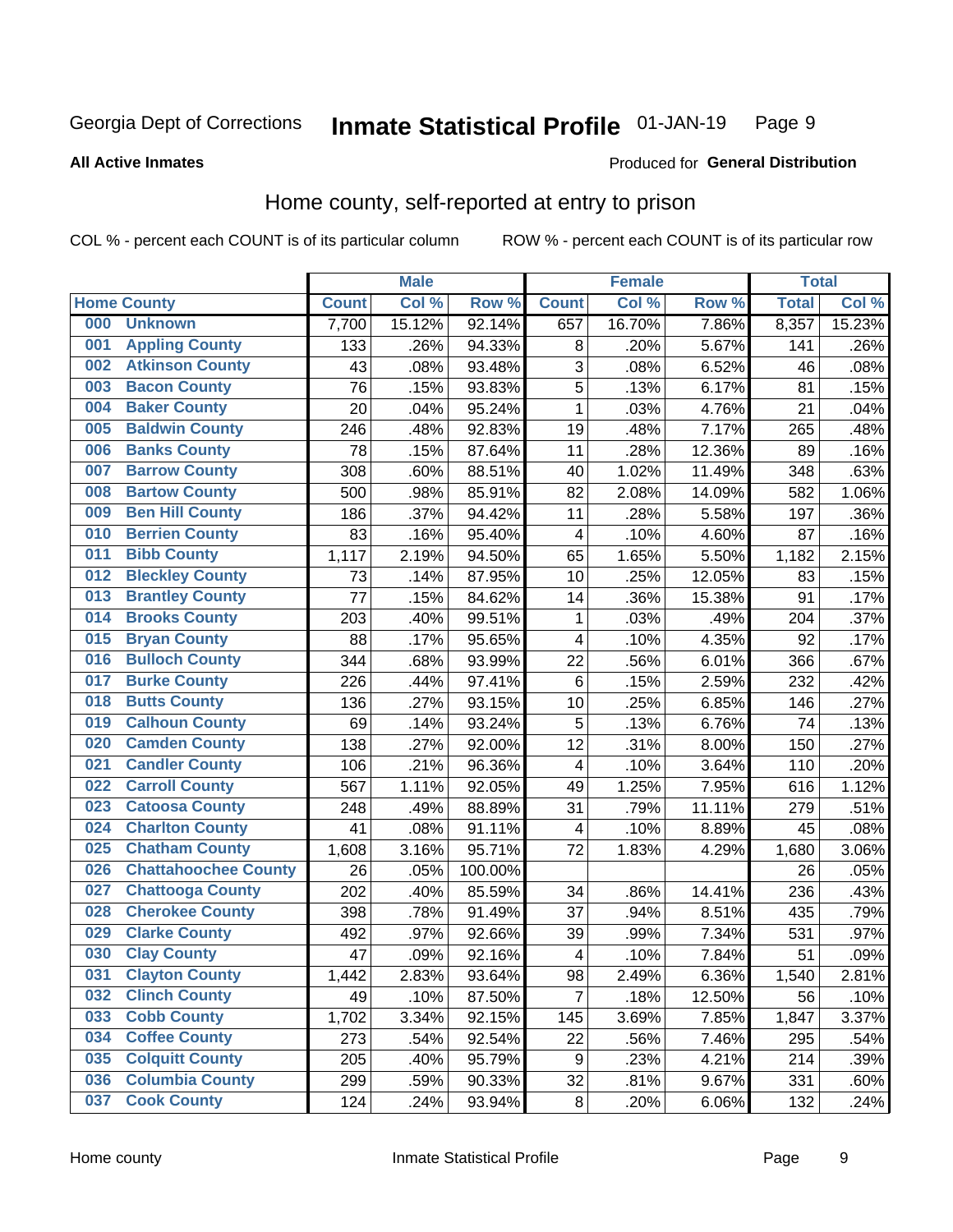#### Inmate Statistical Profile 01-JAN-19 Page 10

#### **All Active Inmates**

### Produced for General Distribution

### Home county, self-reported at entry to prison

COL % - percent each COUNT is of its particular column

|     |                         |                    | <b>Male</b> |         |                 | <b>Female</b> |        | <b>Total</b>     |       |
|-----|-------------------------|--------------------|-------------|---------|-----------------|---------------|--------|------------------|-------|
|     | <b>Home County</b>      | <b>Count</b>       | Col %       | Row %   | <b>Count</b>    | Col %         | Row %  | <b>Total</b>     | Col % |
| 038 | <b>Coweta County</b>    | 489                | .96%        | 93.68%  | $\overline{33}$ | .84%          | 6.32%  | $\overline{522}$ | .95%  |
| 039 | <b>Crawford County</b>  | 42                 | .08%        | 89.36%  | 5               | .13%          | 10.64% | 47               | .09%  |
| 040 | <b>Crisp County</b>     | 225                | .44%        | 94.94%  | 12              | .31%          | 5.06%  | 237              | .43%  |
| 041 | <b>Dade County</b>      | 61                 | .12%        | 92.42%  | 5               | .13%          | 7.58%  | 66               | .12%  |
| 042 | <b>Dawson County</b>    | 84                 | .16%        | 89.36%  | 10              | .25%          | 10.64% | 94               | .17%  |
| 043 | <b>Decatur County</b>   | 223                | .44%        | 95.30%  | 11              | .28%          | 4.70%  | 234              | .43%  |
| 044 | <b>Dekalb County</b>    | 2,807              | 5.51%       | 94.83%  | 153             | 3.89%         | 5.17%  | 2,960            | 5.39% |
| 045 | <b>Dodge County</b>     | 141                | .28%        | 93.38%  | 10              | .25%          | 6.62%  | 151              | .28%  |
| 046 | <b>Dooly County</b>     | 93                 | .18%        | 93.00%  | 7               | .18%          | 7.00%  | 100              | .18%  |
| 047 | <b>Dougherty County</b> | 744                | 1.46%       | 94.90%  | 40              | 1.02%         | 5.10%  | 784              | 1.43% |
| 048 | <b>Douglas County</b>   | 505                | .99%        | 91.82%  | 45              | 1.14%         | 8.18%  | 550              | 1.00% |
| 049 | <b>Early County</b>     | 63                 | .12%        | 90.00%  | $\overline{7}$  | .18%          | 10.00% | 70               | .13%  |
| 050 | <b>Echols County</b>    | $\overline{7}$     | .01%        | 100.00% |                 |               |        | $\overline{7}$   | .01%  |
| 051 | <b>Effingham County</b> | 209                | .41%        | 92.48%  | 17              | .43%          | 7.52%  | 226              | .41%  |
| 052 | <b>Elbert County</b>    | 122                | .24%        | 91.04%  | 12              | .31%          | 8.96%  | 134              | .24%  |
| 053 | <b>Emanuel County</b>   | 174                | .34%        | 91.10%  | 17              | .43%          | 8.90%  | 191              | .35%  |
| 054 | <b>Evans County</b>     | 62                 | .12%        | 88.57%  | 8               | .20%          | 11.43% | 70               | .13%  |
| 055 | <b>Fannin County</b>    | 89                 | .17%        | 92.71%  | 7               | .18%          | 7.29%  | 96               | .17%  |
| 056 | <b>Fayette County</b>   | 158                | .31%        | 90.29%  | 17              | .43%          | 9.71%  | 175              | .32%  |
| 057 | <b>Floyd County</b>     | 669                | 1.31%       | 88.14%  | 90              | 2.29%         | 11.86% | 759              | 1.38% |
| 058 | <b>Forsyth County</b>   | 203                | .40%        | 91.03%  | 20              | .51%          | 8.97%  | 223              | .41%  |
| 059 | <b>Franklin County</b>  | 123                | .24%        | 88.49%  | 16              | .41%          | 11.51% | 139              | .25%  |
| 060 | <b>Fulton County</b>    | 4,752              | 9.33%       | 95.54%  | 222             | 5.64%         | 4.46%  | 4,974            | 9.07% |
| 061 | <b>Gilmer County</b>    | 88                 | .17%        | 86.27%  | 14              | .36%          | 13.73% | 102              | .19%  |
| 062 | <b>Glascock County</b>  | 8                  | .02%        | 72.73%  | 3               | .08%          | 27.27% | 11               | .02%  |
| 063 | <b>Glynn County</b>     | 402                | .79%        | 94.37%  | 24              | .61%          | 5.63%  | 426              | .78%  |
| 064 | <b>Gordon County</b>    | 303                | .59%        | 89.12%  | $\overline{37}$ | .94%          | 10.88% | 340              | .62%  |
| 065 | <b>Grady County</b>     | 96                 | .19%        | 95.05%  | 5               | .13%          | 4.95%  | 101              | .18%  |
| 066 | <b>Greene County</b>    | 98                 | .19%        | 94.23%  | 6               | .15%          | 5.77%  | 104              | .19%  |
| 067 | <b>Gwinnett County</b>  | $\overline{1,746}$ | 3.43%       | 92.82%  | 135             | 3.43%         | 7.18%  | 1,881            | 3.43% |
| 068 | <b>Habersham County</b> | 115                | .23%        | 83.33%  | 23              | .58%          | 16.67% | 138              | .25%  |
| 069 | <b>Hall County</b>      | 616                | 1.21%       | 90.99%  | 61              | 1.55%         | 9.01%  | 677              | 1.23% |
| 070 | <b>Hancock County</b>   | 59                 | .12%        | 92.19%  | 5               | .13%          | 7.81%  | 64               | .12%  |
| 071 | <b>Haralson County</b>  | 128                | .25%        | 88.28%  | 17              | .43%          | 11.72% | 145              | .26%  |
| 072 | <b>Harris County</b>    | 96                 | .19%        | 97.96%  | $\mathbf 2$     | .05%          | 2.04%  | 98               | .18%  |
| 073 | <b>Hart County</b>      | 153                | .30%        | 95.63%  | 7               | .18%          | 4.38%  | 160              | .29%  |
| 074 | <b>Heard County</b>     | 53                 | .10%        | 89.83%  | 6               | .15%          | 10.17% | 59               | .11%  |
| 075 | <b>Henry County</b>     | 614                | 1.21%       | 93.03%  | 46              | 1.17%         | 6.97%  | 660              | 1.20% |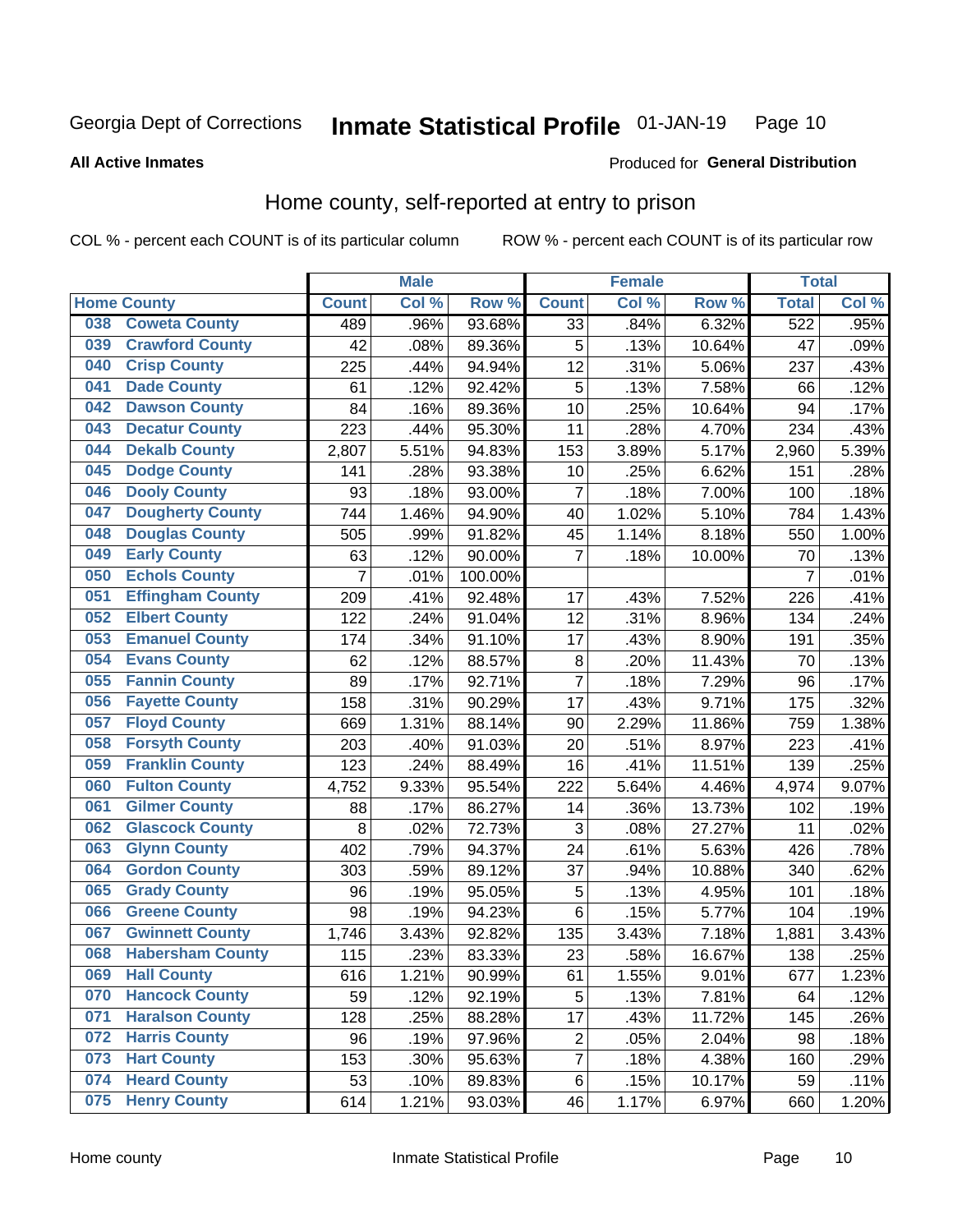#### Inmate Statistical Profile 01-JAN-19 Page 11

#### **All Active Inmates**

#### Produced for General Distribution

### Home county, self-reported at entry to prison

COL % - percent each COUNT is of its particular column

|                  |                          |              | <b>Male</b> |        |                         | <b>Female</b> |                  | <b>Total</b> |       |
|------------------|--------------------------|--------------|-------------|--------|-------------------------|---------------|------------------|--------------|-------|
|                  | <b>Home County</b>       | <b>Count</b> | Col %       | Row %  | <b>Count</b>            | Col %         | Row <sup>%</sup> | <b>Total</b> | Col % |
| 076              | <b>Houston County</b>    | 524          | 1.03%       | 90.81% | 53                      | 1.35%         | 9.19%            | 577          | 1.05% |
| 077              | <b>Irwin County</b>      | 58           | .11%        | 92.06% | 5                       | .13%          | 7.94%            | 63           | .11%  |
| 078              | <b>Jackson County</b>    | 242          | .48%        | 91.32% | 23                      | .58%          | 8.68%            | 265          | .48%  |
| 079              | <b>Jasper County</b>     | 88           | .17%        | 91.67% | 8                       | .20%          | 8.33%            | 96           | .17%  |
| 080              | <b>Jeff Davis County</b> | 73           | .14%        | 94.81% | 4                       | .10%          | 5.19%            | 77           | .14%  |
| 081              | <b>Jefferson County</b>  | 173          | .34%        | 93.51% | 12                      | .31%          | 6.49%            | 185          | .34%  |
| 082              | <b>Jenkins County</b>    | 66           | .13%        | 94.29% | $\overline{\mathbf{4}}$ | .10%          | 5.71%            | 70           | .13%  |
| 083              | <b>Johnson County</b>    | 33           | .06%        | 84.62% | 6                       | .15%          | 15.38%           | 39           | .07%  |
| 084              | <b>Jones County</b>      | 120          | .24%        | 91.60% | 11                      | .28%          | 8.40%            | 131          | .24%  |
| 085              | <b>Lamar County</b>      | 55           | .11%        | 88.71% | $\overline{7}$          | .18%          | 11.29%           | 62           | .11%  |
| 086              | <b>Lanier County</b>     | 52           | .10%        | 89.66% | $\,6$                   | .15%          | 10.34%           | 58           | .11%  |
| 087              | <b>Laurens County</b>    | 245          | .48%        | 92.80% | 19                      | .48%          | 7.20%            | 264          | .48%  |
| 088              | <b>Lee County</b>        | 96           | .19%        | 95.05% | 5                       | .13%          | 4.95%            | 101          | .18%  |
| 089              | <b>Liberty County</b>    | 209          | .41%        | 95.00% | 11                      | .28%          | 5.00%            | 220          | .40%  |
| 090              | <b>Lincoln County</b>    | 33           | .06%        | 91.67% | 3                       | .08%          | 8.33%            | 36           | .07%  |
| 091              | <b>Long County</b>       | 37           | .07%        | 86.05% | 6                       | .15%          | 13.95%           | 43           | .08%  |
| 092              | <b>Lowndes County</b>    | 399          | .78%        | 96.14% | 16                      | .41%          | 3.86%            | 415          | .76%  |
| 093              | <b>Lumpkin County</b>    | 77           | .15%        | 91.67% | $\overline{7}$          | .18%          | 8.33%            | 84           | .15%  |
| 094              | <b>Macon County</b>      | 67           | .13%        | 90.54% | $\overline{7}$          | .18%          | 9.46%            | 74           | .13%  |
| 095              | <b>Madison County</b>    | 179          | .35%        | 93.23% | 13                      | .33%          | 6.77%            | 192          | .35%  |
| 096              | <b>Marion County</b>     | 54           | .11%        | 91.53% | 5                       | .13%          | 8.47%            | 59           | .11%  |
| 097              | <b>Mcduffie County</b>   | 155          | .30%        | 96.27% | $\,6$                   | .15%          | 3.73%            | 161          | .29%  |
| 098              | <b>Mcintosh County</b>   | 49           | .10%        | 94.23% | $\overline{3}$          | .08%          | 5.77%            | 52           | .09%  |
| 099              | <b>Meriwether County</b> | 182          | .36%        | 92.39% | 15                      | .38%          | 7.61%            | 197          | .36%  |
| 100              | <b>Miller County</b>     | 28           | .05%        | 96.55% | $\mathbf{1}$            | .03%          | 3.45%            | 29           | .05%  |
| 101              | <b>Mitchell County</b>   | 143          | .28%        | 94.08% | $\boldsymbol{9}$        | .23%          | 5.92%            | 152          | .28%  |
| 102              | <b>Monroe County</b>     | 97           | .19%        | 95.10% | $\overline{5}$          | .13%          | 4.90%            | 102          | .19%  |
| 103              | <b>Montgomery County</b> | 71           | .14%        | 81.61% | 16                      | .41%          | 18.39%           | 87           | .16%  |
| 104              | <b>Morgan County</b>     | 108          | .21%        | 92.31% | 9                       | .23%          | 7.69%            | 117          | .21%  |
| 105              | <b>Murray County</b>     | 211          | .41%        | 90.17% | 23                      | .58%          | 9.83%            | 234          | .43%  |
| 106              | <b>Muscogee County</b>   | 987          | 1.94%       | 94.36% | 59                      | 1.50%         | 5.64%            | 1,046        | 1.91% |
| 107              | <b>Newton County</b>     | 570          | 1.12%       | 90.62% | 59                      | 1.50%         | 9.38%            | 629          | 1.15% |
| 108              | <b>Oconee County</b>     | 49           | .10%        | 87.50% | 7                       | .18%          | 12.50%           | 56           | .10%  |
| 109              | <b>Oglethorpe County</b> | 69           | .14%        | 89.61% | 8                       | .20%          | 10.39%           | 77           | .14%  |
| 110              | <b>Paulding County</b>   | 305          | .60%        | 90.24% | 33                      | .84%          | 9.76%            | 338          | .62%  |
| 111              | <b>Peach County</b>      | 114          | .22%        | 96.61% | 4                       | .10%          | 3.39%            | 118          | .22%  |
| $\overline{112}$ | <b>Pickens County</b>    | 103          | .20%        | 88.79% | 13                      | .33%          | 11.21%           | 116          | .21%  |
| 113              | <b>Pierce County</b>     | 97           | .19%        | 93.27% | $\overline{7}$          | .18%          | 6.73%            | 104          | .19%  |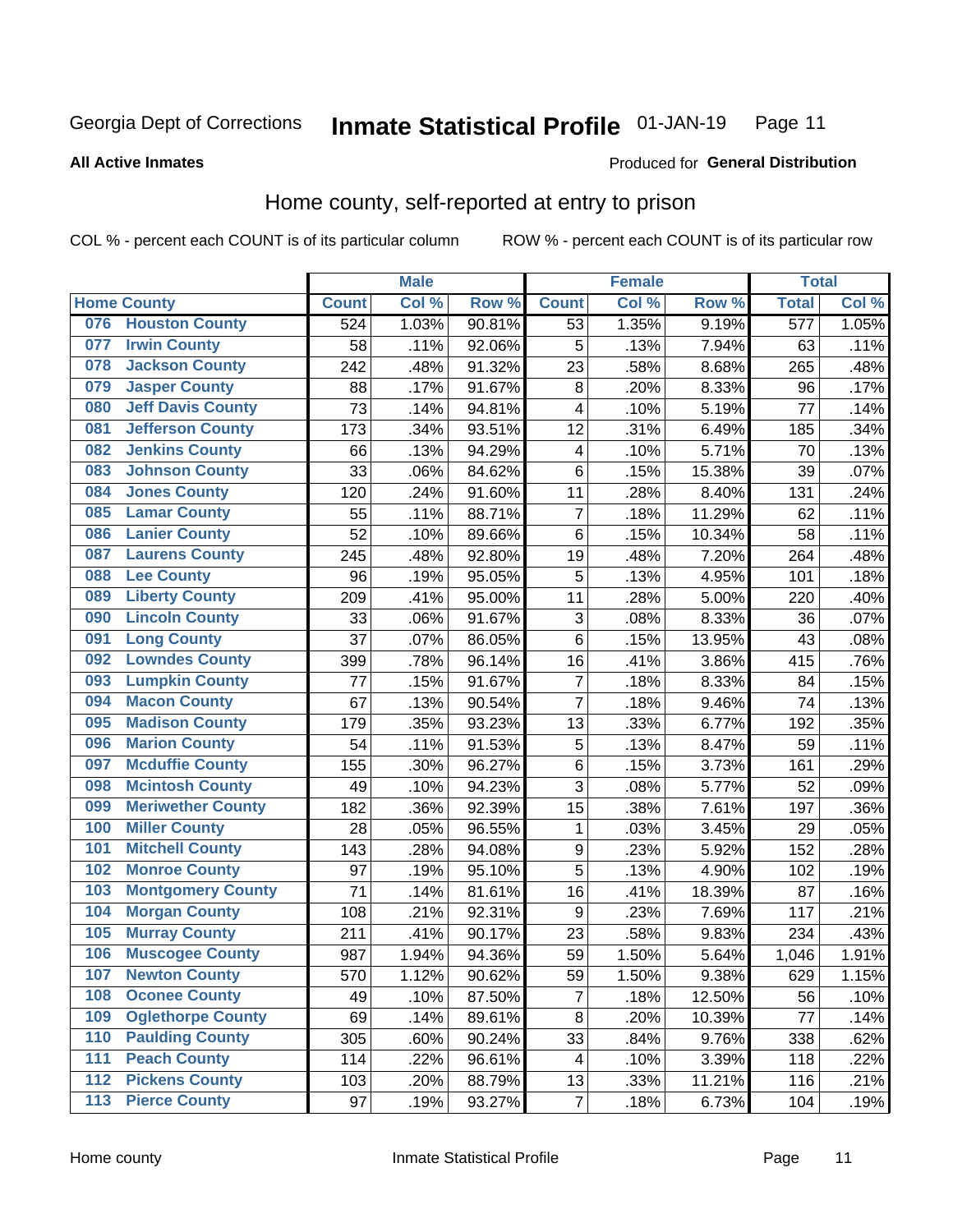#### Inmate Statistical Profile 01-JAN-19 Page 12

**All Active Inmates** 

#### Produced for General Distribution

### Home county, self-reported at entry to prison

COL % - percent each COUNT is of its particular column

|                  |                          |              | <b>Male</b> |         |                         | <b>Female</b> |        | <b>Total</b> |       |
|------------------|--------------------------|--------------|-------------|---------|-------------------------|---------------|--------|--------------|-------|
|                  | <b>Home County</b>       | <b>Count</b> | Col %       | Row %   | <b>Count</b>            | Col %         | Row %  | <b>Total</b> | Col % |
| 114              | <b>Pike County</b>       | 38           | .07%        | 92.68%  | $\overline{3}$          | .08%          | 7.32%  | 41           | .07%  |
| 115              | <b>Polk County</b>       | 218          | .43%        | 88.62%  | 28                      | .71%          | 11.38% | 246          | .45%  |
| 116              | <b>Pulaski County</b>    | 54           | .11%        | 85.71%  | $\boldsymbol{9}$        | .23%          | 14.29% | 63           | .11%  |
| 117              | <b>Putnam County</b>     | 128          | .25%        | 91.43%  | 12                      | .31%          | 8.57%  | 140          | .26%  |
| 118              | <b>Quitman County</b>    | 14           | .03%        | 100.00% |                         |               |        | 14           | .03%  |
| 119              | <b>Rabun County</b>      | 54           | .11%        | 88.52%  | 7                       | .18%          | 11.48% | 61           | .11%  |
| 120              | <b>Randolph County</b>   | 63           | .12%        | 94.03%  | $\overline{\mathbf{4}}$ | .10%          | 5.97%  | 67           | .12%  |
| 121              | <b>Richmond County</b>   | 1,705        | 3.35%       | 93.84%  | 112                     | 2.85%         | 6.16%  | 1,817        | 3.31% |
| 122              | <b>Rockdale County</b>   | 367          | .72%        | 93.15%  | 27                      | .69%          | 6.85%  | 394          | .72%  |
| 123              | <b>Schley County</b>     | 18           | .04%        | 90.00%  | $\overline{2}$          | .05%          | 10.00% | 20           | .04%  |
| 124              | <b>Screven County</b>    | 110          | .22%        | 97.35%  | $\overline{3}$          | .08%          | 2.65%  | 113          | .21%  |
| 125              | <b>Seminole County</b>   | 73           | .14%        | 90.12%  | 8                       | .20%          | 9.88%  | 81           | .15%  |
| 126              | <b>Spalding County</b>   | 443          | .87%        | 92.68%  | 35                      | .89%          | 7.32%  | 478          | .87%  |
| 127              | <b>Stephens County</b>   | 135          | .27%        | 87.66%  | 19                      | .48%          | 12.34% | 154          | .28%  |
| 128              | <b>Stewart County</b>    | 32           | .06%        | 96.97%  | 1                       | .03%          | 3.03%  | 33           | .06%  |
| 129              | <b>Sumter County</b>     | 181          | .36%        | 95.26%  | $\boldsymbol{9}$        | .23%          | 4.74%  | 190          | .35%  |
| 130              | <b>Talbot County</b>     | 35           | .07%        | 89.74%  | $\overline{\mathbf{4}}$ | .10%          | 10.26% | 39           | .07%  |
| 131              | <b>Taliaferro County</b> | 11           | .02%        | 100.00% |                         |               |        | 11           | .02%  |
| 132              | <b>Tattnall County</b>   | 160          | .31%        | 92.49%  | 13                      | .33%          | 7.51%  | 173          | .32%  |
| 133              | <b>Taylor County</b>     | 57           | .11%        | 90.48%  | $\,6$                   | .15%          | 9.52%  | 63           | .11%  |
| 134              | <b>Telfair County</b>    | 99           | .19%        | 94.29%  | 6                       | .15%          | 5.71%  | 105          | .19%  |
| 135              | <b>Terrell County</b>    | 74           | .15%        | 97.37%  | $\overline{2}$          | .05%          | 2.63%  | 76           | .14%  |
| 136              | <b>Thomas County</b>     | 187          | .37%        | 95.90%  | $\overline{8}$          | .20%          | 4.10%  | 195          | .36%  |
| 137              | <b>Tift County</b>       | 271          | .53%        | 97.83%  | $\,6$                   | .15%          | 2.17%  | 277          | .50%  |
| 138              | <b>Toombs County</b>     | 267          | .52%        | 91.44%  | 25                      | .64%          | 8.56%  | 292          | .53%  |
| 139              | <b>Towns County</b>      | 21           | .04%        | 80.77%  | 5                       | .13%          | 19.23% | 26           | .05%  |
| 140              | <b>Treutlen County</b>   | 52           | .10%        | 92.86%  | $\overline{\mathbf{4}}$ | .10%          | 7.14%  | 56           | .10%  |
| 141              | <b>Troup County</b>      | 545          | 1.07%       | 92.84%  | 42                      | 1.07%         | 7.16%  | 587          | 1.07% |
| $\overline{142}$ | <b>Turner County</b>     | 67           | .13%        | 97.10%  | $\overline{2}$          | .05%          | 2.90%  | 69           | .13%  |
| 143              | <b>Twiggs County</b>     | 49           | .10%        | 94.23%  | $\overline{3}$          | .08%          | 5.77%  | 52           | .09%  |
| 144              | <b>Union County</b>      | 89           | .17%        | 83.96%  | 17                      | .43%          | 16.04% | 106          | .19%  |
| 145              | <b>Upson County</b>      | 157          | .31%        | 96.91%  | 5                       | .13%          | 3.09%  | 162          | .30%  |
| 146              | <b>Walker County</b>     | 359          | .70%        | 89.08%  | 44                      | 1.12%         | 10.92% | 403          | .73%  |
| 147              | <b>Walton County</b>     | 444          | .87%        | 90.43%  | 47                      | 1.20%         | 9.57%  | 491          | .89%  |
| 148              | <b>Ware County</b>       | 271          | .53%        | 95.76%  | 12                      | .31%          | 4.24%  | 283          | .52%  |
| 149              | <b>Warren County</b>     | 38           | .07%        | 95.00%  | $\overline{2}$          | .05%          | 5.00%  | 40           | .07%  |
| 150              | <b>Washington County</b> | 190          | .37%        | 91.35%  | 18                      | .46%          | 8.65%  | 208          | .38%  |
| 151              | <b>Wayne County</b>      | 177          | .35%        | 93.16%  | 13                      | .33%          | 6.84%  | 190          | .35%  |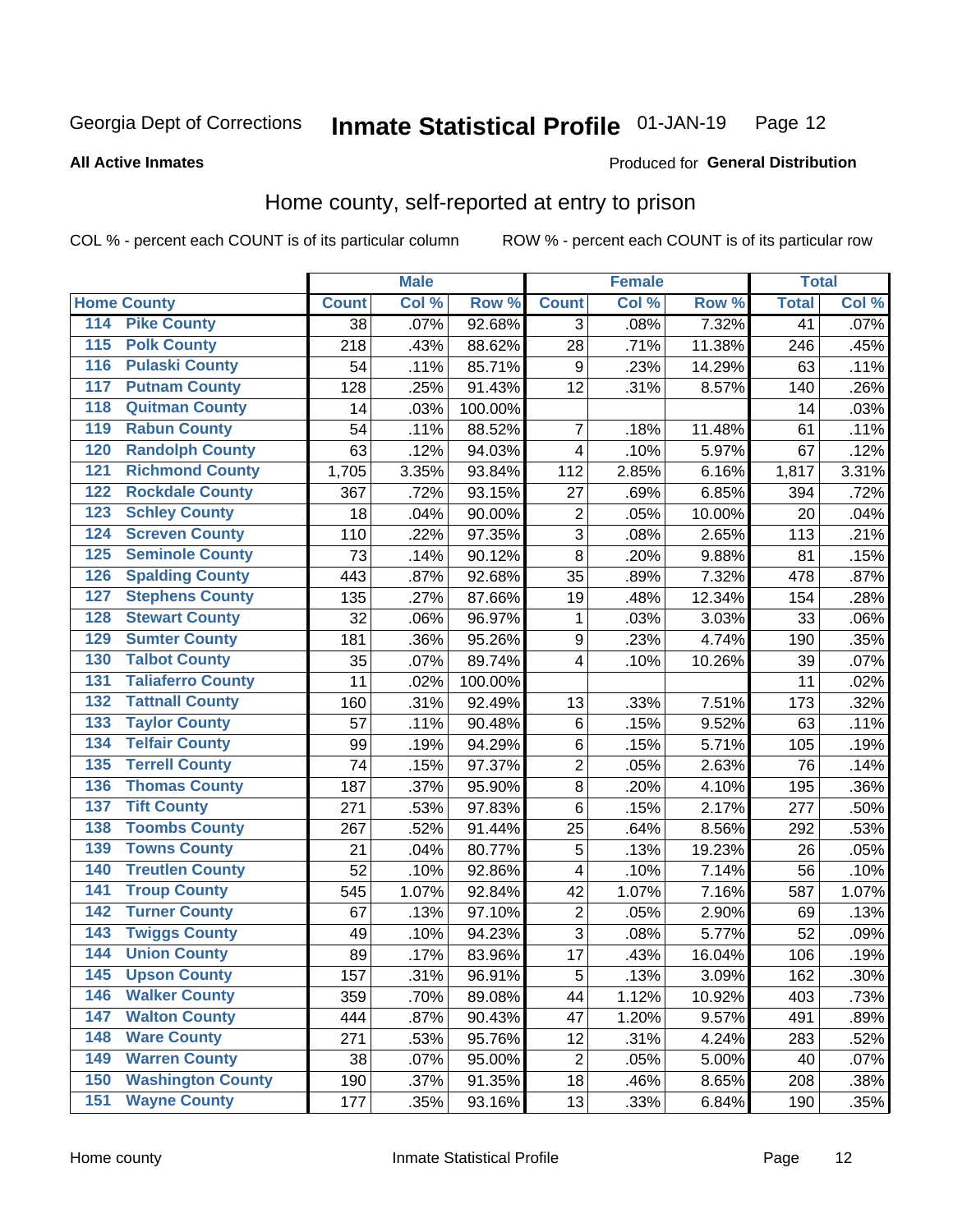#### Inmate Statistical Profile 01-JAN-19 Page 13

#### **All Active Inmates**

#### Produced for General Distribution

### Home county, self-reported at entry to prison

COL % - percent each COUNT is of its particular column

|     |                             |              | <b>Male</b> |        |                | <b>Female</b> |        | <b>Total</b> |       |
|-----|-----------------------------|--------------|-------------|--------|----------------|---------------|--------|--------------|-------|
|     | <b>Home County</b>          | <b>Count</b> | Col %       | Row %  | <b>Count</b>   | Col %         | Row %  | <b>Total</b> | Col % |
| 152 | <b>Webster County</b>       | 11           | .02%        | 91.67% |                | .03%          | 8.33%  | 12           | .02%  |
| 153 | <b>Wheeler County</b>       | 83           | .16%        | 94.32% | 5              | .13%          | 5.68%  | 88           | .16%  |
| 154 | <b>White County</b>         | 92           | .18%        | 89.32% | 11             | .28%          | 10.68% | 103          | .19%  |
| 155 | <b>Whitfield County</b>     | 575          | 1.13%       | 88.87% | 72             | 1.83%         | 11.13% | 647          | 1.18% |
| 156 | <b>Wilcox County</b>        | 56           | .11%        | 91.80% | 5              | .13%          | 8.20%  | 61           | .11%  |
| 157 | <b>Wilkes County</b>        | 65           | .13%        | 87.84% | 9              | .23%          | 12.16% | 74           | .13%  |
| 158 | <b>Wilkinson County</b>     | 54           | $.11\%$     | 96.43% | $\overline{2}$ | .05%          | 3.57%  | 56           | .10%  |
| 159 | <b>Worth County</b>         | 118          | .23%        | 90.08% | 13             | .33%          | 9.92%  | 131          | .24%  |
| 999 | <b>Other Custody/Out Of</b> | 119          | .23%        | 96.75% | 4              | .10%          | 3.25%  | 123          | .22%  |
|     | <b>State</b>                |              |             |        |                |               |        |              |       |
|     | <b>Total Rported</b>        | 50,937       | 100%        | 92.83% | 3,933          | 100%          | 7.17%  | 54,870       | 100%  |

| <b>Not</b><br>Reported |        |                |        |
|------------------------|--------|----------------|--------|
| <b>c</b> otal          | 50,937 | 3.033<br>ວ.ວວວ | 54,870 |

| Mode (most frequent) | <b>Fulton County</b> | <b>Fulton County</b> | <b>Fulton County</b> |
|----------------------|----------------------|----------------------|----------------------|
|                      |                      |                      |                      |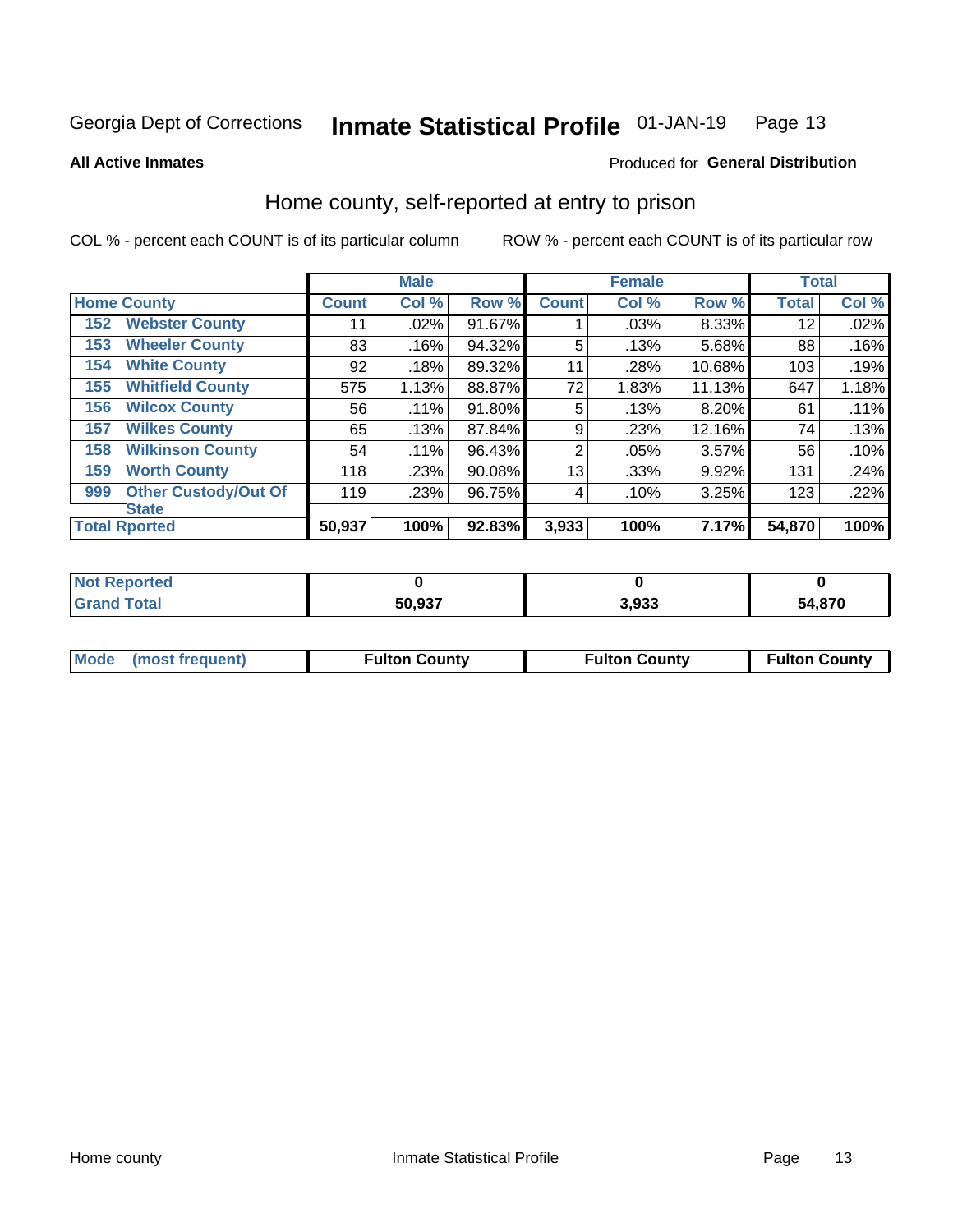#### Inmate Statistical Profile 01-JAN-19 Page 14

#### **All Active Inmates**

#### Produced for General Distribution

### Employment status before prison, self-reported at entry to prison

COL % - percent each COUNT is of its particular column

|                           | <b>Male</b>  |        |        | <b>Female</b>   |        |        | <b>Total</b> |        |
|---------------------------|--------------|--------|--------|-----------------|--------|--------|--------------|--------|
| <b>Employment Status</b>  | <b>Count</b> | Col %  | Row %  | <b>Count</b>    | Col %  | Row %  | <b>Total</b> | Col %  |
| <b>Full Time</b><br>01    | 15,341       | 45.80% | 93.35% | 1,093           | 36.63% | 6.65%  | 16,434       | 45.05% |
| <b>Part Time</b><br>02    | 2,170        | 6.48%  | 89.01% | 268             | 8.98%  | 10.99% | 2,438        | 6.68%  |
| Unempl $<$ 6M<br>03       | 2,034        | 6.07%  | 97.93% | 43 <sup>1</sup> | 1.44%  | 2.07%  | 2,077        | 5.69%  |
| Unempl > 6M<br>04         | 8,073        | 24.10% | 89.17% | 980             | 32.84% | 10.83% | 9,053        | 24.82% |
| <b>Never Worked</b><br>05 | 3,435        | 10.26% | 94.52% | 199             | 6.67%  | 5.48%  | 3,634        | 9.96%  |
| <b>Student</b><br>06      | 891          | 2.66%  | 95.81% | 39 <sub>1</sub> | 1.31%  | 4.19%  | 930          | 2.55%  |
| <b>Incapable</b><br>07    | ,548         | 4.62%  | 81.05% | 362             | 12.13% | 18.95% | 1,910        | 5.24%  |
| <b>Total Reported</b>     | 33,492       | 100%   | 91.82% | 2,984           | 100%   | 8.18%  | 36,476       | 100%   |

| orteo<br>NO                       | 17,445 | 949   | 18,394      |
|-----------------------------------|--------|-------|-------------|
| $T_{\text{total}}$<br><b>Grar</b> | 50.937 | 3,933 | . 87C<br>54 |

| Mc | ----<br>me<br>ш | nc<br>. |
|----|-----------------|---------|
|    |                 |         |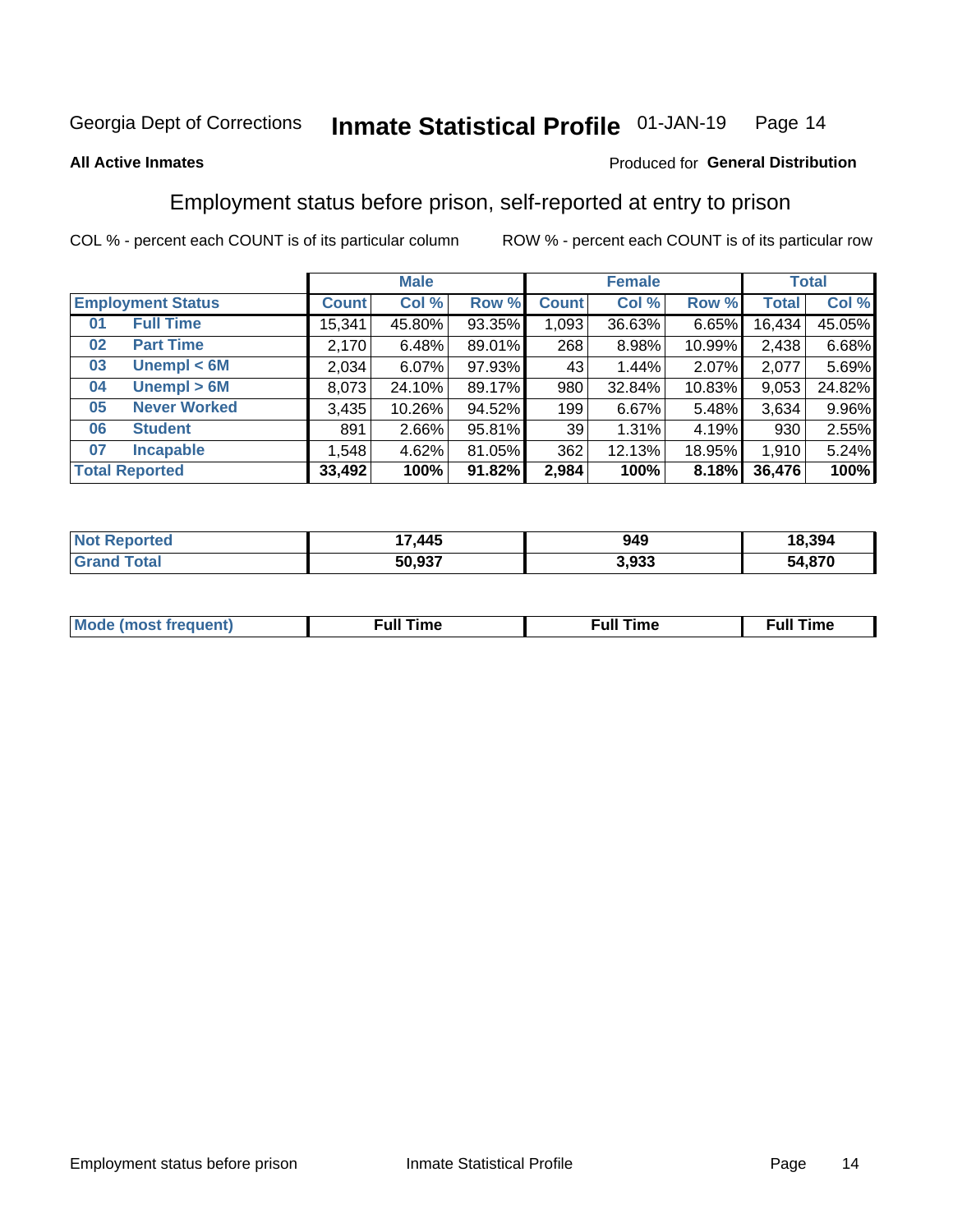#### **All Active Inmates**

Produced for General Distribution

### Age at admission

COL % - percent each COUNT is of its particular column

|                         |              | <b>Male</b> |         |                           | <b>Female</b> |        |              | <b>Total</b> |
|-------------------------|--------------|-------------|---------|---------------------------|---------------|--------|--------------|--------------|
| <b>Age At Admission</b> | <b>Count</b> | Col %       | Row %   | <b>Count</b>              | Col %         | Row %  | <b>Total</b> | Col %        |
| 14                      | 12           | 0.02%       | 85.71%  | $\overline{2}$            | 0.05%         | 14.29% | 14           | 0.03%        |
| $\overline{15}$         | 49           | 0.10%       | 100.00% |                           |               |        | 49           | 0.09%        |
| 16                      | 128          | 0.25%       | 97.71%  | $\ensuremath{\mathsf{3}}$ | 0.08%         | 2.29%  | 131          | 0.24%        |
| $\overline{17}$         | 670          | 1.32%       | 95.31%  | 33                        | 0.84%         | 4.69%  | 703          | 1.28%        |
| $\overline{18}$         | 1,259        | 2.47%       | 96.40%  | 47                        | 1.20%         | 3.60%  | 1,306        | 2.38%        |
| 19                      | 1,817        | 3.57%       | 96.55%  | 65                        | 1.65%         | 3.45%  | 1,882        | 3.43%        |
| 20                      | 2,047        | 4.02%       | 95.74%  | 91                        | 2.31%         | 4.26%  | 2,138        | 3.90%        |
| $\overline{21}$         | 2,052        | 4.03%       | 95.66%  | 93                        | 2.36%         | 4.34%  | 2,145        | 3.91%        |
| $\overline{22}$         | 2,092        | 4.11%       | 94.45%  | 123                       | 3.13%         | 5.55%  | 2,215        | 4.04%        |
| 23                      | 2,002        | 3.93%       | 94.21%  | 123                       | 3.13%         | 5.79%  | 2,125        | 3.87%        |
| 24                      | 1,991        | 3.91%       | 92.48%  | 162                       | 4.12%         | 7.52%  | 2,153        | 3.92%        |
| $\overline{25}$         | 1,960        | 3.85%       | 93.07%  | 146                       | 3.71%         | 6.93%  | 2,106        | 3.84%        |
| $\overline{26}$         | 1,925        | 3.78%       | 93.00%  | 145                       | 3.69%         | 7.00%  | 2,070        | 3.77%        |
| $\overline{27}$         | 1,911        | 3.75%       | 92.72%  | 150                       | 3.81%         | 7.28%  | 2,061        | 3.76%        |
| 28                      | 1,821        | 3.58%       | 92.72%  | 143                       | 3.64%         | 7.28%  | 1,964        | 3.58%        |
| 29                      | 1,763        | 3.46%       | 92.64%  | 140                       | 3.56%         | 7.36%  | 1,903        | 3.47%        |
| 30                      | 1,669        | 3.28%       | 92.06%  | 144                       | 3.66%         | 7.94%  | 1,813        | 3.30%        |
| 31                      | 1,586        | 3.11%       | 90.84%  | 160                       | 4.07%         | 9.16%  | 1,746        | 3.18%        |
| 32                      | 1,505        | 2.95%       | 91.05%  | 148                       | 3.76%         | 8.95%  | 1,653        | 3.01%        |
| 33                      | 1,525        | 2.99%       | 91.92%  | 134                       | 3.41%         | 8.08%  | 1,659        | 3.02%        |
| 34                      | 1,383        | 2.72%       | 90.63%  | 143                       | 3.64%         | 9.37%  | 1,526        | 2.78%        |
| 35                      | 1,409        | 2.77%       | 92.15%  | 120                       | 3.05%         | 7.85%  | 1,529        | 2.79%        |
| 36                      | 1,351        | 2.65%       | 91.90%  | 119                       | 3.03%         | 8.10%  | 1,470        | 2.68%        |
| $\overline{37}$         | 1,337        | 2.62%       | 91.76%  | 120                       | 3.05%         | 8.24%  | 1,457        | 2.66%        |
| 38                      | 1,248        | 2.45%       | 91.50%  | 116                       | 2.95%         | 8.50%  | 1,364        | 2.49%        |
| 39                      | 1,127        | 2.21%       | 91.18%  | 109                       | 2.77%         | 8.82%  | 1,236        | 2.25%        |
| 40                      | 1,096        | 2.15%       | 90.88%  | 110                       | 2.80%         | 9.12%  | 1,206        | 2.20%        |
| 41                      | 1,002        | 1.97%       | 91.76%  | 90                        | 2.29%         | 8.24%  | 1,092        | 1.99%        |
| 42                      | 905          | 1.78%       | 92.82%  | 70                        | 1.78%         | 7.18%  | 975          | 1.78%        |
| 43                      | 869          | 1.71%       | 92.15%  | 74                        | 1.88%         | 7.85%  | 943          | 1.72%        |
| 44                      | 757          | 1.49%       | 91.43%  | 71                        | 1.81%         | 8.57%  | 828          | 1.51%        |
| 45                      | 765          | 1.50%       | 90.86%  | 77                        | 1.96%         | 9.14%  | 842          | 1.53%        |
| 46                      | 758          | 1.49%       | 90.35%  | 81                        | 2.06%         | 9.65%  | 839          | 1.53%        |
| 47                      | 706          | 1.39%       | 90.28%  | 76                        | 1.93%         | 9.72%  | 782          | 1.43%        |
| 48                      | 676          | 1.33%       | 90.62%  | 70                        | 1.78%         | 9.38%  | 746          | 1.36%        |
| 49                      | 648          | 1.27%       | 91.53%  | 60                        | 1.53%         | 8.47%  | 708          | 1.29%        |
| 50                      | 578          | 1.13%       | 93.23%  | 42                        | 1.07%         | 6.77%  | 620          | 1.13%        |
| 51                      | 491          | 0.96%       | 93.17%  | 36                        | 0.92%         | 6.83%  | 527          | 0.96%        |
| 52                      | 553          | 1.09%       | 91.71%  | 50                        | 1.27%         | 8.29%  | 603          | 1.10%        |
| 53                      | 484          | 0.95%       | 91.15%  | 47                        | 1.20%         | 8.85%  | 531          | 0.97%        |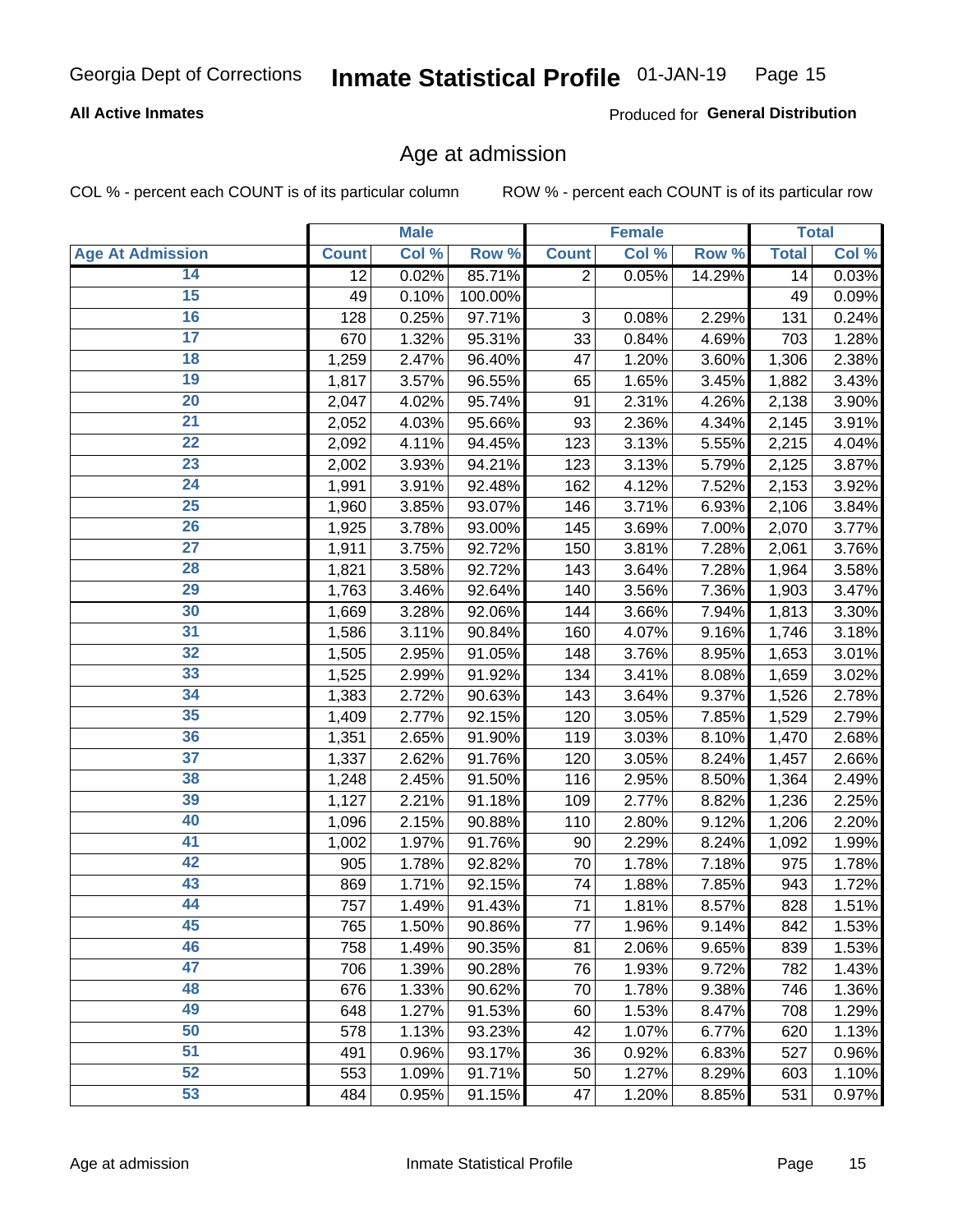#### **All Active Inmates**

Produced for General Distribution

### Age at admission

COL % - percent each COUNT is of its particular column

|                         |                         | <b>Male</b> |         |                 | <b>Female</b> |        |                | <b>Total</b> |
|-------------------------|-------------------------|-------------|---------|-----------------|---------------|--------|----------------|--------------|
| <b>Age At Admission</b> | <b>Count</b>            | Col %       | Row %   | <b>Count</b>    | Col %         | Row %  | <b>Total</b>   | Col %        |
| 54                      | 425                     | 0.83%       | 93.20%  | 31              | 0.79%         | 6.80%  | 456            | 0.83%        |
| $\overline{55}$         | 396                     | 0.78%       | 93.40%  | 28              | 0.71%         | 6.60%  | 424            | 0.77%        |
| 56                      | 348                     | 0.68%       | 93.05%  | 26              | 0.66%         | 6.95%  | 374            | 0.68%        |
| 57                      | 309                     | 0.61%       | 95.67%  | 14              | 0.36%         | 4.33%  | 323            | 0.59%        |
| 58                      | 256                     | 0.50%       | 94.46%  | 15              | 0.38%         | 5.54%  | 271            | 0.49%        |
| 59                      | 209                     | 0.41%       | 88.56%  | 27              | 0.69%         | 11.44% | 236            | 0.43%        |
| 60                      | 186                     | 0.37%       | 94.90%  | 10              | 0.25%         | 5.10%  | 196            | 0.36%        |
| 61                      | 168                     | 0.33%       | 96.55%  | 6               | 0.15%         | 3.45%  | 174            | 0.32%        |
| 62                      | 119                     | 0.23%       | 90.15%  | $\overline{13}$ | 0.33%         | 9.85%  | 132            | 0.24%        |
| 63                      | 118                     | 0.23%       | 95.93%  | 5               | 0.13%         | 4.07%  | 123            | 0.22%        |
| 64                      | 96                      | 0.19%       | 93.20%  | $\overline{7}$  | 0.18%         | 6.80%  | 103            | 0.19%        |
| 65                      | 59                      | 0.12%       | 95.16%  | 3               | 0.08%         | 4.84%  | 62             | 0.11%        |
| 66                      | 54                      | 0.11%       | 98.18%  | $\mathbf 1$     | 0.03%         | 1.82%  | 55             | 0.10%        |
| 67                      | 43                      | 0.08%       | 95.56%  | $\overline{2}$  | 0.05%         | 4.44%  | 45             | 0.08%        |
| 68                      | 39                      | 0.08%       | 95.12%  | $\overline{2}$  | 0.05%         | 4.88%  | 41             | 0.07%        |
| 69                      | 33                      | 0.06%       | 91.67%  | 3               | 0.08%         | 8.33%  | 36             | 0.07%        |
| 70                      | 29                      | 0.06%       | 96.67%  | $\mathbf{1}$    | 0.03%         | 3.33%  | 30             | 0.05%        |
| $\overline{71}$         | 15                      | 0.03%       | 88.24%  | $\overline{2}$  | 0.05%         | 11.76% | 17             | 0.03%        |
| $\overline{72}$         | 20                      | 0.04%       | 90.91%  | $\overline{2}$  | 0.05%         | 9.09%  | 22             | 0.04%        |
| 73                      | 16                      | 0.03%       | 100.00% |                 |               |        | 16             | 0.03%        |
| 74                      | $\overline{7}$          | 0.01%       | 87.50%  | $\mathbf{1}$    | 0.03%         | 12.50% | 8              | 0.01%        |
| 75                      | 17                      | 0.03%       | 100.00% |                 |               |        | 17             | 0.03%        |
| 76                      | 13                      | 0.03%       | 100.00% |                 |               |        | 13             | 0.02%        |
| $\overline{77}$         | $\,6\,$                 | 0.01%       | 100.00% |                 |               |        | $\,6$          | 0.01%        |
| 78                      | $\overline{5}$          | 0.01%       | 100.00% |                 |               |        | $\overline{5}$ | 0.01%        |
| 79                      | $\overline{4}$          | 0.01%       | 100.00% |                 |               |        | 4              | 0.01%        |
| 80                      | $\overline{2}$          | 0.01%       | 66.67%  | $\mathbf{1}$    | 0.03%         | 33.33% | $\overline{3}$ | 0.01%        |
| $\overline{81}$         | 3                       | 0.01%       | 100.00% |                 |               |        | 3              | 0.01%        |
| 82                      | 6                       | 0.01%       | 100.00% |                 |               |        | 6              | 0.01%        |
| 83                      | $\overline{2}$          | 0.01%       | 100.00% |                 |               |        | $\overline{2}$ | 0.01%        |
| 84                      | $\overline{\mathbf{4}}$ | 0.01%       | 100.00% |                 |               |        | 4              | 0.01%        |
| 86                      | $\mathbf{1}$            | 0.01%       | 100.00% |                 |               |        | 1              | 0.01%        |
| 87                      | $\mathbf{1}$            | 0.01%       | 100.00% |                 |               |        | $\mathbf{1}$   | 0.01%        |
| <b>Total Reported</b>   | 50,936                  | 100%        | 92.83%  | 3,933           | 100%          | 7.17%  | 54,869         | 100%         |

| $E^{\wedge}$ 007 | 3,933 | 1,870 |
|------------------|-------|-------|

| Me<br> | חה הה<br>JZ.JJ<br>____ | AC.<br>34 | --<br>a u<br>- - - - |
|--------|------------------------|-----------|----------------------|
|        |                        |           |                      |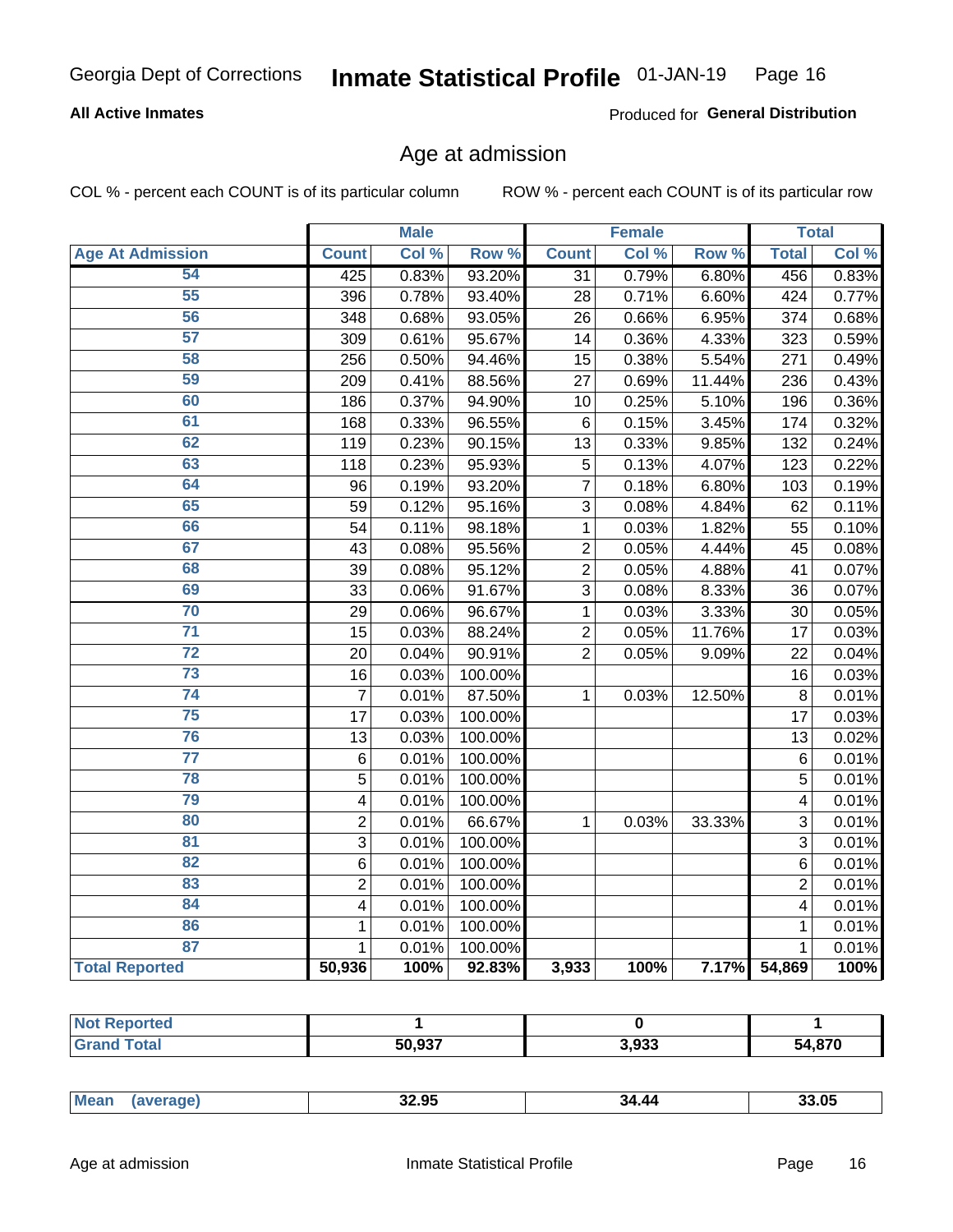### **All Active Inmates**

Produced for General Distribution

### Age at admission

COL % - percent each COUNT is of its particular column

|                                  | <b>Male</b> | <b>Female</b> | <b>Total</b> |
|----------------------------------|-------------|---------------|--------------|
| MetiRep(aniektlig)               |             | 33            | 31           |
| <b>Micaded Tomadst frequent)</b> | ົ           | 24            | າາ<br>ZZ     |
|                                  |             |               |              |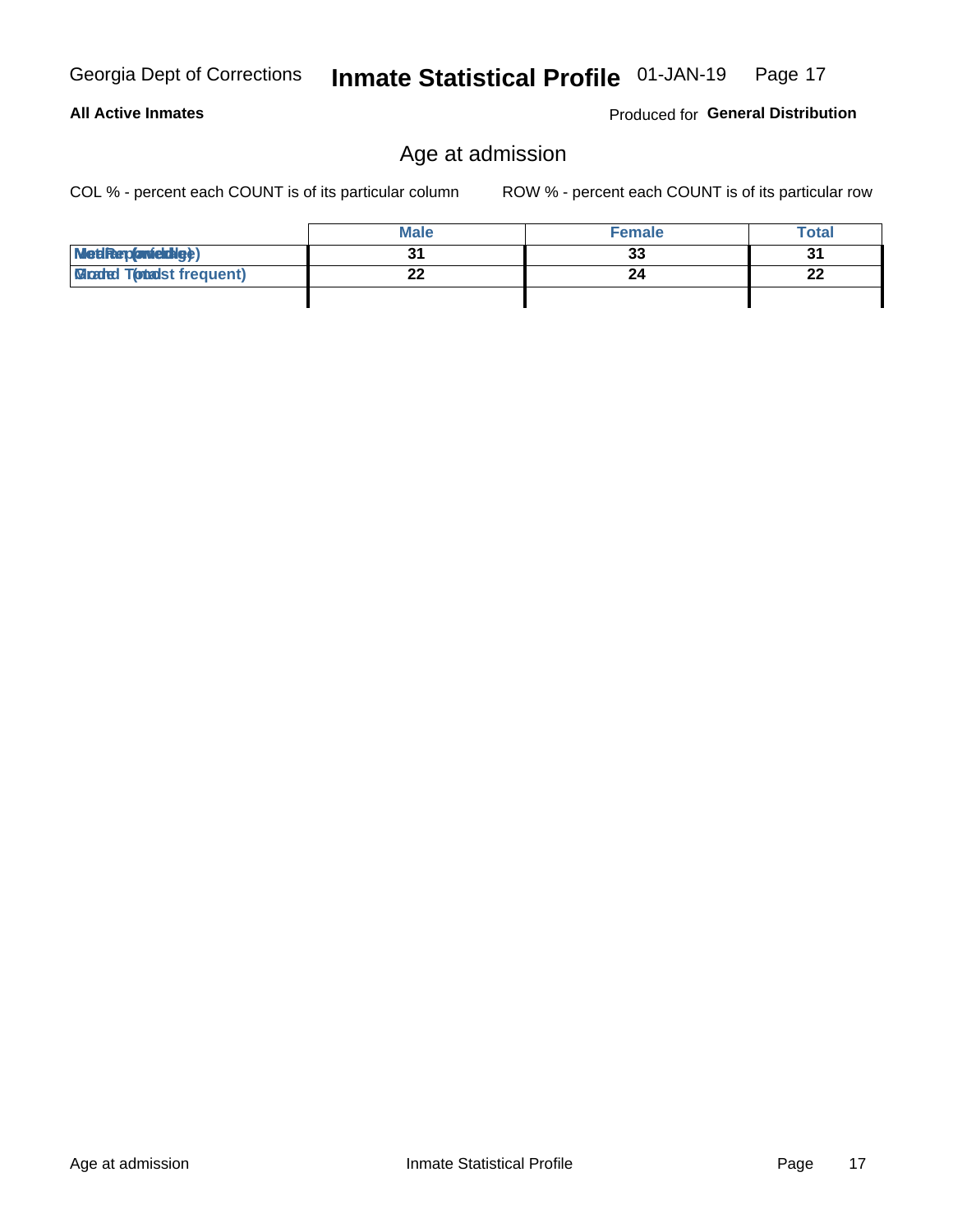#### **All Active Inmates**

#### **Produced for General Distribution**

### Height, measured at entry to prison

COL % - percent each COUNT is of its particular column

|                         |              | <b>Male</b> |         |              | <b>Female</b> |        |                           | <b>Total</b> |
|-------------------------|--------------|-------------|---------|--------------|---------------|--------|---------------------------|--------------|
| <b>Height</b>           | <b>Count</b> | Col %       | Row %   | <b>Count</b> | Col %         | Row %  | <b>Total</b>              | Col %        |
| $\overline{\mathbf{0}}$ | 532          | 1.04%       | 97.44%  | 14           | 0.36%         | 2.56%  | 546                       | 1.00%        |
| 4'02''                  | 1            | 0.01%       | 50.00%  | 1            | 0.03%         | 50.00% | $\overline{2}$            | 0.01%        |
| 4'03''                  | 4            | 0.01%       | 100.00% |              |               |        | 4                         | 0.01%        |
| 4'04"                   | 1            | 0.01%       | 100.00% |              |               |        | 1                         | 0.01%        |
| 4'05"                   | 1            | 0.01%       | 33.33%  | 2            | 0.05%         | 66.67% | $\ensuremath{\mathsf{3}}$ | 0.01%        |
| 4'06"                   | 1            | 0.01%       | 50.00%  | $\mathbf{1}$ | 0.03%         | 50.00% | $\overline{2}$            | 0.01%        |
| 4'07"                   | 1            | 0.01%       | 50.00%  | 1            | 0.03%         | 50.00% | $\overline{c}$            | 0.01%        |
| 4'08"                   | 7            | 0.01%       | 58.33%  | 5            | 0.13%         | 41.67% | 12                        | 0.02%        |
| 4'09"                   | 4            | 0.01%       | 26.67%  | 11           | 0.28%         | 73.33% | 15                        | 0.03%        |
| 4'10''                  | 5            | 0.01%       | 25.00%  | 15           | 0.38%         | 75.00% | 20                        | 0.04%        |
| 4'11''                  | 18           | 0.04%       | 15.93%  | 95           | 2.42%         | 84.07% | 113                       | 0.21%        |
| 5'00''                  | 96           | 0.19%       | 37.21%  | 162          | 4.12%         | 62.79% | 258                       | 0.47%        |
| 5'01"                   | 109          | 0.21%       | 31.59%  | 236          | 6.00%         | 68.41% | 345                       | 0.63%        |
| 5'02"                   | 285          | 0.56%       | 39.92%  | 429          | 10.91%        | 60.08% | 714                       | 1.30%        |
| 5'03''                  | 386          | 0.76%       | 46.12%  | 451          | 11.47%        | 53.88% | 837                       | 1.53%        |
| 5'04"                   | 977          | 1.92%       | 62.67%  | 582          | 14.80%        | 37.33% | 1,559                     | 2.84%        |
| 5'05"                   | 1,771        | 3.48%       | 79.74%  | 450          | 11.44%        | 20.26% | 2,221                     | 4.05%        |
| 5'06''                  | 3,490        | 6.85%       | 87.98%  | 477          | 12.13%        | 12.02% | 3,967                     | 7.23%        |
| 5'07"                   | 4,166        | 8.18%       | 90.96%  | 414          | 10.53%        | 9.04%  | 4,580                     | 8.35%        |
| 5'08''                  | 4,979        | 9.77%       | 95.99%  | 208          | 5.29%         | 4.01%  | 5,187                     | 9.45%        |
| 5'09''                  | 6,413        | 12.59%      | 97.15%  | 188          | 4.78%         | 2.85%  | 6,601                     | 12.03%       |
| 5'10''                  | 5,461        | 10.72%      | 98.36%  | 91           | 2.31%         | 1.64%  | 5,552                     | 10.12%       |
| 5'11''                  | 6,141        | 12.06%      | 98.92%  | 67           | 1.70%         | 1.08%  | 6,208                     | 11.31%       |
| 6'00''                  | 5,704        | 11.20%      | 99.79%  | 12           | 0.31%         | 0.21%  | 5,716                     | 10.42%       |
| 6'01''                  | 4,110        | 8.07%       | 99.64%  | 15           | 0.38%         | 0.36%  | 4,125                     | 7.52%        |
| 6'02"                   | 3,070        | 6.03%       | 99.97%  | 1            | 0.03%         | 0.03%  | 3,071                     | 5.60%        |
| 6'03''                  | 1,641        | 3.22%       | 99.76%  | 4            | 0.10%         | 0.24%  | 1,645                     | 3.00%        |
| 6'04"                   | 919          | 1.80%       | 99.89%  | 1            | 0.03%         | 0.11%  | 920                       | 1.68%        |
| 6'05"                   | 349          | 0.69%       | 100.00% |              |               |        | 349                       | 0.64%        |
| 6'06''                  | 164          | 0.32%       | 100.00% |              |               |        | 164                       | 0.30%        |
| 6'07''                  | 48           | 0.09%       | 100.00% |              |               |        | 48                        | 0.09%        |
| 6'08''                  | 33           | 0.06%       | 100.00% |              |               |        | 33                        | 0.06%        |
| 6'09''                  | 29           | 0.06%       | 100.00% |              |               |        | 29                        | 0.05%        |
| 6'10''                  | 6            | 0.01%       | 100.00% |              |               |        | 6                         | 0.01%        |
| 6'11''                  | 7            | 0.01%       | 100.00% |              |               |        | $\overline{7}$            | 0.01%        |
| 7'00"                   | 5            | 0.01%       | 100.00% |              |               |        | $\mathbf 5$               | 0.01%        |
| 7'02"                   | 1            | 0.01%       | 100.00% |              |               |        | 1                         | 0.01%        |
| 7'03''                  | 1            | 0.01%       | 100.00% |              |               |        | 1                         | 0.01%        |
| 7'07''                  | 1            | 0.01%       | 100.00% |              |               |        | 1                         | 0.01%        |
| <b>Total Reported</b>   | 50,937       | 100%        | 92.83%  | 3,933        | 100%          | 7.17%  | 54,870                    | 100%         |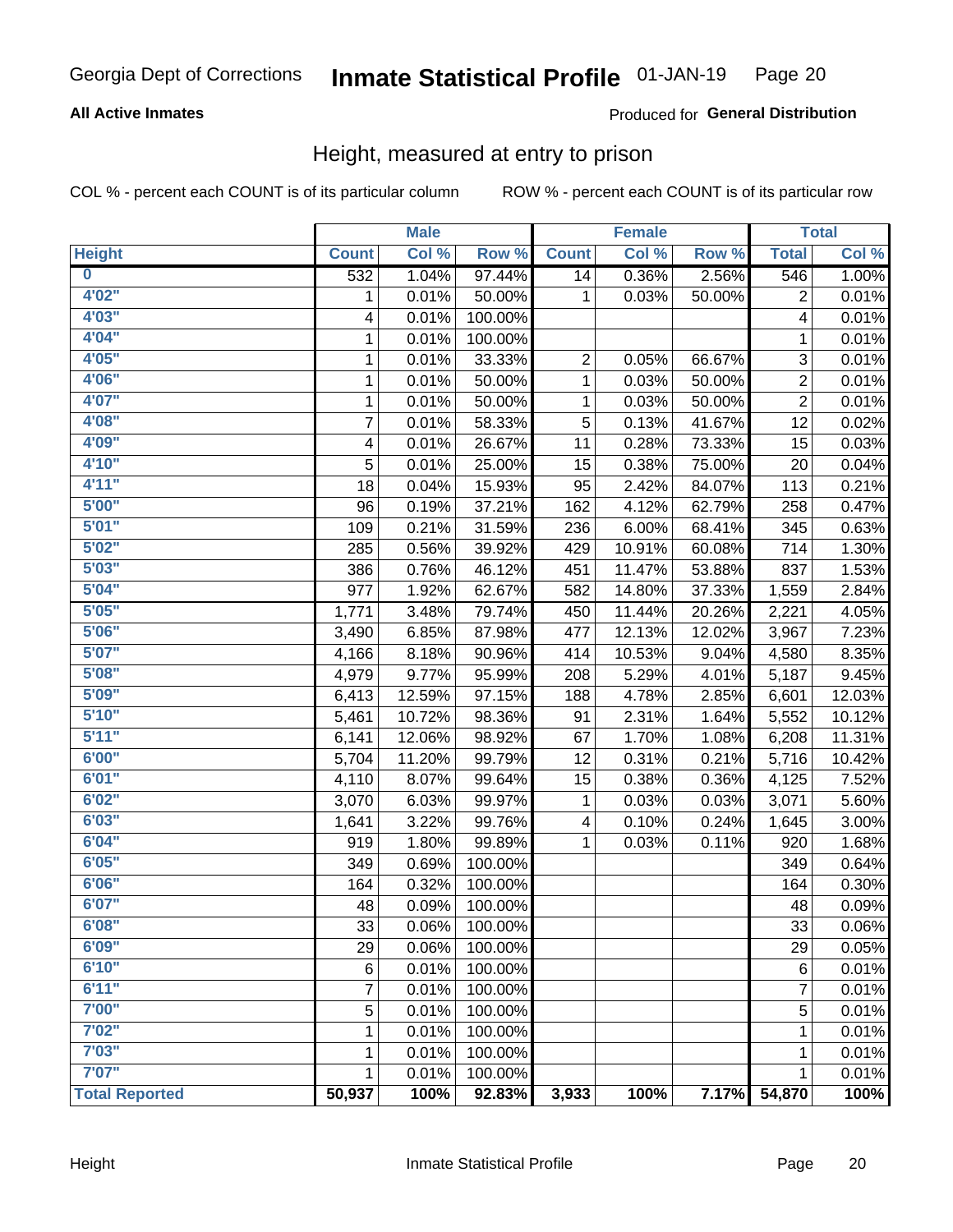#### **All Active Inmates**

Produced for General Distribution

### Height, measured at entry to prison

COL % - percent each COUNT is of its particular column

|                     | <b>Male</b> | Female | Total  |
|---------------------|-------------|--------|--------|
| <b>Not Reported</b> |             |        |        |
| <b>Grand Total</b>  | 50,937      | 3,933  | 54,870 |

| <b>Mean</b> | erage) | 5'10" | 5'05" | <b>CIA AIL</b><br>. . |
|-------------|--------|-------|-------|-----------------------|
|             |        |       |       |                       |
| <b>Mode</b> |        | 5'09" | 5'04" | 5'09"                 |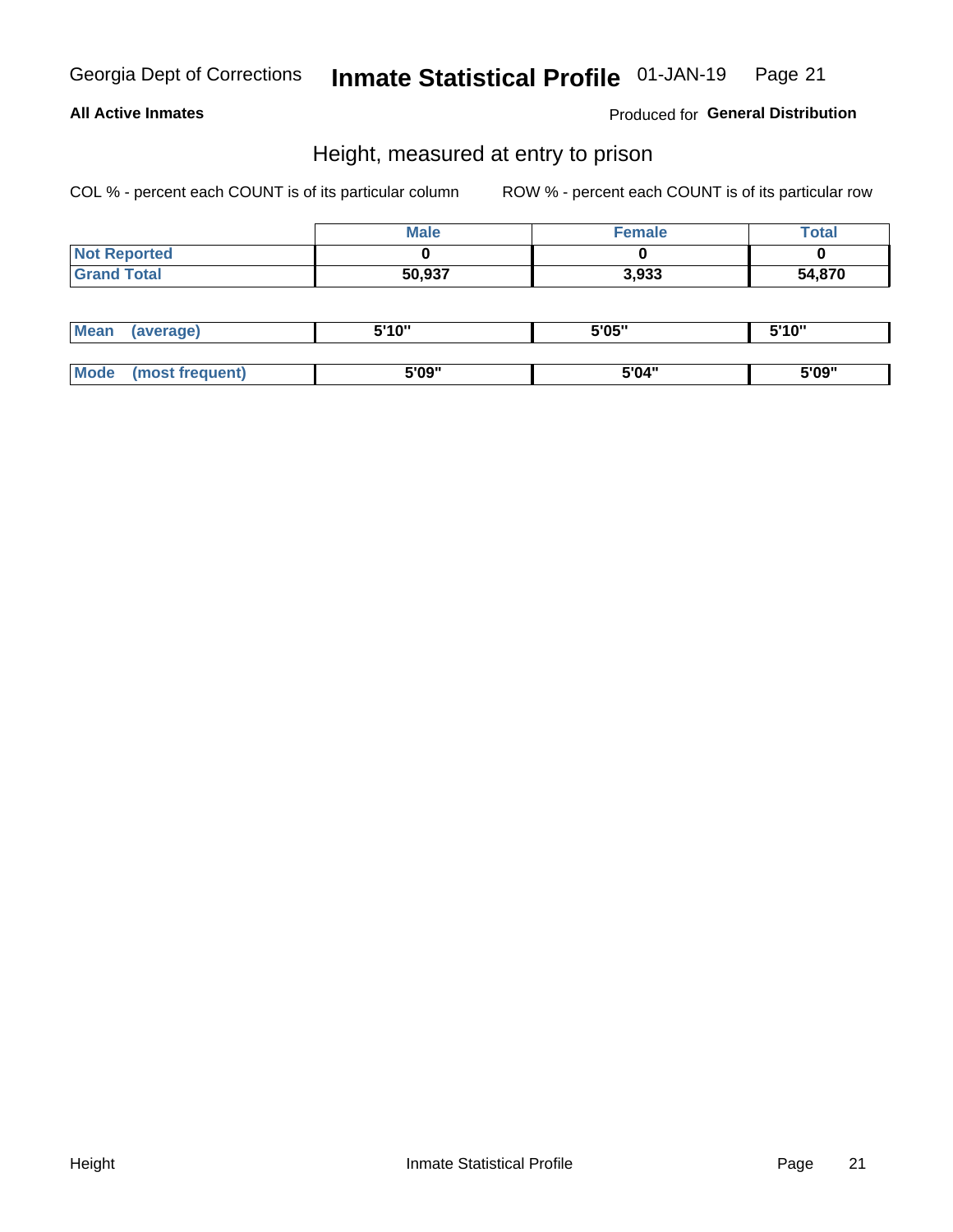**All Active Inmates** 

Produced for General Distribution

### Weight, measured at entry to prison

COL % - percent each COUNT is of its particular column ROW % - percent each COUNT is of its particular row

|                                |              | <b>Male</b> |         |                         | <b>Female</b>   |                  |                  | <b>Total</b> |
|--------------------------------|--------------|-------------|---------|-------------------------|-----------------|------------------|------------------|--------------|
| <b>Weight</b>                  | <b>Count</b> | Col %       | Row %   | <b>Count</b>            | Col %           | Row <sup>%</sup> | <b>Total</b>     | Col %        |
| <b>Under 80 pounds</b>         | 9            | 0.02%       | 90.00%  | 1.                      | 0.03%           | 10.00%           | 10               | 0.02%        |
| 90 - 99 pounds                 | 4            | 0.01%       | 28.57%  | 10                      | 0.26%           | 71.43%           | 14               | 0.03%        |
| 100 - 109 pounds               | 35           | 0.07%       | 47.95%  | 38                      | 0.97%           | 52.05%           | 73               | 0.13%        |
| 110 - 119 pounds               | 139          | 0.28%       | 61.23%  | 88                      | 2.25%           | 38.77%           | 227              | 0.42%        |
| 120 - 129 pounds               | 602          | 1.19%       | 72.10%  | 233                     | 5.95%           | 27.90%           | 835              | 1.54%        |
| 130 - 139 pounds               | 1,760        | 3.49%       | 83.65%  | 344                     | 8.78%           | 16.35%           | 2,104            | 3.87%        |
| 140 - 149 pounds               | 3,535        | 7.01%       | 90.04%  | 391                     | 9.98%           | 9.96%            | 3,926            | 7.22%        |
| 150 - 159 pounds               | 5,272        | 10.45%      | 92.23%  | 444                     | 11.34%          | 7.77%            | 5,716            | 10.52%       |
| 160 - 169 pounds               | 6,774        | 13.43%      | 93.81%  | 447                     | 11.41%          | 6.19%            | 7,221            | 13.28%       |
| 170 - 179 pounds               | 6,264        | 12.42%      | 94.18%  | 387                     | 9.88%           | 5.82%            | 6,651            | 12.24%       |
| 180 - 189 pounds               | 6,511        | 12.91%      | 94.73%  | 362                     | 9.24%           | 5.27%            | 6,873            | 12.64%       |
| 190 - 199 pounds               | 4,360        | 8.64%       | 94.84%  | 237                     | 6.05%           | 5.16%            | 4,597            | 8.46%        |
| 200 - 209 pounds               | 4,040        | 8.01%       | 93.63%  | 275                     | 7.02%           | 6.37%            | 4,315            | 7.94%        |
| 210 - 219 pounds               | 2,971        | 5.89%       | 95.41%  | 143                     | 3.65%           | 4.59%            | 3,114            | 5.73%        |
| 220 - 229 pounds               | 2,453        | 4.86%       | 94.49%  | 143                     | 3.65%           | 5.51%            | 2,596            | 4.78%        |
| 230 - 239 pounds               | 1,582        | 3.14%       | 94.17%  | 98                      | 2.50%           | 5.83%            | 1,680            | 3.09%        |
| 240 - 249 pounds               | 1,270        | 2.52%       | 95.06%  | 66                      | 1.68%           | 4.94%            | 1,336            | 2.46%        |
| 250 - 259 pounds               | 901          | 1.79%       | 93.66%  | 61                      | 1.56%           | 6.34%            | 962              | 1.77%        |
| 260 - 269 pounds               | 554          | 1.10%       | 92.64%  | 44                      | 1.12%           | 7.36%            | 598              | 1.10%        |
| 270 - 279 pounds               | 395          | 0.78%       | 94.95%  | 21                      | 0.54%           | 5.05%            | 416              | 0.77%        |
| 280 - 289 pounds               | 311          | 0.62%       | 93.39%  | 22                      | 0.56%           | 6.61%            | 333              | 0.61%        |
| 290 - 299 pounds               | 171          | 0.34%       | 93.44%  | 12                      | 0.31%           | 6.56%            | 183              | 0.34%        |
| 300 - 309 pounds               | 169          | 0.34%       | 90.37%  | 18                      | 0.46%           | 9.63%            | 187              | 0.34%        |
| 310 - 319 pounds               | 80           | 0.16%       | 90.91%  | 8                       | 0.20%           | 9.09%            | 88               | 0.16%        |
| 320 - 329 pounds               | 84           | 0.17%       | 95.45%  | $\overline{\mathbf{4}}$ | 0.10%           | 4.55%            | 88               | 0.16%        |
| 330 - 339 pounds               | 45           | 0.09%       | 95.74%  | $\overline{2}$          | 0.05%           | 4.26%            | 47               | 0.09%        |
| 340 - 349 pounds               | 35           | 0.07%       | 92.11%  | 3                       | 0.08%           | 7.89%            | 38               | 0.07%        |
| 350 - 359 pounds               | 37           | 0.07%       | 78.72%  | 10                      | 0.26%           | 21.28%           | 47               | 0.09%        |
| 360 - 369 pounds               | 18           | 0.04%       | 94.74%  | 1                       | 0.03%           | 5.26%            | 19               | 0.03%        |
| 370 - 379 pounds               | 14           | 0.03%       | 100.00% |                         |                 |                  | 14               | 0.03%        |
| 380 - 389 pounds               | 13           | 0.03%       | 92.86%  | 1                       | 0.03%           | 7.14%            | 14               | 0.03%        |
| 390 - 399 pounds               | 3            | 0.01%       | 60.00%  | $\overline{2}$          | 0.05%           | 40.00%           | 5                | 0.01%        |
| 400 pounds and over            | 30           | 0.06%       | 96.77%  | $\mathbf 1$             | 0.03%           | 3.23%            | 31               | 0.06%        |
| <b>Total Reported</b>          | 50,441       | 100%        | 92.79%  | 3,917                   | 100%            | 7.21%            | 54,358           | 100.0%       |
|                                |              |             |         |                         |                 |                  |                  |              |
| <b>Not Reported</b>            |              | 496         |         |                         | $\overline{16}$ |                  | $\overline{512}$ |              |
| <b>Grand Total</b>             |              | 50,937      |         |                         | 3,933           |                  | 54,870           |              |
| <b>Mean</b><br>(average)       |              | 185         |         |                         | 173             |                  |                  | 184          |
| <b>Median (middle)</b>         |              | 180         |         |                         | 167             |                  |                  | 180          |
| <b>Mode</b><br>(most frequent) |              | 180         |         |                         | 160             |                  |                  | 160          |
|                                |              |             |         |                         |                 |                  |                  |              |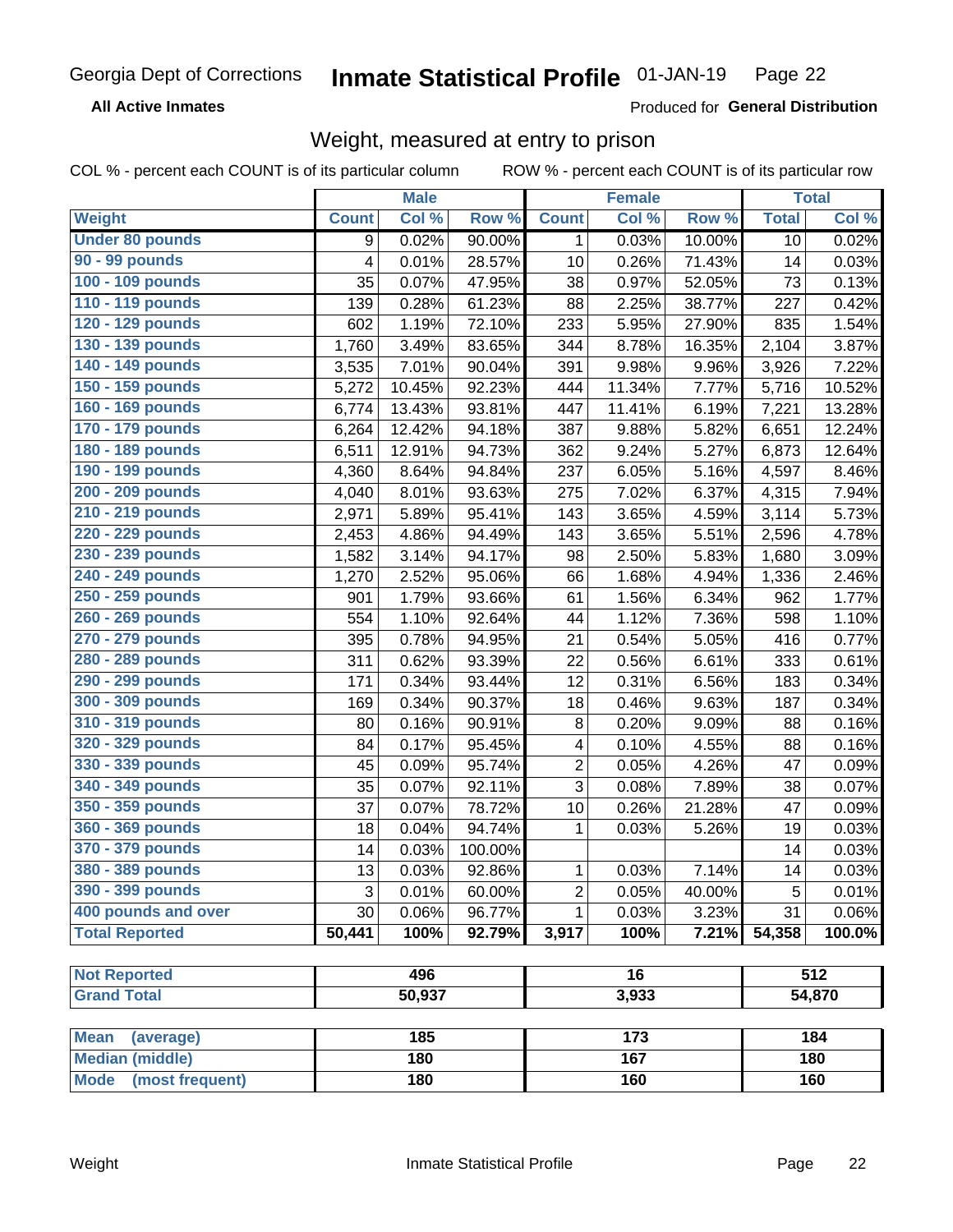#### Inmate Statistical Profile 01-JAN-19 Page 23

**All Active Inmates** 

#### Produced for General Distribution

### Veterans validated by Veteran's Administration

COL % - percent each COUNT is of its particular column

|                             |              | <b>Male</b> |             |    | <b>Female</b> |          |              | <b>Total</b> |
|-----------------------------|--------------|-------------|-------------|----|---------------|----------|--------------|--------------|
| <b>Military service</b>     | <b>Count</b> | Col %       | Row % Count |    | Col %         | Row %    | <b>Total</b> | Col %        |
| <b>Others</b><br>0          | 860          | 31.18%      | 96.52%      | 31 | 56.36%        | 3.48%    | 891          | 31.67%       |
| <b>Air Force</b>            | 1,119        | 40.57%      | 98.76%      | 14 | 25.45%        | 1.24%    | 1,133        | 40.28%       |
| <b>Army</b><br>$\mathbf{2}$ | 151          | 5.47%       | 99.34%      |    | 1.82%         | .66%     | 152          | 5.40%        |
| <b>Navy</b><br>3            | 359          | 13.02%      | 98.63%      | 5  | 9.09%         | 1.37%    | 364          | 12.94%       |
| <b>Marines</b><br>4         | 11           | $.40\%$     | 100.00%     |    |               |          | 11           | .39%         |
| <b>Coast Guard</b><br>5.    | 258          | 9.35%       | 98.47%      | 4  | 7.27%         | $1.53\%$ | 262          | 9.31%        |
| <b>Total Reported</b>       | 2,758        | 100%        | 98.04%      | 55 | 100%          | 1.96%    | 2,813        | 100%         |

| orted<br>N. | ,179<br>48. | 3,878 | 52,057      |
|-------------|-------------|-------|-------------|
| <b>otal</b> | 50,937      | 3,933 | 4,870<br>54 |

|  |  | <b>Mode (most frequent)</b> | <b>Force</b><br>Aır | วthers | orce |
|--|--|-----------------------------|---------------------|--------|------|
|--|--|-----------------------------|---------------------|--------|------|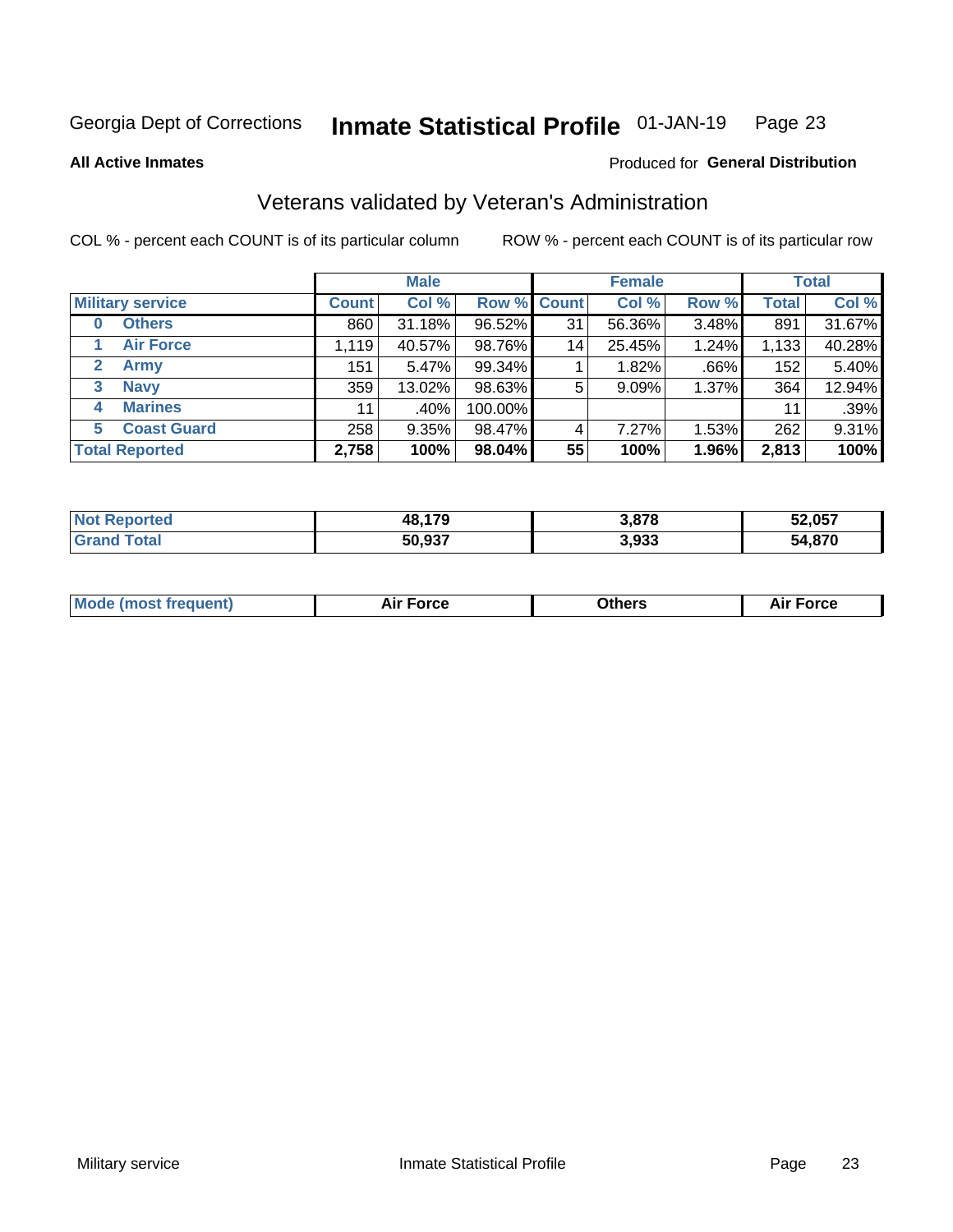#### Inmate Statistical Profile 01-JAN-19 Page 24

**All Active Inmates** 

#### Produced for General Distribution

### Type of admission to prison

COL % - percent each COUNT is of its particular column

|    |                                  |              | <b>Male</b> |                    |       | <b>Female</b> |        |              | <b>Total</b> |
|----|----------------------------------|--------------|-------------|--------------------|-------|---------------|--------|--------------|--------------|
|    | <b>Type of Admission</b>         | <b>Count</b> | Col %       | <b>Row % Count</b> |       | Col %         | Row %  | <b>Total</b> | Col %        |
| 16 | <b>Population Redistribution</b> | 5            | .01%        | 100.00%            |       |               |        | 5            | .01%         |
| 27 | <b>Boot Camp Plus</b>            |              | .01%        | 100.00%            |       |               |        |              | .01%         |
| 28 | <b>Initial Assignment</b>        | 10           | .02%        | 100.00%            |       |               |        | 10           | .02%         |
| 52 | <b>New Sentence</b>              | 40,072       | 78.69%      | 93.12%             | 2,959 | 75.24%        | 6.88%  | 43,031       | 78.44%       |
| 53 | <b>Probation Rev Partial</b>     | 2,645        | 5.19%       | 89.81%             | 300   | 7.63%         | 10.19% | 2,945        | 5.37%        |
| 54 | <b>Probation Rev Remainder</b>   | 3,617        | 7.10%       | 88.76%             | 458   | 11.65%        | 11.24% | 4,075        | 7.43%        |
| 55 | <b>Parole Rev New Sentence</b>   | 2,768        | 5.44%       | 95.42%             | 133   | 3.38%         | 4.58%  | 2,901        | 5.29%        |
| 56 | <b>Parole Rev No New</b>         | 1,737        | 3.41%       | 95.44%             | 83    | 2.11%         | 4.56%  | 1,820        | 3.32%        |
|    | <b>Sentence</b>                  |              |             |                    |       |               |        |              |              |
| 57 | <b>Released In Error</b>         | 12           | .02%        | 100.00%            |       |               |        | 12           | .02%         |
| 65 | <b>Return Appeal/Bond</b>        | 2            | .01%        | 100.00%            |       |               |        | 2            | .01%         |
| 67 | <b>Admit Fm Other Cust</b>       | 5            | .01%        | 100.00%            |       |               |        | 5            | .01%         |
| 69 | <b>New Sent/Par Rev Pnd</b>      | 4            | .01%        | 100.00%            |       |               |        | 4            | .01%         |
| 70 | <b>Life W/O Parole</b>           | 14           | .03%        | 100.00%            |       |               |        | 14           | .03%         |
| 72 | <b>Par Rev/Rsn Unknown</b>       | 25           | .05%        | 100.00%            |       |               |        | 25           | .05%         |
| 76 | <b>Par Rev/Revoc Center</b>      |              | .01%        | 100.00%            |       |               |        |              | .01%         |
| 82 | <b>Unknown</b>                   | 6            | .01%        | 100.00%            |       |               |        | 6            | .01%         |
|    | <b>Total Reported</b>            | 50,924       | 100%        | 92.83% 3,933       |       | 100%          | 7.17%  | 54,857       | 100%         |

| <b>Not Reported</b> |        |       | '~     |
|---------------------|--------|-------|--------|
| Totar<br>'Grand     | 50,937 | 3,933 | 54,870 |

| <b>Mode (most frequent)</b> | <b>New Sentence</b> | <b>New Sentence</b> | <b>New Sentence</b> |
|-----------------------------|---------------------|---------------------|---------------------|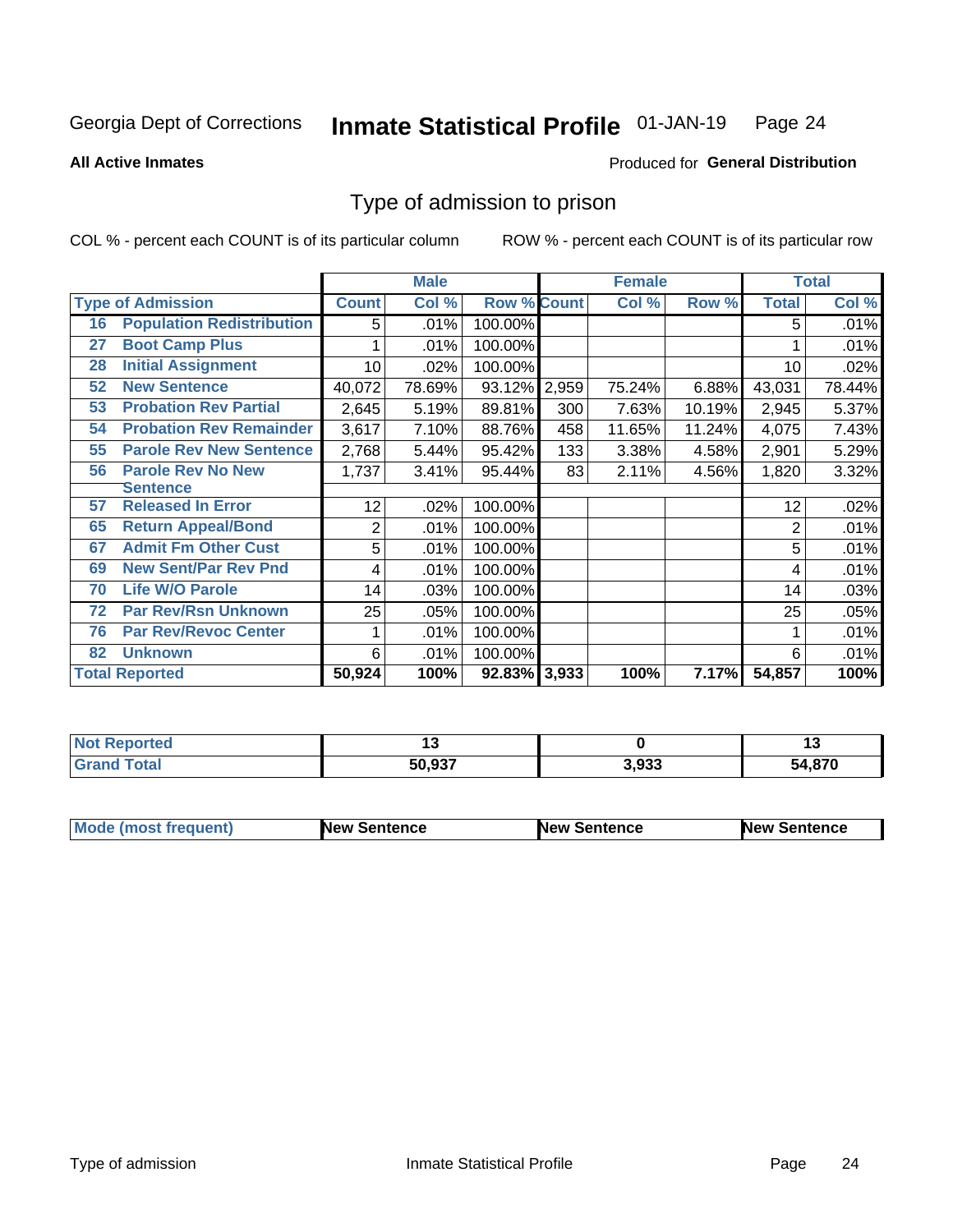#### Inmate Statistical Profile 01-JAN-19 Page 25

**All Active Inmates** 

#### Produced for General Distribution

### Current / last supervision level

COL % - percent each COUNT is of its particular column

|                        |              | <b>Male</b> |                    |       | <b>Female</b> |          |        | <b>Total</b> |
|------------------------|--------------|-------------|--------------------|-------|---------------|----------|--------|--------------|
| <b>Security Status</b> | <b>Count</b> | Col %       | <b>Row % Count</b> |       | Col %         | Row %    | Total  | Col %        |
| 3 Minimum              | 3.869        | $7.60\%$    | 70.44%             | 1,624 | 41.32%        | 29.56%   | 5,493  | 10.01%       |
| 4 Medium               | 36.995       | 72.64%      | 94.59%             | 2,115 | 53.82%        | $5.41\%$ | 39,110 | 71.29%       |
| 5 Close                | 10,063       | 19.76%      | $98.14\%$          | 191   | 4.86%         | $1.86\%$ | 10,254 | 18.69%       |
| <b>Total Reported</b>  | 50,927       | 100%        | 92.84%             | 3,930 | 100%          | $7.16\%$ | 54,857 | 100%         |

| <b>Still being diagnosed</b> |        |       |        |
|------------------------------|--------|-------|--------|
| <b>Not Reported</b>          |        |       |        |
| <b>Grand Total</b>           | 50,937 | 3,933 | 54,870 |

| M | M | . . |
|---|---|-----|
|   |   |     |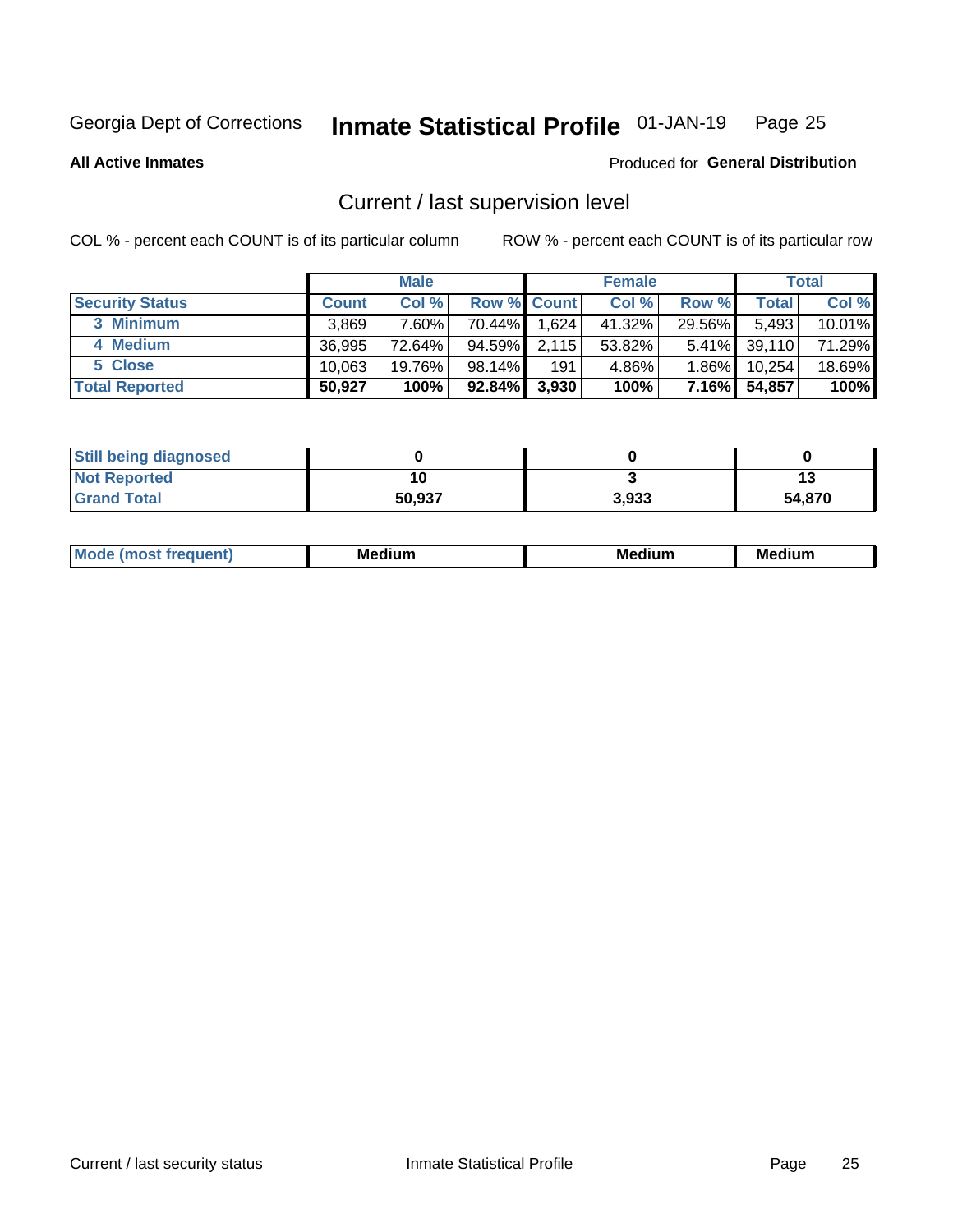#### Inmate Statistical Profile 01-JAN-19 Page 26

**All Active Inmates** 

#### **Produced for General Distribution**

### Current / last type of institution

COL % - percent each COUNT is of its particular column

|                                   |                | <b>Male</b> |             |       | <b>Female</b> |        |              | <b>Total</b> |
|-----------------------------------|----------------|-------------|-------------|-------|---------------|--------|--------------|--------------|
| <b>Type of Institution</b>        | <b>Count</b>   | Col %       | Row % Count |       | Col %         | Row %  | <b>Total</b> | Col %        |
| <b>County Ci</b>                  | 4,790          | $9.46\%$    | 99.98%      |       | $.03\%$       | .02%   | 4,791        | 8.78%        |
| <b>Probation Detention Center</b> | 3              | .01%        | 75.00%      |       | .03%          | 25.00% |              | .01%         |
| <b>State Prison</b>               | 35,769         | 70.62%      | 90.64%      | 3,693 | $93.92\%$     | 9.36%  | 39,462       | 72.30%       |
| <b>Transitional Center</b>        | 2,156          | 4.26%       | $90.13\%$   | 236   | $6.00\%$      | 9.87%  | 2,392        | 4.38%        |
| <b>Private Prison</b>             | 7,918          | 15.63%      | 100.00%     |       |               |        | 7,918        | 14.51%       |
| <b>County Jail</b>                |                | $.01\%$     | 100.00%     |       |               |        |              | .01%         |
| <b>Rsat - Center</b>              | 3              | $.01\%$     | 100.00%     |       |               |        | 3            | .01%         |
| <b>State Hospital</b>             | 3 <sup>1</sup> | .01%        | 75.00%      |       | .03%          | 25.00% | 4            | .01%         |
| <b>Total Reported</b>             | 50,649         | 100%        | 92.8%       | 3,932 | 100%          | 7.2%   | 54,581       | 100%         |

| ported<br><b>NOT</b> |        |       |        |
|----------------------|--------|-------|--------|
| `otal<br>. Gren      | 50,649 | 3,932 | 54,581 |

| <b>Mode (most frequent)</b> | <b>State Prison</b> | <b>State Prison</b> | <b>State Prisonl</b> |
|-----------------------------|---------------------|---------------------|----------------------|
|                             |                     |                     |                      |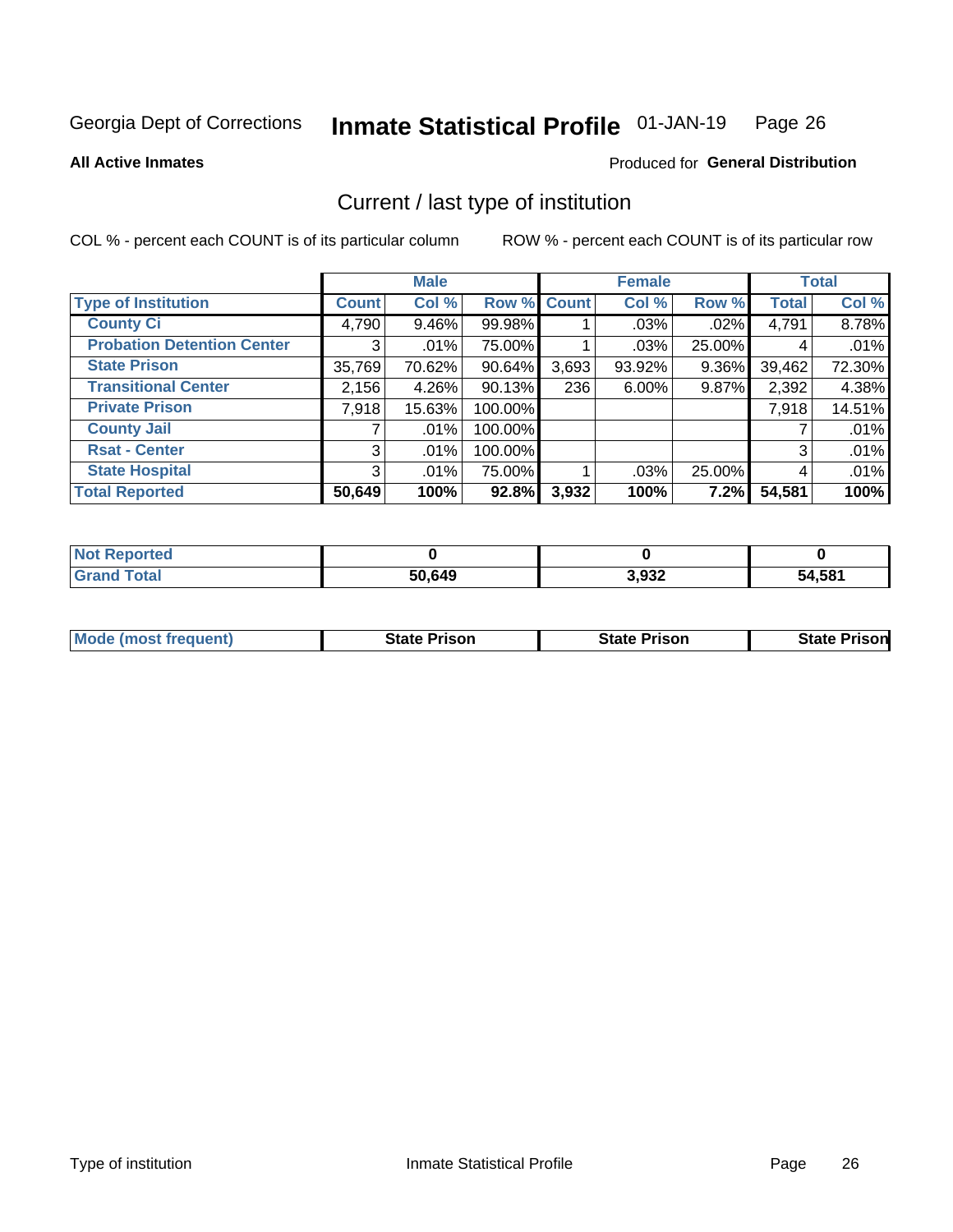#### Inmate Statistical Profile 01-JAN-19 Page 27

**All Active Inmates** 

#### Produced for General Distribution

### Institution type - transitional centers

COL % - percent each COUNT is of its particular column

|                                          |              | <b>Male</b> |         |              | <b>Female</b> |         |                | <b>Total</b> |
|------------------------------------------|--------------|-------------|---------|--------------|---------------|---------|----------------|--------------|
| <b>Institution Type - Trans. Centers</b> | <b>Count</b> | Col %       | Row %   | <b>Count</b> | Col %         | Row %   | <b>Total</b>   | Col %        |
| <b>Albany Tc</b>                         | 154          | 6.57%       | 100.00% |              |               |         | 154            | 5.72%        |
| <b>Arrendale State Prison</b>            |              |             |         | 112          | 32.18%        | 100.00% | 112            | 4.16%        |
| <b>Atlanta Tc</b>                        | 276          | 11.77%      | 100.00% |              |               |         | 276            | 10.25%       |
| <b>Augusta Tc</b>                        | 226          | 9.64%       | 100.00% |              |               |         | 226            | 8.39%        |
| <b>Bacon Tc</b>                          | 49           | 2.09%       | 100.00% |              |               |         | 49             | 1.82%        |
| <b>Charles D. Hudson Tc</b>              | 151          | 6.44%       | 100.00% |              |               |         | 151            | 5.61%        |
| <b>Clayton Tc</b>                        | 377          | 16.08%      | 100.00% |              |               |         | 377            | 14.00%       |
| <b>Coastal Tc</b>                        | 262          | 11.17%      | 100.00% |              |               |         | 262            | 9.73%        |
| <b>Columbus Tc</b>                       | 139          | 5.93%       | 100.00% |              |               |         | 139            | 5.16%        |
| <b>Macon Tc</b>                          | 157          | 6.70%       | 100.00% |              |               |         | 157            | 5.83%        |
| <b>Macon Womens Tc</b>                   |              |             |         | 2            | .57%          | 100.00% | $\overline{2}$ | .07%         |
| <b>Metro Tc</b>                          |              |             |         | 234          | 67.24%        | 100.00% | 234            | 8.69%        |
| <b>Phillips State Prison</b>             | 189          | 8.06%       | 100.00% |              |               |         | 189            | 7.02%        |
| <b>Savannah Mens Tc</b>                  | 1            | .04%        | 100.00% |              |               |         |                | .04%         |
| <b>Smith Tc</b>                          | 201          | 8.57%       | 100.00% |              |               |         | 201            | 7.46%        |
| <b>Valdosta Tc</b>                       | 163          | 6.95%       | 100.00% |              |               |         | 163            | 6.05%        |
| <b>Total Reported</b>                    | 2,345        | 100%        | 87.08%  | 348          | 100%          | 12.92%  | 2,693          | 100%         |

| <b>Reported</b><br><b>NOT</b> |       |     |       |
|-------------------------------|-------|-----|-------|
| `otal                         | 2,345 | 348 | 2,693 |

| Mode (most frequent) | <b>Clayton Tc</b> | Metro Tc | <b>Clayton Tc</b> |
|----------------------|-------------------|----------|-------------------|
|                      |                   |          |                   |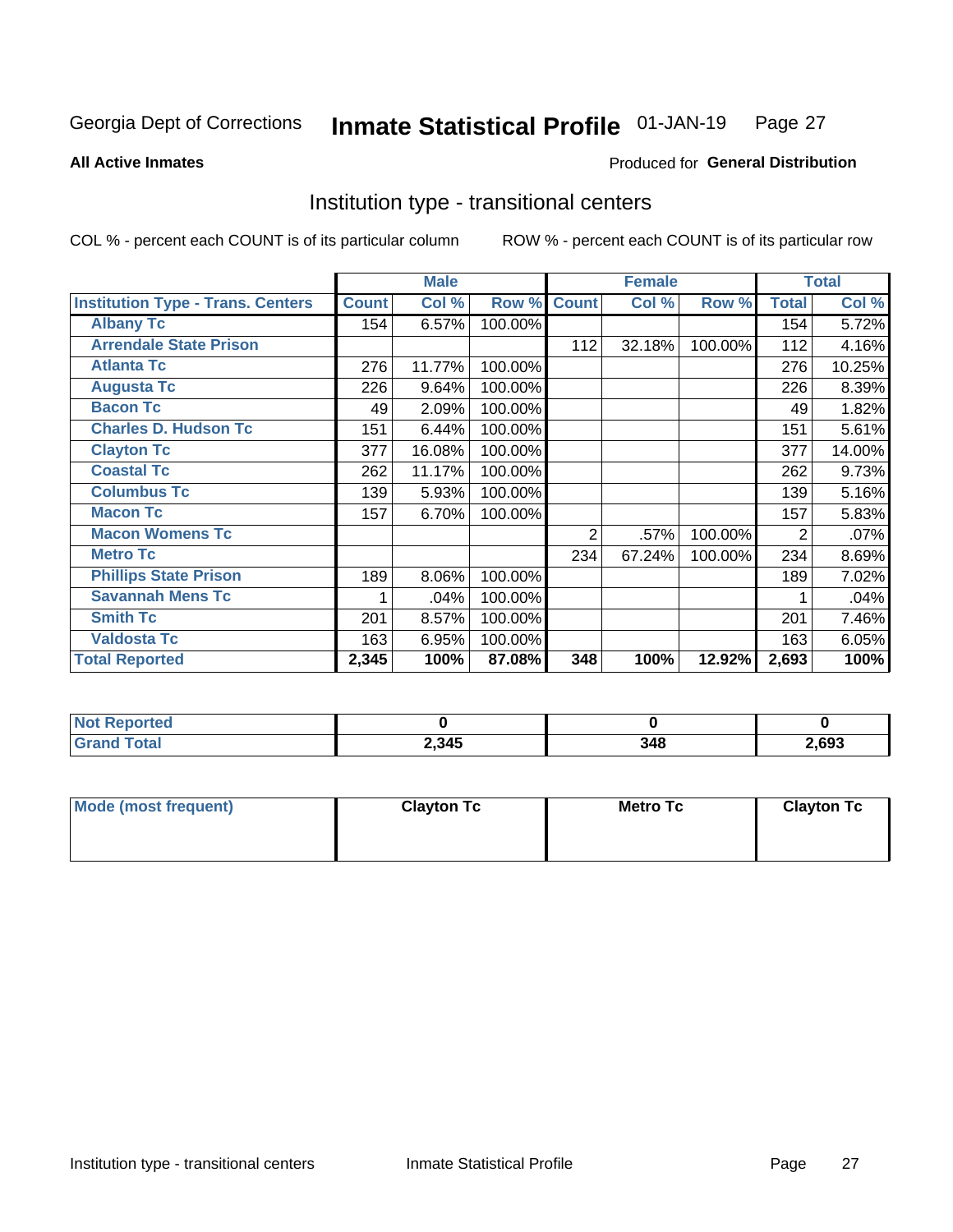#### Inmate Statistical Profile 01-JAN-19 Page 28

**All Active Inmates** 

Produced for General Distribution

#### Institution type - county prisons

COL % - percent each COUNT is of its particular column

|                                          |                 | <b>Male</b> |         |              | <b>Female</b> |       |                 | <b>Total</b> |
|------------------------------------------|-----------------|-------------|---------|--------------|---------------|-------|-----------------|--------------|
| <b>Institution Type - County Prisons</b> | <b>Count</b>    | Col %       | Row %   | <b>Count</b> | Col %         | Row % | <b>Total</b>    | Col %        |
| <b>Adoc</b>                              | $\overline{12}$ | .25%        | 100.00% |              |               |       | $\overline{12}$ | .25%         |
| <b>Baldwin County Ci</b>                 | 1               | .02%        | 100.00% |              |               |       | $\mathbf{1}$    | .02%         |
| <b>Bulloch County Ci</b>                 | 132             | 2.76%       | 100.00% |              |               |       | 132             | 2.76%        |
| <b>Carroll County Ci</b>                 | 240             | 5.01%       | 100.00% |              |               |       | 240             | 5.01%        |
| <b>Clarke County Ci</b>                  | 142             | 2.96%       | 100.00% |              |               |       | 142             | 2.96%        |
| <b>Clayton County Ci</b>                 | 227             | 4.74%       | 100.00% |              |               |       | 227             | 4.74%        |
| <b>Colquitt County Ci</b>                | 192             | 4.01%       | 100.00% |              |               |       | 192             | 4.01%        |
| <b>Coweta County Ci</b>                  | 215             | 4.49%       | 100.00% |              |               |       | 215             | 4.49%        |
| <b>Decatur County Ci</b>                 | 197             | 4.11%       | 100.00% |              |               |       | 197             | 4.11%        |
| <b>Effingham County Ci</b>               | 194             | 4.05%       | 100.00% |              |               |       | 194             | 4.05%        |
| <b>Floyd County Ci</b>                   | 428             | 8.94%       | 100.00% |              |               |       | 428             | 8.93%        |
| <b>Fulton County Ci</b>                  | 8               | .17%        | 100.00% |              |               |       | 8               | .17%         |
| <b>Gilmer County Ci</b>                  | $\mathfrak{S}$  | .06%        | 100.00% |              |               |       | 3               | .06%         |
| <b>Grady County Ci</b>                   | $\overline{2}$  | .04%        | 100.00% |              |               |       | $\overline{2}$  | .04%         |
| <b>Gwinnett County Ci</b>                | 216             | 4.51%       | 100.00% |              |               |       | 216             | 4.51%        |
| <b>Hall County Ci</b>                    | 189             | 3.95%       | 100.00% |              |               |       | 189             | 3.94%        |
| <b>Hancock County Ci</b>                 | 1               | .02%        | 100.00% |              |               |       | $\mathbf{1}$    | .02%         |
| <b>Harris County Ci</b>                  | 146             | 3.05%       | 100.00% |              |               |       | 146             | 3.05%        |
| <b>Hart County Ci</b>                    | 4               | .08%        | 100.00% |              |               |       | 4               | .08%         |
| <b>Jackson County Ci</b>                 | 149             | 3.11%       | 100.00% |              |               |       | 149             | 3.11%        |
| Jefferson County Ci                      | 159             | 3.32%       | 100.00% |              |               |       | 159             | 3.32%        |
| <b>Meriwether County Ci</b>              | 3               | .06%        | 100.00% |              |               |       | 3               | .06%         |
| <b>Miller County Ci</b>                  | 1               | .02%        | 100.00% |              |               |       | 1               | .02%         |
| <b>Mitchell County Ci</b>                | 140             | 2.92%       | 100.00% |              |               |       | 140             | 2.92%        |
| <b>Morgan County Ci</b>                  | 1               | .02%        | 100.00% |              |               |       | $\mathbf{1}$    | .02%         |
| <b>Muscogee County Ci</b>                | 528             | 11.02%      | 100.00% |              |               |       | 528             | 11.02%       |
| <b>Richmond County Ci</b>                | 232             | 4.84%       | 100.00% |              |               |       | 232             | 4.84%        |
| <b>Screven County Ci</b>                 | 149             | 3.11%       | 100.00% |              |               |       | 149             | 3.11%        |
| <b>Spalding County Ci</b>                | 378             | 7.89%       | 100.00% |              |               |       | 378             | 7.89%        |
| <b>Stewart County Ci</b>                 | $\overline{2}$  | .04%        | 100.00% |              |               |       | $\overline{2}$  | .04%         |
| <b>Sumter County Ci</b>                  | 347             | 7.24%       | 100.00% |              |               |       | 347             | 7.24%        |
| <b>Terrell County Ci</b>                 | 137             | 2.86%       | 100.00% |              |               |       | 137             | 2.86%        |
| <b>Thomas County Ci</b>                  | 3               | .06%        | 100.00% |              |               |       | 3               | .06%         |
| <b>Tift County Ci</b>                    | 3               | .06%        | 100.00% |              |               |       | 3               | .06%         |
| <b>Upson County Ci</b>                   | $\overline{2}$  | .04%        | 100.00% |              |               |       | $\overline{2}$  | .04%         |
| <b>Walker County Ci</b>                  | 3               | .06%        | 100.00% |              |               |       | 3               | .06%         |
| <b>Walton County Ci</b>                  | $\overline{2}$  | .04%        | 100.00% |              |               |       | $\overline{2}$  | .04%         |
| <b>Wilkes County Ci</b>                  | 1               | .02%        | 100.00% |              |               |       | $\mathbf{1}$    | .02%         |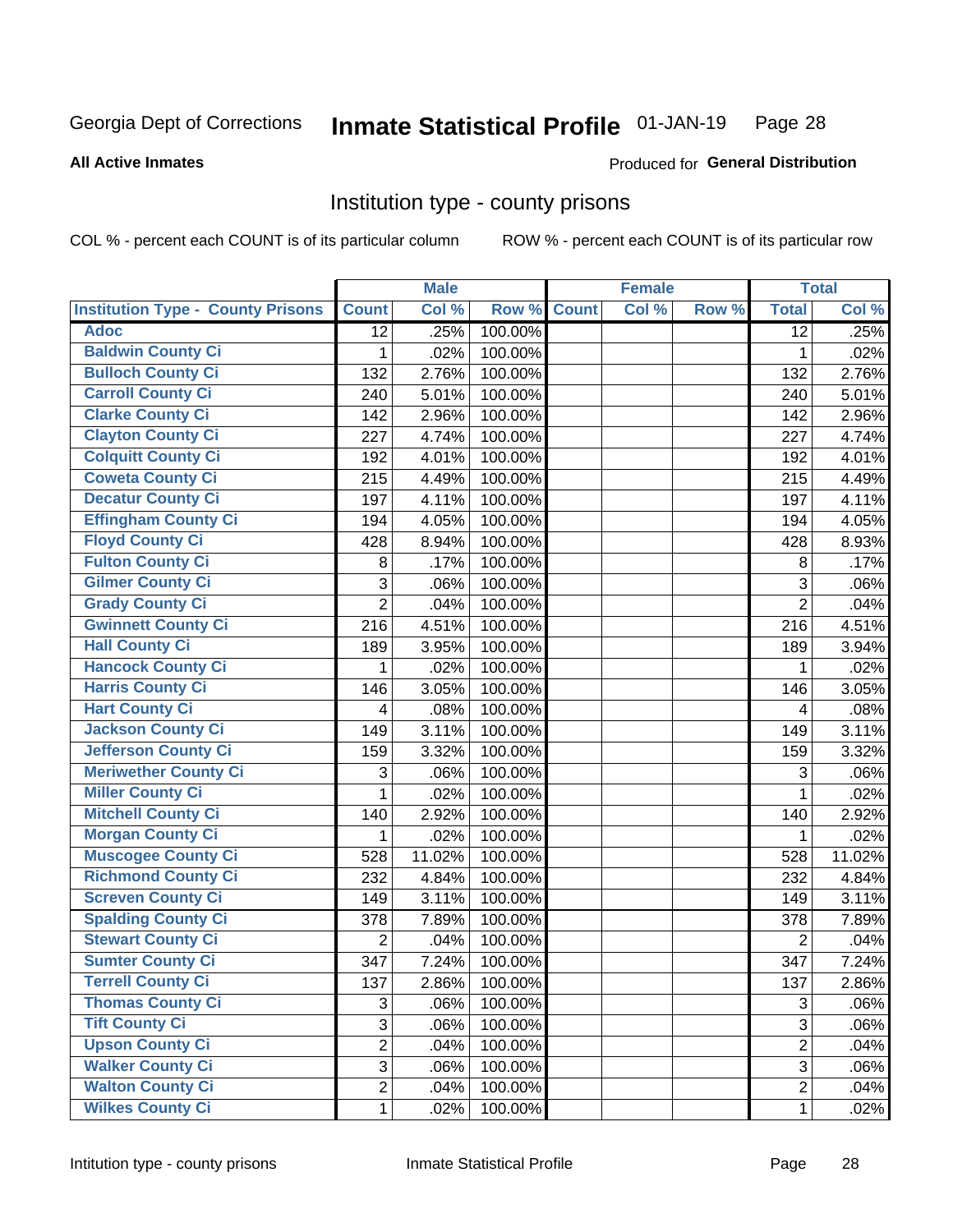#### Inmate Statistical Profile 01-JAN-19 Page 29

Produced for General Distribution

**All Active Inmates** 

### Institution type - county prisons

COL % - percent each COUNT is of its particular column

|                                                    |       | <b>Male</b> |                    | <b>Female</b> |         |                | <b>Total</b> |
|----------------------------------------------------|-------|-------------|--------------------|---------------|---------|----------------|--------------|
| <b>Institution Type - County Prisons   Count  </b> |       | Col %       | <b>Row % Count</b> | Col%          | Row %   | <b>Total</b> I | Col %        |
| <b>Womens Ci</b>                                   |       |             |                    | 100.00%       | 100.00% |                | $.02\%$      |
| <b>Worth County Ci</b>                             |       | $.02\%$     | 100.00%            |               |         |                | .02% l       |
| <b>Total Reported</b>                              | 4,790 | 100%        | $99.98\%$          | 100%          | $.02\%$ | 4.791          | 100%         |

| <b>Not Reported</b> |       |              |
|---------------------|-------|--------------|
| <b>Total</b>        | 4.790 | 704<br>4,791 |

| Mode (most frequent) | <b>Muscogee County Ci</b> | <b>Womens Ci</b> Muscogee County |
|----------------------|---------------------------|----------------------------------|
|----------------------|---------------------------|----------------------------------|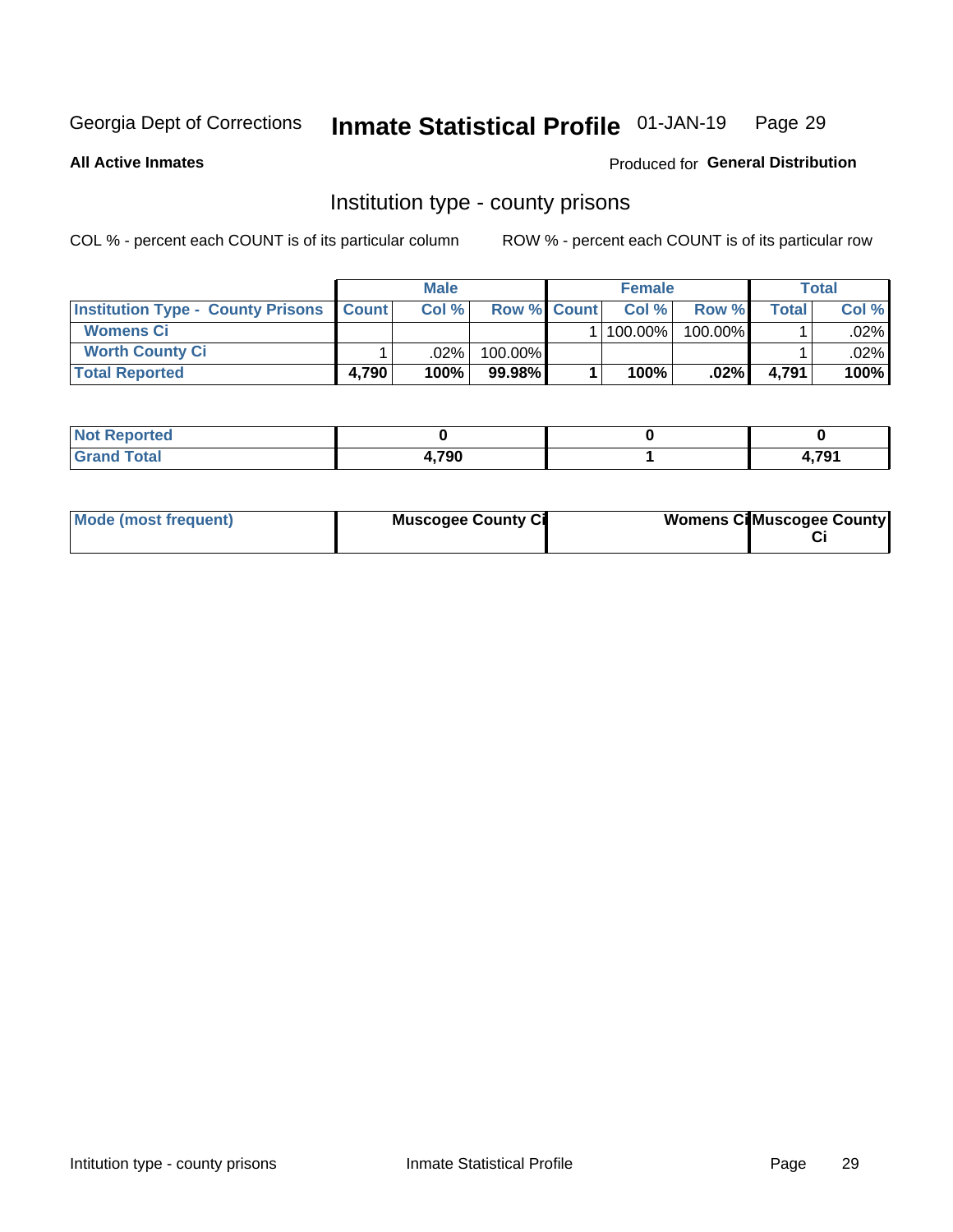#### Inmate Statistical Profile 01-JAN-19 Page 30

**All Active Inmates** 

#### Produced for General Distribution

### Institution type - state prisons

COL % - percent each COUNT is of its particular column

|                                         |              | <b>Male</b> |         |              | <b>Female</b> |         | <b>Total</b> |       |
|-----------------------------------------|--------------|-------------|---------|--------------|---------------|---------|--------------|-------|
| <b>Institution Type - State Prisons</b> | <b>Count</b> | Col %       | Row %   | <b>Count</b> | Col %         | Row %   | <b>Total</b> | Col % |
| <b>Arrendale State Prison</b>           |              |             |         | 1,646        | 44.57%        | 100.00% | 1,646        | 4.17% |
| <b>Augusta State Med. Prison</b>        | 1,184        | 3.31%       | 99.92%  | 1.           | .03%          | .08%    | 1,185        | 3.00% |
| <b>Autry State Prison</b>               | 1,707        | 4.77%       | 100.00% |              |               |         | 1,707        | 4.33% |
| <b>Baldwin State Prison</b>             | 959          | 2.68%       | 100.00% |              |               |         | 959          | 2.43% |
| <b>Burruss Correctional Training</b>    | 681          | 1.90%       | 100.00% |              |               |         | 681          | 1.73% |
| <b>Ctr</b>                              |              |             |         |              |               |         |              |       |
| <b>Calhoun State Prison</b>             | 1,621        | 4.53%       | 100.00% |              |               |         | 1,621        | 4.11% |
| <b>Central State Prison</b>             | 1,140        | 3.19%       | 100.00% |              |               |         | 1,140        | 2.89% |
| <b>Chatham State Prison</b>             | 5            | .01%        | 100.00% |              |               |         | 5            | .01%  |
| <b>Coastal State Prison</b>             | 1,748        | 4.89%       | 100.00% |              |               |         | 1,748        | 4.43% |
| <b>Dodge State Prison</b>               | 1,233        | 3.45%       | 100.00% |              |               |         | 1,233        | 3.12% |
| <b>Dooly State Prison</b>               | 1,664        | 4.65%       | 100.00% |              |               |         | 1,664        | 4.22% |
| <b>Emanuel Women'S Facility</b>         |              |             |         | 418          | 11.32%        | 100.00% | 418          | 1.06% |
| <b>Ga Diag Class Prison</b>             | 3,149        | 8.80%       | 99.97%  | 1.           | .03%          | .03%    | 3,150        | 7.98% |
| <b>Ga State Prison</b>                  | 1,371        | 3.83%       | 100.00% |              |               |         | 1,371        | 3.47% |
| <b>Hancock State Prison</b>             | 1,140        | 3.19%       | 100.00% |              |               |         | 1,140        | 2.89% |
| <b>Hays State Prison</b>                | 1,052        | 2.94%       | 100.00% |              |               |         | 1,052        | 2.67% |
| <b>Helms Facility</b>                   | 17           | .05%        | 56.67%  | 13           | .35%          | 43.33%  | 30           | .08%  |
| <b>Johnson State Prison</b>             | 1,511        | 4.22%       | 100.00% |              |               |         | 1,511        | 3.83% |
| <b>Lee State Prison</b>                 | 744          | 2.08%       | 100.00% |              |               |         | 744          | 1.89% |
| <b>Long Unit</b>                        | 207          | .58%        | 100.00% |              |               |         | 207          | .52%  |
| <b>Lowndes Unit</b>                     | 5            | .01%        | 100.00% |              |               |         | 5            | .01%  |
| <b>Macon State Prison</b>               | 1,714        | 4.79%       | 100.00% |              |               |         | 1,714        | 4.34% |
| <b>Metro Reentry Facility</b>           | 324          | .91%        | 100.00% |              |               |         | 324          | .82%  |
| <b>Metro State Prison (W)</b>           |              |             |         | $\mathbf{1}$ | .03%          | 100.00% | 1            | .01%  |
| <b>Montgomery State Prison</b>          | 415          | 1.16%       | 100.00% |              |               |         | 415          | 1.05% |
| <b>Phillips State Prison</b>            | 1,078        | 3.01%       | 100.00% |              |               |         | 1,078        | 2.73% |
| <b>Pulaski State Prison</b>             |              |             |         | 1,168        | 31.63%        | 100.00% | 1,168        | 2.96% |
| <b>Putnam State Prison</b>              | $\mathbf{1}$ | .01%        | 100.00% |              |               |         | 1            | .01%  |
| <b>Rogers State Prison</b>              | 1,402        | 3.92%       | 100.00% |              |               |         | 1,402        | 3.55% |
| <b>Rutledge State Prison</b>            | 615          | 1.72%       | 100.00% |              |               |         | 615          | 1.56% |
| <b>Smith State Prison</b>               | 1,507        | $4.21\%$    | 100.00% |              |               |         | 1,507        | 3.82% |
| <b>Telfair State Prison</b>             | 1,384        | 3.87%       | 100.00% |              |               |         | 1,384        | 3.51% |
| <b>Valdosta State Prison</b>            | 923          | 2.58%       | 100.00% |              |               |         | 923          | 2.34% |
| <b>Walker State Prison</b>              | 405          | 1.13%       | 100.00% |              |               |         | 405          | 1.03% |
| <b>Ware State Prison</b>                | 1,499        | 4.19%       | 100.00% |              |               |         | 1,499        | 3.80% |
| <b>Washington State Prison</b>          | 1,555        | 4.35%       | 100.00% |              |               |         | 1,555        | 3.94% |
| <b>Wayne State Prison</b>               | 1            | .01%        | 100.00% |              |               |         | 1            | .01%  |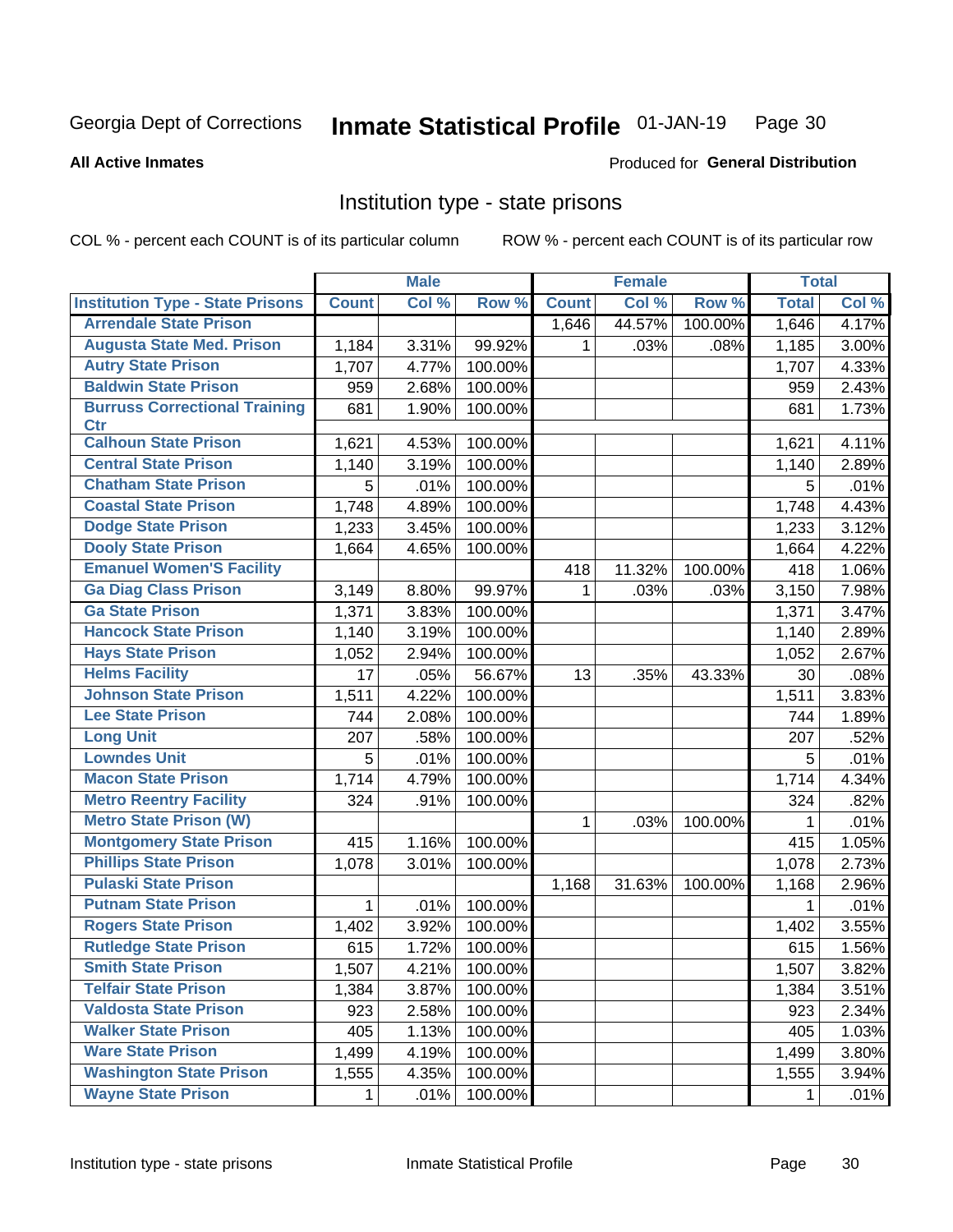## Inmate Statistical Profile 01-JAN-19 Page 31

**All Active Inmates** 

**Produced for General Distribution** 

#### Institution type - state prisons

COL % - percent each COUNT is of its particular column ROW % - percent each COUNT is of its particular row

|                                         |                             | <b>Male</b> |                               | <b>Female</b> |           |                                       | <b>Total</b> |        |
|-----------------------------------------|-----------------------------|-------------|-------------------------------|---------------|-----------|---------------------------------------|--------------|--------|
| <b>Institution Type - State Prisons</b> | <b>Count</b>                | Col %       | Row %                         | <b>Count</b>  | Col %     | Row %                                 | <b>Total</b> | Col %  |
| <b>Whitworth Women'S Facility</b>       |                             | $.01\%$     | .22%                          | 445           | $12.05\%$ | 99.78%                                | 446          | 1.13%  |
| <b>Wilcox State Prison</b>              | 1,807                       | 5.05%       | 100.00%                       |               |           |                                       | 1,807        | 4.58%  |
| <b>Total Reported</b>                   | 35,769                      | 100%        | $90.64\%$                     | 3,693         | 100%      | $9.36\%$                              | 39,462       | 100%   |
|                                         |                             |             |                               |               |           |                                       |              |        |
| <b>Not Reported</b>                     |                             | 0           |                               |               | 0         |                                       | 0            |        |
| <b>Grand Total</b>                      |                             | 35,769      |                               |               | 3,693     |                                       |              | 39,462 |
| <b>Mode (most frequent)</b>             | <b>Ga Diag Class Prison</b> |             | <b>Arrendale State Prison</b> |               |           | <b>Ga Diag Class</b><br><b>Prison</b> |              |        |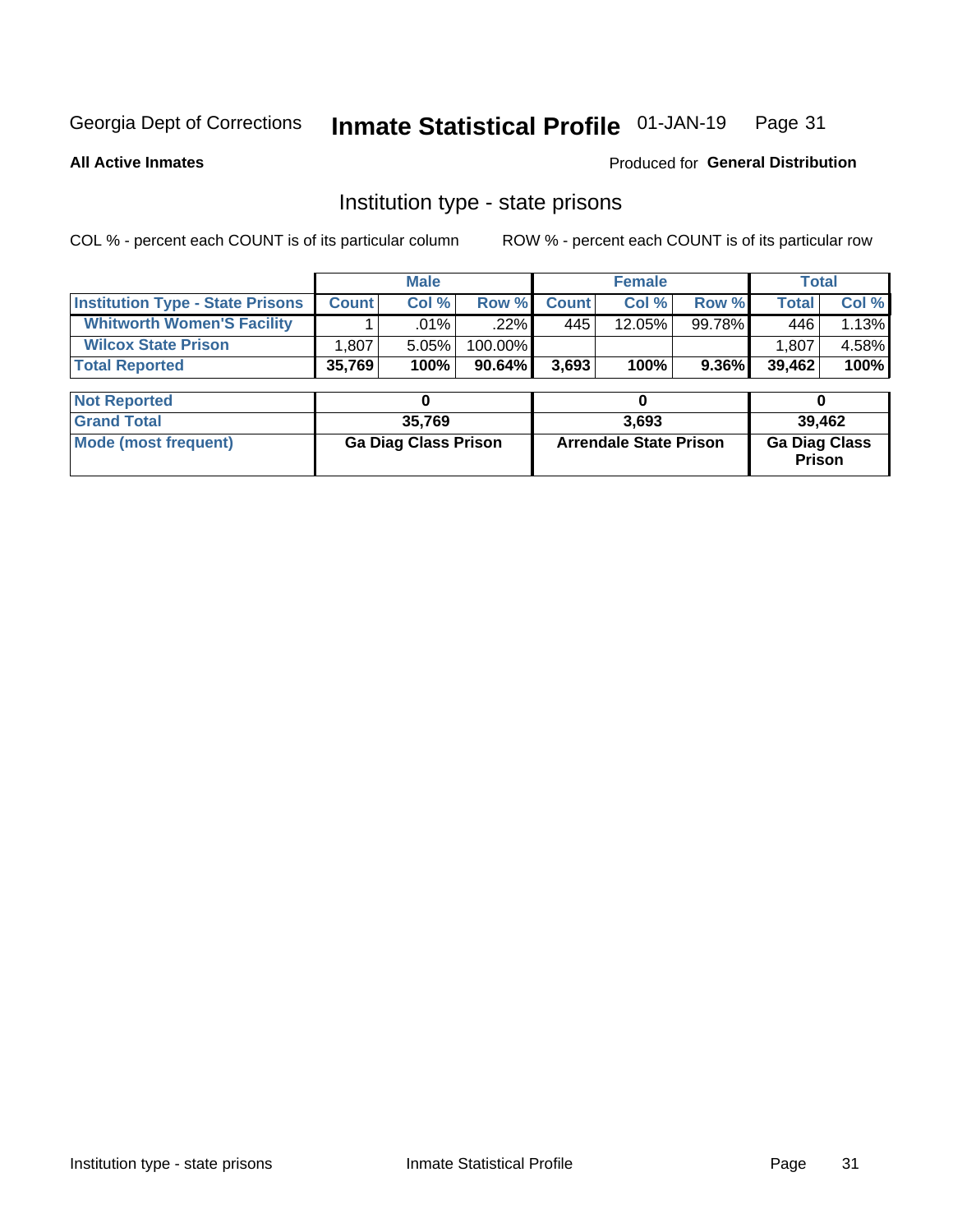#### Inmate Statistical Profile 01-JAN-19 Page 32

**All Active Inmates** 

#### Produced for General Distribution

### Institution type - private prisons

COL % - percent each COUNT is of its particular column

|                                           |              | <b>Male</b> |                    | <b>Female</b> |       |       | <b>Total</b> |
|-------------------------------------------|--------------|-------------|--------------------|---------------|-------|-------|--------------|
| <b>Institution Type - Private Prisons</b> | <b>Count</b> | Col %       | <b>Row % Count</b> | Col %         | Row % | Total | Col %        |
| <b>Coffee Corr Facility</b>               | 2.619        | $33.08\%$   | 100.00%            |               |       | 2,619 | 33.08%       |
| <b>Jenkins Corr Facility</b>              | 1.143        | $14.44\%$   | $100.00\%$         |               |       | 1,143 | 14.44%       |
| <b>Riverbend Corr Facility</b>            | .495         | 18.88%      | 100.00%            |               |       | 1,495 | 18.88%       |
| <b>Wheeler Corr Facility</b>              | 2.661        | 33.61%      | 100.00%            |               |       | 2,661 | 33.61%       |
| <b>Total Reported</b>                     | 7,918        | 100%        | 100%               |               | %।    | 7,918 | 100%         |

| <b>Reported</b><br>' NOI |       |       |
|--------------------------|-------|-------|
| <b>Total</b>             | 7,918 | 7,918 |

| <b>Mode (most frequent)</b> | <b>Wheeler Corr Facility</b> | <b>Null</b> | <b>Wheeler Corr</b><br><b>Facility</b> |
|-----------------------------|------------------------------|-------------|----------------------------------------|
|-----------------------------|------------------------------|-------------|----------------------------------------|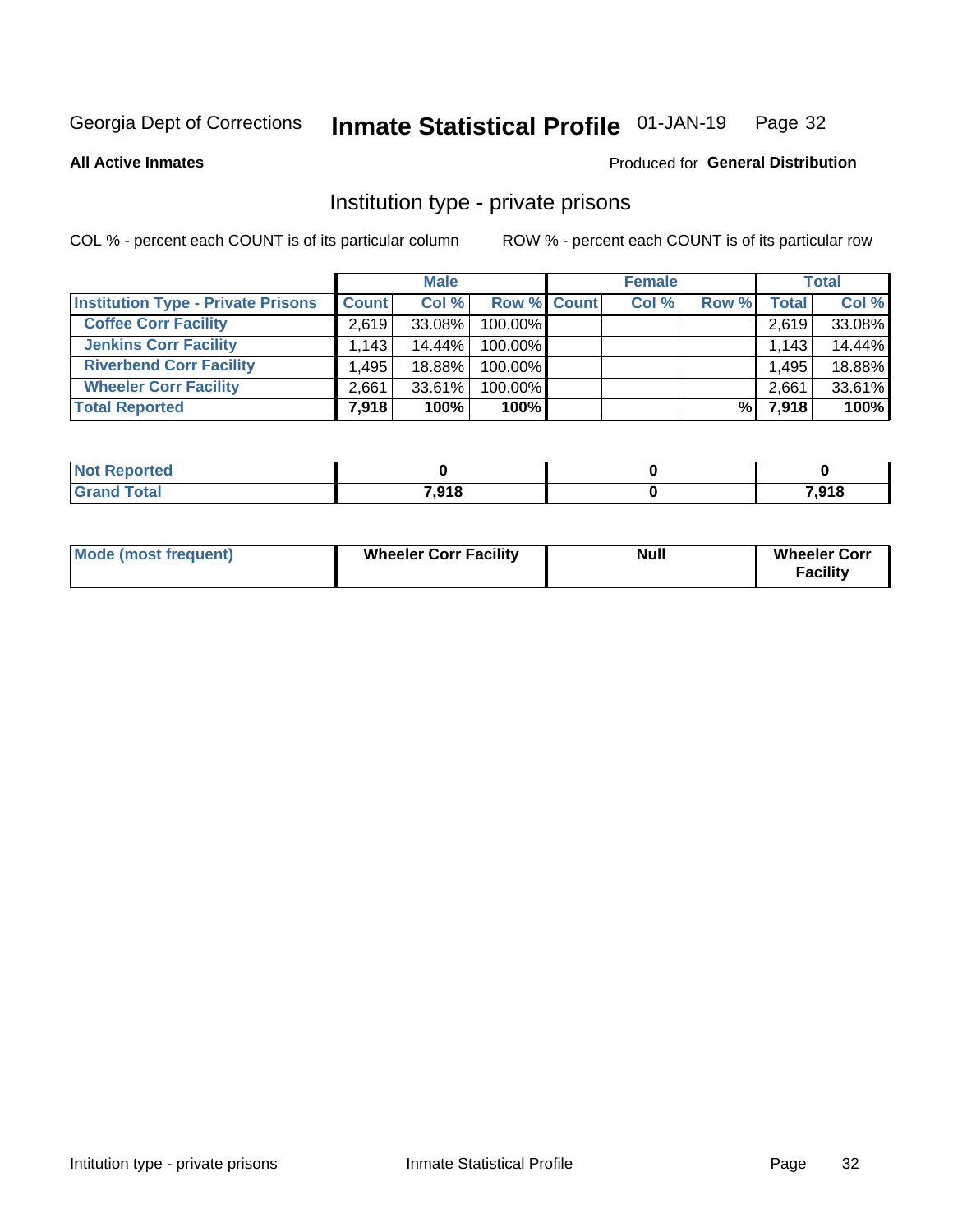#### Inmate Statistical Profile 01-JAN-19 Page 33

**All Active Inmates** 

#### Produced for General Distribution

### Institution type - inmate boot camp

COL % - percent each COUNT is of its particular column

|                                      |                 | <b>Male</b> |              |              | <b>Female</b> |             | <b>Total</b> |
|--------------------------------------|-----------------|-------------|--------------|--------------|---------------|-------------|--------------|
| <b>Institution Type - Boot Camps</b> | <b>I</b> Count⊥ | Col %       | <b>Row %</b> | <b>Count</b> | Col %         | Row % Total | Col %        |
| <b>Total Rported</b>                 |                 |             |              |              |               |             |              |

| <b>Not Reported</b>            |  |  |
|--------------------------------|--|--|
| <b>Total</b><br>C <sub>r</sub> |  |  |

| Mod<br>uamo | Nul.<br>$- - - - - -$ | <b>Null</b> | <br>uu.<br>------ |
|-------------|-----------------------|-------------|-------------------|
|             |                       |             |                   |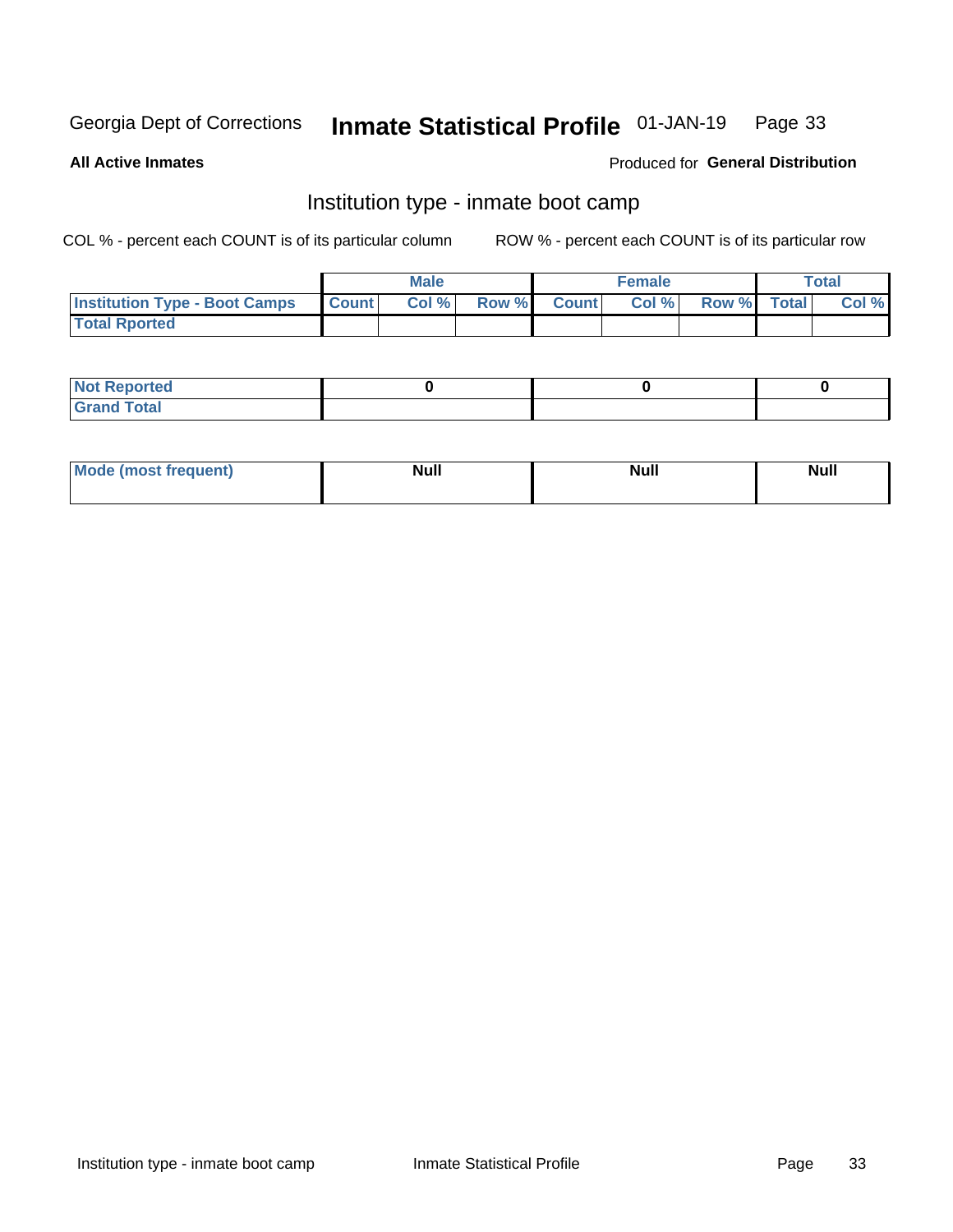#### Inmate Statistical Profile 01-JAN-19 Page 34

#### **All Active Inmates**

#### **Produced for General Distribution**

### Number of disciplinary reports

COL % - percent each COUNT is of its particular column

|                                       |              | <b>Male</b> |        |       | <b>Female</b> |           |              | <b>Total</b> |
|---------------------------------------|--------------|-------------|--------|-------|---------------|-----------|--------------|--------------|
| <b>Number of Disciplinary Reports</b> | <b>Count</b> | Col %       | Row %  | Count | Col %         | Row %     | <b>Total</b> | Col %        |
|                                       | 23,759       | 46.64%      | 89.86% | 2,681 | 68.17%        | $10.14\%$ | 26,440       | 48.19%       |
|                                       | 6,205        | 12.18%      | 93.28% | 447   | 11.37%        | 6.72%     | 6,652        | 12.12%       |
|                                       | 3,565        | $7.00\%$    | 95.09% | 184   | 4.68%         | 4.91%     | 3,749        | 6.83%        |
| 3                                     | 2,535        | 4.98%       | 95.59% | 117   | 2.97%         | 4.41%     | 2,652        | 4.83%        |
| 4                                     | 1,876        | 3.68%       | 95.91% | 80    | 2.03%         | 4.09%     | 1,956        | 3.56%        |
| 5                                     | 1,600        | 3.14%       | 96.85% | 52    | 1.32%         | $3.15\%$  | 1,652        | 3.01%        |
| <b>More Than 5</b>                    | 11,397       | 22.37%      | 96.84% | 372   | $9.46\%$      | $3.16\%$  | 11,769       | 21.45%       |
| <b>Total Reported</b>                 | 50,937       | 100%        | 92.83% | 3,933 | 100%          | 7.17%     | 54,870       | 100%         |

| orted<br><b>NOT</b> |        |       |             |
|---------------------|--------|-------|-------------|
| Total               | 50.937 | 3,933 | 870,4<br>34 |

| Mean (average)       | 4.90 | 2.15 | 4.70 |
|----------------------|------|------|------|
| Median (middle)      |      |      |      |
| Mode (most frequent) |      |      |      |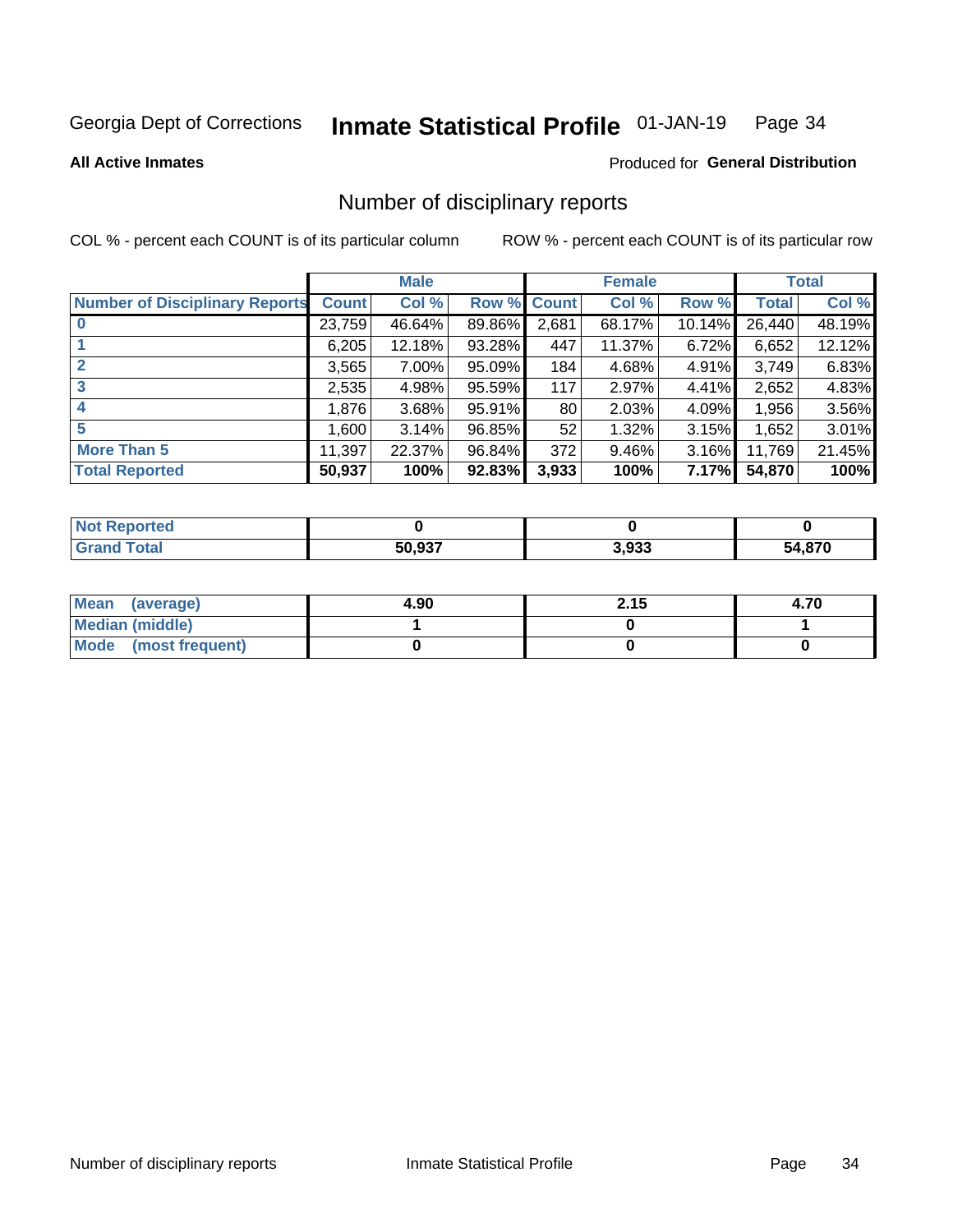#### Inmate Statistical Profile 01-JAN-19 Page 35

**All Active Inmates** 

#### **Produced for General Distribution**

### Number of transfers

COL % - percent each COUNT is of its particular column

|                            |         | <b>Male</b> |             |       | <b>Female</b> |          |              | <b>Total</b> |
|----------------------------|---------|-------------|-------------|-------|---------------|----------|--------------|--------------|
| <b>Number of Transfers</b> | Count l | Col %       | Row % Count |       | Col %         | Row %    | <b>Total</b> | Col %        |
|                            | 4,429   | $8.70\%$    | 82.65%      | 930   | 23.65%        | 17.35%   | 5,359        | 9.77%        |
|                            | 15,887  | 31.19%      | 90.58%      | 1,653 | 42.03%        | $9.42\%$ | 17,540       | 31.97%       |
| $\mathbf{2}$               | 8,038   | 15.78%      | 92.05%      | 694   | 17.65%        | 7.95%    | 8,732        | 15.91%       |
| 3                          | 5,293   | 10.39%      | 95.71%      | 237   | 6.03%         | 4.29%    | 5,530        | 10.08%       |
|                            | 3,435   | 6.74%       | 96.11%      | 139   | 3.53%         | 3.89%    | 3,574        | 6.51%        |
| 5                          | 2,502   | 4.91%       | 96.57%      | 89    | 2.26%         | 3.43%    | 2,591        | 4.72%        |
| <b>More Than 5</b>         | 11,353  | 22.29%      | 98.35%      | 191   | 4.86%         | 1.65%    | 11,544       | 21.04%       |
| <b>Total Reported</b>      | 50,937  | 100%        | 92.83%      | 3,933 | 100.0%        | 7.17%    | 54,870       | 100%         |

| orted<br><b>NOT</b> |        |       |             |
|---------------------|--------|-------|-------------|
| Total               | 50.937 | 3,933 | 870,4<br>34 |

| Mean (average)       | 4.15 | 1.62 | 3.97 |
|----------------------|------|------|------|
| Median (middle)      |      |      |      |
| Mode (most frequent) |      |      |      |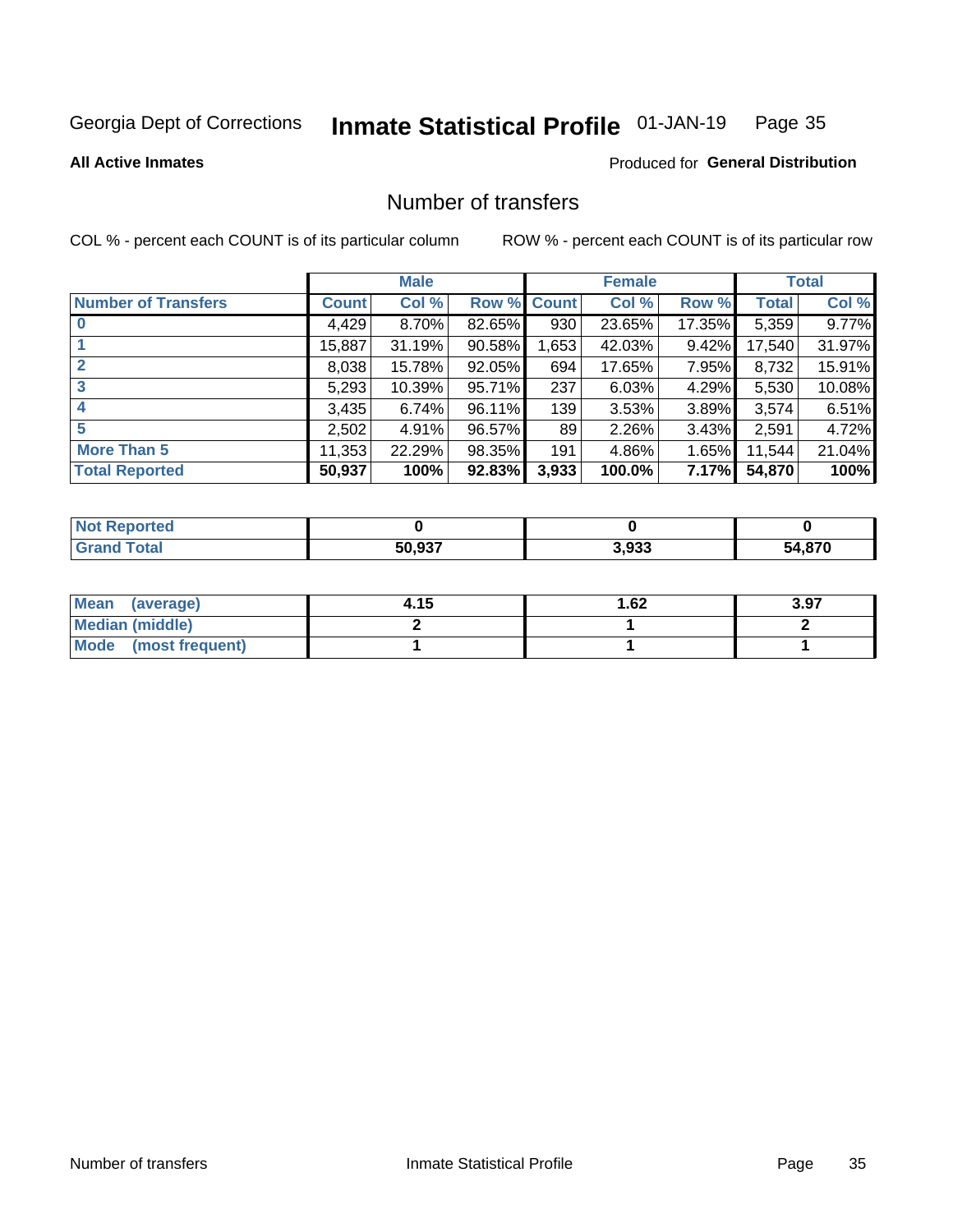#### Inmate Statistical Profile 01-JAN-19 Page 36

**All Active Inmates** 

Produced for General Distribution

### Number of escapes

COL % - percent each COUNT is of its particular column

|                          |              | <b>Male</b> |             |       | <b>Female</b> |       |              | <b>Total</b> |
|--------------------------|--------------|-------------|-------------|-------|---------------|-------|--------------|--------------|
| <b>Number of Escapes</b> | <b>Count</b> | Col %       | Row % Count |       | Col %         | Row % | <b>Total</b> | Col %        |
|                          | 50,373       | 98.89%      | 92.78%      | 3,920 | $99.67\%$     | 7.22% | 54,293       | 98.95%       |
|                          | 534          | 1.05%       | $97.62\%$   | 13    | 0.33%         | 2.38% | 547          | 1.00%        |
|                          | 25           | 0.05%       | 100.00%     |       |               |       | 25           | 0.05%        |
|                          |              | 0.01%       | 100.00%     |       |               |       |              | 0.01%        |
|                          |              | 0.01%       | 100.00%     |       |               |       |              | 0.01%        |
| <b>Total Reported</b>    | 50,937       | 100%        | $92.83\%$   | 3,933 | 100%          | 7.17% | 54,870       | 100.0%       |

| <b>Not Reported</b> |        |       |        |
|---------------------|--------|-------|--------|
| Total               | 50.937 | 3,933 | 54,870 |

| Mean (average)       |  | ו ש. |
|----------------------|--|------|
| Median (middle)      |  |      |
| Mode (most frequent) |  |      |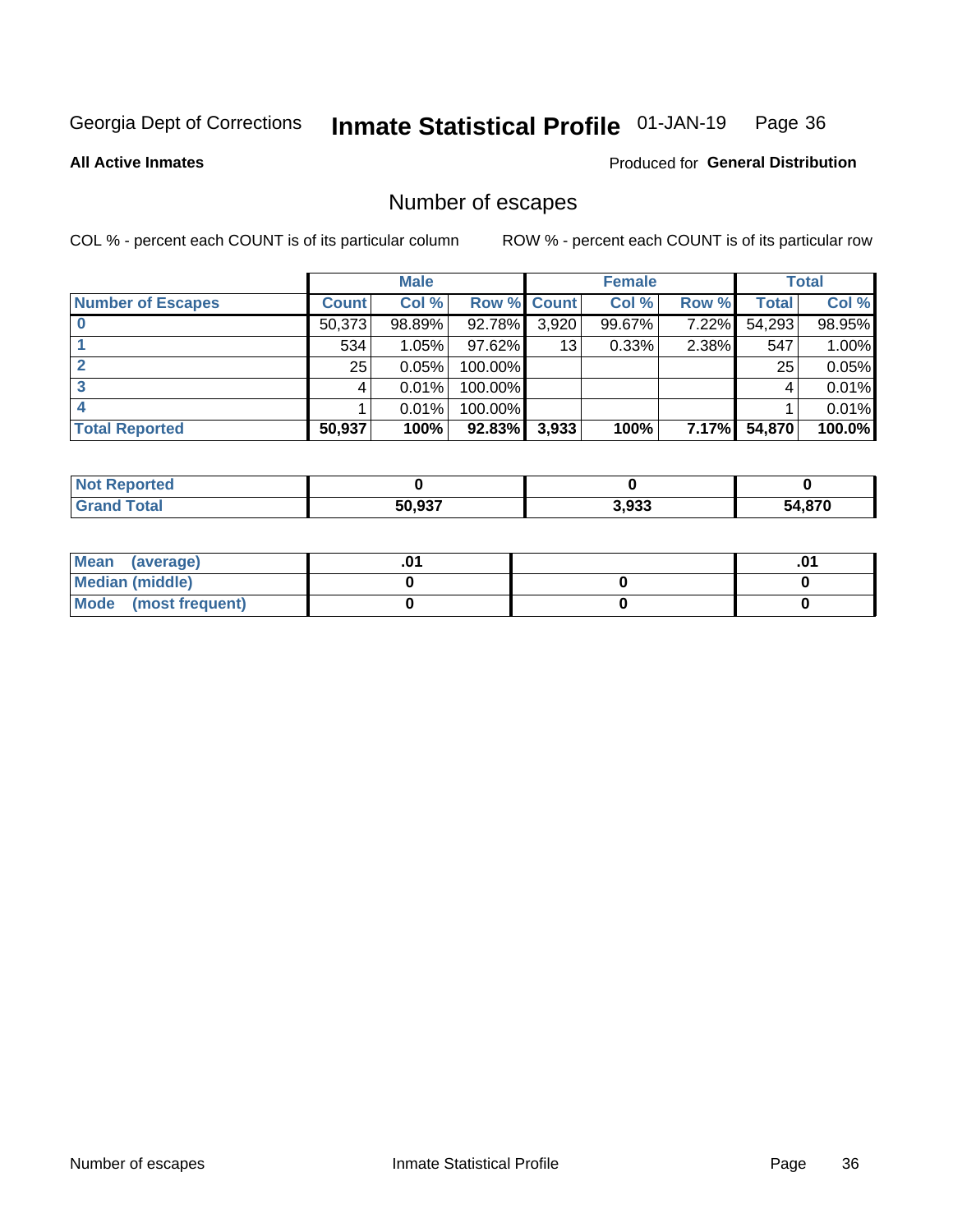#### Inmate Statistical Profile 01-JAN-19 Page 37

**All Active Inmates** 

#### Produced for General Distribution

### Split sentences - Probation to follow

COL % - percent each COUNT is of its particular column

|                            |              | <b>Male</b> |                    |     | <b>Female</b> |          |                 | <b>Total</b> |
|----------------------------|--------------|-------------|--------------------|-----|---------------|----------|-----------------|--------------|
| <b>Probation to follow</b> | <b>Count</b> | Col%        | <b>Row % Count</b> |     | Col %         | Row %    | Total           | Col %        |
| <b>Yes</b>                 | 38.260       | 75.11%      | $92.58\%$ 3.065    |     | 77.93%        | $7.42\%$ | 41,325          | 75.31%       |
| <b>No</b>                  | 12.677       | 24.89%      | 93.59%             | 868 | 22.07%        |          | $6.41\%$ 13,545 | 24.69%       |
| <b>Total Reported</b>      | 50,937       | 100%        | $92.83\%$ 3,933    |     | 100%          |          | 7.17% 54,870    | 100%         |

| _______ | EO OST<br>50.93. | י הי<br>5.933<br>- - - | 54.870 |
|---------|------------------|------------------------|--------|
|         |                  |                        |        |

| <b>Mode</b><br>reauent)<br>Yes<br>v.c<br>0٥<br>.<br>. .<br>$\sim$ |
|-------------------------------------------------------------------|
|-------------------------------------------------------------------|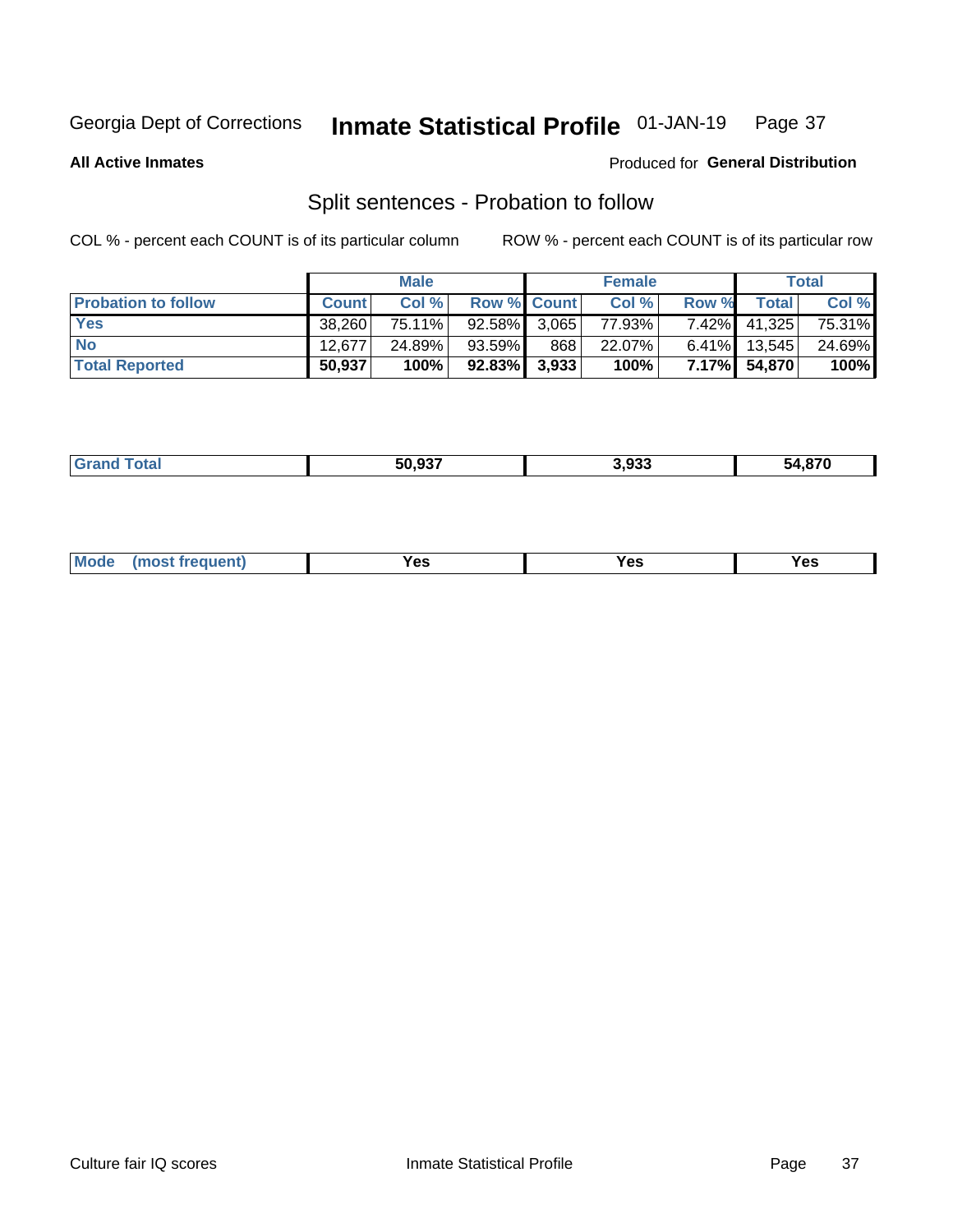#### Inmate Statistical Profile 01-JAN-19 Page 38

**All Active Inmates** 

#### Produced for General Distribution

### Probable future release type of still active inmates

COL % - percent each COUNT is of its particular column

|                                         |              | <b>Male</b> |                    |     | <b>Female</b> |          | <b>Total</b> |        |
|-----------------------------------------|--------------|-------------|--------------------|-----|---------------|----------|--------------|--------|
| <b>Probable Future Release Type</b>     | <b>Count</b> | Col%        | <b>Row % Count</b> |     | Col %         | Row %    | <b>Total</b> | Col %  |
| <b>Paroled with probation to follow</b> | 19,941       | 40.82%      | 91.15% 1.937       |     | 50.06%        | 8.85%    | 21,878       | 41.50% |
| Paroled w/o probation to follow         | 5,775        | 11.82%      | 91.67%             | 525 | 13.57%        | 8.33%    | 6,300        | 11.95% |
| <b>Maxout with probation to follow</b>  | 15,388       | 31.50%      | 93.62% 1.049       |     | 27.11%        | 6.38%    | 16,437       | 31.18% |
| <b>Maxout w/o probation to follow</b>   | 2,246        | 4.60%       | 94.21%             | 138 | 3.57%         | 5.79%    | 2,384        | 4.52%  |
| Life, LWOP or death sentence            | 5,497        | 11.25%      | 96.15%             | 220 | 5.69%         | 3.85%    | 5,717        | 10.84% |
| <b>Total Reported</b>                   | 48,847       | 100%        | $92.66\%$ 3,869    |     | 100%          | $7.34\%$ | 52,716       | 100%   |

| eleased      |        |       |                     |
|--------------|--------|-------|---------------------|
| <b>cotal</b> | 48,847 | 3.869 | ,716<br>co.<br>JZ,1 |

| Mode (most frequent) | <b>PAR with PROB follow</b> | <b>PAR with PROB follow</b> | <b>PAR with PROB</b><br>follow |
|----------------------|-----------------------------|-----------------------------|--------------------------------|
|                      |                             |                             |                                |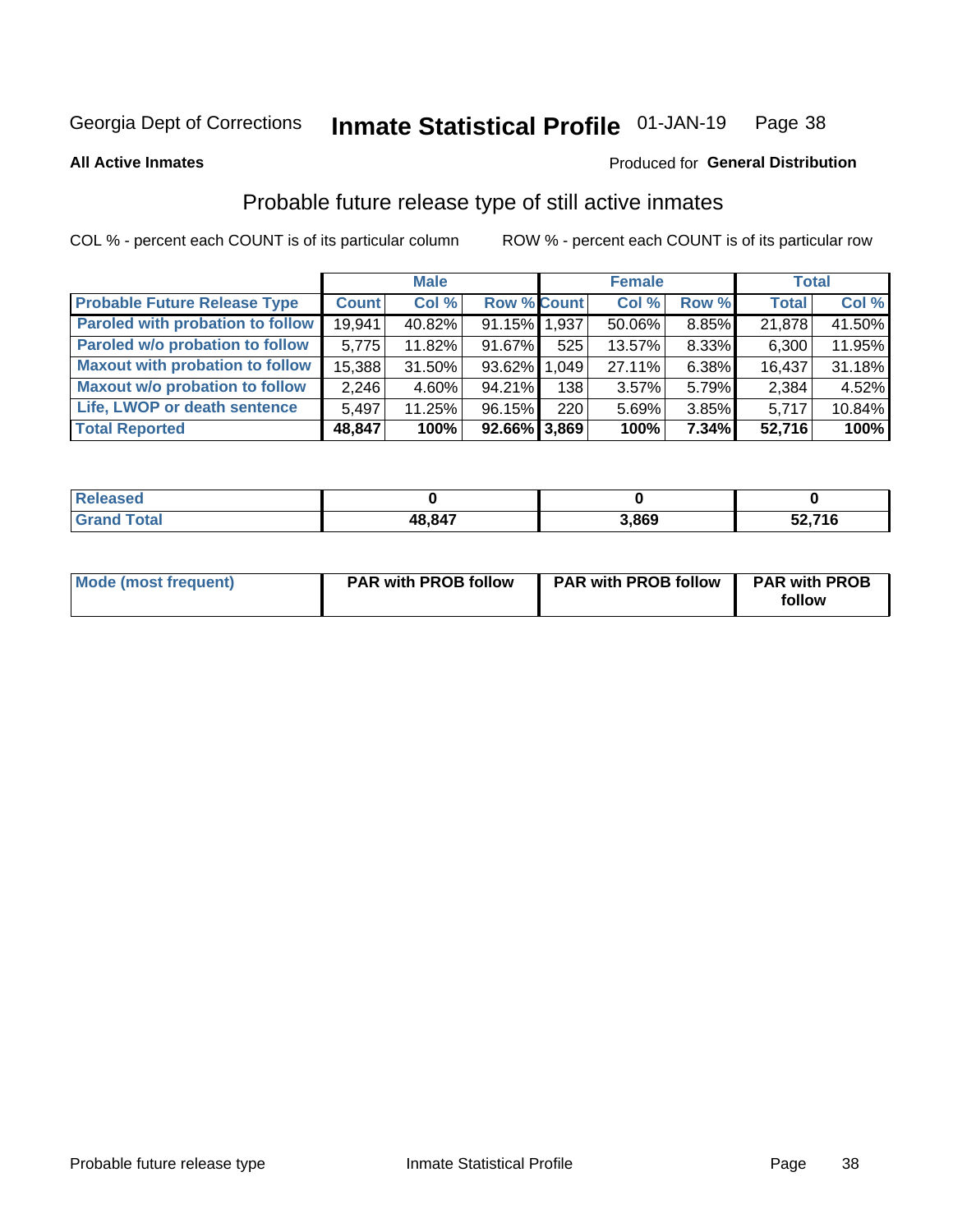## **All Active Inmates**

## Produced for General Distribution

## Time served in current (or last) institution

COL % - percent each COUNT is of its particular column

|                            |              | <b>Male</b> |        |              | <b>Female</b> |        |              | <b>Total</b> |
|----------------------------|--------------|-------------|--------|--------------|---------------|--------|--------------|--------------|
| <b>Time In Institution</b> | <b>Count</b> | Col %       | Row %  | <b>Count</b> | Col %         | Row %  | <b>Total</b> | Col %        |
| 0 to 3 months              | 12,685       | 24.90%      | 91.91% | 1,116        | 28.38%        | 8.09%  | 13,801       | 25.15%       |
| <b>3.01 to 6 months</b>    | 7,812        | 15.34%      | 93.02% | 586          | 14.90%        | 6.98%  | 8,398        | 15.31%       |
| 6.01 to 9 months           | 5,701        | 11.19%      | 91.39% | 537          | 13.65%        | 8.61%  | 6,238        | 11.37%       |
| 9.01 to 12 months          | 3,847        | 7.55%       | 91.97% | 336          | 8.54%         | 8.03%  | 4,183        | 7.62%        |
| 12.01 to 18 months         | 5,455        | 10.71%      | 94.44% | 321          | 8.16%         | 5.56%  | 5,776        | 10.53%       |
| <b>18.01 to 24 months</b>  | 3,509        | 6.89%       | 93.95% | 226          | 5.75%         | 6.05%  | 3,735        | 6.81%        |
| 2.01 to 3 years            | 3,991        | 7.84%       | 94.73% | 222          | 5.64%         | 5.27%  | 4,213        | 7.68%        |
| 3.01 to 4 years            | 2,730        | 5.36%       | 94.69% | 153          | 3.89%         | 5.31%  | 2,883        | 5.25%        |
| $4.01$ to 5 years          | 1,702        | 3.34%       | 94.82% | 93           | 2.36%         | 5.18%  | 1,795        | 3.27%        |
| 5.01 to 6 years            | 950          | 1.87%       | 92.41% | 78           | 1.98%         | 7.59%  | 1,028        | 1.87%        |
| $6.01$ to 7 years          | 662          | 1.30%       | 92.46% | 54           | 1.37%         | 7.54%  | 716          | 1.30%        |
| 7.01 to 8 years            | 462          | 0.91%       | 83.54% | 91           | 2.31%         | 16.46% | 553          | 1.01%        |
| $8.01$ to 9 years          | 310          | 0.61%       | 90.91% | 31           | 0.79%         | 9.09%  | 341          | 0.62%        |
| 9.01 to 10 years           | 202          | 0.40%       | 90.99% | 20           | 0.51%         | 9.01%  | 222          | 0.40%        |
| Over 10 years              | 919          | 1.80%       | 93.02% | 69           | 1.75%         | 6.98%  | 988          | 1.80%        |
| <b>Total Reported</b>      | 50,937       | 100%        | 92.83% | 3,933        | 100%          | 7.17%  | 54,870       | 100%         |

| <b>Not</b><br>Reported |        |       |             |
|------------------------|--------|-------|-------------|
| <b>otal</b>            | 50,937 | 3.933 | 1 Q7N<br>ҕ4 |

| <b>Mean</b><br>(average) | 24 months | 19 months | 24 months |
|--------------------------|-----------|-----------|-----------|
| Median (middle)          | 9 months  | 7 months  | 9 months  |
| Mode (most frequent)     | 0 months  | months    | 1 months  |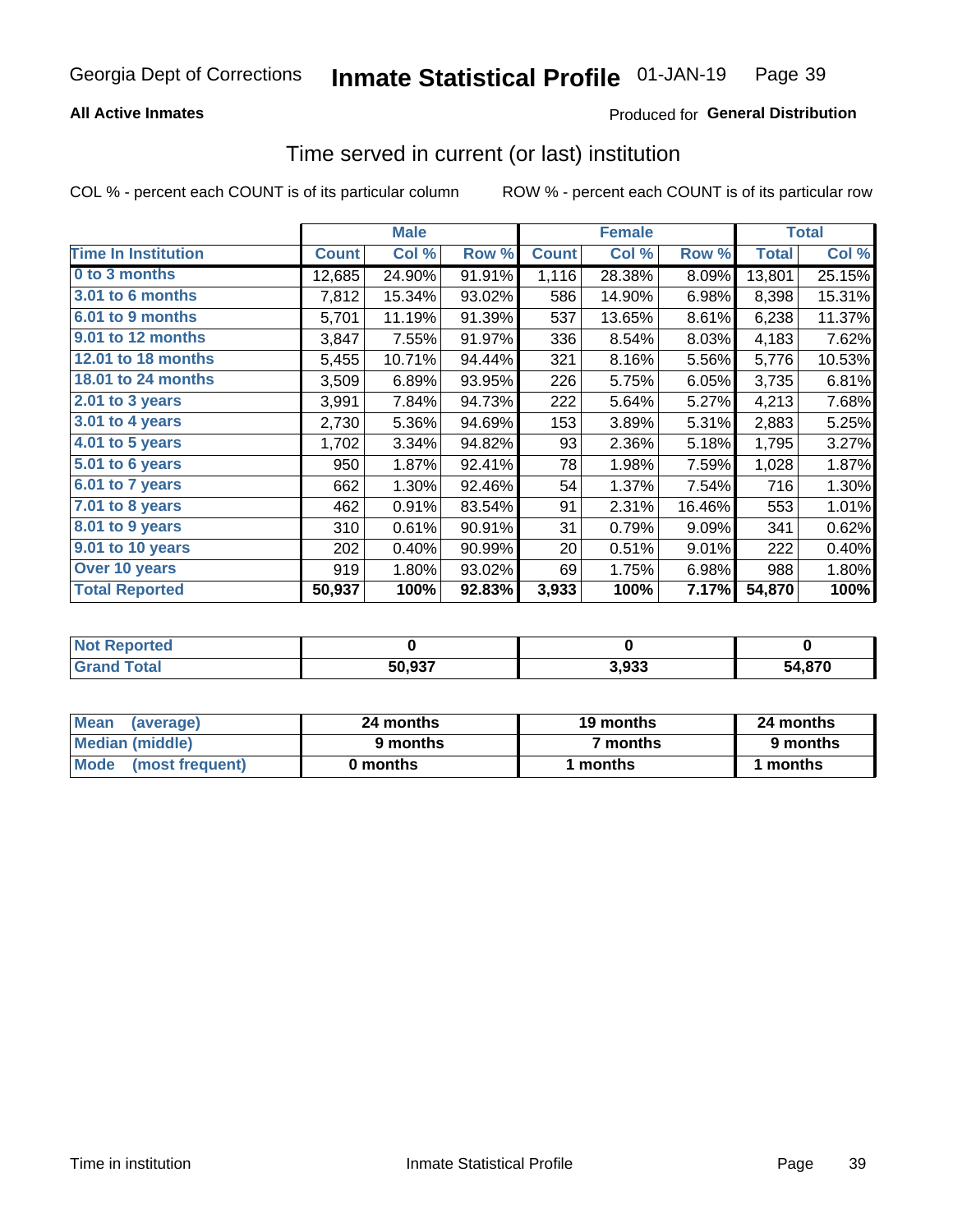### **All Active Inmates**

### Produced for General Distribution

## Highest grade level attained

COL % - percent each COUNT is of its particular column

|                              |                 | <b>Male</b> |         |                         | <b>Female</b> |        |                 | <b>Total</b> |
|------------------------------|-----------------|-------------|---------|-------------------------|---------------|--------|-----------------|--------------|
| <b>Grade Level</b>           | <b>Count</b>    | Col %       | Row %   | <b>Count</b>            | Col %         | Row %  | <b>Total</b>    | Col %        |
| No school at all             | $\overline{14}$ | 0.04%       | 100.00% |                         |               |        | $\overline{14}$ | 0.04%        |
| <b>Grade 1</b>               | 19              | 0.05%       | 95.00%  | 1                       | 0.04%         | 5.00%  | 20              | 0.05%        |
| <b>Grade 2</b>               | 25              | 0.07%       | 86.21%  | $\overline{\mathbf{4}}$ | 0.16%         | 13.79% | 29              | 0.07%        |
| Grade 3                      | 73              | 0.20%       | 98.65%  | $\mathbf 1$             | 0.04%         | 1.35%  | 74              | 0.19%        |
| Grade 4                      | 76              | 0.21%       | 93.83%  | 5                       | 0.20%         | 6.17%  | 81              | 0.21%        |
| Grade 5                      | 87              | 0.24%       | 95.60%  | 4                       | 0.16%         | 4.40%  | 91              | 0.23%        |
| Grade 6                      | 338             | 0.93%       | 95.48%  | 16                      | 0.65%         | 4.52%  | 354             | 0.91%        |
| <b>Grade 7</b>               | 680             | 1.87%       | 94.58%  | 39                      | 1.59%         | 5.42%  | 719             | 1.85%        |
| Grade 8                      | 2,434           | 6.68%       | 94.41%  | 144                     | 5.88%         | 5.59%  | 2,578           | 6.63%        |
| Grade 9                      | 4,579           | 12.57%      | 95.88%  | 197                     | 8.05%         | 4.12%  | 4,776           | 12.28%       |
| Grade 10                     | 6,306           | 17.31%      | 95.47%  | 299                     | 12.21%        | 4.53%  | 6,605           | 16.99%       |
| Grade 11                     | 6,225           | 17.09%      | 95.11%  | 320                     | 13.07%        | 4.89%  | 6,545           | 16.83%       |
| <b>Grade 12 or GED</b>       | 12,141          | 33.33%      | 92.89%  | 929                     | 37.95%        | 7.11%  | 13,070          | 33.62%       |
| <b>Some tech school</b>      | 253             | 0.69%       | 82.14%  | 55                      | 2.25%         | 17.86% | 308             | 0.79%        |
| <b>Completed tech school</b> | 260             | 0.71%       | 83.07%  | 53                      | 2.17%         | 16.93% | 313             | 0.81%        |
| College, 1 year              | 998             | 2.74%       | 89.51%  | 117                     | 4.78%         | 10.49% | 1,115           | 2.87%        |
| College, 2 year              | 1,148           | 3.15%       | 87.37%  | 166                     | 6.78%         | 12.63% | 1,314           | 3.38%        |
| College, 3 year              | 295             | 0.81%       | 87.54%  | 42                      | 1.72%         | 12.46% | 337             | 0.87%        |
| <b>Bachelor's degree</b>     | 375             | 1.03%       | 88.86%  | 47                      | 1.92%         | 11.14% | 422             | 1.09%        |
| <b>Master's degree</b>       | 65              | 0.18%       | 91.55%  | $\,6$                   | 0.25%         | 8.45%  | 71              | 0.18%        |
| Ph.D. degree                 | 13              | 0.04%       | 92.86%  | 1                       | 0.04%         | 7.14%  | 14              | 0.04%        |
| Law degree                   | 17              | 0.05%       | 89.47%  | $\overline{2}$          | 0.08%         | 10.53% | 19              | 0.05%        |
| <b>Some medical school</b>   | 2               | 0.01%       | 100.00% |                         |               |        | 2               | 0.01%        |
| <b>Medical degree</b>        | 8               | 0.02%       | 100.00% |                         |               |        | 8               | 0.02%        |
|                              | 1               | 0.01%       | 100.00% |                         |               |        | 1               | 0.01%        |
| <b>Total Reported</b>        | 36,432          | 100%        | 93.70%  | 2,448                   | 100%          | 6.30%  | 38,880          | 100.0%       |

| 4.505                     | ,485  | <b>E</b> QOO<br><b>13.990</b> |
|---------------------------|-------|-------------------------------|
| <b>EQ 027</b><br>OC.<br>. | 3,933 | .870                          |

| <b>Mean</b><br>(average) | 10.82           | 11.38           | 10.85           |
|--------------------------|-----------------|-----------------|-----------------|
| Median (middle)          | Grade 11        | Grade 12 or GED | Grade 11        |
| Mode<br>(most frequent)  | Grade 12 or GED | Grade 12 or GED | Grade 12 or GED |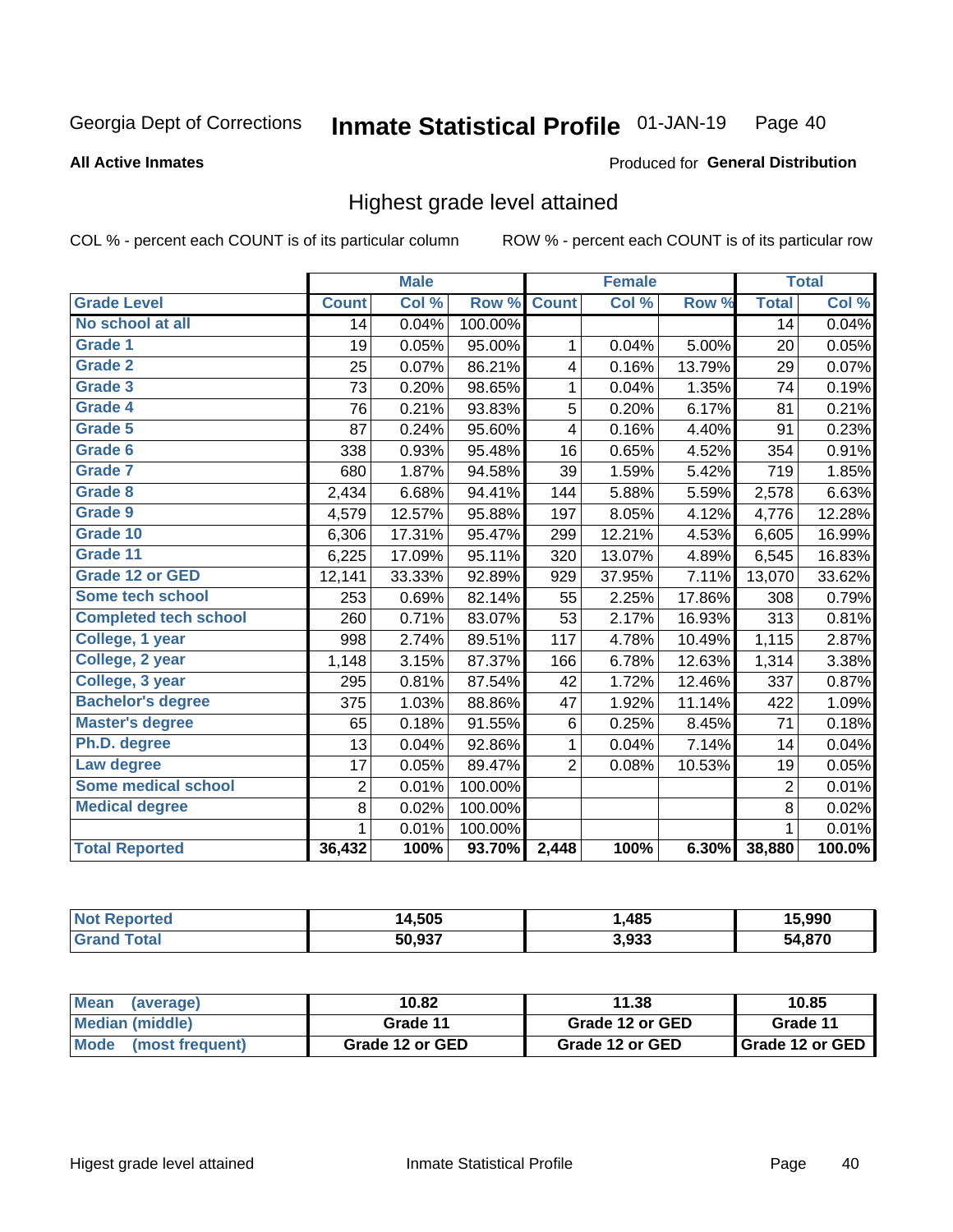#### Inmate Statistical Profile 01-JAN-19 Page 41

### **All Active Inmates**

### **Produced for General Distribution**

## Culture fair IQ scores

COL % - percent each COUNT is of its particular column

|                       |              | <b>Male</b> |        |              | <b>Female</b> |           |              | <b>Total</b> |
|-----------------------|--------------|-------------|--------|--------------|---------------|-----------|--------------|--------------|
| <b>IQ Scores</b>      | <b>Count</b> | Col %       | Row %  | <b>Count</b> | Col %         | Row %     | <b>Total</b> | Col %        |
| $60 - 69$             | 894          | $2.30\%$    | 91.32% | 85           | 2.53%         | 8.68%     | 979          | 2.31%        |
| $70 - 79$             | 2,645        | 6.79%       | 91.65% | 241          | 7.16%         | 8.35%     | 2,886        | 6.82%        |
| $80 - 89$             | 5,829        | 14.97%      | 87.77% | 812          | 24.13%        | 12.23%    | 6,641        | 15.70%       |
| $90 - 99$             | 10,948       | 28.12%      | 89.66% | 1,263        | 37.53%        | $10.34\%$ | 12,211       | 28.87%       |
| $100 - 109$           | 10,748       | 27.61%      | 95.01% | 565          | 16.79%        | $4.99\%$  | 11,313       | 26.75%       |
| $110 - 119$           | 6,519        | 16.75%      | 96.71% | 222          | 6.60%         | $3.29\%$  | 6,741        | 15.94%       |
| $120 - 129$           | 1,293        | $3.32\%$    | 91.51% | 120          | 3.57%         | 8.49%     | 1,413        | 3.34%        |
| $130 - 139$           | 48           | 0.12%       | 53.33% | 42           | 1.25%         | 46.67%    | 90           | 0.21%        |
| 140 & Up              | 6            | 0.02%       | 28.57% | 15           | 0.45%         | 71.43%    | 21           | 0.05%        |
| <b>Total Reported</b> | 38,930       | 100%        | 92.04% | 3,365        | 100.0%        | 7.96%     | 42,295       | 100%         |

| <b>Not Reported</b>         | 11,235 | 388   | 11,623 |
|-----------------------------|--------|-------|--------|
| <b>Not Valid (under 60)</b> | 777    | 180   | 952    |
| <b>Grand Total</b>          | 50,937 | 3,933 | 54,870 |

| <b>Mean</b><br>(average) | 98  | 95 | 98 |
|--------------------------|-----|----|----|
| Median (middle)          | 99  | 94 | 99 |
| Mode<br>(most frequent)  | 103 | 92 | 99 |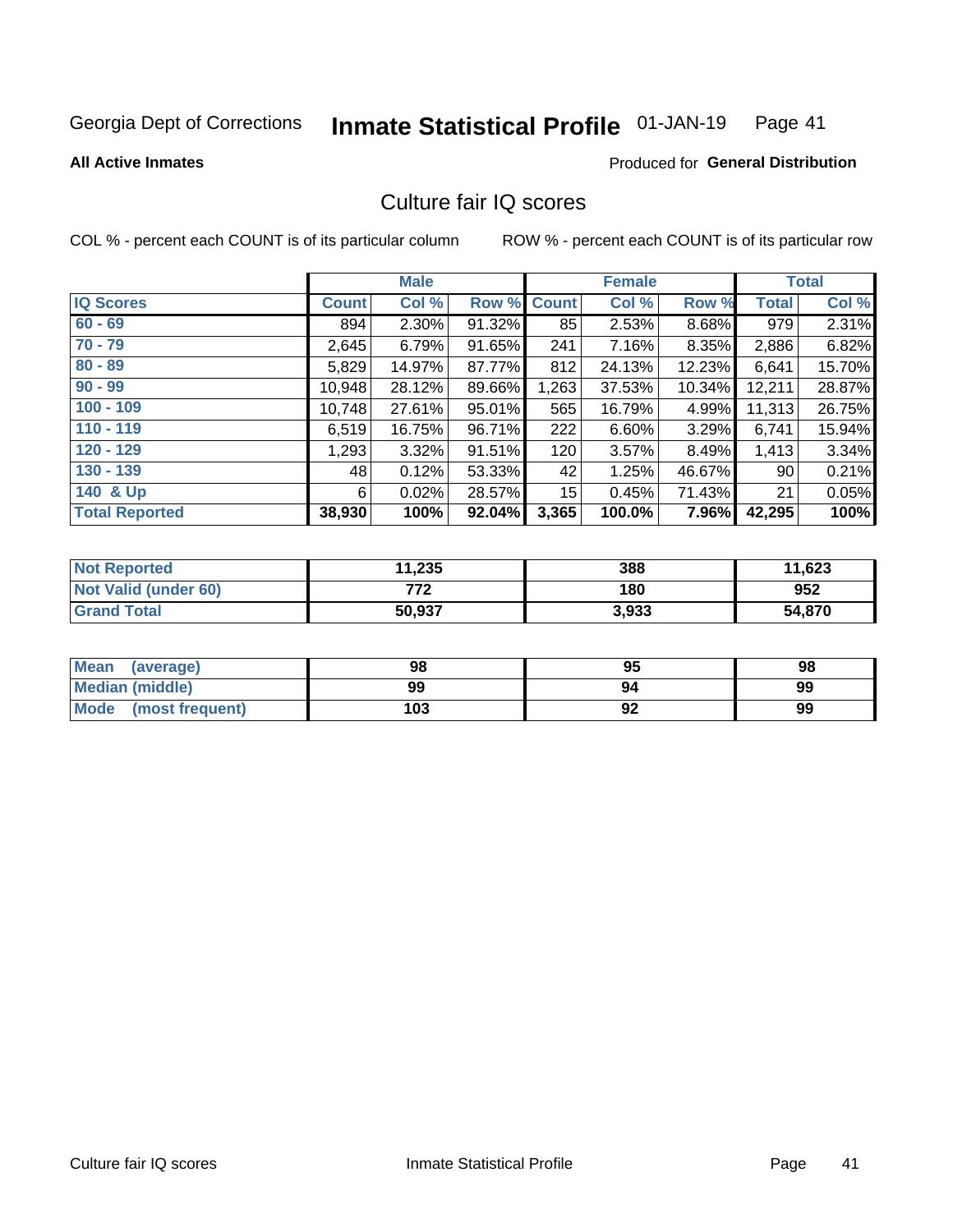#### Inmate Statistical Profile 01-JAN-19 Page 42

**All Active Inmates** 

### Produced for General Distribution

## Wide Range Achievement Test (WRAT) reading score

COL % - percent each COUNT is of its particular column

|                           |              | <b>Male</b> |        |              | <b>Female</b> |        |              | <b>Total</b> |
|---------------------------|--------------|-------------|--------|--------------|---------------|--------|--------------|--------------|
| <b>WRAT Reading Score</b> | <b>Count</b> | Col %       | Row %  | <b>Count</b> | Col %         | Row %  | <b>Total</b> | Col %        |
| $0.1$ to $0.9$            | 820          | 1.81%       | 99.39% | 5            | 0.14%         | 0.61%  | 825          | 1.69%        |
| 1.0 to 1.9                | 787          | 1.74%       | 98.25% | 14           | 0.39%         | 1.75%  | 801          | 1.64%        |
| 2.0 to 2.9                | 1,537        | 3.39%       | 97.40% | 41           | 1.16%         | 2.60%  | 1,578        | 3.23%        |
| 3.0 to 3.9                | 3,457        | 7.63%       | 97.24% | 98           | 2.76%         | 2.76%  | 3,555        | 7.28%        |
| 4.0 to 4.9                | 4,311        | 9.52%       | 95.74% | 192          | 5.41%         | 4.26%  | 4,503        | 9.22%        |
| 5.0 to 5.9                | 3,744        | 8.27%       | 95.90% | 160          | 4.51%         | 4.10%  | 3,904        | 7.99%        |
| 6.0 to 6.9                | 4,295        | 9.48%       | 94.77% | 237          | 6.68%         | 5.23%  | 4,532        | 9.28%        |
| 7.0 to 7.9                | 1,724        | 3.81%       | 94.16% | 107          | 3.02%         | 5.84%  | 1,831        | 3.75%        |
| 8.0 to 8.9                | 3,383        | 7.47%       | 94.74% | 188          | 5.30%         | 5.26%  | 3,571        | 7.31%        |
| 9.0 to 9.9                | 1,922        | 4.24%       | 94.49% | 112          | 3.16%         | 5.51%  | 2,034        | 4.16%        |
| 10.0 to 10.9              | 2,998        | 6.62%       | 92.82% | 232          | 6.54%         | 7.18%  | 3,230        | 6.61%        |
| 11.0 to 11.9              | 4,357        | 9.62%       | 91.98% | 380          | 10.71%        | 8.02%  | 4,737        | 9.70%        |
| 12.0 to 12.9              | 11,379       | 25.12%      | 86.97% | 1,705        | 48.07%        | 13.03% | 13,084       | 26.79%       |
| 13                        | 578          | 1.28%       | 88.38% | 76           | 2.14%         | 11.62% | 654          | 1.34%        |
| <b>Total Reported</b>     | 45,292       | 100%        | 92.74% | 3,547        | 100%          | 7.26%  | 48,839       | 100%         |

| prtea<br>NO  | 5.645  | 386   | 6.031  |
|--------------|--------|-------|--------|
| $T$ atal $T$ | 50,937 | 3,933 | 54,870 |

| <b>Mean</b><br>(average) | 8.36 | 10.37        | 8.50 |
|--------------------------|------|--------------|------|
| Median (middle)          | 8.5  | 1つつ<br>1 Z.Z | 8.9  |
| Mode (most frequent)     | 12.9 | 12.9         | 12.9 |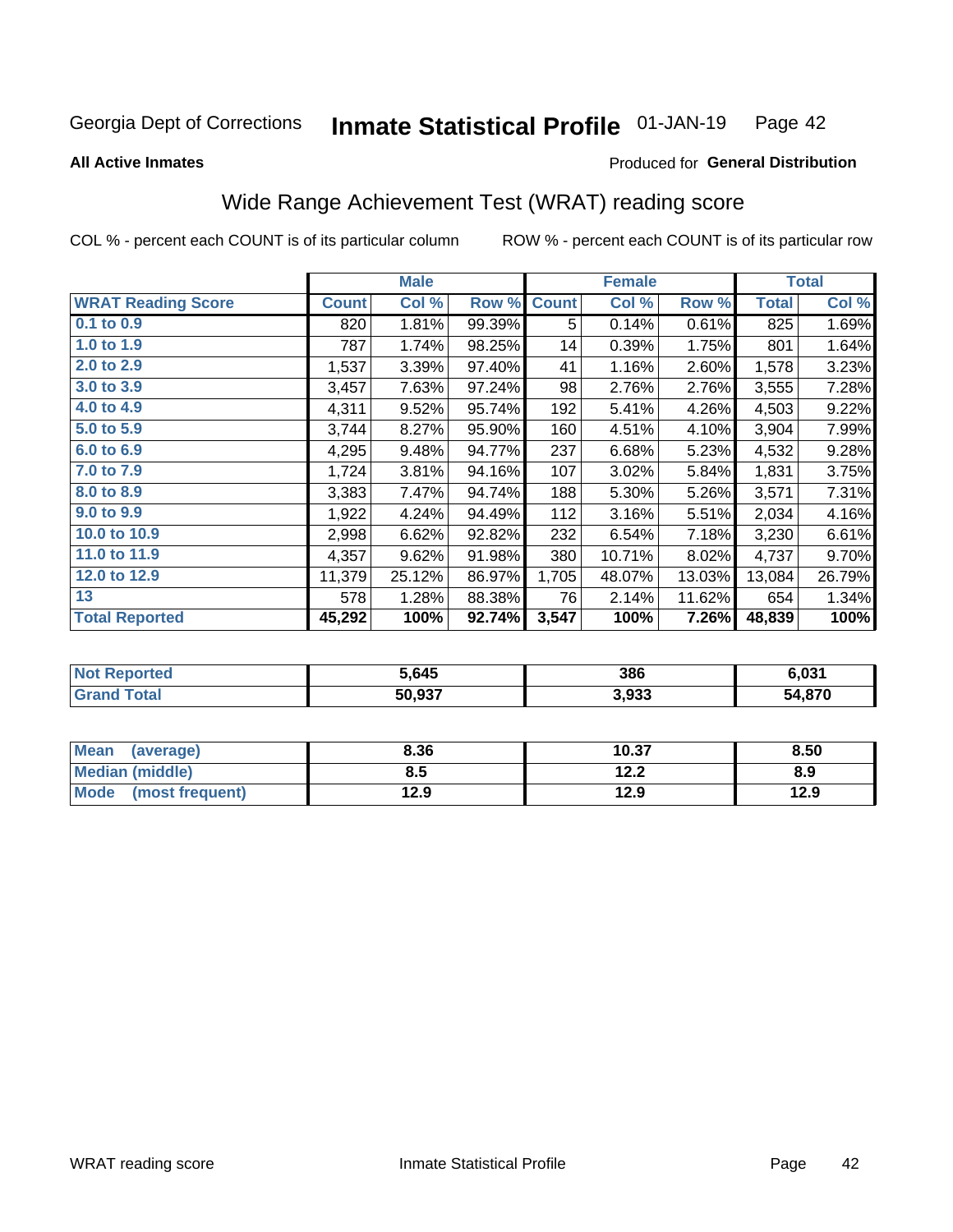#### Inmate Statistical Profile 01-JAN-19 Page 43

**All Active Inmates** 

### Produced for General Distribution

## Wide Range Achievement Test (WRAT) math score

COL % - percent each COUNT is of its particular column

|                              |              | <b>Male</b> |         |                 | <b>Female</b>             |        |              | <b>Total</b> |
|------------------------------|--------------|-------------|---------|-----------------|---------------------------|--------|--------------|--------------|
| <b>WRAT Mathematic Score</b> | <b>Count</b> | Col %       | Row %   | <b>Count</b>    | $\overline{\text{Col}}$ % | Row %  | <b>Total</b> | Col %        |
| $0.1$ to $0.9$               | 116          | 0.26%       | 100.00% |                 |                           |        | 116          | 0.24%        |
| 1.0 to 1.9                   | 314          | 0.69%       | 98.43%  | 5               | 0.14%                     | 1.57%  | 319          | 0.65%        |
| 2.0 to 2.9                   | 960          | 2.12%       | 95.62%  | 44              | 1.24%                     | 4.38%  | 1,004        | 2.06%        |
| 3.0 to 3.9                   | 2,249        | 4.97%       | 95.34%  | 110             | 3.10%                     | 4.66%  | 2,359        | 4.83%        |
| 4.0 to 4.9                   | 5,753        | 12.70%      | 94.00%  | 367             | 10.34%                    | 6.00%  | 6,120        | 12.53%       |
| 5.0 to 5.9                   | 7,121        | 15.72%      | 91.84%  | 633             | 17.84%                    | 8.16%  | 7,754        | 15.88%       |
| 6.0 to 6.9                   | 9,136        | 20.17%      | 92.39%  | 753             | 21.22%                    | 7.61%  | 9,889        | 20.25%       |
| 7.0 to 7.9                   | 3,586        | 7.92%       | 92.97%  | 271             | 7.64%                     | 7.03%  | 3,857        | 7.90%        |
| 8.0 to 8.9                   | 4,863        | 10.74%      | 91.84%  | 432             | 12.18%                    | 8.16%  | 5,295        | 10.84%       |
| 9.0 to 9.9                   | 2,549        | 5.63%       | 92.29%  | 213             | 6.00%                     | 7.71%  | 2,762        | 5.66%        |
| 10.0 to 10.9                 | 458          | 1.01%       | 96.83%  | 15 <sub>1</sub> | 0.42%                     | 3.17%  | 473          | 0.97%        |
| 11.0 to 11.9                 | 1,799        | 3.97%       | 92.64%  | 143             | 4.03%                     | 7.36%  | 1,942        | 3.98%        |
| 12.0 to 12.9                 | 6,312        | 13.94%      | 92.07%  | 544             | 15.33%                    | 7.93%  | 6,856        | 14.04%       |
| 13                           | 70           | 0.15%       | 79.55%  | 18              | 0.51%                     | 20.45% | 88           | 0.18%        |
| <b>Total Reported</b>        | 45,286       | 100%        | 92.73%  | 3,548           | 100%                      | 7.27%  | 48,834       | 100.0%       |

| rtea<br>NO              | 5.651  | 385   | 6.036  |
|-------------------------|--------|-------|--------|
| $f$ $f \circ f \circ f$ | 50,937 | 3,933 | 54,870 |

| <b>Mean</b><br>(average) | 7.36 | 7.65 | 7.38 |
|--------------------------|------|------|------|
| Median (middle)          | o.o  | 6.9  | 6.9  |
| Mode<br>(most frequent)  | 12.9 | 12.9 | 12.9 |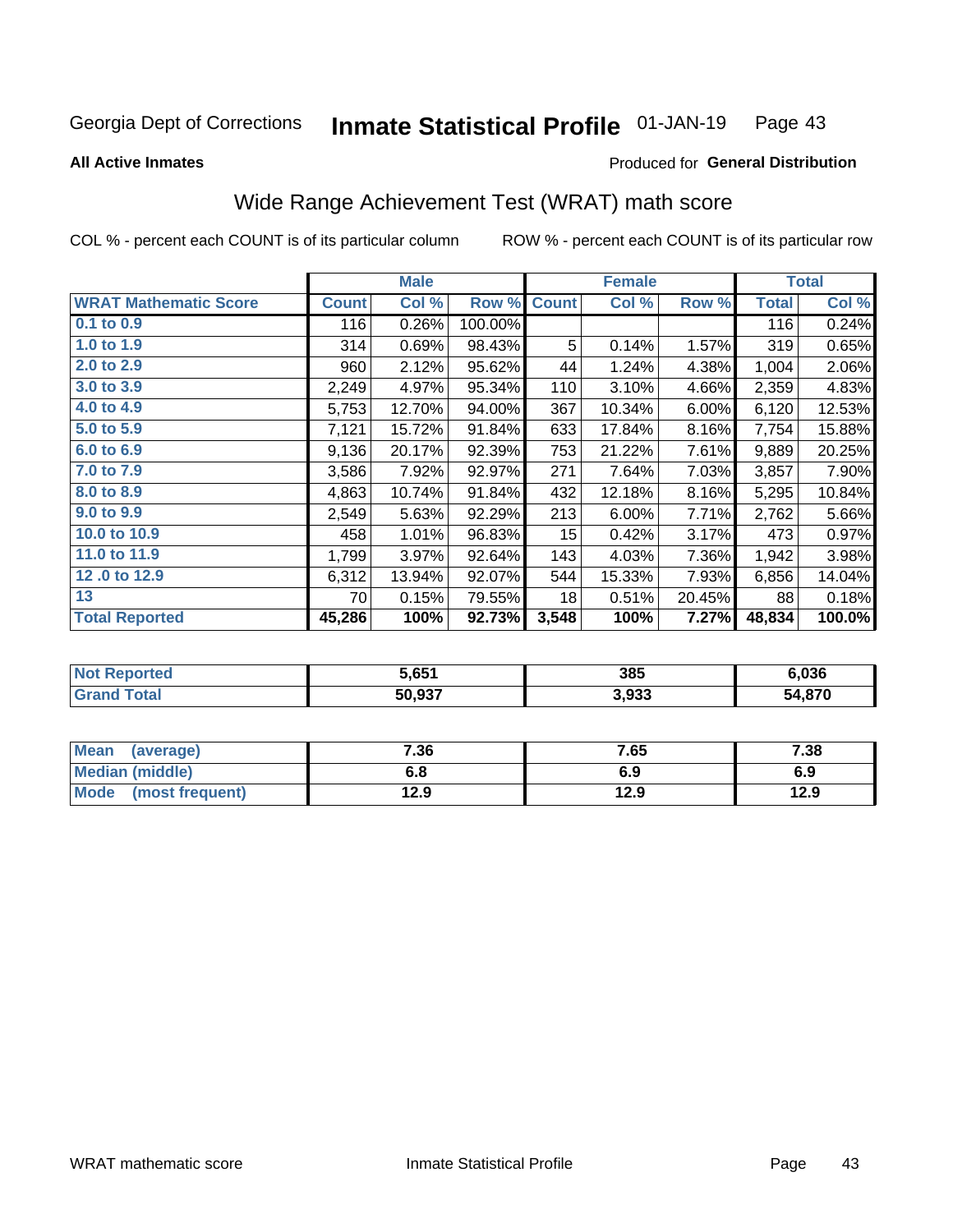#### Inmate Statistical Profile 01-JAN-19 Page 44

### **All Active Inmates**

## **Produced for General Distribution**

## Wide Range Achievement Test (WRAT) spelling score

COL % - percent each COUNT is of its particular column

|                            |              | <b>Male</b> |        |              | <b>Female</b> |        |              | <b>Total</b> |
|----------------------------|--------------|-------------|--------|--------------|---------------|--------|--------------|--------------|
| <b>WRAT Spelling Score</b> | <b>Count</b> | Col %       | Row %  | <b>Count</b> | Col %         | Row %  | <b>Total</b> | Col %        |
| $0.1$ to $0.9$             | 947          | 2.09%       | 99.27% | 7            | 0.20%         | 0.73%  | 954          | 1.95%        |
| 1.0 to 1.9                 | 1,143        | 2.52%       | 98.53% | 17           | 0.48%         | 1.47%  | 1,160        | 2.37%        |
| 2.0 to 2.9                 | 2,090        | 4.61%       | 98.17% | 39           | 1.10%         | 1.83%  | 2,129        | 4.36%        |
| 3.0 to 3.9                 | 3,261        | 7.20%       | 97.52% | 83           | 2.34%         | 2.48%  | 3,344        | 6.85%        |
| 4.0 to 4.9                 | 2,927        | 6.46%       | 96.57% | 104          | 2.93%         | 3.43%  | 3,031        | 6.20%        |
| 5.0 to 5.9                 | 5,011        | 11.06%      | 95.58% | 232          | 6.54%         | 4.42%  | 5,243        | 10.73%       |
| 6.0 to 6.9                 | 4,145        | 9.15%       | 94.61% | 236          | 6.65%         | 5.39%  | 4,381        | 8.97%        |
| 7.0 to 7.9                 | 3,933        | 8.68%       | 93.93% | 254          | 7.16%         | 6.07%  | 4,187        | 8.57%        |
| 8.0 to 8.9                 | 3,845        | 8.49%       | 93.05% | 287          | 8.09%         | 6.95%  | 4,132        | 8.46%        |
| 9.0 to 9.9                 | 2,184        | 4.82%       | 93.37% | 155          | 4.37%         | 6.63%  | 2,339        | 4.79%        |
| 10.0 to 10.9               | 2,153        | 4.75%       | 92.88% | 165          | 4.65%         | 7.12%  | 2,318        | 4.74%        |
| 11.0 to 11.9               | 3,517        | 7.76%       | 90.67% | 362          | 10.20%        | 9.33%  | 3,879        | 7.94%        |
| 12.0 to 12.9               | 9,879        | 21.81%      | 86.33% | 1,564        | 44.08%        | 13.67% | 11,443       | 23.42%       |
| 13                         | 269          | 0.59%       | 86.22% | 43           | 1.21%         | 13.78% | 312          | 0.64%        |
| <b>Total Reported</b>      | 45,304       | 100%        | 92.74% | 3,548        | 100%          | 7.26%  | 48,852       | 100%         |

| -тес<br>NO | 5,633  | 385   | 6.018  |
|------------|--------|-------|--------|
| $\sim$     | 50,937 | 3,933 | 54,870 |

| Mean<br>(average)       | 7.97 | 10.13 | 8.12 |
|-------------------------|------|-------|------|
| Median (middle)         | .    | 11.6  | 7.9  |
| Mode<br>(most frequent) | 12.9 | 12.9  | 12.9 |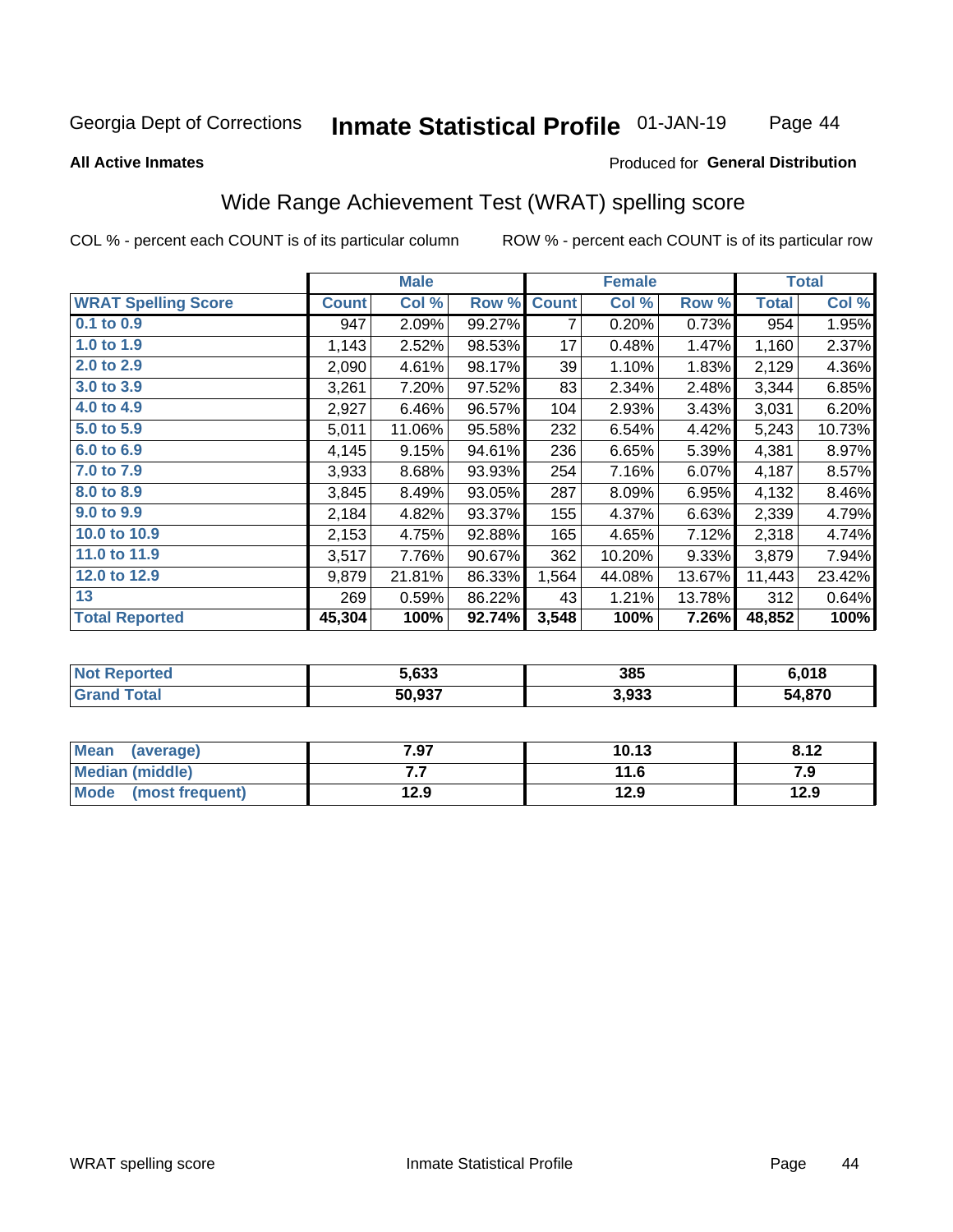#### Inmate Statistical Profile 01-JAN-19 Page 45

**All Active Inmates** 

## **Produced for General Distribution**

## Current / last mental health treatment level

COL % - percent each COUNT is of its particular column

|                                    |              | <b>Male</b> |         |              | <b>Female</b> |          |        | <b>Total</b> |
|------------------------------------|--------------|-------------|---------|--------------|---------------|----------|--------|--------------|
| <b>Mental Health Treatment Lev</b> | <b>Count</b> | Col %       | Row %   | <b>Count</b> | Col %         | Row %    | Total  | Col %        |
| 1 No problem at current time       | 8,605        | 50.70%      | 93.19%  | 629          | 20.65%        | 6.81%    | 9,234  | 46.13%       |
| 2 Receiving outpatient             | 6,594        | 38.85%      | 73.69%  | 2,354        | 77.28%        | 26.31%   | 8,948  | 44.70%       |
| <b>Treatment</b>                   |              |             |         |              |               |          |        |              |
| 3 Inpatient, moderate              | 1,439        | 8.48%       | 96.64%  | 50           | 1.64%         | $3.36\%$ | 1,489  | 7.44%        |
| <b>Treatment</b>                   |              |             |         |              |               |          |        |              |
| 4 Inpatient, intensive             | 312          | 1.84%       | 96.00%  | 13           | 0.43%         | $4.00\%$ | 325    | 1.62%        |
| <b>Treatment</b>                   |              |             |         |              |               |          |        |              |
| 5 Undergoing crisis                | 21           | 0.12%       | 100.00% |              |               |          | 21     | 0.10%        |
| <b>stabilization</b>               |              |             |         |              |               |          |        |              |
| <b>6 Hospital for criminally</b>   |              | 0.01%       | 100.00% |              |               |          |        | 0.01%        |
| Tnsane                             |              |             |         |              |               |          |        |              |
| <b>Total Evaluated</b>             | 16,972       | 100%        | 84.78%  | 3,046        | 100%          | 15.22%   | 20,018 | 100%         |

| Never had MH evaluation | 33,965 | 887   | 34,852 |
|-------------------------|--------|-------|--------|
| $\tau$ otal             | 50,937 | 3.933 | 54,870 |

| Median (middle) | No problem at current time | <b>Receiving outpatient</b><br>treatment | <b>Receiving</b><br>outpatient<br>treatment |
|-----------------|----------------------------|------------------------------------------|---------------------------------------------|
| <b>Mode</b>     | No problem at current time | <b>Receiving outpatient</b>              | No problem at                               |
| (most frequent) |                            | treatment                                | current time                                |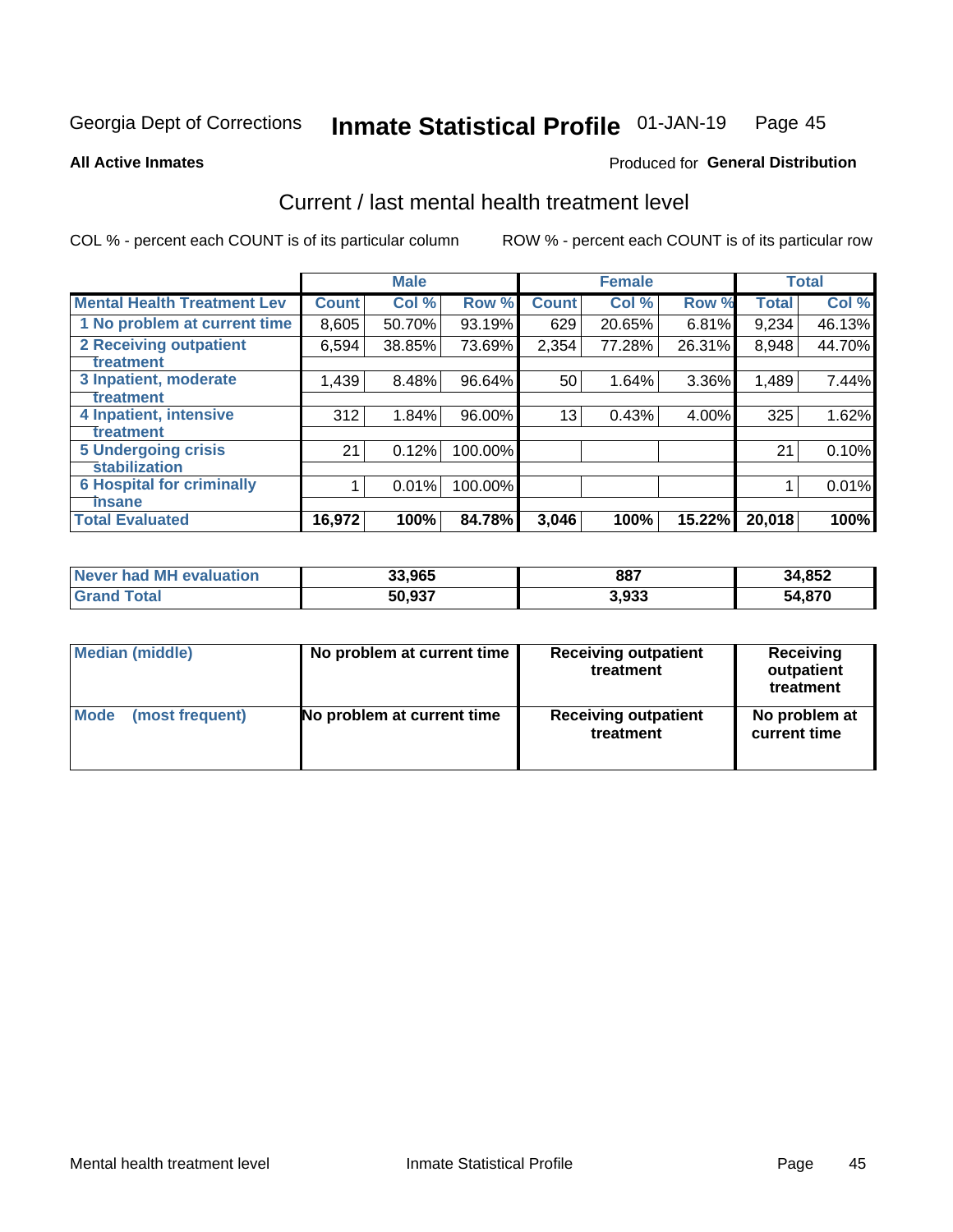## **All Active Inmates**

## Produced for General Distribution

## PULHESDWIT medical scale - 'P' overall condition ('P'hysical)

COL % - percent each COUNT is of its particular column

|                                  |              | <b>Male</b> |        |                 | <b>Female</b> |        |              | <b>Total</b> |
|----------------------------------|--------------|-------------|--------|-----------------|---------------|--------|--------------|--------------|
| 'P' Overall Condition            | <b>Count</b> | Col %       | Row %  | <b>Count</b>    | Col %         | Row %  | <b>Total</b> | Col %        |
| 1 No medical illness             | 35,063       | 75.45%      | 93.85% | 2,298           | 64.50%        | 6.15%  | 37,361       | 74.67%       |
| 2 Well-controlled chronic        | 10,469       | 22.53%      | 89.97% | 1,167           | 32.75%        | 10.03% | 11,636       | 23.26%       |
| <b>lillness</b>                  |              |             |        |                 |               |        |              |              |
| 3 Poorly-controlled chronic      | 856          | 1.84%       | 93.55% | 59              | 1.66%         | 6.45%  | 915          | 1.83%        |
| <b>illness</b>                   |              |             |        |                 |               |        |              |              |
| 4 Significant problems requiring | 78           | 0.17%       | 82.11% | 17 <sub>1</sub> | 0.48%         | 17.89% | 95           | 0.19%        |
| special housing                  |              |             |        |                 |               |        |              |              |
| 5 Terminal illness, < 6 months   | 4            | 0.01%       | 80.00% |                 | 0.03%         | 20.00% | 5            | 0.01%        |
| to live                          |              |             |        |                 |               |        |              |              |
| 6 Inmate is pregnant             |              | 0.01%       | 4.55%  | 21              | 0.59%         | 95.45% | 22           | 0.04%        |
| <b>Total Reported</b>            | 46,471       | 100%        | 92.88% | 3,563           | 100%          | 7.12%  | 50,034       | 100%         |

| тес | 466    | 370  | .836              |
|-----|--------|------|-------------------|
|     | 70.027 | .933 | <b>870</b><br>- 4 |

| Mode | (most frequent) | 1 No medical illness | 1 No medical illness | 1 No medical<br>illness |
|------|-----------------|----------------------|----------------------|-------------------------|
|------|-----------------|----------------------|----------------------|-------------------------|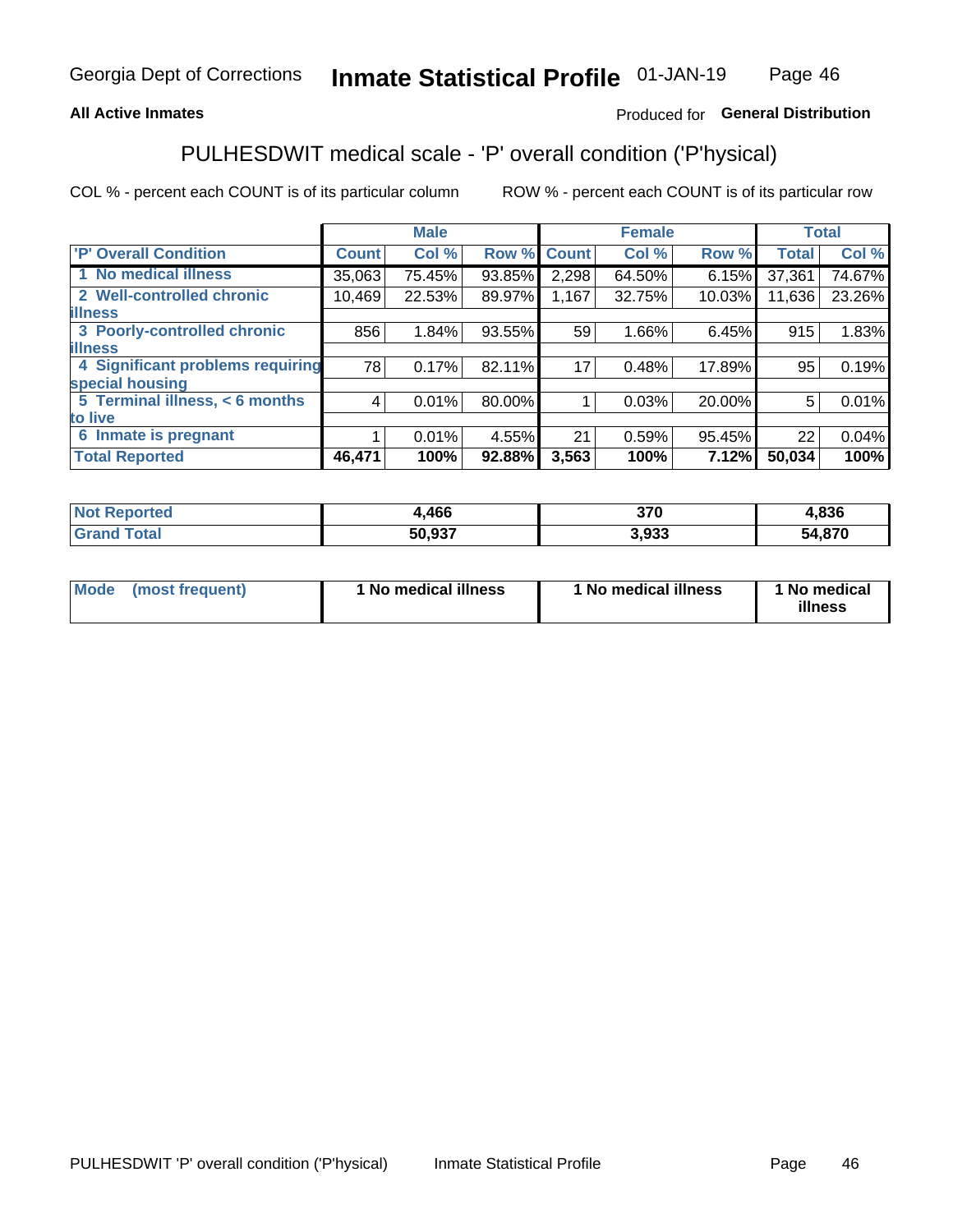### **All Active Inmates**

## Produced for General Distribution

# PULHESDWIT medical scale - 'U' upper body

COL % - percent each COUNT is of its particular column

|                              |              | <b>Male</b> |         |              | <b>Female</b> |       |              | <b>Total</b> |
|------------------------------|--------------|-------------|---------|--------------|---------------|-------|--------------|--------------|
| <b>U' Upper Body</b>         | <b>Count</b> | Col %       | Row %   | <b>Count</b> | Col %         | Row % | <b>Total</b> | Col %        |
| 1 Upper bones, joints,       | 44,313       | 95.64%      | 92.97%  | 3,351        | 94.05%        | 7.03% | 47,664       | 95.52%       |
| muscles all OK               |              |             |         |              |               |       |              |              |
| 2 One or both arms minimally | 1,740        | 3.76%       | 90.06%  | 192          | 5.39%         | 9.94% | 1,932        | 3.87%        |
| limited                      |              |             |         |              |               |       |              |              |
| 3 One or both arms           | 228          | 0.49%       | 93.06%  | 17           | 0.48%         | 6.94% | 245          | 0.49%        |
| <b>moderately limited</b>    |              |             |         |              |               |       |              |              |
| 4 One arm disabled,          | 50           | 0.11%       | 94.34%  | 3            | 0.08%         | 5.66% | 53           | 0.11%        |
| paralyzed, or amputated      |              |             |         |              |               |       |              |              |
| 5 Both arms disabled,        | 4            | 0.01%       | 100.00% |              |               |       | 4            | 0.01%        |
| paralyzed, or amputated      |              |             |         |              |               |       |              |              |
| <b>Total Reported</b>        | 46,335       | 100%        | 92.86%  | 3,563        | 100%          | 7.14% | 49,898       | 100%         |

| <b>Not Reported</b> | 4,602  | 370   | 4,972  |
|---------------------|--------|-------|--------|
| <b>Grand Total</b>  | 50,937 | 3.933 | 54,870 |

| Mode<br>(most frequent) | 1 Upper bones, joints,<br>muscles all OK | 1 Upper bones, joints,<br>muscles all OK | 1 Upper bones,<br>joints, muscles all<br>ΟK |
|-------------------------|------------------------------------------|------------------------------------------|---------------------------------------------|
|-------------------------|------------------------------------------|------------------------------------------|---------------------------------------------|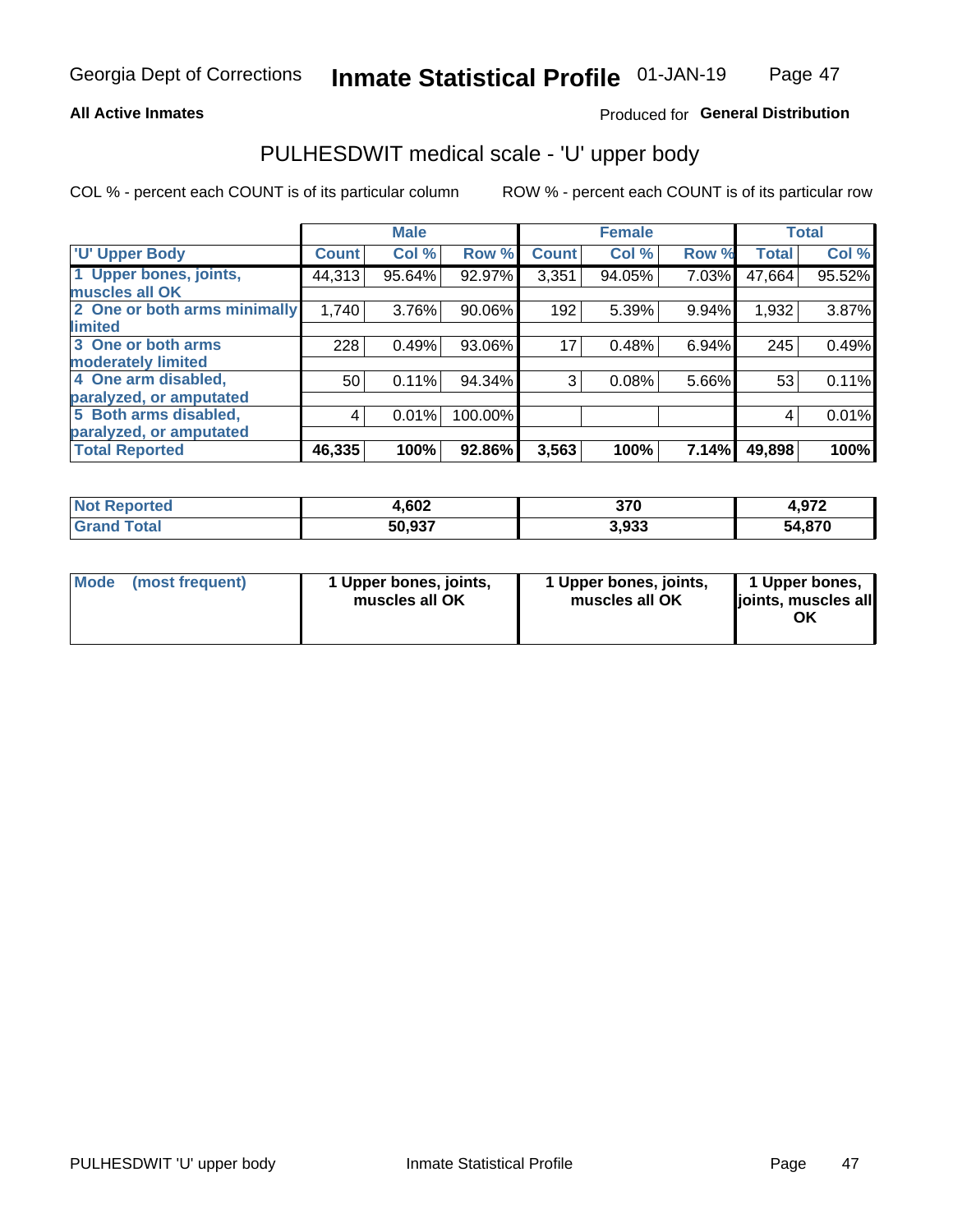### **All Active Inmates**

## Produced for General Distribution

## PULHESDWIT medical scale - 'L' lower body

COL % - percent each COUNT is of its particular column

|                                |              | <b>Male</b> |        |                 | <b>Female</b> |       |              | <b>Total</b> |
|--------------------------------|--------------|-------------|--------|-----------------|---------------|-------|--------------|--------------|
| 'L' Lower Body                 | <b>Count</b> | Col %       | Row %  | <b>Count</b>    | Col %         | Row % | <b>Total</b> | Col %        |
| 1 Lower bones, joints,         | 41,900       | 90.44%      | 93.02% | 3,144           | 88.29%        | 6.98% | 45,044       | 90.29%       |
| muscles all OK                 |              |             |        |                 |               |       |              |              |
| 2 One or both legs minimally   | 3,679        | 7.94%       | 90.84% | 371             | 10.42%        | 9.16% | 4,050        | 8.12%        |
| limited                        |              |             |        |                 |               |       |              |              |
| 3 One or both legs             | 605          | 1.31%       | 94.53% | 35              | 0.98%         | 5.47% | 640          | 1.28%        |
| moderately limited             |              |             |        |                 |               |       |              |              |
| 4 One leg disabled, paralyzed, | 122          | 0.26%       | 92.42% | 10 <sub>1</sub> | 0.28%         | 7.58% | 132          | 0.26%        |
| or amputated                   |              |             |        |                 |               |       |              |              |
| 5 Both legs disabled,          | 21           | 0.05%       | 95.45% |                 | 0.03%         | 4.55% | 22           | 0.04%        |
| paralyzed, or amputated        |              |             |        |                 |               |       |              |              |
| <b>Total Reported</b>          | 46,327       | 100%        | 92.86% | 3,561           | 100%          | 7.14% | 49,888       | 100%         |

| <b>Not Reported</b>   | 4,610  | ヘラヘ<br>91 Ł | 4,982  |
|-----------------------|--------|-------------|--------|
| <b>Total</b><br>Grand | 50,937 | 3,933       | 54,870 |

|  | Mode (most frequent) | 1 Lower bones, joints,<br>muscles all OK | 1 Lower bones, joints,<br>muscles all OK | 1 Lower bones,<br>joints, muscles all<br>ΟK |
|--|----------------------|------------------------------------------|------------------------------------------|---------------------------------------------|
|--|----------------------|------------------------------------------|------------------------------------------|---------------------------------------------|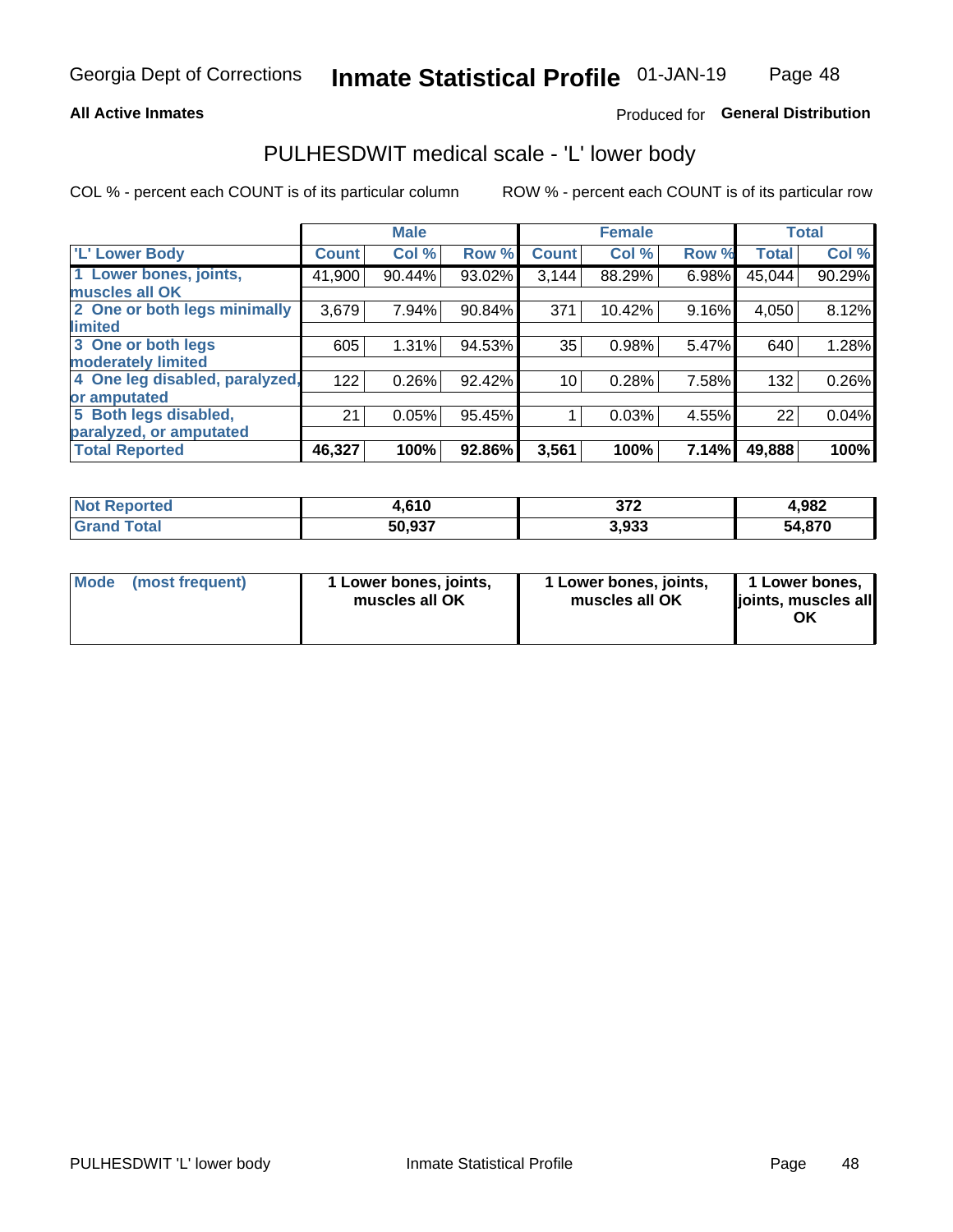### **All Active Inmates**

## Produced for General Distribution

## PULHESDWIT medical scale - 'H' hearing

COL % - percent each COUNT is of its particular column

|                                |                 | <b>Male</b> |             |       | <b>Female</b> |        | <b>Total</b> |        |
|--------------------------------|-----------------|-------------|-------------|-------|---------------|--------|--------------|--------|
| <b>'H' Hearing</b>             | <b>Count</b>    | Col %       | Row % Count |       | Col %         | Row %  | <b>Total</b> | Col %  |
| 1 Normal hearing both ears     | 45,715          | 98.73%      | 92.86%      | 3,514 | 98.71%        | 7.14%  | 49,229       | 98.73% |
| 2 Some loss in one ear with    | 463             | 1.00%       | 92.23%      | 39    | 1.10%         | 7.77%  | 502          | 1.01%  |
| other OK, or mild loss in both |                 |             |             |       |               |        |              |        |
| 3 Total loss in one ear with   | 81              | 0.17%       | 97.59%      | 2     | 0.06%         | 2.41%  | 83           | 0.17%  |
| mild loss in other             |                 |             |             |       |               |        |              |        |
| 4 Severe loss in both ears     | 30              | $0.06\%$    | 90.91%      | 3     | 0.08%         | 9.09%  | 33           | 0.07%  |
| 5 Total loss in both ears,     | 14 <sub>1</sub> | 0.03%       | 87.50%      | 2     | $0.06\%$      | 12.50% | 16           | 0.03%  |
| requiring special housing      |                 |             |             |       |               |        |              |        |
| <b>Total Reported</b>          | 46,303          | 100%        | 92.86%      | 3,560 | 100%          | 7.14%  | 49,863       | 100.0% |

| тес | $\sim$<br>.634 | 272<br>JI J | 5.007  |
|-----|----------------|-------------|--------|
|     | 50,937         | 3,933       | 54,870 |

| Mode (most frequent) | 1 Normal hearing both ears 11 Normal hearing both ears 1 Normal hearing | both ears |
|----------------------|-------------------------------------------------------------------------|-----------|
|                      |                                                                         |           |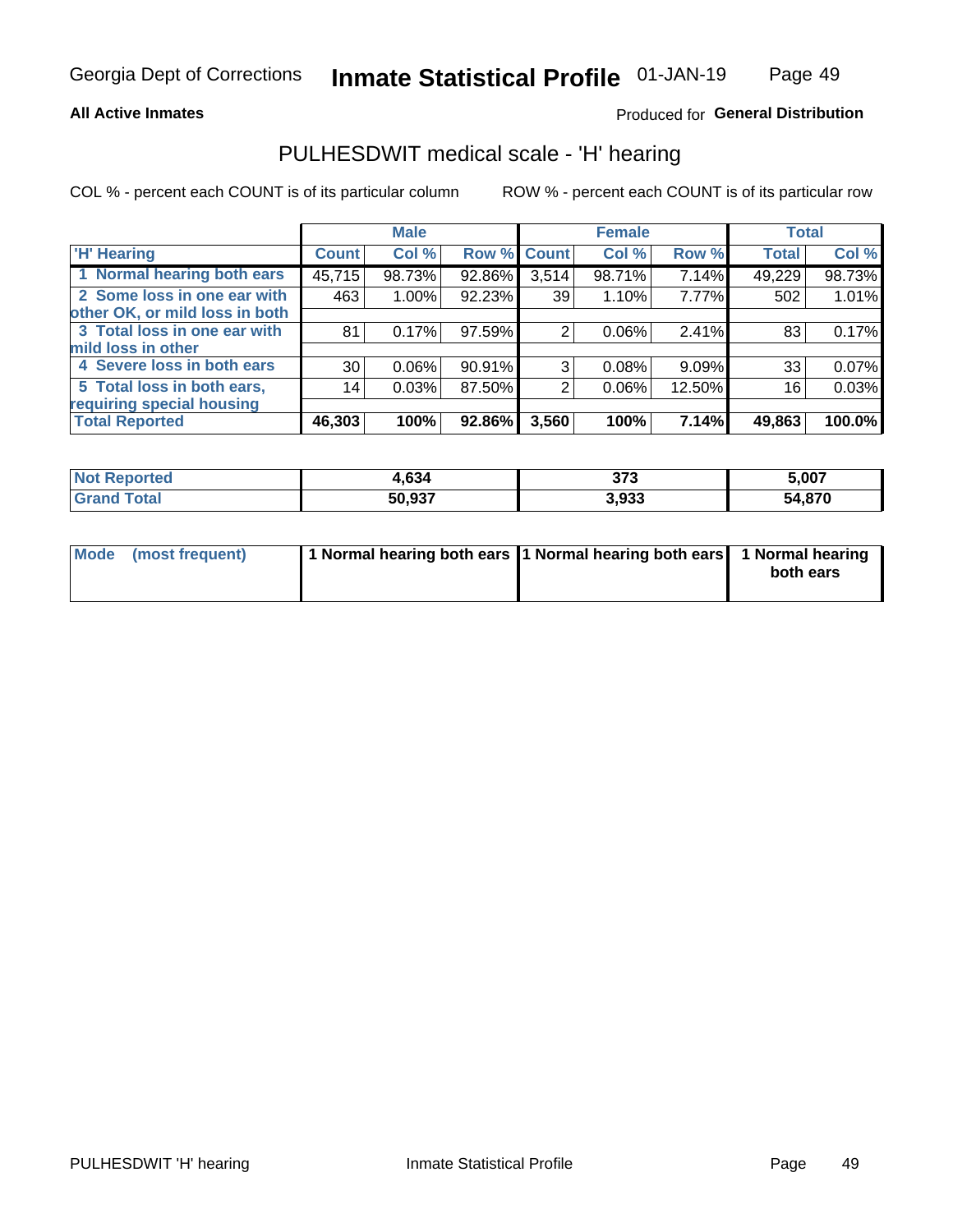### **All Active Inmates**

### Produced for General Distribution

## PULHESDWIT medical scale - 'E' vision

COL % - percent each COUNT is of its particular column

|                                 |              | <b>Male</b> |        |              | <b>Female</b> |        |              | <b>Total</b> |
|---------------------------------|--------------|-------------|--------|--------------|---------------|--------|--------------|--------------|
| 'E' Vision                      | <b>Count</b> | Col %       | Row %  | <b>Count</b> | Col %         | Row %  | <b>Total</b> | Col %        |
| 1 Correctable to 20/40 in both  | 35,825       | 78.16%      | 95.16% | 1,821        | 51.84%        | 4.84%  | 37,646       | 76.28%       |
| eyes                            |              |             |        |              |               |        |              |              |
| 2 Correctable to 20/70 in one   | 9,039        | 19.72%      | 85.27% | 1,562        | 44.46%        | 14.73% | 10,601       | 21.48%       |
| eye, may be blind in other      |              |             |        |              |               |        |              |              |
| 3 Correctable to 20/200 in one  | 792          | 1.73%       | 87.13% | 117          | 3.33%         | 12.87% | 909          | 1.84%        |
| eye, may be blind in other      |              |             |        |              |               |        |              |              |
| 4 One eye not correctable to    | 164          | 0.36%       | 93.18% | 12           | 0.34%         | 6.82%  | 176          | 0.36%        |
| 20/200, other may be blind      |              |             |        |              |               |        |              |              |
| 5 Blind in both eyes, requiring | 17           | 0.04%       | 94.44% |              | 0.03%         | 5.56%  | 18           | 0.04%        |
| special housing                 |              |             |        |              |               |        |              |              |
| <b>Total Reported</b>           | 45,837       | 100%        | 92.88% | 3,513        | 100%          | 7.12%  | 49,350       | 100%         |

| <b>Not Reported</b> | 100,   | 420   | 5,520  |
|---------------------|--------|-------|--------|
| Гоtal               | 50,937 | 3,933 | 54,870 |

| Mode (most frequent) | 1 Correctable to 20/40 in both<br>eves | 1 Correctable to 20/40 in   1 Correctable to  <br>both eves | 20/40 in both eyes |
|----------------------|----------------------------------------|-------------------------------------------------------------|--------------------|
|                      |                                        |                                                             |                    |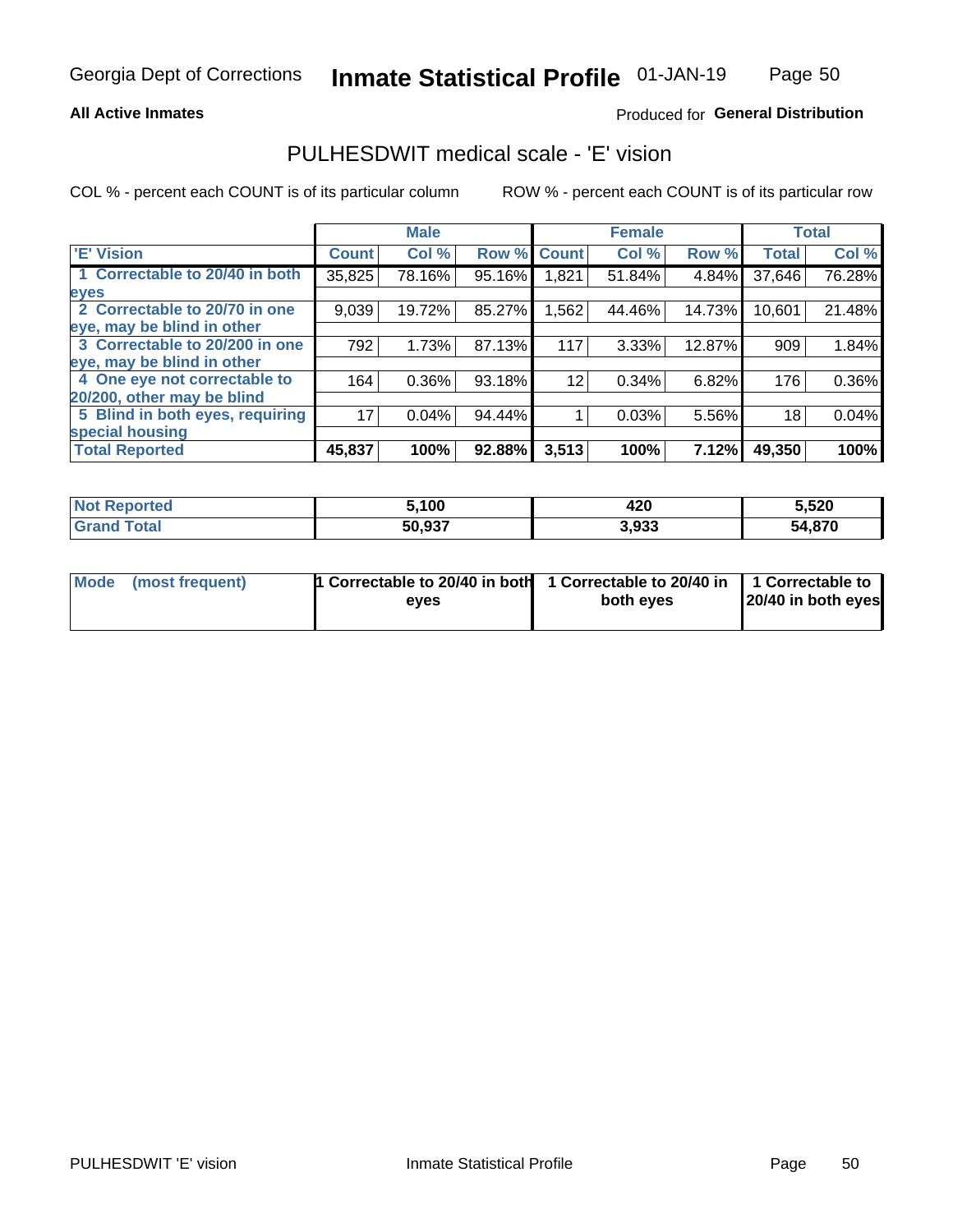### **All Active Inmates**

## Produced for General Distribution

## PULHESDWIT medical scale - 'S' pSychiatric

COL % - percent each COUNT is of its particular column

|                                        |              | <b>Male</b> |        |              | <b>Female</b> |        |              | <b>Total</b> |
|----------------------------------------|--------------|-------------|--------|--------------|---------------|--------|--------------|--------------|
| 'S' pSychiatric                        | <b>Count</b> | Col %       | Row %  | <b>Count</b> | Col %         | Row %  | <b>Total</b> | Col %        |
| 1 No impairment or disorders           | 40,880       | 88.81%      | 97.05% | .244         | 38.32%        | 2.95%  | 42,124       | 85.48%       |
| 2 Stable, or in remission, or          | 4,108        | 8.92%       | 67.51% | 1,977        | 60.91%        | 32.49% | 6,085        | 12.35%       |
| mild impairment or retardation         |              |             |        |              |               |        |              |              |
| 3 Requires moderate inpatient          | 866          | 1.88%       | 98.07% | 17           | 0.52%         | 1.93%  | 883          | 1.79%        |
| treatment                              |              |             |        |              |               |        |              |              |
| 4 Requires intensive inpatient         | 173          | 0.38%       | 96.11% |              | 0.22%         | 3.89%  | 180          | 0.37%        |
| treatment                              |              |             |        |              |               |        |              |              |
| <b>5 Requires Crisis Stabilization</b> | 6            | 0.01%       | 85.71% |              | 0.03%         | 14.29% |              | 0.01%        |
| Unit (CSU) inpatient care              |              |             |        |              |               |        |              |              |
| <b>Total Reported</b>                  | 46,033       | 100%        | 93.41% | 3,246        | 100%          | 6.59%  | 49,279       | 100%         |

| <b>Not Reported</b>   | 4,904  | 687   | 5,591  |
|-----------------------|--------|-------|--------|
| Total<br><b>Grand</b> | 50,937 | 3,933 | 54,870 |

| Mode (most frequent) | <b>1 No impairment or disorders 2 Stable, or in remission, 1 No impairment or</b> |                       |           |
|----------------------|-----------------------------------------------------------------------------------|-----------------------|-----------|
|                      |                                                                                   | or mild impairment or | disorders |
|                      |                                                                                   | retardation           |           |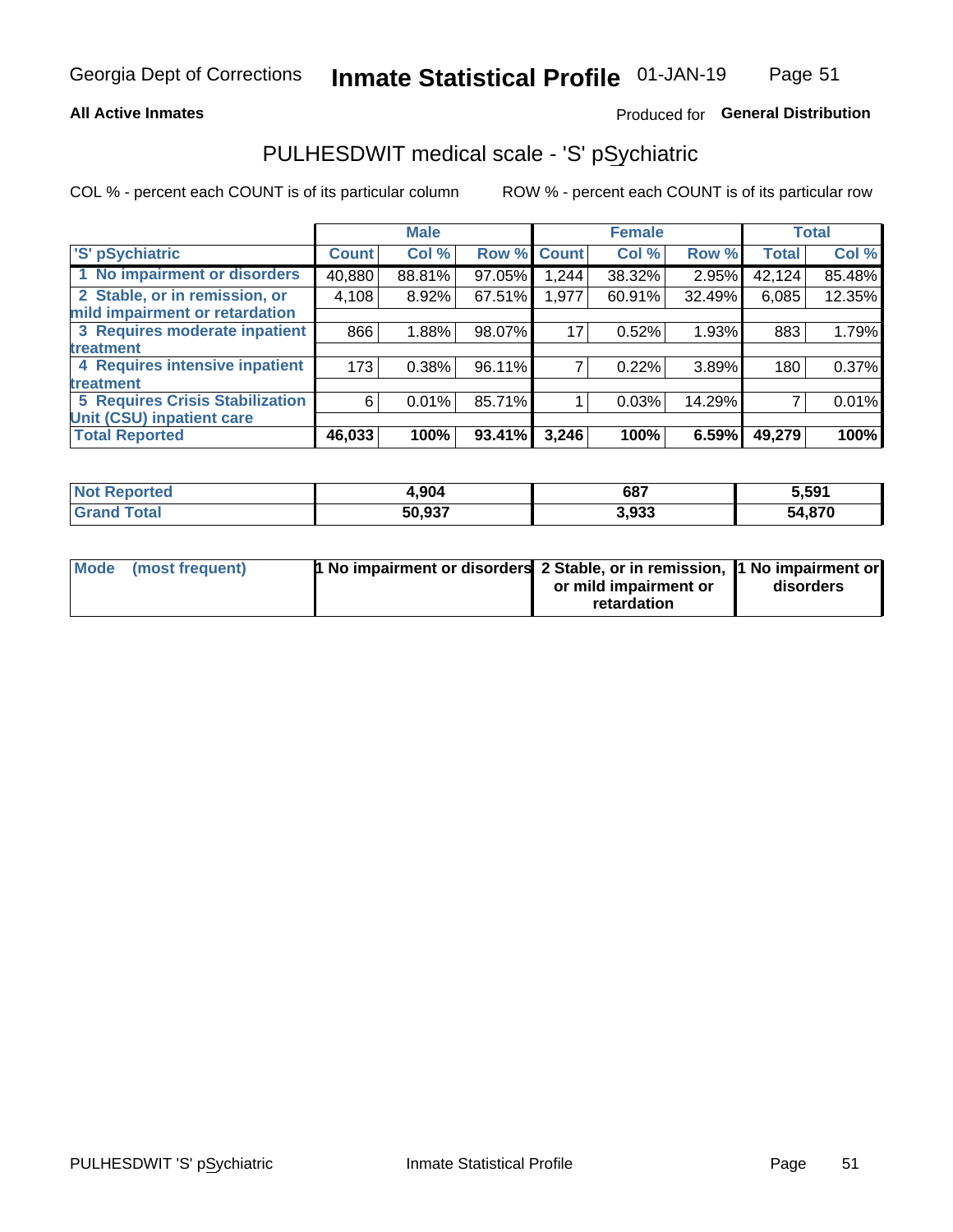### **All Active Inmates**

## Produced for General Distribution

## PULHESDWIT medical scale - 'D' dental

COL % - percent each COUNT is of its particular column

|                                 |              | <b>Male</b> |         |              | <b>Female</b> |        |              | <b>Total</b> |
|---------------------------------|--------------|-------------|---------|--------------|---------------|--------|--------------|--------------|
| 'D' Dental                      | <b>Count</b> | Col %       | Row %   | <b>Count</b> | Col %         | Row %  | <b>Total</b> | Col %        |
| 1 Minimal routine dental health | 25,966       | 59.32%      | 91.84%  | 2,308        | 69.56%        | 8.16%  | 28,274       | 60.04%       |
| <b>needs</b>                    |              |             |         |              |               |        |              |              |
| 2 Moderate cavities and/or gum  | 15,128       | 34.56%      | 95.89%  | 649          | 19.56%        | 4.11%  | 15,777       | 33.50%       |
| disease                         |              |             |         |              |               |        |              |              |
| 3 Extensive gum disease         | 2,624        | 5.99%       | 87.97%  | 359          | 10.82%        | 12.03% | 2,983        | 6.33%        |
| and/or widespread decay         |              |             |         |              |               |        |              |              |
| 4 Urgent need for dental        | 54           | 0.12%       | 96.43%  | 2            | $0.06\%$      | 3.57%  | 56           | 0.12%        |
| <b>services</b>                 |              |             |         |              |               |        |              |              |
| 5 Life-threatening disease or   |              | 0.01%       | 100.00% |              |               |        |              | 0.01%        |
| extreme pain or infection       |              |             |         |              |               |        |              |              |
| <b>Total Reported</b>           | 43,773       | 100%        | 92.95%  | 3,318        | 100%          | 7.05%  | 47,091       | 100%         |

| <b>Not Reported</b> | 7,164  | <b>64F</b><br>ט ו ט | 7,779  |
|---------------------|--------|---------------------|--------|
| Total<br>' Grand    | 50,937 | 3,933               | 54,870 |

| 1 Minimal routine dental<br>Mode<br>(most frequent)<br>health needs | 1 Minimal routine dental 1 Minimal routine<br>health needs | dental health<br>needs |
|---------------------------------------------------------------------|------------------------------------------------------------|------------------------|
|---------------------------------------------------------------------|------------------------------------------------------------|------------------------|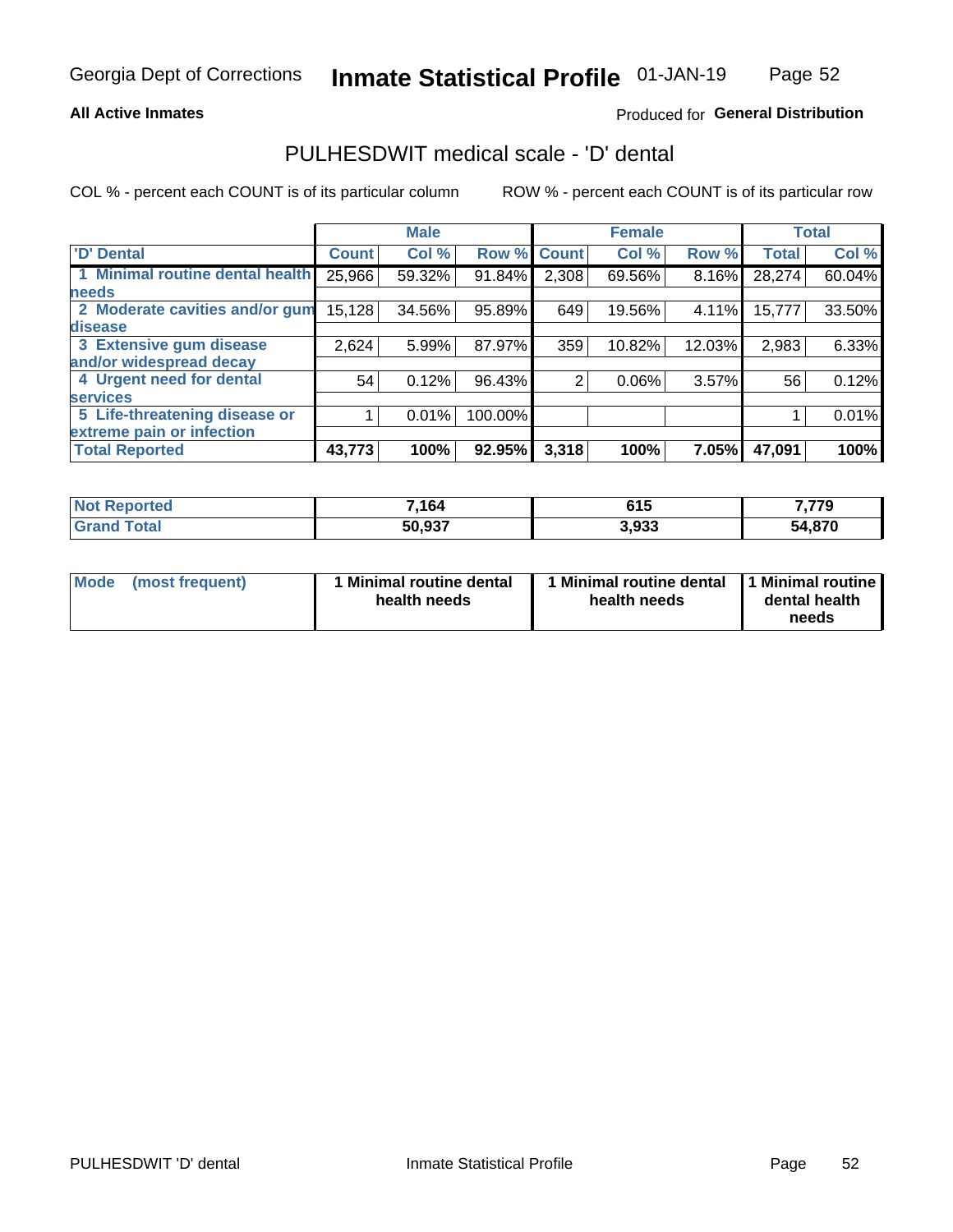### **All Active Inmates**

## Produced for General Distribution

## PULHESDWIT medical scale - 'W' work ability

COL % - percent each COUNT is of its particular column

|                                 |              | <b>Male</b> |        |             | <b>Female</b> |        |              | <b>Total</b> |
|---------------------------------|--------------|-------------|--------|-------------|---------------|--------|--------------|--------------|
| <b>W' work ability</b>          | <b>Count</b> | Col %       |        | Row % Count | Col %         | Row %  | <b>Total</b> | Col %        |
| 1 Unrestricted work or activity | 39,685       | 85.68%      | 93.61% | 2,711       | 76.15%        | 6.39%  | 42,396       | 85.00%       |
| 2 Minor restrictions on type of | 5,220        | 11.27%      | 87.48% | 747         | 20.98%        | 12.52% | 5,967        | 11.96%       |
| <b>work</b>                     |              |             |        |             |               |        |              |              |
| 3 Moderate restrictions on type | 955          | 2.06%       | 95.21% | 48          | 1.35%         | 4.79%  | 1,003        | 2.01%        |
| lof work                        |              |             |        |             |               |        |              |              |
| 4 Major restrictions on type of | 322          | 0.70%       | 89.20% | 39          | 1.10%         | 10.80% | 361          | 0.72%        |
| <b>work</b>                     |              |             |        |             |               |        |              |              |
| 5 Cannot work under any         | 138          | $0.30\%$    | 90.20% | 15          | 0.42%         | 9.80%  | 153          | 0.31%        |
| <b>circumstances</b>            |              |             |        |             |               |        |              |              |
| <b>Total Reported</b>           | 46,320       | 100%        | 92.86% | 3,560       | 100%          | 7.14%  | 49,880       | 100%         |

| <b>Not Renc</b><br>≅norted i | 0.47   | 272<br>১। ১ | 990,ا  |
|------------------------------|--------|-------------|--------|
| <b>Total</b>                 | 50,937 | 3,933       | 54,870 |

| Mode            | 1 Unrestricted work or | 1 Unrestricted work or | 1 Unrestricted   |
|-----------------|------------------------|------------------------|------------------|
| (most frequent) | activity               | activity               | work or activity |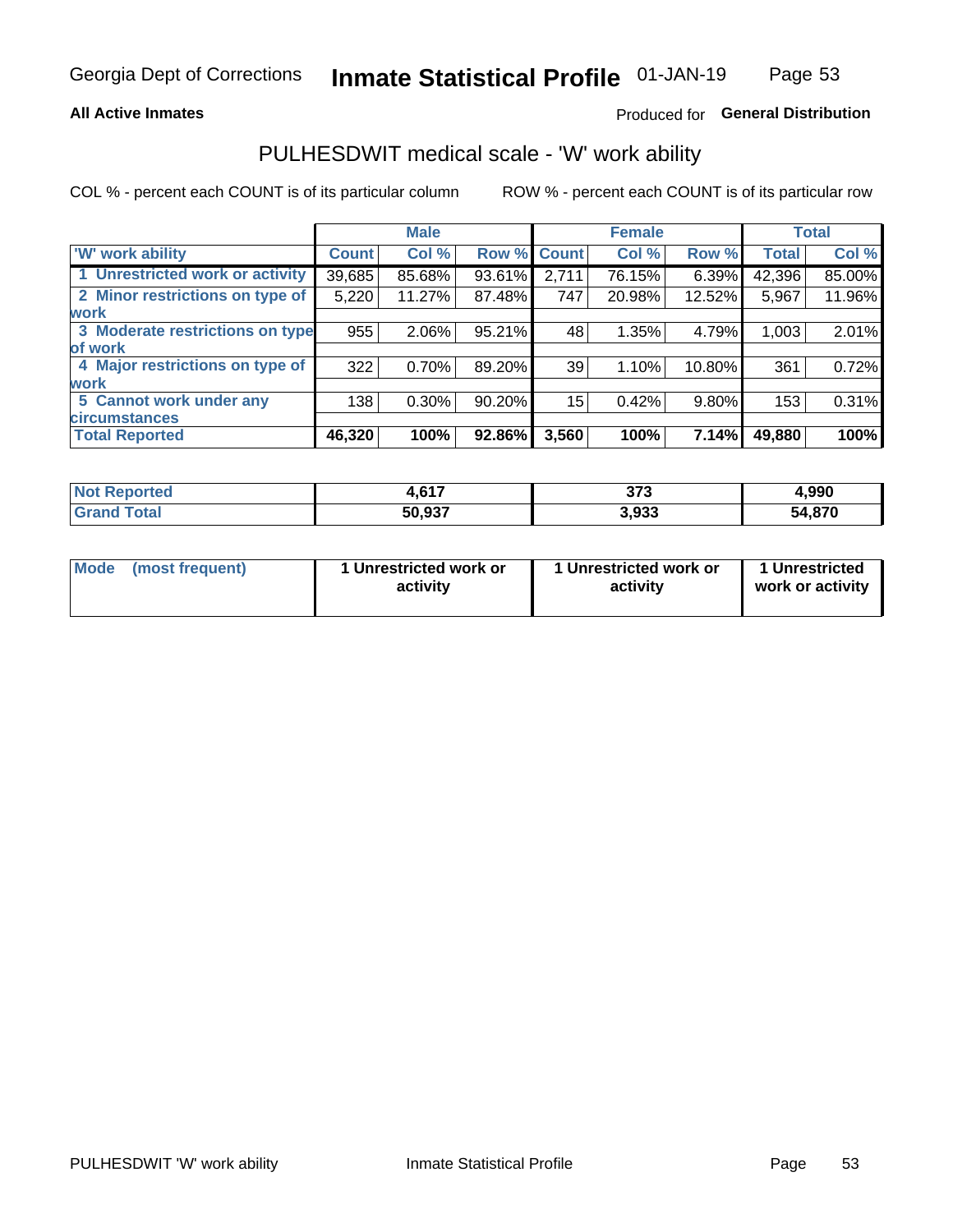### **All Active Inmates**

## Produced for General Distribution

## PULHESDWIT medical scale - 'I' impairment

COL % - percent each COUNT is of its particular column

|                                                       |              | <b>Male</b> |         |             | <b>Female</b> |       |              | <b>Total</b> |
|-------------------------------------------------------|--------------|-------------|---------|-------------|---------------|-------|--------------|--------------|
| <b>T' Impairment</b>                                  | <b>Count</b> | Col %       |         | Row % Count | Col %         | Row % | <b>Total</b> | Col %        |
| 1 No impairments or<br>disabilities                   | 45,900       | 99.12%      | 92.84%  | 3,538       | 99.35%        | 7.16% | 49,438       | 99.13%       |
| 2 Wheelchair-bound but<br>otherwise OK                | 269          | 0.58%       | 94.72%  | 15          | 0.42%         | 5.28% | 284          | 0.57%        |
| <b>3 Needs low-level Assisted</b><br>Living (level I) | 54           | 0.12%       | 93.10%  | 4           | 0.11%         | 6.90% | 58           | 0.12%        |
| 4 Needs moderate Assisted<br>Living (level II)        | 28           | 0.06%       | 100.00% |             |               |       | 28           | $0.06\%$     |
| <b>5 Needs maximal Assisted</b><br>Living (level III) | 58           | 0.13%       | 93.55%  | 4           | 0.11%         | 6.45% | 62           | 0.12%        |
| <b>Total Reported</b>                                 | 46,309       | 100%        | 92.86%  | 3,561       | 100%          | 7.14% | 49,870       | 100%         |

| <b>Not</b><br>Reported | l.628  | ヘフヘ<br>- 21 ▲<br>$\sim$ $\sim$ $\sim$ $\sim$ $\sim$ $\sim$ | 5,000       |
|------------------------|--------|------------------------------------------------------------|-------------|
| Total<br>Grai          | 50,937 | 3,933                                                      | .870<br>54. |

| Mode | (most frequent) | 1 No impairments or<br>disabilities | 1 No impairments or<br>disabilities | 1 No impairments<br>or disabilities |
|------|-----------------|-------------------------------------|-------------------------------------|-------------------------------------|
|------|-----------------|-------------------------------------|-------------------------------------|-------------------------------------|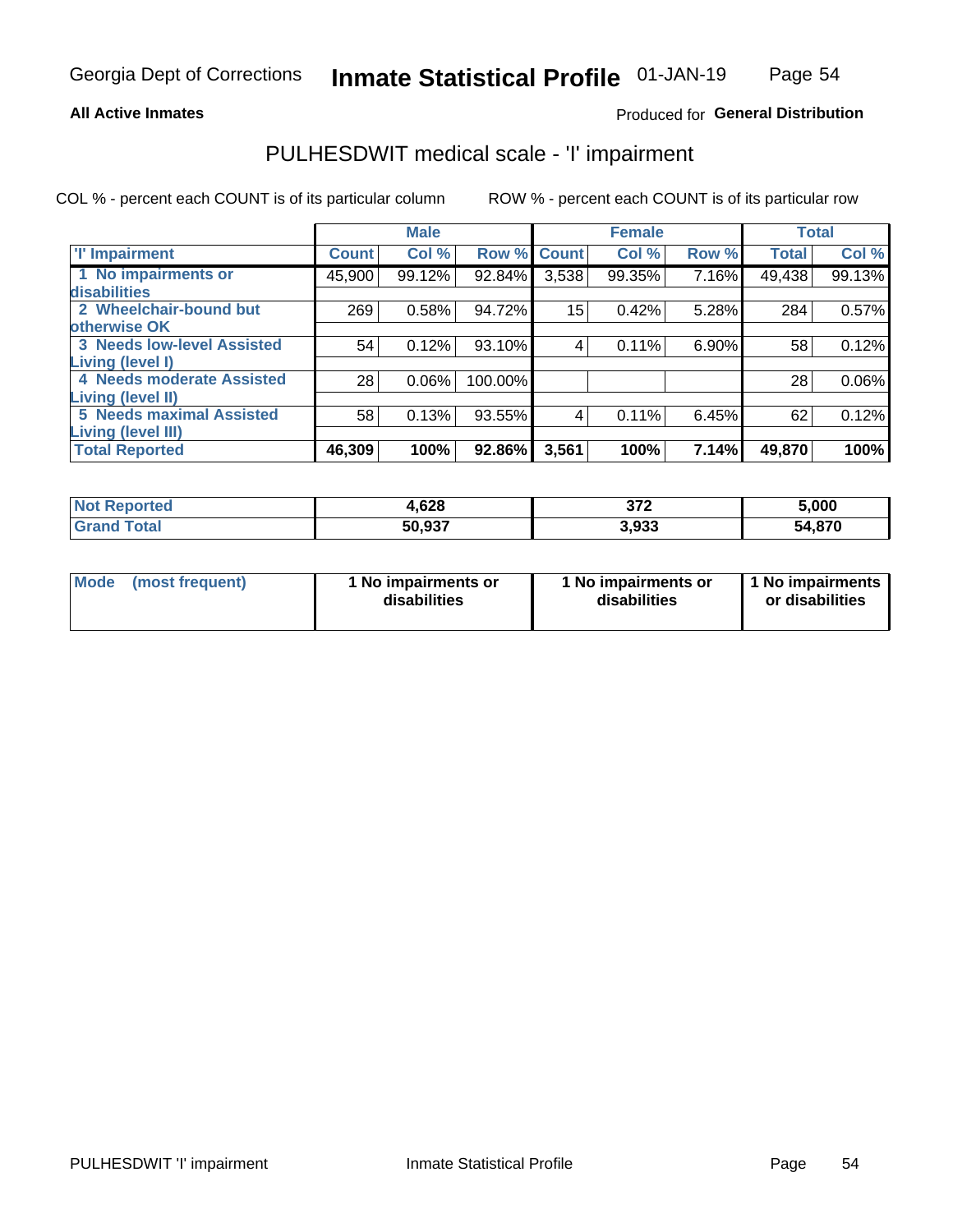### **All Active Inmates**

## Produced fo General Distribution

## PULHESDWIT medical scale - 'T' transportability

COL % - percent each COUNT is of its particular column

|                              |              | <b>Male</b> |         |              | <b>Female</b> |       |              | <b>Total</b> |
|------------------------------|--------------|-------------|---------|--------------|---------------|-------|--------------|--------------|
| <b>T' Transportability</b>   | <b>Count</b> | Col%        | Row %   | <b>Count</b> | Col %         | Row % | <b>Total</b> | Col %        |
| 1 Can be transported in any  | 46,029       | 99.24%      | 92.86%  | 3,541        | 99.61%        | 7.14% | 49,570       | 99.27%       |
| ordinary approved vehicle    |              |             |         |              |               |       |              |              |
| 2 Wheelchair-bound, not      | 64           | 0.14%       | 95.52%  | 3            | 0.08%         | 4.48% | 67           | 0.13%        |
| needing special vehicle      |              |             |         |              |               |       |              |              |
| 3 Wheelchair-bound, requires | 13           | 0.03%       | 100.00% |              |               |       | 13           | 0.03%        |
| special vehicle              |              |             |         |              |               |       |              |              |
| 4 Needs specially-equipped   | 6            | 0.01%       | 100.00% |              |               |       | 6            | 0.01%        |
| medical vehicle              |              |             |         |              |               |       |              |              |
| <b>5 Requires ambulance</b>  | 268          | 0.58%       | 96.06%  | 11           | 0.31%         | 3.94% | 279          | 0.56%        |
| transport                    |              |             |         |              |               |       |              |              |
| <b>Total Reported</b>        | 46,380       | 100%        | 92.88%  | 3,555        | 100%          | 7.12% | 49,935       | 100%         |

| rted. | 4,557  | 278<br>JI U  | 4,935      |
|-------|--------|--------------|------------|
|       | 50.937 | ດາາ<br>ວ.ວວວ | ,870<br>54 |

|  | Mode (most frequent) | 1 Can be transported in any 1 Can be transported in any<br>ordinary approved vehicle   ordinary approved vehicle   transported in any |  | 1 Can be<br>  ordinary approved  <br>vehicle |
|--|----------------------|---------------------------------------------------------------------------------------------------------------------------------------|--|----------------------------------------------|
|--|----------------------|---------------------------------------------------------------------------------------------------------------------------------------|--|----------------------------------------------|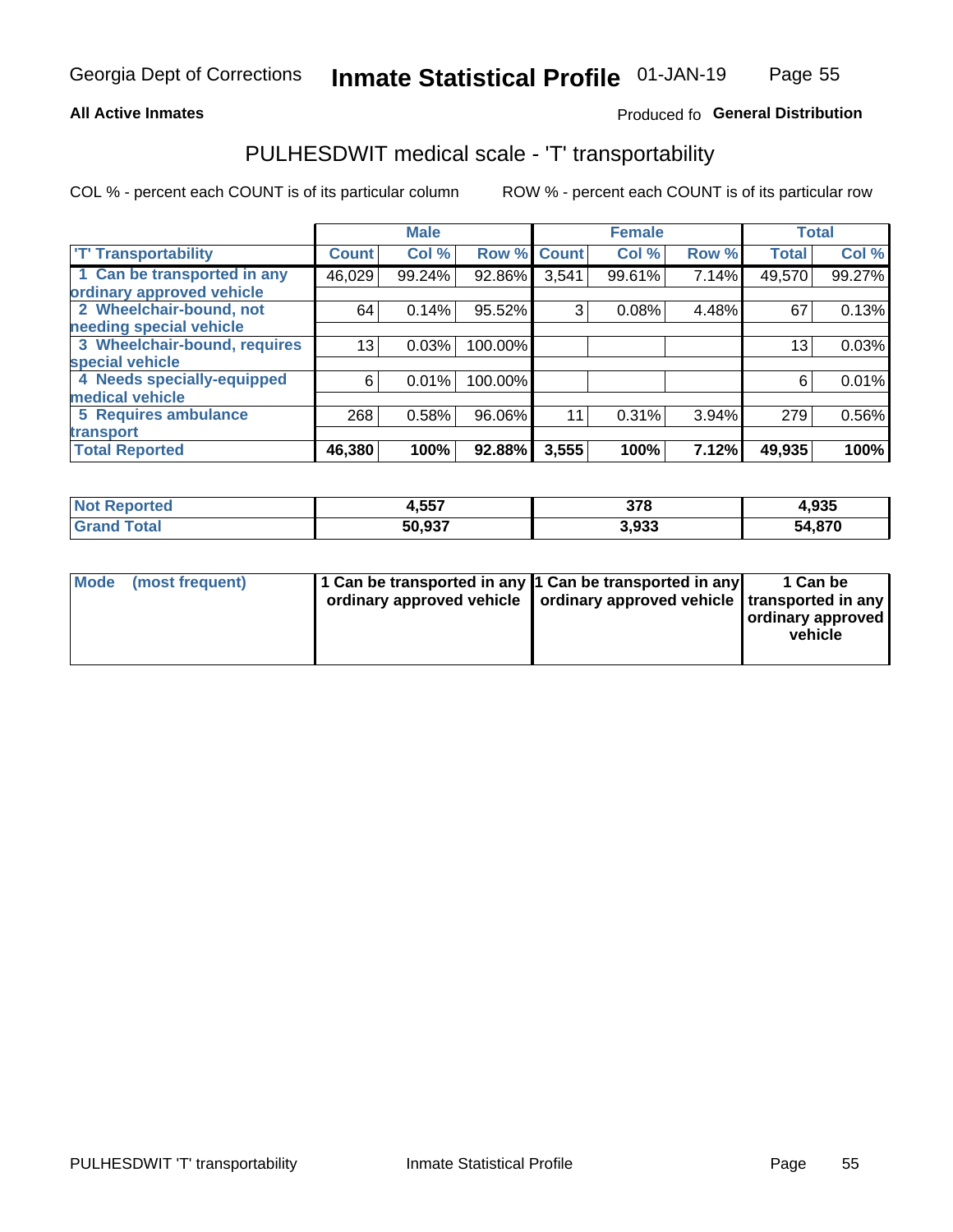#### Inmate Statistical Profile 01-JAN-19 Page 56

**All Active Inmates** 

### **Produced for General Distribution**

## Number of prior Georgia incarcerations

COL % - percent each COUNT is of its particular column

|                                       |              | <b>Male</b> |             |       | <b>Female</b> |       |        | <b>Total</b> |
|---------------------------------------|--------------|-------------|-------------|-------|---------------|-------|--------|--------------|
| <b>Num of Prior GA Incarcerations</b> | <b>Count</b> | Col %       | Row % Count |       | Col %         | Row % | Total  | Col %        |
|                                       | 28,349       | 55.66%      | 90.95%      | 2,822 | 71.75%        | 9.05% | 31,171 | 56.81%       |
|                                       | 9,427        | 18.51%      | 94.22%      | 578   | 14.70%        | 5.78% | 10,005 | 18.23%       |
| $\overline{2}$                        | 5,412        | 10.62%      | 95.05%      | 282   | 7.17%         | 4.95% | 5,694  | 10.38%       |
| 3                                     | 3,218        | 6.32%       | 96.81%      | 106   | 2.70%         | 3.19% | 3,324  | 6.06%        |
| $\boldsymbol{4}$                      | 1,858        | 3.65%       | 97.23%      | 53    | 1.35%         | 2.77% | 1,911  | 3.48%        |
| 5                                     | 1,087        | 2.13%       | 96.71%      | 37    | 0.94%         | 3.29% | 1,124  | 2.05%        |
| <b>More Than 5</b>                    | 1,586        | 3.11%       | 96.65%      | 55    | 1.40%         | 3.35% | 1.641  | 2.99%        |
| <b>Total Reported</b>                 | 50,937       | 100%        | 92.83%      | 3,933 | 100.0%        | 7.17% | 54,870 | 100%         |

| <b>Not</b><br>Reported        |        |       |                     |
|-------------------------------|--------|-------|---------------------|
| $\tau$ otar<br><b>'</b> Gran∟ | 50,937 | 3,933 | <i>A</i> ,870<br>מר |

| Mean (average)       | .07 | <br>1.03 |
|----------------------|-----|----------|
| Median (middle)      |     |          |
| Mode (most frequent) |     |          |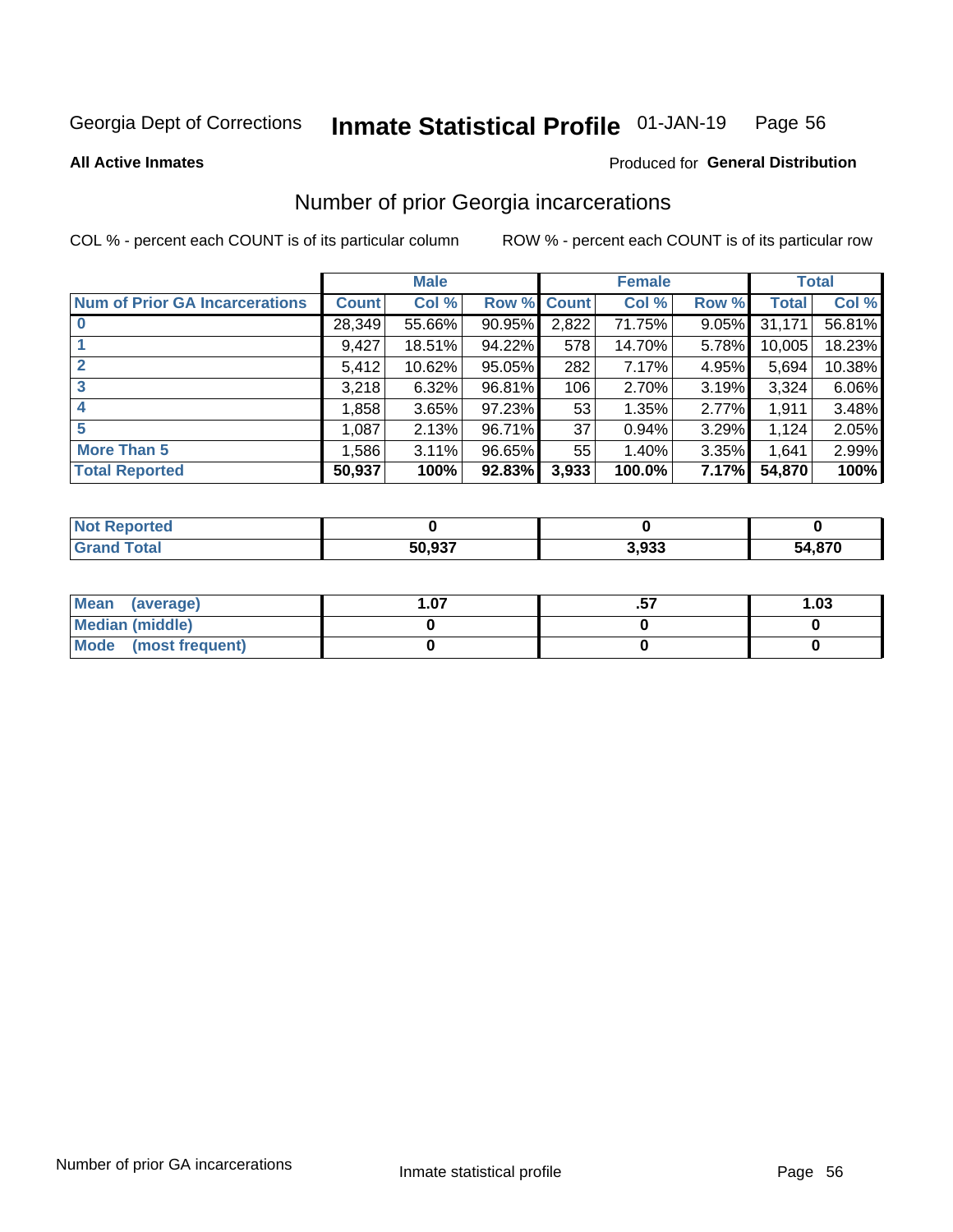#### Inmate Statistical Profile 01-JAN-19 Page 57

**All Active Inmates** 

### Produced for General Distribution

## Prison sentence in years

COL % - percent each COUNT is of its particular column

ROW % - percent each COUNT is of its particular row

|                                 |              | <b>Male</b> |         |              | <b>Female</b> |        |              | <b>Total</b> |
|---------------------------------|--------------|-------------|---------|--------------|---------------|--------|--------------|--------------|
| <b>Prison Sentence In Years</b> | <b>Count</b> | Col %       | Row %   | <b>Count</b> | Col %         | Row %  | <b>Total</b> | Col %        |
| $0 - 1$                         | 468          | 0.92%       | 90.87%  | 47           | 1.20%         | 9.13%  | 515          | 0.94%        |
| $1.1 - 2$                       | 777          | 1.53%       | 89.83%  | 88           | 2.24%         | 10.17% | 865          | 1.58%        |
| $2.1 - 3$                       | 1,056        | 2.07%       | 87.78%  | 147          | 3.74%         | 12.22% | 1,203        | 2.19%        |
| $3.1 - 4$                       | 915          | 1.80%       | 88.07%  | 124          | 3.15%         | 11.93% | 1,039        | 1.89%        |
| $4.1 - 5$                       | 2,000        | 3.93%       | 88.57%  | 258          | 6.56%         | 11.43% | 2,258        | 4.12%        |
| $5.1 - 6$                       | 1,059        | 2.08%       | 88.84%  | 133          | 3.38%         | 11.16% | 1,192        | 2.17%        |
| $6.1 - 7$                       | 1,103        | 2.17%       | 91.69%  | 100          | 2.54%         | 8.31%  | 1,203        | 2.19%        |
| $7.1 - 8$                       | 1,187        | 2.33%       | 92.45%  | 97           | 2.47%         | 7.55%  | 1,284        | 2.34%        |
| $8.1 - 9$                       | 1,267        | 2.49%       | 92.82%  | 98           | 2.49%         | 7.18%  | 1,365        | 2.49%        |
| $9.1 - 10$                      | 3,766        | 7.39%       | 90.27%  | 406          | 10.32%        | 9.73%  | 4,172        | 7.60%        |
| $10.1 - 12$                     | 2,256        | 4.43%       | 90.28%  | 243          | 6.18%         | 9.72%  | 2,499        | 4.55%        |
| $12.1 - 15$                     | 5,078        | 9.97%       | 92.46%  | 414          | 10.53%        | 7.54%  | 5,492        | 10.01%       |
| $15.1 - 20$                     | 9,490        | 18.63%      | 93.41%  | 669          | 17.01%        | 6.59%  | 10,159       | 18.51%       |
| 20.1 - Over                     | 11,509       | 22.59%      | 94.45%  | 676          | 17.19%        | 5.55%  | 12,185       | 22.21%       |
| <b>Life</b>                     | 7,386        | 14.50%      | 95.19%  | 373          | 9.48%         | 4.81%  | 7,759        | 14.14%       |
| <b>Life Without Parole</b>      | 1,457        | 2.86%       | 96.36%  | 55           | 1.40%         | 3.64%  | 1,512        | 2.76%        |
| <b>Death</b>                    | 90           | 0.18%       | 100.00% |              |               |        | 90           | 0.16%        |
| <b>Youthful Offenders</b>       | 73           | 0.14%       | 93.59%  | 5            | 0.13%         | 6.41%  | 78           | 0.14%        |
| <b>Total Reported</b>           | 50,937       | 100%        | 92.83%  | 3,933        | 100.0%        | 7.17%  | 54,870       | 100%         |

| ported<br>I NOT |                        |       |        |
|-----------------|------------------------|-------|--------|
| $A+$            | $E^{\wedge}$ 007<br>วบ | 3,933 | 54,870 |

### **Determinate (numeric) sentences only**

| <b>Mean</b> | ጋፍ በ1<br>- U.U | - -<br>$\cdot$<br><u>au. II</u> | 25.02 |
|-------------|----------------|---------------------------------|-------|
|             |                |                                 |       |

All sentences (including determinate), with life, life without parole, and death sentences figured at 45 years

| <br>35.72<br>Me:<br>35.80<br>ـ د 50<br>___ |  |  |  |
|--------------------------------------------|--|--|--|
|                                            |  |  |  |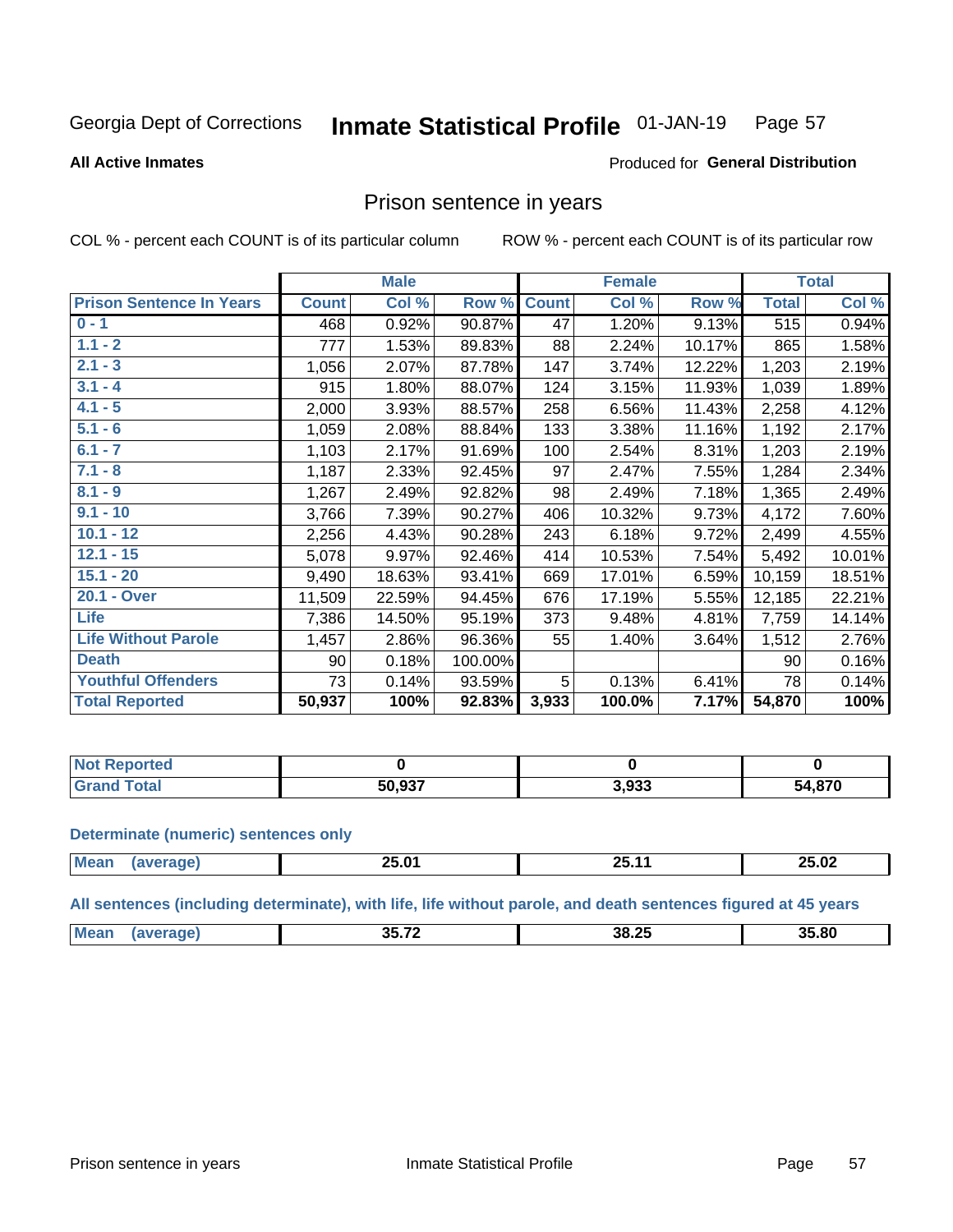#### Inmate Statistical Profile 01-JAN-19 Page 58

### **All Active Inmates**

### **Produced for General Distribution**

## Primary offense, broken out into felonies vs misdemeanors

COL % - percent each COUNT is of its particular column

|                                  |              | <b>Male</b> |                    |       | <b>Female</b> |       |        | Total  |
|----------------------------------|--------------|-------------|--------------------|-------|---------------|-------|--------|--------|
| <b>Felonies and Misdemeanors</b> | <b>Count</b> | Col %       | <b>Row % Count</b> |       | Col %         | Row % | Total  | Col %  |
| <b>Felonies</b>                  | 50,705       | 99.81%      | 92.82%             | 3.922 | 99.92%        | 7.18% | 54,627 | 99.82% |
| <b>Misdemeanors</b>              | 95           | .19%        | 96.94%             |       | .08%          | 3.06% | 98     | 18%    |
| <b>Total Reported</b>            | 50,800       | 100%        | $92.83\%$          | 3,925 | 100%          | 7.17% | 54,725 | 100%   |

| <b>Not Reported</b> | ---<br>ישו |        | --<br>145 |
|---------------------|------------|--------|-----------|
| Grar<br><b>otal</b> | 50.937     | 50,808 | 54,870    |

| M      | .    | nes | onies |
|--------|------|-----|-------|
| nuenti | ____ | .   | .     |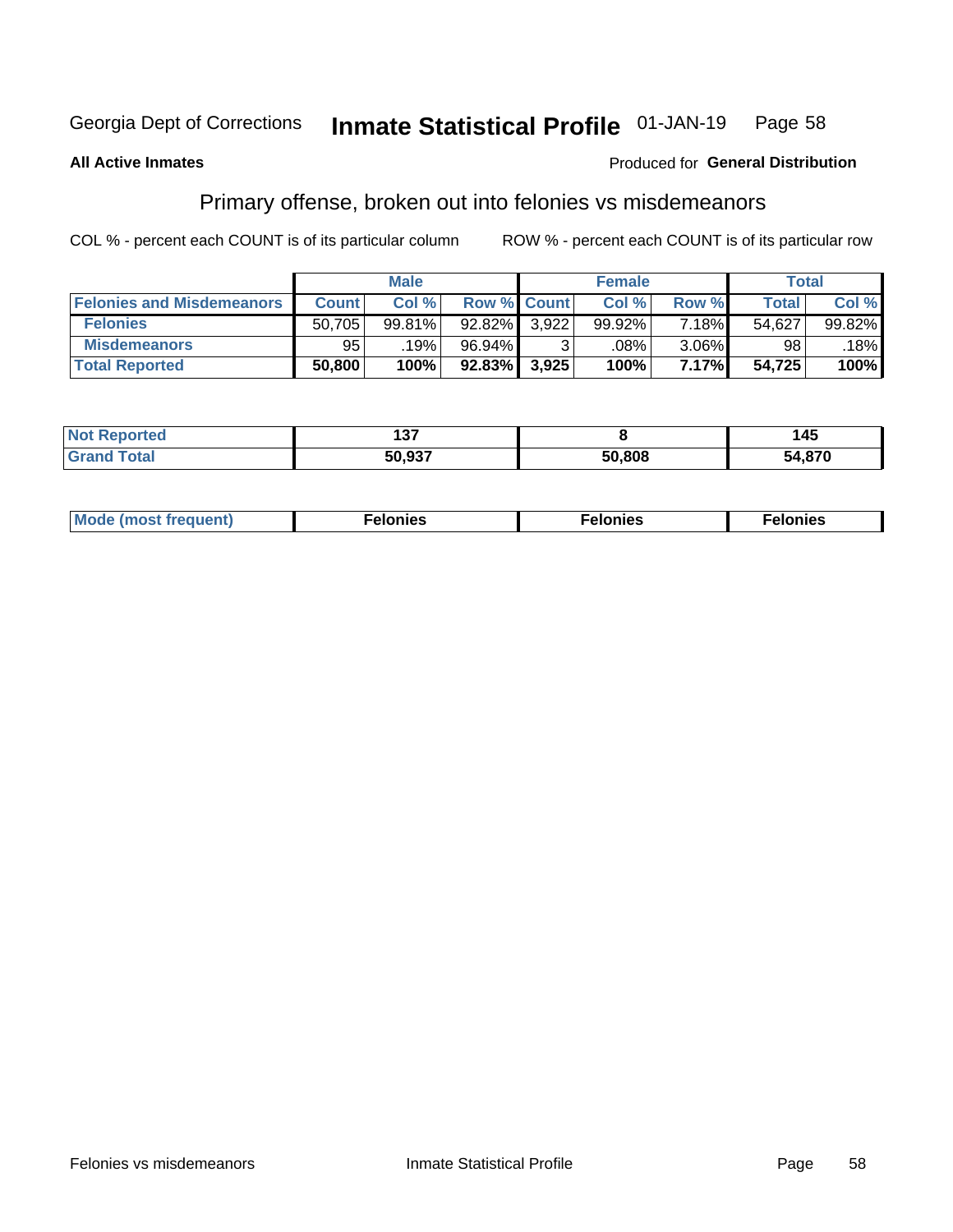#### Inmate Statistical Profile 01-JAN-19 Page 59

**All Active Inmates** 

### Produced for General Distribution

## Primary offense, broken out into six broad crime categories

COL % - percent each COUNT is of its particular column

|                                 | <b>Male</b>  |        |           |             | <b>Female</b> |        | <b>Total</b> |        |  |
|---------------------------------|--------------|--------|-----------|-------------|---------------|--------|--------------|--------|--|
| <b>Crime Categories</b>         | <b>Count</b> | Col %  |           | Row % Count | Col %         | Row %  | <b>Total</b> | Col %  |  |
| <b>Violent</b>                  | 26,599       | 52.31% | 93.83%    | 1,748       | 44.44%        | 6.17%  | 28,347       | 51.75% |  |
| <b>Sex Crime</b><br>2           | 8,620        | 16.95% | 98.48%    | 133         | $3.38\%$      | 1.52%  | 8,753        | 15.98% |  |
| $\mathbf{3}$<br><b>Property</b> | 7,680        | 15.10% | 89.13%    | 937         | 23.82%        | 10.87% | 8,617        | 15.73% |  |
| <b>Drug</b><br>4                | 5,298        | 10.42% | 85.85%    | 873         | 22.20%        | 14.15% | 6,171        | 11.26% |  |
| <b>Habit/DUI</b><br>5           | 100          | .20%   | 89.29%    | 12          | .31%          | 10.71% | 112          | .20%   |  |
| <b>Other</b><br>6               | 2,551        | 5.02%  | 91.73%    | 230         | 5.85%         | 8.27%  | 2,781        | 5.08%  |  |
| <b>Total Reported</b>           | 50,848       | 100%   | $92.82\%$ | 3,933       | 100%          | 7.18%  | 54,781       | 100%   |  |

| τeα<br>NO | 89     |                | 89          |
|-----------|--------|----------------|-------------|
|           | 50.937 | . nnn<br>ა.ააა | 4,870<br>54 |

| Mo<br>uent)<br>nos | .<br>/iolent | <br>Violent | - --<br><b>Tiolent</b> |
|--------------------|--------------|-------------|------------------------|
|                    |              |             |                        |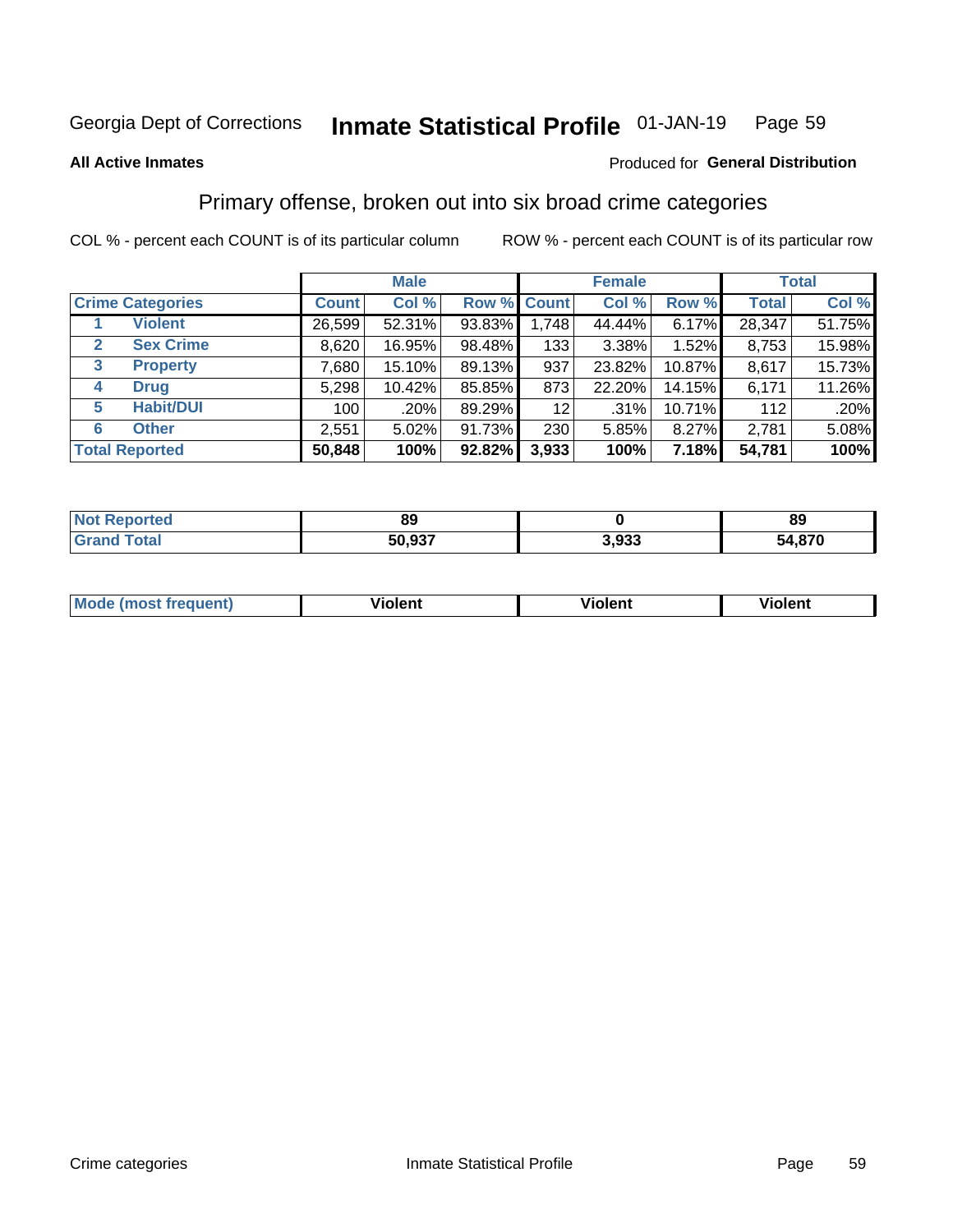#### Inmate Statistical Profile 01-JAN-19 Page 60

### **All Active Inmates**

# **Produced for General Distribution**

## Primary offense, detailed offense code

COL % - percent each COUNT is of its particular column

|                                            |                           | <b>Male</b> |         |                | <b>Female</b> |         |                  | <b>Total</b> |
|--------------------------------------------|---------------------------|-------------|---------|----------------|---------------|---------|------------------|--------------|
| <b>Primary Offense</b>                     | <b>Count</b>              | Col %       | Row %   | <b>Count</b>   | Col %         | Row %   | <b>Total</b>     | Col %        |
| <b>Abuse Neglect Elder/Disab (2812)</b>    | 54                        | .11%        | 66.67%  | 27             | .69%          | 33.33%  | 81               | .15%         |
| Agg Aslt W Intnt To Rape (2095)            | 70                        | .14%        | 100.00% |                |               |         | 70               | .13%         |
| <b>Agg Sex Battery Atmpt (2099)</b>        | $\overline{2}$            | .01%        | 100.00% |                |               |         | $\overline{2}$   | .01%         |
| <b>Aggrav Assault (1302)</b>               | 5,218                     | 10.26%      | 94.29%  | 316            | 8.03%         | 5.71%   | 5,534            | 10.10%       |
| <b>Aggrav Assault Peace Ofcr</b>           | 337                       | .66%        | 93.09%  | 25             | .64%          | 6.91%   | 362              | .66%         |
| (1314)                                     |                           |             |         |                |               |         |                  |              |
| <b>Aggrav Battery (1305)</b>               | 1,349                     | 2.65%       | 93.68%  | 91             | 2.31%         | 6.32%   | 1,440            | 2.63%        |
| <b>Aggrav Battery Peace Ofcr</b><br>(1315) | 28                        | .06%        | 96.55%  | 1              | .03%          | 3.45%   | 29               | .05%         |
| <b>Aggrav Ch Molest Atmpt (2096)</b>       | 4                         | .01%        | 100.00% |                |               |         | 4                | .01%         |
| <b>Aggrav Child Molestation (2021)</b>     | 1,275                     | 2.51%       | 98.38%  | 21             | .53%          | 1.62%   | 1,296            | 2.37%        |
| <b>Aggrav Cruelty To Animals</b>           | 17                        | .03%        | 94.44%  | 1              | .03%          | 5.56%   | 18               | .03%         |
| (2972)                                     |                           |             |         |                |               |         |                  |              |
| <b>Aggrav Sexual Battery (2009)</b>        | 227                       | .45%        | 99.13%  | $\overline{2}$ | .05%          | .87%    | 229              | .42%         |
| <b>Aggrav Sodomy (2003)</b>                | 224                       | .44%        | 99.12%  | $\overline{2}$ | .05%          | .88%    | 226              | .41%         |
| <b>Aggrav Stalking (1321)</b>              | 314                       | .62%        | 95.73%  | 14             | .36%          | 4.27%   | 328              | .60%         |
| <b>Aggravated Assault On 65+</b><br>(1304) | 6                         | .01%        | 85.71%  | 1              | .03%          | 14.29%  | $\overline{7}$   | .01%         |
| <b>Aiding Escape (2502)</b>                |                           |             |         | 1              | .03%          | 100.00% | 1                | .01%         |
| <b>Alter Id (1506)</b>                     | $\overline{2}$            | .01%        | 100.00% |                |               |         | $\overline{2}$   | .01%         |
| <b>Armed Robbery (1902)</b>                | 5,836                     | 11.48%      | 96.35%  | 221            | 5.62%         | 3.65%   | 6,057            | 11.06%       |
| Arson 1st Degree (1401)                    | 59                        | .12%        | 86.76%  | 9              | .23%          | 13.24%  | 68               | .12%         |
| <b>Arson 2nd Degree (1402)</b>             | 15                        | .03%        | 100.00% |                |               |         | 15               | .03%         |
| <b>Arson 3rd Degree (1403)</b>             | 8                         | .02%        | 100.00% |                |               |         | 8                | .01%         |
| <b>Arson Misc (1400)</b>                   | 1                         | .01%        | 100.00% |                |               |         | $\mathbf{1}$     | .01%         |
| <b>Ass W/ Int Transmit Hiv (1313)</b>      | 1                         | .01%        | 50.00%  | $\mathbf{1}$   | .03%          | 50.00%  | $\overline{2}$   | .01%         |
| <b>Atmpt Aggrav Assault (1303)</b>         | 7                         | .01%        | 87.50%  | 1              | .03%          | 12.50%  | 8                | .01%         |
| <b>Atmpt Aggrav Sodomy (2093)</b>          | 4                         | .01%        | 100.00% |                |               |         | $\overline{4}$   | .01%         |
| <b>Atmpt Armed Robbery (1992)</b>          | 89                        | .18%        | 92.71%  | 7              | .18%          | 7.29%   | 96               | .18%         |
| <b>Atmpt Burglary (1690)</b>               | 27                        | .05%        | 96.43%  | 1              | .03%          | 3.57%   | 28               | .05%         |
| <b>Atmpt Child Molestation (2094)</b>      | 44                        | .09%        | 100.00% |                |               |         | 44               | .08%         |
| <b>Atmpt Finan Ident Frd (7014)</b>        | 1                         | .01%        | 50.00%  | 1              | .03%          | 50.00%  | $\boldsymbol{2}$ | .01%         |
| Atmpt Kidnap (1390)                        | $\ensuremath{\mathsf{3}}$ | .01%        | 100.00% |                |               |         | $\overline{3}$   | .01%         |
| <b>Atmpt Murder (1190)</b>                 | 135                       | .27%        | 92.47%  | 11             | .28%          | 7.53%   | 146              | .27%         |
| Atmpt Rape (2091)                          | 52                        | .10%        | 98.11%  | 1              | .03%          | 1.89%   | 53               | .10%         |
| <b>Atmpt Robbery (1991)</b>                | 36                        | .07%        | 100.00% |                |               |         | 36               | .07%         |
| <b>Atmpt Sodomy (2092)</b>                 | $\overline{2}$            | .01%        | 100.00% |                |               |         | $\overline{2}$   | .01%         |
| <b>Atmpt Theft By Taking (1812)</b>        | $\mathbf 1$               | .01%        | 100.00% |                |               |         | $\mathbf{1}$     | .01%         |
| <b>Atmpt Viol Substance Act (4090)</b>     | 13                        | .03%        | 86.67%  | $\overline{2}$ | .05%          | 13.33%  | 15               | .03%         |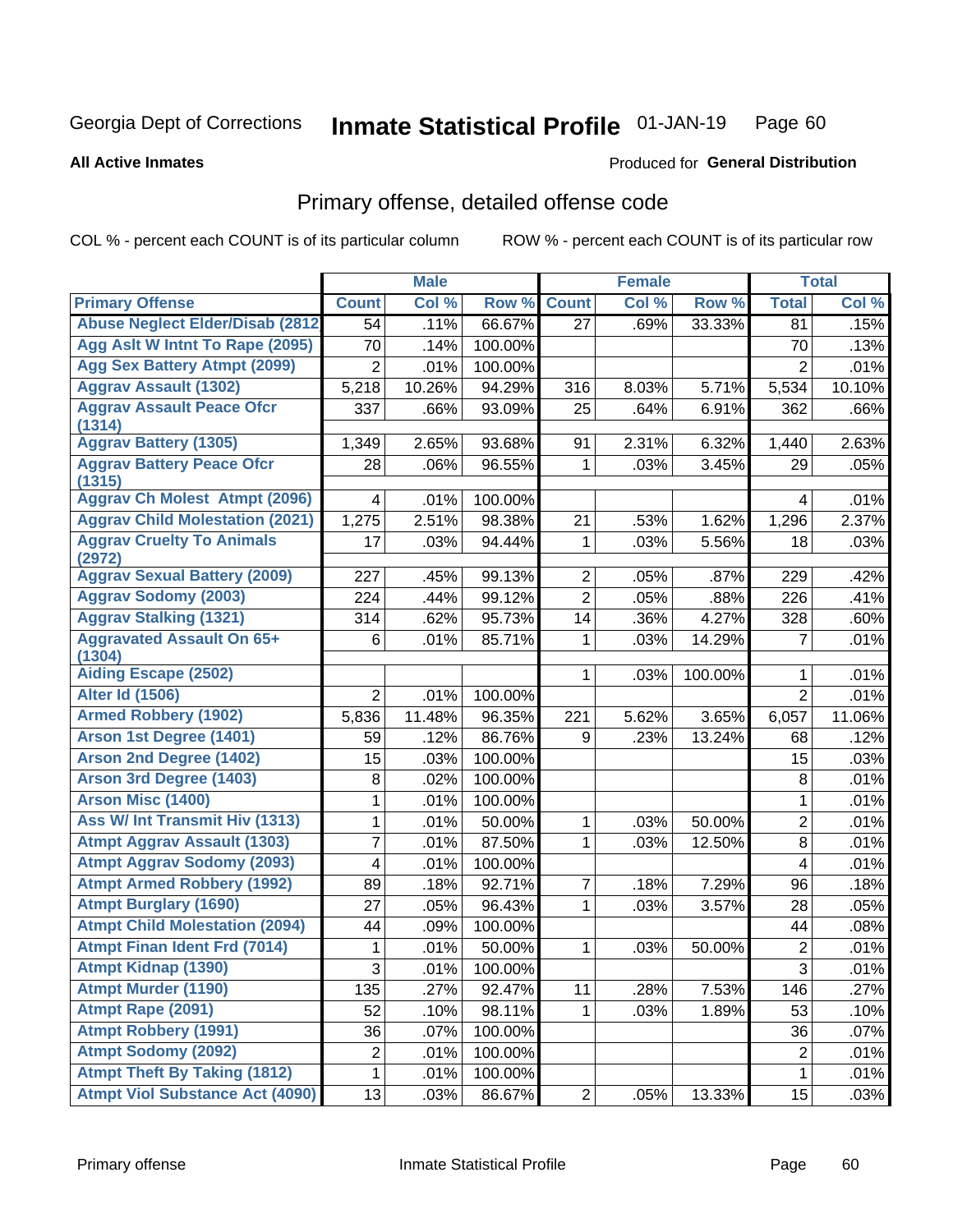#### Inmate Statistical Profile 01-JAN-19 Page 61

### **All Active Inmates**

# **Produced for General Distribution**

## Primary offense, detailed offense code

COL % - percent each COUNT is of its particular column

|                                            |                 | <b>Male</b> |         |                | <b>Female</b> |         |                 | <b>Total</b> |
|--------------------------------------------|-----------------|-------------|---------|----------------|---------------|---------|-----------------|--------------|
| <b>Primary Offense</b>                     | <b>Count</b>    | Col %       | Row %   | <b>Count</b>   | Col %         | Row %   | <b>Total</b>    | Col %        |
| <b>Att/Consprcy Commt C/S/Of</b>           | $\overline{38}$ | .07%        | 84.44%  | $\overline{7}$ | .18%          | 15.56%  | $\overline{45}$ | .08%         |
| (4134)                                     |                 |             |         |                |               |         |                 |              |
| <b>Bad Checks (1704)</b>                   | 2               | .01%        | 100.00% |                |               |         | $\overline{2}$  | .01%         |
| <b>Bail Jumping (2511)</b>                 | 7               | .01%        | 100.00% |                |               |         | $\overline{7}$  | .01%         |
| <b>Bestiality (2004)</b>                   | 1               | .01%        | 100.00% |                |               |         | 1               | .01%         |
| <b>Bigamy (2007)</b>                       | 3               | .01%        | 100.00% |                |               |         | 3               | .01%         |
| <b>Bribery Govt Officer (2301)</b>         | $\overline{2}$  | .01%        | 100.00% |                |               |         | $\overline{2}$  | .01%         |
| <b>Bribery Of Contestant (2711)</b>        |                 |             |         | 1              | .03%          | 100.00% | 1               | .01%         |
| Burg 1st Aft 6/30/12 (1611)                | 1,996           | 3.93%       | 92.15%  | 170            | 4.32%         | 7.85%   | 2,166           | 3.95%        |
| Burg 2nd Aft 6/30/12 (1612)                | 700             | 1.38%       | 95.50%  | 33             | .84%          | 4.50%   | 733             | 1.34%        |
| Burg Bef 7/1/12 (1601)                     | 2,219           | 4.36%       | 96.69%  | 76             | 1.93%         | 3.31%   | 2,295           | 4.19%        |
| <b>Carry Weapon At School (2915)</b>       | 3               | .01%        | 75.00%  | 1              | .03%          | 25.00%  | 4               | .01%         |
| <b>Child Molestation (2019)</b>            | 2,705           | 5.32%       | 98.11%  | 52             | 1.32%         | 1.89%   | 2,757           | 5.03%        |
| <b>Cnspire Traffic Cntrl Sub (4130)</b>    | 3               | .01%        | 100.00% |                |               |         | 3               | .01%         |
| <b>Cntrbtng Delingency Minor</b><br>(2854) | 1               | .01%        | 100.00% |                |               |         | 1               | .01%         |
| <b>Computer Pornography (1760)</b>         | 100             | .20%        | 99.01%  | 1              | .03%          | .99%    | 101             | .18%         |
| <b>Computer Theft (1761)</b>               | 3               | .01%        | 30.00%  | 7              | .18%          | 70.00%  | 10              | .02%         |
| <b>Computer Trespass (1762)</b>            |                 |             |         | $\overline{2}$ | .05%          | 100.00% | $\overline{2}$  | .01%         |
| <b>Conceal Death Of Another (1125)</b>     | 12              | .02%        | 66.67%  | 6              | .15%          | 33.33%  | 18              | .03%         |
| <b>Conspiracy (9901)</b>                   | 29              | .06%        | 87.88%  | 4              | .10%          | 12.12%  | 33              | .06%         |
| <b>Convynce Handle Contrabnd</b>           | 1               | .01%        | 100.00% |                |               |         | 1               | .01%         |
| (5174)                                     |                 |             |         |                |               |         |                 |              |
| Crim Use W/Alt Id Mark (7010)              | $\overline{2}$  | .01%        | 100.00% |                |               |         | $\overline{2}$  | .01%         |
| <b>Crmnl Atmpt (9905)</b>                  | $\overline{2}$  | .01%        | 100.00% |                |               |         | $\overline{2}$  | .01%         |
| <b>Crmnl Damage 1st Degree (1501)</b>      | 26              | .05%        | 89.66%  | 3              | .08%          | 10.34%  | 29              | .05%         |
| <b>Crmnl Damage 2nd Degree</b><br>(1502)   | 74              | .15%        | 92.50%  | 6              | .15%          | 7.50%   | 80              | .15%         |
| <b>Crmnl Interfere Govt Prop (2613)</b>    | 19              | .04%        | 95.00%  | 1              | .03%          | 5.00%   | 20              | .04%         |
| <b>Crmnl Solicitation (9910)</b>           | 3               | .01%        | 100.00% |                |               |         | 3               | .01%         |
| <b>Cruelty To Animals (2971)</b>           | 1               | .01%        | 100.00% |                |               |         | 1               | .01%         |
| <b>Cruelty To Children (2801)</b>          | 297             | .58%        | 75.96%  | 94             | 2.39%         | 24.04%  | 391             | .71%         |
| <b>Cruelty To Elder Person (2811)</b>      | 28              | .06%        | 68.29%  | 13             | .33%          | 31.71%  | 41              | .07%         |
| <b>Damage Destroy Secr Prop</b><br>(1504)  | $\overline{2}$  | .01%        | 100.00% |                |               |         | $\overline{2}$  | .01%         |
| Dogfighting (2718)                         | $\overline{2}$  | .01%        | 100.00% |                |               |         | $\overline{2}$  | .01%         |
| Drv W/ Improp Veh Reg (7013)               | 4               | .01%        | 80.00%  | 1              | .03%          | 20.00%  | 5               | .01%         |
| <b>Drvng Habtl Violator (5004)</b>         | 5               | .01%        | 100.00% |                |               |         | 5               | .01%         |
| <b>Dstl Alcohol Beverages (5167)</b>       | 1               | .01%        | 100.00% |                |               |         | 1               | .01%         |
| Eavesdrop & Surveillance (3001)            | 1               | .01%        | 100.00% |                |               |         | $\mathbf{1}$    | .01%         |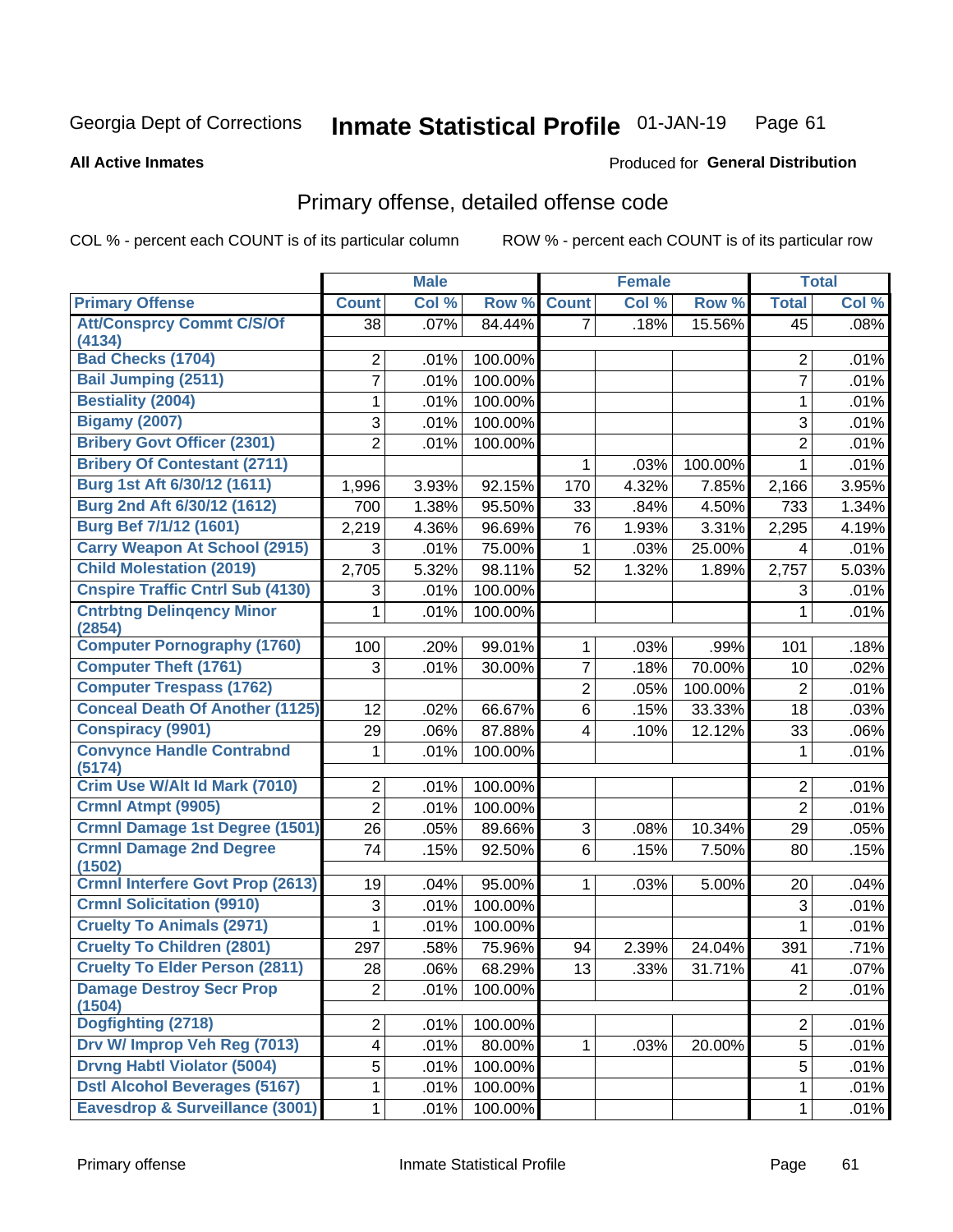#### Inmate Statistical Profile 01-JAN-19 Page 62

**All Active Inmates** 

### **Produced for General Distribution**

## Primary offense, detailed offense code

COL % - percent each COUNT is of its particular column

|                                            |                | <b>Male</b> |         |                | <b>Female</b> |        |                | <b>Total</b> |
|--------------------------------------------|----------------|-------------|---------|----------------|---------------|--------|----------------|--------------|
| <b>Primary Offense</b>                     | <b>Count</b>   | Col %       | Row %   | <b>Count</b>   | Col %         | Row %  | <b>Total</b>   | Col %        |
| <b>Embracery (2407)</b>                    | 1.             | .01%        | 100.00% |                |               |        | 1              | .01%         |
| <b>Entering Vehicle (1880)</b>             | 100            | .20%        | 94.34%  | 6              | .15%          | 5.66%  | 106            | .19%         |
| <b>Entice Child Attempted (2090)</b>       | 2              | .01%        | 100.00% |                |               |        | 2              | .01%         |
| <b>Enticing Child-Indec Purp (2020)</b>    | 78             | .15%        | 93.98%  | 5              | .13%          | 6.02%  | 83             | .15%         |
| <b>Escape (2501)</b>                       | 23             | .05%        | 79.31%  | 6              | .15%          | 20.69% | 29             | .05%         |
| <b>False Certificates (2311)</b>           | $\overline{2}$ | .01%        | 100.00% |                |               |        | $\overline{2}$ | .01%         |
| <b>False Imprisonment (1308)</b>           | 206            | .41%        | 95.81%  | 9              | .23%          | 4.19%  | 215            | .39%         |
| <b>False Public Alarm (2609)</b>           |                | .01%        | 100.00% |                |               |        | 1              | .01%         |
| <b>False Statements Govt (2408)</b>        | 23             | .05%        | 88.46%  | 3              | .08%          | 11.54% | 26             | .05%         |
| <b>Family Violence Battery (1301)</b>      | 165            | .32%        | 97.06%  | $\overline{5}$ | .13%          | 2.94%  | 170            | .31%         |
| <b>Feticide (1121)</b>                     | 1              | .01%        | 100.00% |                |               |        | 1              | .01%         |
| <b>Feticide By Vehicle (1118)</b>          | 5              | .01%        | 100.00% |                |               |        | 5              | .01%         |
| <b>Financial Identity Fraud (1756)</b>     | 50             | .10%        | 70.42%  | 21             | .53%          | 29.58% | 71             | .13%         |
| <b>Fleeing/Eluding Police (2316)</b>       | 476            | .94%        | 92.79%  | 37             | .94%          | 7.21%  | 513            | .94%         |
| Forg 1st Aft 6/30/12 (1711)                | 114            | .22%        | 68.26%  | 53             | 1.35%         | 31.74% | 167            | .30%         |
| Forg 1st Bef 7/1/12 (1701)                 | 214            | .42%        | 73.04%  | 79             | 2.01%         | 26.96% | 293            | .53%         |
| Forg 2nd Aft 6/30/12 (1712)                | 30             | .06%        | 76.92%  | 9              | .23%          | 23.08% | 39             | .07%         |
| Forg 2nd Bef 7/1/12 (1702)                 | 2              | .01%        | 66.67%  | $\mathbf{1}$   | .03%          | 33.33% | 3              | .01%         |
| Forg 3rd Aft 6/30/12 (1713)                | 56             | .11%        | 82.35%  | 12             | .31%          | 17.65% | 68             | .12%         |
| Forg 4th Aft 6/30/12 (1714)                | 9              | .02%        | 56.25%  | $\overline{7}$ | .18%          | 43.75% | 16             | .03%         |
| <b>Forgery Credit Card (1752)</b>          | 3              | .01%        | 75.00%  | $\mathbf 1$    | .03%          | 25.00% | 4              | .01%         |
| <b>Fraudulent Access Compute</b>           | 1              | .01%        | 33.33%  | $\overline{2}$ | .05%          | 66.67% | 3              | .01%         |
| (1796)                                     |                |             |         |                |               |        |                |              |
| <b>Fraudulent Checks (1750)</b>            | 1              | .01%        | 33.33%  | $\overline{2}$ | .05%          | 66.67% | 3              | .01%         |
| <b>Fraudulent Credit Card (1753)</b>       | 57             | .11%        | 69.51%  | 25             | .64%          | 30.49% | 82             | .15%         |
| <b>Gang Participation (9914)</b>           | 41             | .08%        | 97.62%  | 1              | .03%          | 2.38%  | 42             | .08%         |
| <b>Guard Line W/Weapon/Drugs</b><br>(2963) | 20             | .04%        | 62.50%  | 12             | .31%          | 37.50% | 32             | .06%         |
| <b>Habit Traf Viol/Impaired (5005)</b>     | 6              | .01%        | 100.00% |                |               |        | 6              | .01%         |
| <b>Habit Traf Viol/Other (5006)</b>        | 5              | .01%        | 83.33%  | $\mathbf{1}$   | .03%          | 16.67% | 6              | .01%         |
| <b>Hijacking Motor Vehicle (1911)</b>      | 38             | .07%        | 95.00%  | $\overline{2}$ | .05%          | 5.00%  | 40             | .07%         |
| <b>Hindering Appreh Or Pun (2503)</b>      | 5              | .01%        | 71.43%  | $\overline{2}$ | .05%          | 28.57% | $\overline{7}$ | .01%         |
| Hit-Run W/Injury/Fatality (5007)           | 36             | .07%        | 81.82%  | 8              | .20%          | 18.18% | 44             | .08%         |
| Home Invasion 1st Degree (7007)            | 17             | .03%        | 85.00%  | 3              | .08%          | 15.00% | 20             | .04%         |
| <b>Homicide By Vessel (1124)</b>           | 44             | .09%        | 88.00%  | 6              | .15%          | 12.00% | 50             | .09%         |
| <b>Illegal Attm To Obt Drugs (4011)</b>    | 4              | .01%        | 80.00%  | $\mathbf{1}$   | .03%          | 20.00% | 5              | .01%         |
| <b>Illgl Dist Contrild Subst (4136)</b>    | 2              | .01%        | 100.00% |                |               |        | $\overline{c}$ | .01%         |
| <b>Impersonation (2404)</b>                | 4              | .01%        | 80.00%  | 1              | .03%          | 20.00% | 5              | .01%         |
| <b>Incest (2006)</b>                       | 208            | .41%        | 99.52%  | 1              | .03%          | .48%   | 209            | .38%         |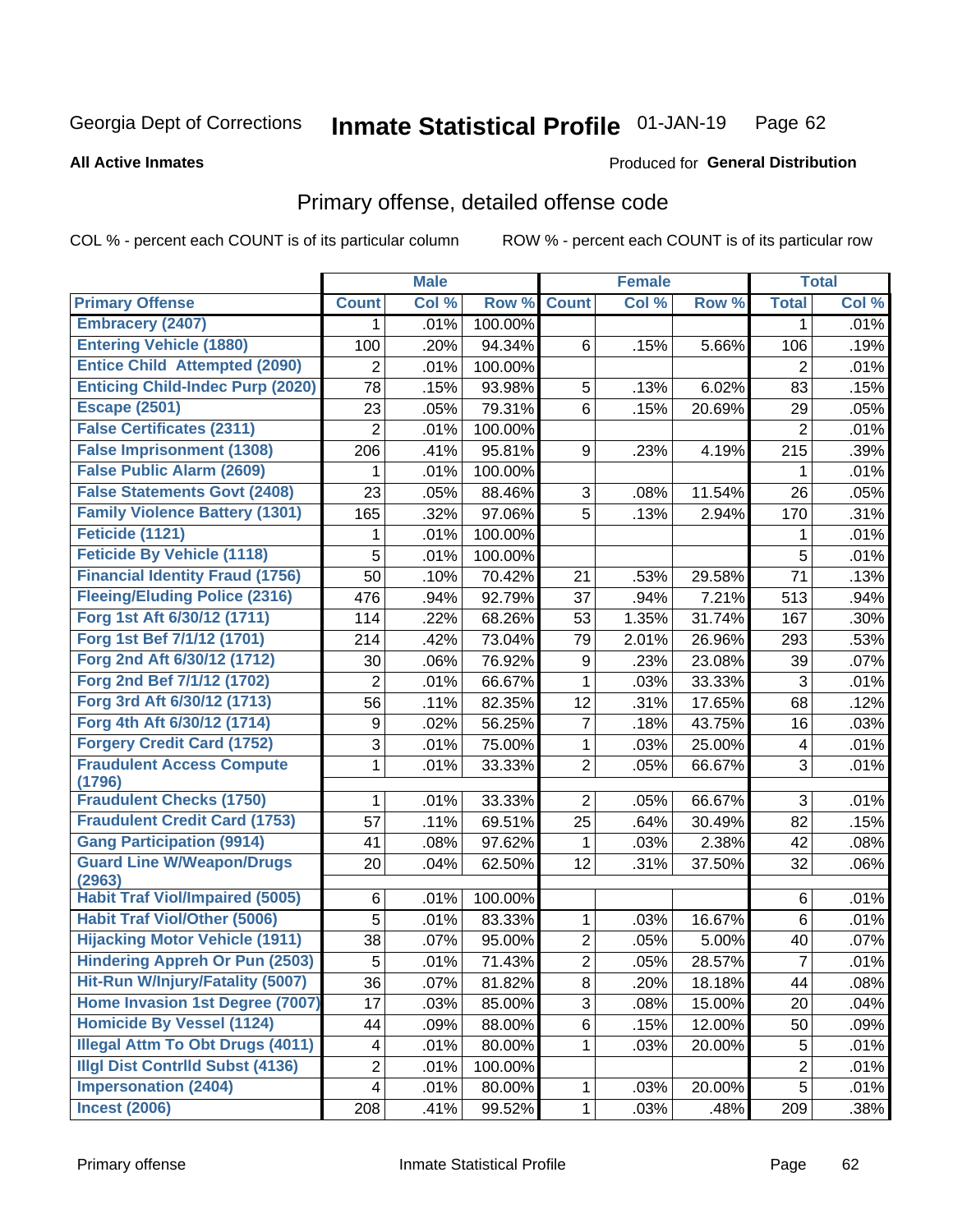#### Inmate Statistical Profile 01-JAN-19 Page 63

### **All Active Inmates**

## **Produced for General Distribution**

## Primary offense, detailed offense code

COL % - percent each COUNT is of its particular column

|                                            |                | <b>Male</b> |         |                | <b>Female</b> |        |                 | <b>Total</b> |
|--------------------------------------------|----------------|-------------|---------|----------------|---------------|--------|-----------------|--------------|
| <b>Primary Offense</b>                     | <b>Count</b>   | Col %       | Row %   | <b>Count</b>   | Col %         | Row %  | <b>Total</b>    | Col %        |
| <b>Incest Atmpt (2098)</b>                 | 1              | .01%        | 100.00% |                |               |        | $\mathbf 1$     | .01%         |
| <b>Inciting To Insurrection (2203)</b>     | 5              | .01%        | 100.00% |                |               |        | 5               | .01%         |
| <b>Influencing Witness (2313)</b>          | 4              | .01%        | 57.14%  | 3              | .08%          | 42.86% | $\overline{7}$  | .01%         |
| <b>Injury By Vehicle (1318)</b>            | 97             | .19%        | 82.20%  | 21             | .53%          | 17.80% | 118             | .22%         |
| <b>Insurrection (2202)</b>                 | 4              | .01%        | 100.00% |                |               |        | 4               | .01%         |
| <b>Interference With Custody (1312)</b>    | 14             | .03%        | 100.00% |                |               |        | 14              | .03%         |
| <b>Involuntary Manslaughter (1103)</b>     | 179            | .35%        | 87.75%  | 25             | .64%          | 12.25% | 204             | .37%         |
| Kidnapping (1311)                          | 1,471          | 2.89%       | 97.03%  | 45             | 1.14%         | 2.97%  | 1,516           | 2.77%        |
| <b>Livestock Theft (1817)</b>              | 5              | .01%        | 100.00% |                |               |        | 5               | .01%         |
| <b>Lottery Violation (2730)</b>            | $\overline{2}$ | .01%        | 100.00% |                |               |        | $\overline{2}$  | .01%         |
| <b>Machine Gun Activities (2906)</b>       | 1              | .01%        | 100.00% |                |               |        | $\mathbf{1}$    | .01%         |
| Manf Methamph 200-399 Gm<br>(4144)         | 4              | .01%        | 100.00% |                |               |        | 4               | .01%         |
| Manf Methamph 28-199 Gm<br>(4143)          | 12             | .02%        | 85.71%  | 2 <sup>1</sup> | .05%          | 14.29% | 14              | .03%         |
| Manf Methamph 400+ Gm (4145)               | $\overline{2}$ | .01%        | 100.00% |                |               |        | $\overline{2}$  | .01%         |
| <b>Manf Methamph Unspec Amt</b><br>(4147)  | 97             | .19%        | 87.39%  | 14             | .36%          | 12.61% | 111             | .20%         |
| <b>Manufac Marijuana (7012)</b>            | 22             | .04%        | 91.67%  | $\overline{2}$ | .05%          | 8.33%  | 24              | .04%         |
| <b>Manufact Meth Near Child (2803)</b>     | 13             | .03%        | 81.25%  | 3              | .08%          | 18.75% | 16              | .03%         |
| <b>Misc Assault/Battery (1300)</b>         | 12             | .02%        | 100.00% |                |               |        | 12              | .02%         |
| <b>Misc Correctionl Inst Off (6200)</b>    | 7              | .01%        | 100.00% |                |               |        | $\overline{7}$  | .01%         |
| <b>Misc Drugs Trafficking (4100)</b>       | 5              | .01%        | 100.00% |                |               |        | 5               | .01%         |
| <b>Misc Forgery (1700)</b>                 | $\overline{2}$ | .01%        | 100.00% |                |               |        | $\overline{2}$  | .01%         |
| <b>Misc Fraud (1799)</b>                   | 11             | .02%        | 84.62%  | $\overline{2}$ | .05%          | 15.38% | 13              | .02%         |
| <b>Misc Homicide Offense (1100)</b>        | 7              | .01%        | 87.50%  | $\mathbf{1}$   | .03%          | 12.50% | 8               | .01%         |
| <b>Misc Invasion Of Privacy (3000)</b>     | 5              | .01%        | 100.00% |                |               |        | 5               | .01%         |
| <b>Misc Obscenity (2100)</b>               | 3              | .01%        | 100.00% |                |               |        | 3               | .01%         |
| <b>Misc Public Order (2200)</b>            | 1              | .01%        | 100.00% |                |               |        | 1               | .01%         |
| <b>Misc Sexual Offense (2000)</b>          | 21             | .04%        | 95.45%  | $\mathbf{1}$   | .03%          | 4.55%  | 22              | .04%         |
| <b>Misuse Firearm Hunting (2970)</b>       | 1              | .01%        | 100.00% |                |               |        | 1               | .01%         |
| <b>Murder (1101)</b>                       | 6,145          | 12.09%      | 93.67%  | 415            | 10.55%        | 6.33%  | 6,560           | 11.97%       |
| <b>Murder Conspire To Commit</b><br>(1191) | 20             | .04%        | 100.00% |                |               |        | 20 <sup>°</sup> | .04%         |
| <b>Mutiny In Penal Inst (2507)</b>         | 6              | .01%        | 85.71%  | 1 <sup>1</sup> | .03%          | 14.29% | $\overline{7}$  | .01%         |
| Necrophilia (2022)                         | 1              | .01%        | 100.00% |                |               |        | $\mathbf{1}$    | .01%         |
| <b>Obstr Of Law Enf Officer (2314)</b>     | 377            | .74%        | 89.34%  | 45             | 1.14%         | 10.66% | 422             | .77%         |
| <b>Pandering By Compulsion (2017)</b>      | 3              | .01%        | 100.00% |                |               |        | 3               | .01%         |
| Party To A Crime (9911)                    | 1              | .01%        | 100.00% |                |               |        | $\mathbf 1$     | .01%         |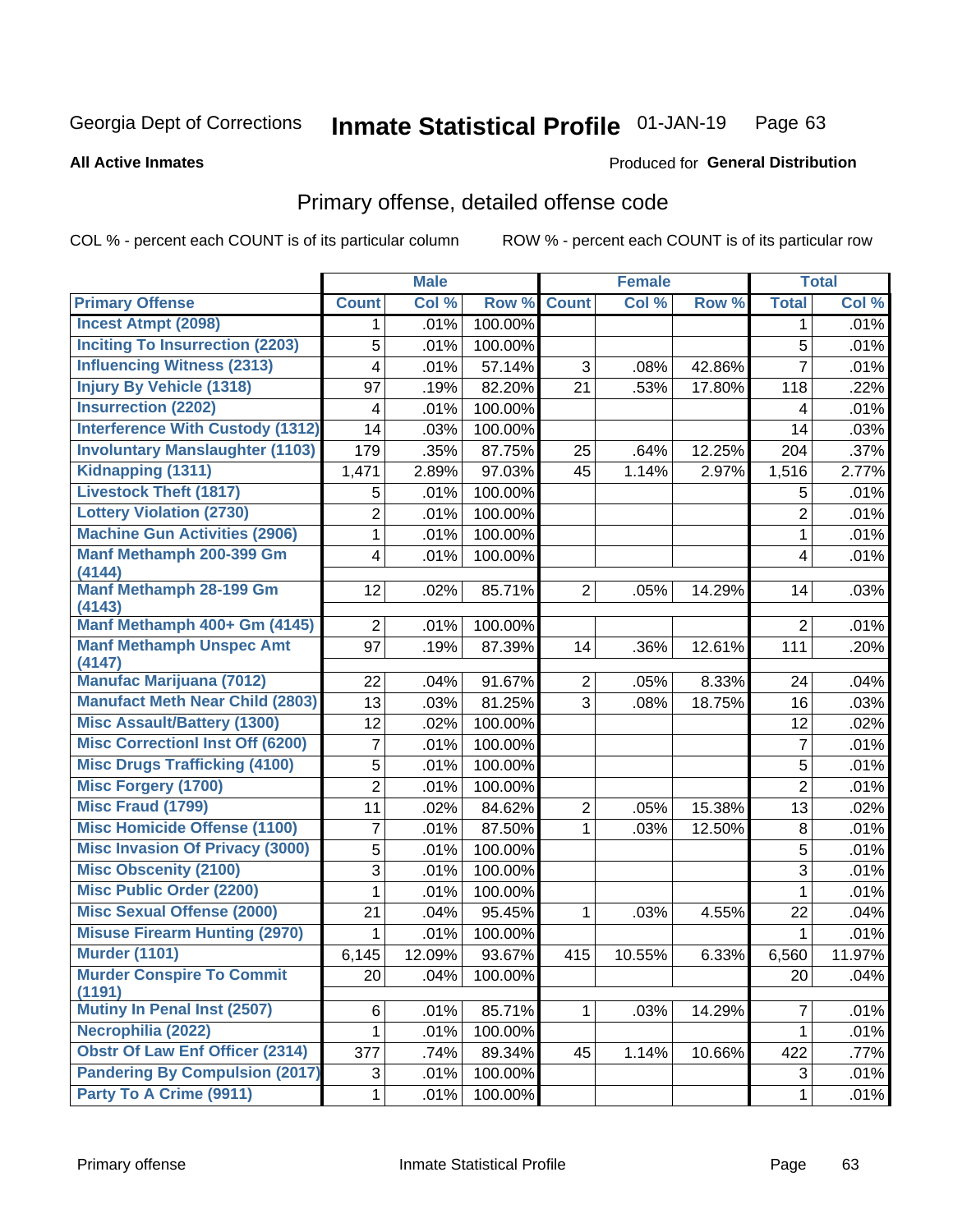#### Inmate Statistical Profile 01-JAN-19 Page 64

**All Active Inmates** 

### Produced for General Distribution

## Primary offense, detailed offense code

COL % - percent each COUNT is of its particular column

|                                            |              | <b>Male</b> |         |                | <b>Female</b> |        |                | <b>Total</b> |
|--------------------------------------------|--------------|-------------|---------|----------------|---------------|--------|----------------|--------------|
| <b>Primary Offense</b>                     | <b>Count</b> | Col %       | Row %   | <b>Count</b>   | Col %         | Row %  | <b>Total</b>   | Col %        |
| <b>Peeping Tom (3002)</b>                  | 18           | .04%        | 100.00% |                |               |        | 18             | .03%         |
| Perjury (2401)                             | 3            | .01%        | 100.00% |                |               |        | 3              | .01%         |
| Pimping A Minor Under 18 (2016)            | 7            | .01%        | 87.50%  | 1              | .03%          | 12.50% | 8              | .01%         |
| Poss Alprazolam (7003)                     | 10           | .02%        | 83.33%  | $\overline{2}$ | .05%          | 16.67% | 12             | .02%         |
| Poss By Inm Proh Items (7015)              | 9            | .02%        | 90.00%  | $\mathbf 1$    | .03%          | 10.00% | 10             | .02%         |
| <b>Poss Contraband Articles (5171)</b>     | 2            | .01%        | 100.00% |                |               |        | 2              | .01%         |
| <b>Poss Dep Stim Cntrf Drugs</b><br>(4007) | 71           | .14%        | 81.61%  | 16             | .41%          | 18.39% | 87             | .16%         |
| Poss Drug Related Matrl (4016)             | 17           | .03%        | 73.91%  | 6              | .15%          | 26.09% | 23             | .04%         |
| Poss Ephedrine (4030)                      | 4            | .01%        | 80.00%  | 1              | .03%          | 20.00% | 5              | .01%         |
| Poss Firearm 1st Offender (2913)           | 121          | .24%        | 92.37%  | 10             | .25%          | 7.63%  | 131            | .24%         |
| <b>Poss Firearm Convct Felon</b><br>(2914) | 1,132        | 2.23%       | 95.53%  | 53             | 1.35%         | 4.47%  | 1,185          | 2.16%        |
| Poss Hydrocodone (7004)                    | 15           | .03%        | 65.22%  | 8              | .20%          | 34.78% | 23             | .04%         |
| <b>Poss Knife During Crime (2911)</b>      | 1            | .01%        | 50.00%  | 1              | .03%          | 50.00% | $\overline{2}$ | .01%         |
| Poss Mda/Extsy (4033)                      | 3            | .01%        | 100.00% |                |               |        | 3              | .01%         |
| Poss Methamphetamine (4031)                | 501          | .99%        | 73.03%  | 185            | 4.70%         | 26.97% | 686            | 1.25%        |
| <b>Poss Narcotics Opiates (4006)</b>       | 57           | .11%        | 70.37%  | 24             | .61%          | 29.63% | 81             | .15%         |
| <b>Poss Of Certain Weapons (2912)</b>      | 24           | .05%        | 92.31%  | $\overline{2}$ | .05%          | 7.69%  | 26             | .05%         |
| <b>Poss Of Cocaine (4022)</b>              | 366          | .72%        | 89.71%  | 42             | 1.07%         | 10.29% | 408            | .74%         |
| <b>Poss Of Firearm Dur Crime</b><br>(2910) | 883          | 1.74%       | 95.05%  | 46             | 1.17%         | 4.95%  | 929            | 1.70%        |
| Poss Of Marijuana (4009)                   | 68           | .13%        | 94.44%  | 4              | .10%          | 5.56%  | 72             | .13%         |
| <b>Poss Tools Commit Crime (1602)</b>      | 13           | .03%        | 81.25%  | 3              | .08%          | 18.75% | 16             | .03%         |
| Poss W Int Dis Other Drug (4053)           | 120          | .24%        | 85.11%  | 21             | .53%          | 14.89% | 141            | .26%         |
| Poss W Int Dist Cocaine (4050)             | 258          | .51%        | 94.51%  | 15             | .38%          | 5.49%  | 273            | .50%         |
| Poss W Int Dist Marijuana (4051)           | 610          | 1.20%       | 94.28%  | 37             | .94%          | 5.72%  | 647            | 1.18%        |
| Poss W Int Dist Meth (4052)                | 529          | 1.04%       | 80.15%  | 131            | 3.33%         | 19.85% | 660            | 1.20%        |
| Poss Within 1000 Hous Pjt (7009)           | 7            | .01%        | 87.50%  | 1              | .03%          | 12.50% | 8              | .01%         |
| <b>Poss Wpn Drugs By Prisnr</b><br>(2965)  | 29           | .06%        | 85.29%  | 5              | .13%          | 14.71% | 34             | .06%         |
| <b>Racketeering (3404)</b>                 | 118          | .23%        | 75.16%  | 39             | .99%          | 24.84% | 157            | .29%         |
| Rape (2001)                                | 1,819        | 3.58%       | 99.51%  | 9              | .23%          | .49%   | 1,828          | 3.34%        |
| <b>Reck Cond Infected Person</b><br>(1317) | 5            | .01%        | 71.43%  | $\overline{2}$ | .05%          | 28.57% | $\overline{7}$ | .01%         |
| <b>Reckless Abandonment (1120)</b>         | 1            | .01%        | 100.00% |                |               |        | 1              | .01%         |
| <b>Recv Gds Srvs Fraud Obtnd</b><br>(1755) | 1            | .01%        | 100.00% |                |               |        | $\mathbf{1}$   | .01%         |
| <b>Removal Baggage Cargo Etc</b><br>(2761) | $\mathbf 1$  | .01%        | 50.00%  | 1              | .03%          | 50.00% | $\overline{2}$ | .01%         |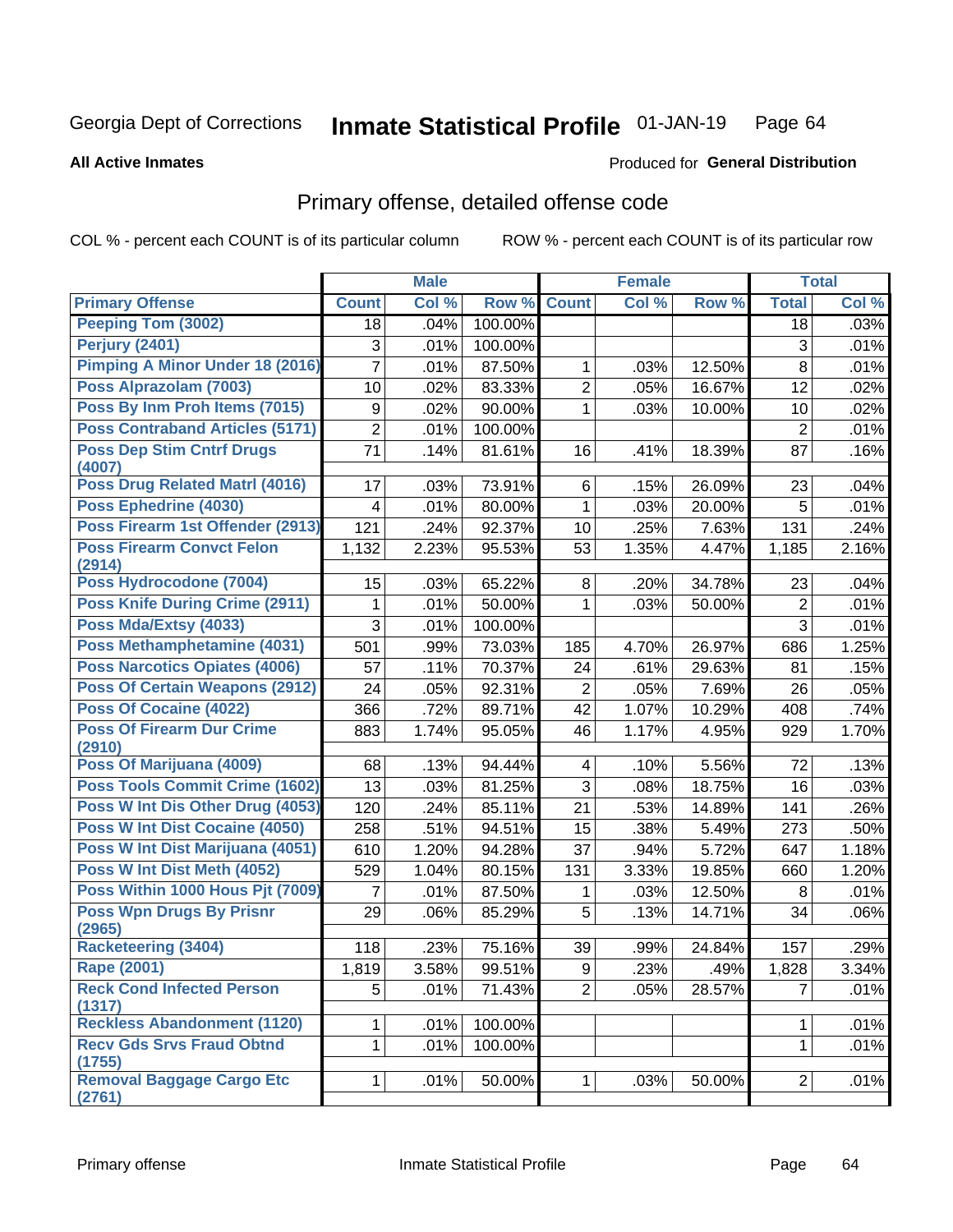#### **Inmate Statistical Profile 01-JAN-19** Page 65

**All Active Inmates** 

### **Produced for General Distribution**

## Primary offense, detailed offense code

COL % - percent each COUNT is of its particular column

|                                            |                | <b>Male</b> |         |                | Female |         |                | <b>Total</b> |
|--------------------------------------------|----------------|-------------|---------|----------------|--------|---------|----------------|--------------|
| <b>Primary Offense</b>                     | <b>Count</b>   | Col %       | Row %   | <b>Count</b>   | Col %  | Row %   | <b>Total</b>   | Col %        |
| <b>Robbery (1901)</b>                      | 1,154          | 2.27%       | 93.90%  | 75             | 1.91%  | 6.10%   | 1,229          | 2.24%        |
| <b>Robbery By Force (1903)</b>             | 215            | .42%        | 96.85%  | 7              | .18%   | 3.15%   | 222            | .41%         |
| <b>Robbery By Intimidation (1904)</b>      | 266            | .52%        | 93.66%  | 18             | .46%   | 6.34%   | 284            | .52%         |
| <b>Robbery By Sudden Snatch</b>            | 123            | .24%        | 95.35%  | 6              | .15%   | 4.65%   | 129            | .24%         |
| (1905)                                     |                |             |         |                |        |         |                |              |
| <b>S/D Cocaine (4021)</b>                  | 359            | .71%        | 96.25%  | 14             | .36%   | 3.75%   | 373            | .68%         |
| S/D Cont Sub Public (4017)                 | 30             | .06%        | 100.00% |                |        |         | 30             | .05%         |
| S/D Cont Sub School (4018)                 | 26             | .05%        | 96.30%  | 1              | .03%   | 3.70%   | 27             | .05%         |
| S/D Dep Stim Cntrf Drugs (4002)            | 56             | .11%        | 80.00%  | 14             | .36%   | 20.00%  | 70             | .13%         |
| <b>S/D Narcotics Opiates (4001)</b>        | 14             | .03%        | 53.85%  | 12             | .31%   | 46.15%  | 26             | .05%         |
| S/D Of Marijuana (4004)                    | 204            | .40%        | 96.68%  | $\overline{7}$ | .18%   | 3.32%   | 211            | .39%         |
| Sale Mda/Extsy (4034)                      | $\overline{2}$ | .01%        | 100.00% |                |        |         | $\overline{2}$ | .01%         |
| Sale Methamphetamine (4032)                | 230            | .45%        | 81.85%  | 51             | 1.30%  | 18.15%  | 281            | .51%         |
| <b>Sex Exploitation Child (2843)</b>       | 222            | .44%        | 99.55%  | 1              | .03%   | .45%    | 223            | .41%         |
| <b>Sex Offender Fail Registr (2026)</b>    | 537            | 1.06%       | 98.35%  | 9              | .23%   | 1.65%   | 546            | 1.00%        |
| <b>Sex Offender Fail To Move (2028)</b>    | 5              | .01%        | 100.00% |                |        |         | 5              | .01%         |
| Sexl/Asslt/Agn/Pers/Cstdy (2023)           | 17             | .03%        | 94.44%  | 1              | .03%   | 5.56%   | 18             | .03%         |
| <b>Sexual Aslt By Therapist (2024)</b>     | $\overline{2}$ | .01%        | 66.67%  | 1              | .03%   | 33.33%  | 3              | .01%         |
| <b>Sexual Battery (2011)</b>               | 172            | .34%        | 97.73%  | 4              | .10%   | 2.27%   | 176            | .32%         |
| <b>Simple Battery (1316)</b>               | 16             | .03%        | 94.12%  | 1              | .03%   | 5.88%   | 17             | .03%         |
| <b>Sodomy (2002)</b>                       | 18             | .04%        | 100.00% |                |        |         | 18             | .03%         |
| <b>Solicit Sodomy From Minor</b>           | 8              | .02%        | 88.89%  | 1              | .03%   | 11.11%  | 9              | .02%         |
| (2025)                                     |                |             |         |                |        |         |                |              |
| <b>Stalking (1320)</b>                     | 4              | .01%        | 100.00% |                |        |         | 4              | .01%         |
| <b>Statutory Rape (2018)</b>               | 768            | 1.51%       | 97.59%  | 19             | .48%   | 2.41%   | 787            | 1.44%        |
| <b>Tampering With Evidence (2315)</b>      | 9              | .02%        | 69.23%  | 4              | .10%   | 30.77%  | 13             | .02%         |
| <b>Telecommunications Fraud</b><br>(1759)  | 1              | .01%        | 100.00% |                |        |         | 1              | .01%         |
| <b>Terrorist Threats &amp; Acts (1307)</b> | 334            | .66%        | 93.82%  | 22             | .56%   | 6.18%   | 356            | .65%         |
| <b>Theft Bring Prop In State (1815)</b>    | 8              | .02%        | 88.89%  | 1              | .03%   | 11.11%  | 9              | .02%         |
| <b>Theft By Conversion (1808)</b>          | 24             | .05%        | 82.76%  | 5              | .13%   | 17.24%  | 29             | .05%         |
| <b>Theft By Deception (1803)</b>           | 34             | .07%        | 77.27%  | 10             | .25%   | 22.73%  | 44             | .08%         |
| <b>Theft By Extortion (1804)</b>           |                |             |         | $\overline{2}$ | .05%   | 100.00% | $\mathbf 2$    | .01%         |
| Theft By Rec Stolen Prop (1806)            | 474            | .93%        | 91.15%  | 46             | 1.17%  | 8.85%   | 520            | .95%         |
| <b>Theft By Shoplifting (1821)</b>         | 437            | .86%        | 72.23%  | 168            | 4.27%  | 27.77%  | 605            | 1.10%        |
| <b>Theft By Taking (1802)</b>              | 671            | 1.32%       | 84.30%  | 125            | 3.18%  | 15.70%  | 796            | 1.45%        |
| <b>Theft Credit Card (1751)</b>            | 16             | .03%        | 76.19%  | 5              | .13%   | 23.81%  | 21             | .04%         |
| <b>Theft Motorveh Or Part (1813)</b>       | 29             | .06%        | 100.00% |                |        |         | 29             | .05%         |
| <b>Theft Of Lost Property (1805)</b>       | $\overline{2}$ | .01%        | 66.67%  | 1              | .03%   | 33.33%  | $\mathfrak{S}$ | .01%         |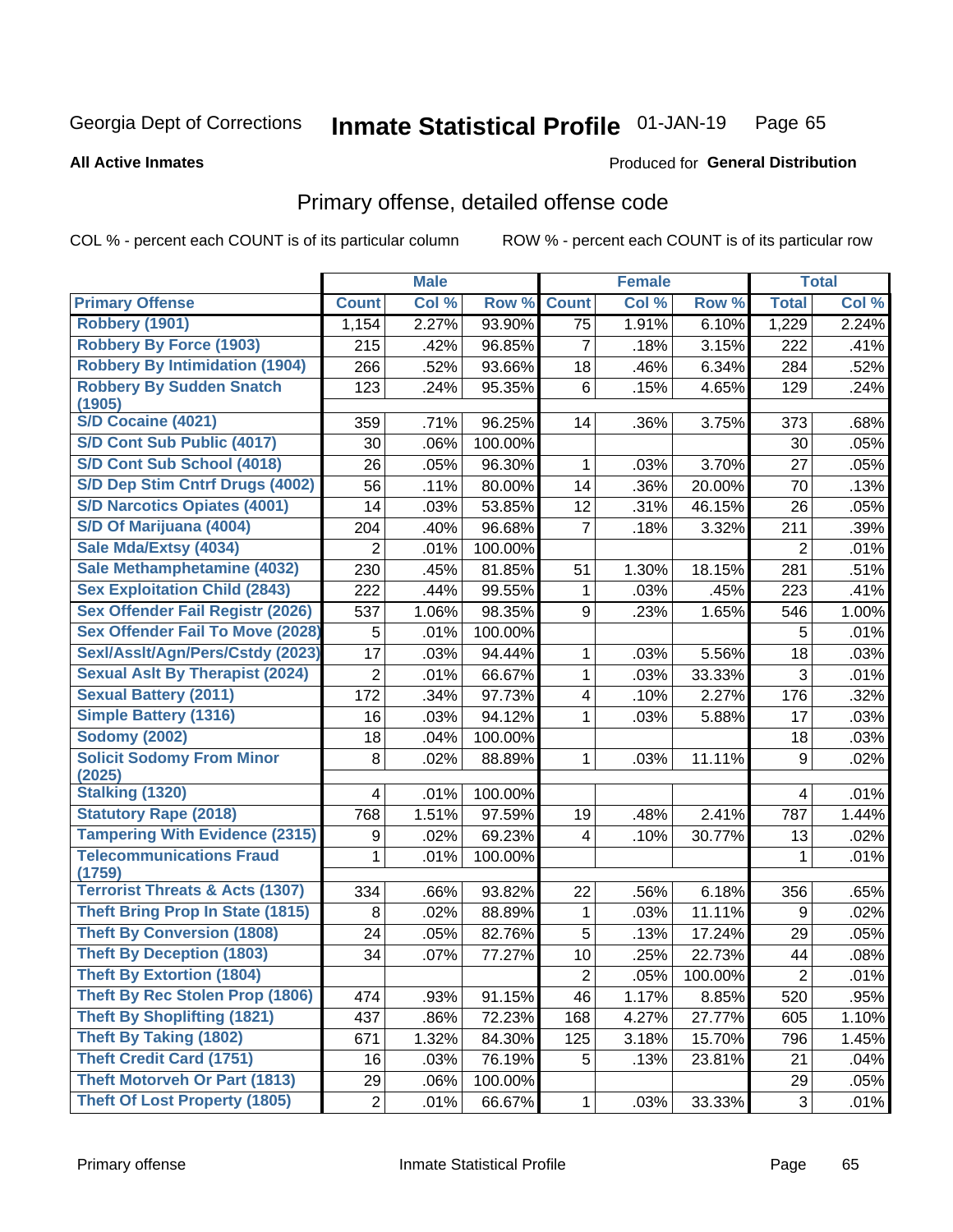#### Inmate Statistical Profile 01-JAN-19 Page 66

### **All Active Inmates**

## **Produced for General Distribution**

## Primary offense, detailed offense code

COL % - percent each COUNT is of its particular column

|                                            |                | <b>Male</b> |         |                         | <b>Female</b> |        |                | <b>Total</b> |
|--------------------------------------------|----------------|-------------|---------|-------------------------|---------------|--------|----------------|--------------|
| <b>Primary Offense</b>                     | <b>Count</b>   | Col %       | Row %   | <b>Count</b>            | Col %         | Row %  | <b>Total</b>   | Col %        |
| <b>Theft Of Services (1807)</b>            | 1              | .01%        | 50.00%  | $\mathbf{1}$            | .03%          | 50.00% | 2              | .01%         |
| <b>Theft Recv Prop Out State (1816)</b>    | $\overline{2}$ | .01%        | 100.00% |                         |               |        | $\overline{2}$ | .01%         |
| <b>Traf Amphtmine 200-399 Gm</b>           | 2              | .01%        | 66.67%  | 1                       | .03%          | 33.33% | 3              | .01%         |
| (4127)                                     |                |             |         |                         |               |        |                |              |
| <b>Traf Amphtmine 28-199 Gm</b><br>(4126)  | $\overline{7}$ | .01%        | 70.00%  | 3 <sup>1</sup>          | .08%          | 30.00% | 10             | .02%         |
| Traf Amphtmine 400+ Gm (4128)              | 3              | .01%        | 100.00% |                         |               |        | 3              | .01%         |
| <b>Traf Cocaine 201-400 Gm (4102)</b>      | 89             | .18%        | 97.80%  | $\overline{2}$          | .05%          | 2.20%  | 91             | .17%         |
| <b>Traf Cocaine 401+ Gm (4103)</b>         | 87             | .17%        | 95.60%  | $\overline{\mathbf{4}}$ | .10%          | 4.40%  | 91             | .17%         |
| Traf Cocaine Less 200 Gm (4101)            | 196            | .39%        | 98.49%  | 3                       | .08%          | 1.51%  | 199            | .36%         |
| <b>Traf Marijna 10-2000 Lb (4121)</b>      | 51             | .10%        | 92.73%  | $\overline{4}$          | .10%          | 7.27%  | 55             | .10%         |
| <b>Traf Marijna 10001+ Lb (4123)</b>       | 1              | .01%        | 100.00% |                         |               |        | 1              | .01%         |
| <b>Traf Marijna 2001-10k Lb (4122)</b>     | 1              | .01%        | 100.00% |                         |               |        | 1              | .01%         |
| <b>Traf Mda/Extsy 200-399gm</b>            | 3              | .01%        | 100.00% |                         |               |        | 3              | .01%         |
| (4151)                                     |                |             |         |                         |               |        |                |              |
| <b>Traf Mda/Extsy 28-199gm (4150)</b>      | 10             | .02%        | 83.33%  | $\overline{2}$          | .05%          | 16.67% | 12             | .02%         |
| Traf Mda/Extsy 400+Gm (4152)               | 4              | .01%        | 100.00% |                         |               |        | 4              | .01%         |
| <b>Traf Methamph 200-399 Gm</b><br>(4141)  | 122            | .24%        | 86.52%  | 19                      | .48%          | 13.48% | 141            | .26%         |
| <b>Traf Methamph 28-199 Gm</b>             | 422            | .83%        | 78.44%  | 116                     | 2.95%         | 21.56% | 538            | .98%         |
| (4140)                                     |                |             |         |                         |               |        |                |              |
| Traf Methamph 400+ Gm (4142)               | 87             | .17%        | 83.65%  | 17                      | .43%          | 16.35% | 104            | .19%         |
| <b>Traf Methamph Unspec Amt</b>            | 111            | .22%        | 82.84%  | 23                      | .58%          | 17.16% | 134            | .24%         |
| (4146)                                     |                |             |         |                         |               |        |                |              |
| Traf Methaqualone< 400 Gm<br>(4124)        | $\overline{2}$ | .01%        | 100.00% |                         |               |        | $\overline{2}$ | .01%         |
| <b>Traf Narcotic 15-28 Gm (4112)</b>       | 37             | .07%        | 88.10%  | 5                       | .13%          | 11.90% | 42             | .08%         |
| Traf Narcotic 29+ Gm (4113)                | 34             | .07%        | 94.44%  | $\overline{2}$          | .05%          | 5.56%  | 36             | .07%         |
| Traf Narcotic Less 14 Gm (4111)            | 39             | .08%        | 86.67%  | 6                       | .15%          | 13.33% | 45             | .08%         |
| <b>Traffick Labor Servitude (1330)</b>     | 1              | .01%        | 100.00% |                         |               |        | 1              | .01%         |
| <b>Traffick Sexual Servitude (1331)</b>    | 19             | .04%        | 86.36%  | 3                       | .08%          | 13.64% | 22             | .04%         |
| <b>Transactions Cntrft Drugs (4132)</b>    | 1              | .01%        | 100.00% |                         |               |        | 1              | .01%         |
| <b>Unauth Dist Recrd Devices</b>           | 1              | .01%        | 100.00% |                         |               |        | 1              | .01%         |
| (9907)                                     |                |             |         |                         |               |        |                |              |
| <b>Unknown Offense (9999)</b>              | 13             | .03%        | 86.67%  | 2                       | .05%          | 13.33% | 15             | .03%         |
| Uniwfl Mfg/Del/Dist N-C S (4014)           | 5              | .01%        | 100.00% |                         |               |        | $\sqrt{5}$     | .01%         |
| <b>Use Comm Facity Vio C Sub</b>           | 10             | .02%        | 90.91%  | $\mathbf{1}$            | .03%          | 9.09%  | 11             | .02%         |
| (4133)<br><b>Vehicular Homicide (1123)</b> | 309            | .61%        | 79.03%  | 82                      | 2.08%         | 20.97% | 391            | .71%         |
| <b>Viol Dngrous Drgs Act (4013)</b>        | 194            | .38%        | 82.20%  | 42                      | 1.07%         | 17.80% | 236            | .43%         |
| <b>Viol Ga Cntrl Sbst Act (4012)</b>       | 8              | .02%        | 100.00% |                         |               |        | 8              | .01%         |
|                                            |                |             |         |                         |               |        |                |              |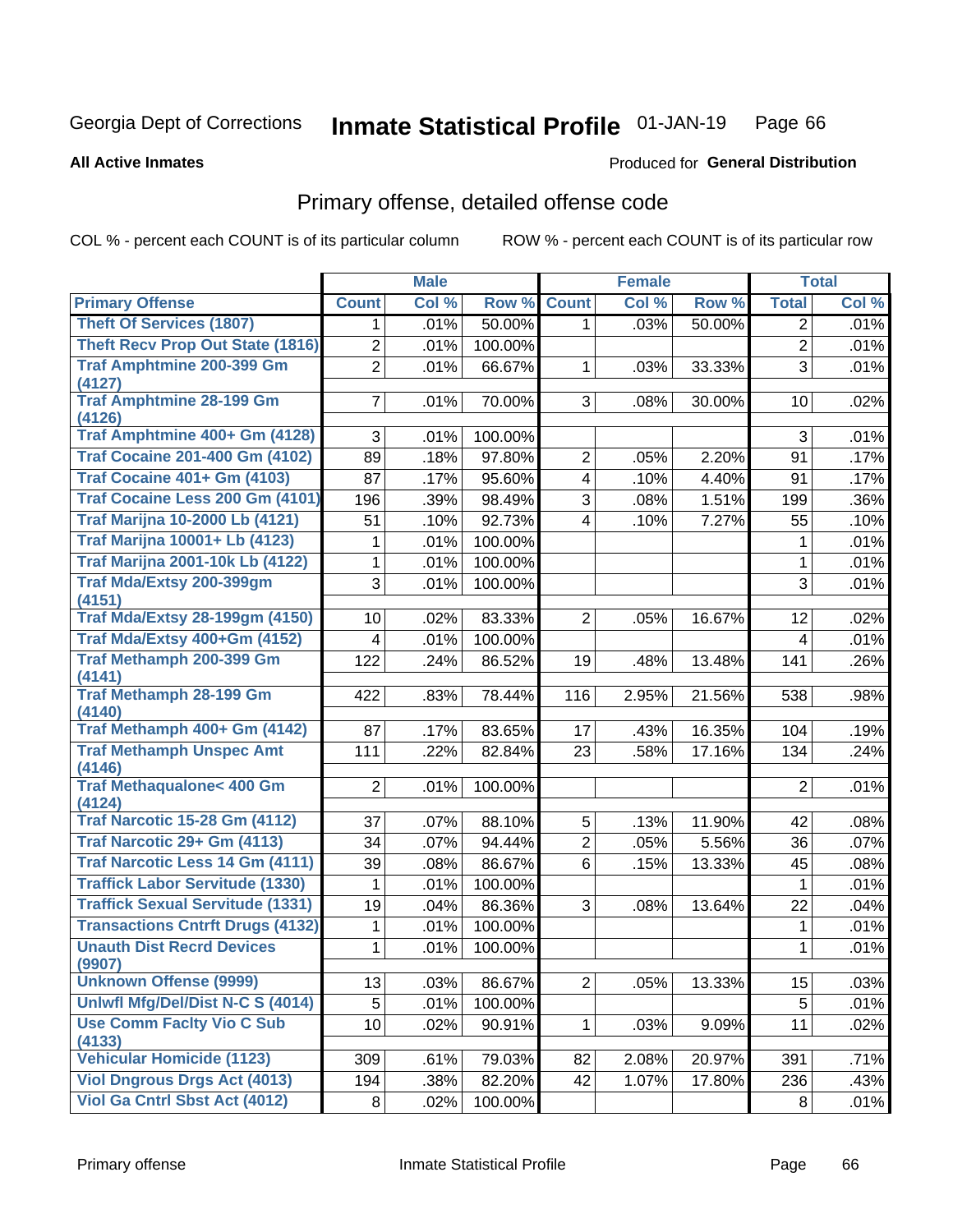#### Inmate Statistical Profile 01-JAN-19 Page 67

### **All Active Inmates**

## **Produced for General Distribution**

## Primary offense, detailed offense code

COL % - percent each COUNT is of its particular column

|                                         |                | <b>Male</b> |         |              | <b>Female</b> |         |                | <b>Total</b> |
|-----------------------------------------|----------------|-------------|---------|--------------|---------------|---------|----------------|--------------|
| <b>Primary Offense</b>                  | <b>Count</b>   | Col %       | Row %   | <b>Count</b> | Col %         | Row %   | <b>Total</b>   | Col %        |
| <b>Viol Ga Securities Act (1800)</b>    | $\mathbf{1}$   | .01%        | 100.00% |              |               |         | 1              | .01%         |
| <b>Viol Motor Vehicle Laws (5001)</b>   | 42             | .08%        | 93.33%  | 3            | .08%          | 6.67%   | 45             | .08%         |
| <b>Viol Oath Public Offer (2302)</b>    | $\overline{3}$ | .01%        | 75.00%  | $\mathbf{1}$ | .03%          | 25.00%  | 4              | .01%         |
| <b>Violatn Othr States Law (8001)</b>   | 41             | .08%        | 87.23%  | 6            | .15%          | 12.77%  | 47             | .09%         |
| <b>Vol Manslaughter Of Fetus</b>        | 3              | .01%        | 100.00% |              |               |         | 3              | .01%         |
| (1119)                                  |                |             |         |              |               |         |                |              |
| <b>Voluntary Manslaughter (1102)</b>    | 1,117          | 2.20%       | 88.23%  | 149          | 3.79%         | 11.77%  | 1,266          | 2.31%        |
| <b>Abandonment Of Dep Child (11)</b>    | 4              | .01%        | 100.00% |              |               |         | 4              | .01%         |
| <b>Assault &amp; Battery (21)</b>       | 5              | .01%        | 100.00% |              |               |         | 5              | .01%         |
| <b>Bad Checks (52)</b>                  | $\overline{2}$ | .01%        | 66.67%  | $\mathbf{1}$ | .03%          | 33.33%  | $\overline{3}$ | .01%         |
| <b>Burglary (45)</b>                    | $\overline{7}$ | .01%        | 100.00% |              |               |         | $\overline{7}$ | .01%         |
| <b>Cheating &amp; Swindling (51)</b>    | $\overline{2}$ | .01%        | 100.00% |              |               |         | $\overline{2}$ | .01%         |
| <b>Cpwl &amp; Concealed Weapon (93)</b> | $\overline{5}$ | .01%        | 100.00% |              |               |         | 5              | .01%         |
| <b>Crmnl Attempt (98)</b>               | 1              | .01%        | 100.00% |              |               |         | $\mathbf{1}$   | .01%         |
| <b>Dui</b> (72)                         | 6              | .01%        | 100.00% |              |               |         | 6              | .01%         |
| Escape (92)                             | 3              | .01%        | 100.00% |              |               |         | $\overline{3}$ | .01%         |
| <b>Family Violence Battery (105)</b>    | $\mathbf{1}$   | .01%        | 100.00% |              |               |         | $\mathbf{1}$   | .01%         |
| Forgery (55)                            | $\overline{3}$ | .01%        | 100.00% |              |               |         | 3              | .01%         |
| Lottery (54)                            | 1              | .01%        | 100.00% |              |               |         | $\mathbf{1}$   | .01%         |
| <b>Misc Misdemeanor (500)</b>           | $\overline{2}$ | .01%        | 100.00% |              |               |         | $\overline{2}$ | .01%         |
| <b>Other Misdemeanor (99)</b>           | 16             | .03%        | 94.12%  | 1            | .03%          | 5.88%   | 17             | .03%         |
| <b>Pointing Gun At Another (96)</b>     | 1              | .01%        | 100.00% |              |               |         | 1              | .01%         |
| Poss Ntp Whiskey (64)                   | 2              | .01%        | 100.00% |              |               |         | $\overline{2}$ | .01%         |
| <b>Prostitution (81)</b>                |                |             |         | $\mathbf{1}$ | .03%          | 100.00% | $\mathbf{1}$   | .01%         |
| <b>Public Drunkenness (61)</b>          | $\mathbf{2}$   | .01%        | 100.00% |              |               |         | $\overline{2}$ | .01%         |
| <b>Simple Assault (24)</b>              | $\mathbf{1}$   | .01%        | 100.00% |              |               |         | $\mathbf{1}$   | .01%         |
| <b>Simple Battery (25)</b>              | 1              | .01%        | 100.00% |              |               |         | $\mathbf{1}$   | .01%         |
| <b>Theft By Taking - Larceny (41)</b>   | 25             | .05%        | 100.00% |              |               |         | 25             | .05%         |
| Viol Motor Veh Law (71)                 | 3              | .01%        | 100.00% |              |               |         | 3              | .01%         |
| <b>Wife Beating (28)</b>                | $\overline{2}$ | .01%        | 100.00% |              |               |         | $\overline{2}$ | .01%         |
| <b>Total Rported</b>                    | 50,848         | 101%        | 92.82%  | 3,933        | 100%          | 7.18%   | 54,781         | 101%         |

|              | 89           |       | <b>89</b> |
|--------------|--------------|-------|-----------|
| <b>Total</b> | 50 Q27<br>50 | 3,933 | 54,870    |

| Mode (most frequent) | 1101 Murder | 1101 Murder | 1101 Murder |
|----------------------|-------------|-------------|-------------|
|----------------------|-------------|-------------|-------------|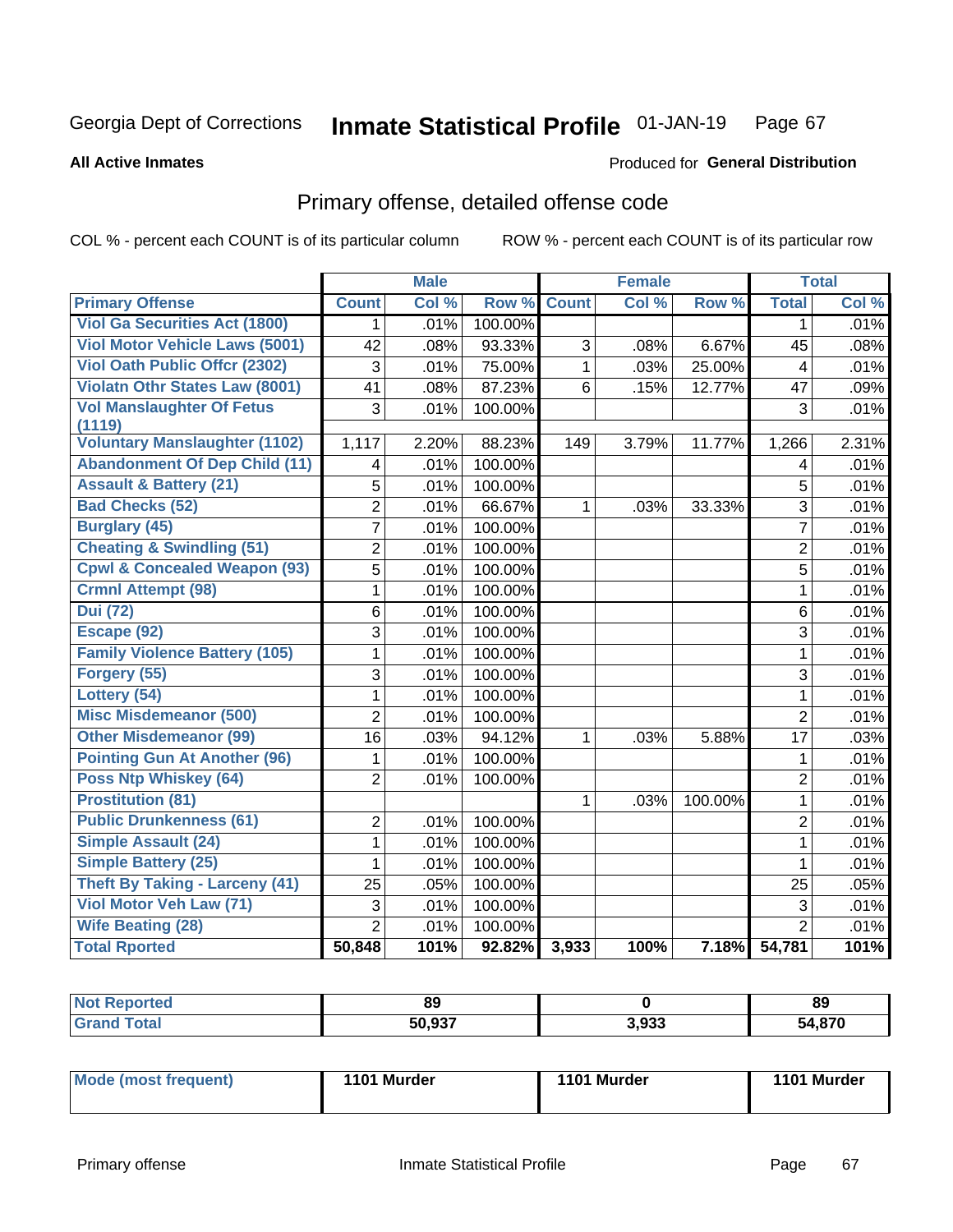#### Inmate Statistical Profile 01-JAN-19 Page 68

**All Active Inmates** 

### Produced for General Distribution

## County of conviction of primary offense

COL % - percent each COUNT is of its particular column

|     |                             |              | <b>Male</b> |         |                          | <b>Female</b> |        |              | <b>Total</b> |
|-----|-----------------------------|--------------|-------------|---------|--------------------------|---------------|--------|--------------|--------------|
|     | <b>County of Conviction</b> | <b>Count</b> | Col %       | Row %   | <b>Count</b>             | Col %         | Row %  | <b>Total</b> | Col %        |
| 000 | <b>Unknown</b>              | 181          | .36%        | 91.88%  | 16                       | .41%          | 8.12%  | 197          | .36%         |
| 001 | <b>Appling County</b>       | 115          | .23%        | 96.64%  | 4                        | .10%          | 3.36%  | 119          | .22%         |
| 002 | <b>Atkinson County</b>      | 56           | .11%        | 90.32%  | 6                        | .15%          | 9.68%  | 62           | .11%         |
| 003 | <b>Bacon County</b>         | 78           | .15%        | 90.70%  | 8                        | .20%          | 9.30%  | 86           | .16%         |
| 004 | <b>Baker County</b>         | 13           | .03%        | 100.00% |                          |               |        | 13           | .02%         |
| 005 | <b>Baldwin County</b>       | 300          | .59%        | 93.17%  | 22                       | .56%          | 6.83%  | 322          | .59%         |
| 006 | <b>Banks County</b>         | 67           | .13%        | 89.33%  | 8                        | .20%          | 10.67% | 75           | .14%         |
| 007 | <b>Barrow County</b>        | 337          | .66%        | 90.59%  | 35                       | .89%          | 9.41%  | 372          | .68%         |
| 008 | <b>Bartow County</b>        | 619          | 1.22%       | 87.80%  | 86                       | 2.19%         | 12.20% | 705          | 1.28%        |
| 009 | <b>Ben Hill County</b>      | 260          | .51%        | 93.53%  | 18                       | .46%          | 6.47%  | 278          | .51%         |
| 010 | <b>Berrien County</b>       | 88           | .17%        | 97.78%  | $\overline{2}$           | .05%          | 2.22%  | 90           | .16%         |
| 011 | <b>Bibb County</b>          | 1,117        | 2.19%       | 93.32%  | 80                       | 2.03%         | 6.68%  | 1,197        | 2.18%        |
| 012 | <b>Bleckley County</b>      | 68           | .13%        | 89.47%  | 8                        | .20%          | 10.53% | 76           | .14%         |
| 013 | <b>Brantley County</b>      | 82           | .16%        | 85.42%  | 14                       | .36%          | 14.58% | 96           | .17%         |
| 014 | <b>Brooks County</b>        | 57           | .11%        | 96.61%  | $\mathbf 2$              | .05%          | 3.39%  | 59           | .11%         |
| 015 | <b>Bryan County</b>         | 61           | .12%        | 96.83%  | $\overline{2}$           | .05%          | 3.17%  | 63           | .11%         |
| 016 | <b>Bulloch County</b>       | 521          | 1.02%       | 93.37%  | 37                       | .94%          | 6.63%  | 558          | 1.02%        |
| 017 | <b>Burke County</b>         | 233          | .46%        | 95.88%  | 10                       | .25%          | 4.12%  | 243          | .44%         |
| 018 | <b>Butts County</b>         | 111          | .22%        | 94.07%  | $\overline{7}$           | .18%          | 5.93%  | 118          | .22%         |
| 019 | <b>Calhoun County</b>       | 32           | .06%        | 91.43%  | 3                        | .08%          | 8.57%  | 35           | .06%         |
| 020 | <b>Camden County</b>        | 216          | .42%        | 93.51%  | 15                       | .38%          | 6.49%  | 231          | .42%         |
| 021 | <b>Candler County</b>       | 112          | .22%        | 93.33%  | $\, 8$                   | .20%          | 6.67%  | 120          | .22%         |
| 022 | <b>Carroll County</b>       | 661          | 1.30%       | 92.71%  | 52                       | 1.32%         | 7.29%  | 713          | 1.30%        |
| 023 | <b>Catoosa County</b>       | 387          | .76%        | 88.56%  | 50                       | 1.27%         | 11.44% | 437          | .80%         |
| 024 | <b>Charlton County</b>      | 61           | .12%        | 88.41%  | $\, 8$                   | .20%          | 11.59% | 69           | .13%         |
| 025 | <b>Chatham County</b>       | 1,887        | 3.70%       | 95.11%  | 97                       | 2.47%         | 4.89%  | 1,984        | 3.62%        |
| 026 | <b>Chattahoochee County</b> | 27           | .05%        | 100.00% |                          |               |        | 27           | .05%         |
| 027 | <b>Chattooga County</b>     | 217          | .43%        | 86.80%  | 33                       | .84%          | 13.20% | 250          | .46%         |
| 028 | <b>Cherokee County</b>      | 552          | 1.08%       | 92.31%  | 46                       | 1.17%         | 7.69%  | 598          | 1.09%        |
| 029 | <b>Clarke County</b>        | 574          | 1.13%       | 93.64%  | 39                       | .99%          | 6.36%  | 613          | 1.12%        |
| 030 | <b>Clay County</b>          | 29           | .06%        | 87.88%  | $\overline{\mathcal{A}}$ | .10%          | 12.12% | 33           | .06%         |
| 031 | <b>Clayton County</b>       | 1,375        | 2.70%       | 92.22%  | 116                      | 2.95%         | 7.78%  | 1,491        | 2.72%        |
| 032 | <b>Clinch County</b>        | 43           | .08%        | 84.31%  | 8                        | .20%          | 15.69% | 51           | .09%         |
| 033 | <b>Cobb County</b>          | 2,533        | 4.97%       | 92.08%  | 218                      | 5.54%         | 7.92%  | 2,751        | 5.01%        |
| 034 | <b>Coffee County</b>        | 231          | .45%        | 94.29%  | 14                       | .36%          | 5.71%  | 245          | .45%         |
| 035 | <b>Colquitt County</b>      | 216          | .42%        | 94.32%  | 13                       | .33%          | 5.68%  | 229          | .42%         |
| 036 | <b>Columbia County</b>      | 438          | .86%        | 91.82%  | 39                       | .99%          | 8.18%  | 477          | .87%         |
| 037 | <b>Cook County</b>          | 121          | .24%        | 92.37%  | 10                       | .25%          | 7.63%  | 131          | .24%         |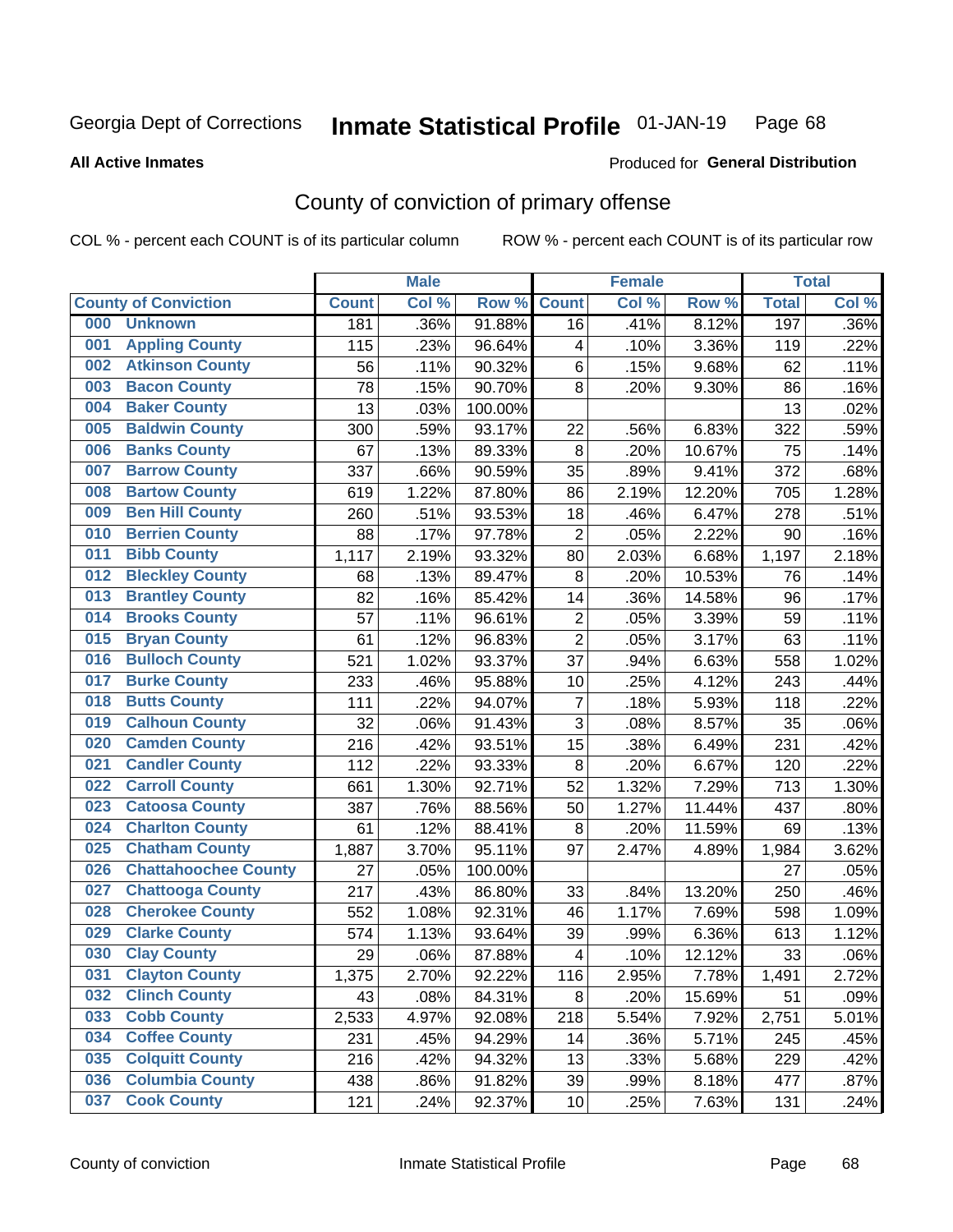#### Inmate Statistical Profile 01-JAN-19 Page 69

### **All Active Inmates**

## Produced for General Distribution

## County of conviction of primary offense

COL % - percent each COUNT is of its particular column

|                                |                  | <b>Male</b> |         |                           | <b>Female</b> |          |              | <b>Total</b> |
|--------------------------------|------------------|-------------|---------|---------------------------|---------------|----------|--------------|--------------|
| <b>County of Conviction</b>    | <b>Count</b>     | Col %       | Row %   | <b>Count</b>              | Col %         | Row %    | <b>Total</b> | Col %        |
| <b>Coweta County</b><br>038    | 653              | 1.28%       | 92.62%  | 52                        | 1.32%         | 7.38%    | 705          | 1.28%        |
| <b>Crawford County</b><br>039  | 26               | .05%        | 96.30%  | 1                         | .03%          | 3.70%    | 27           | .05%         |
| <b>Crisp County</b><br>040     | 294              | .58%        | 93.33%  | 21                        | .53%          | 6.67%    | 315          | .57%         |
| <b>Dade County</b><br>041      | 110              | .22%        | 94.02%  | $\overline{7}$            | .18%          | 5.98%    | 117          | .21%         |
| <b>Dawson County</b><br>042    | 87               | .17%        | 87.88%  | 12                        | .31%          | 12.12%   | 99           | .18%         |
| 043<br><b>Decatur County</b>   | 221              | .43%        | 95.67%  | 10                        | .25%          | 4.33%    | 231          | .42%         |
| <b>Dekalb County</b><br>044    | 3,033            | 5.95%       | 95.26%  | 151                       | 3.84%         | 4.74%    | 3,184        | 5.80%        |
| <b>Dodge County</b><br>045     | 161              | .32%        | 93.60%  | 11                        | .28%          | 6.40%    | 172          | .31%         |
| <b>Dooly County</b><br>046     | 104              | .20%        | 91.23%  | 10                        | .25%          | 8.77%    | 114          | .21%         |
| 047<br><b>Dougherty County</b> | 860              | 1.69%       | 94.30%  | 52                        | 1.32%         | 5.70%    | 912          | 1.66%        |
| <b>Douglas County</b><br>048   | 1,031            | 2.02%       | 90.84%  | 104                       | 2.64%         | 9.16%    | 1,135        | 2.07%        |
| <b>Early County</b><br>049     | 88               | .17%        | 96.70%  | 3                         | .08%          | 3.30%    | 91           | .17%         |
| <b>Echols County</b><br>050    | 13               | .03%        | 92.86%  | $\mathbf{1}$              | .03%          | 7.14%    | 14           | .03%         |
| 051<br><b>Effingham County</b> | 245              | .48%        | 92.80%  | 19                        | .48%          | 7.20%    | 264          | .48%         |
| <b>Elbert County</b><br>052    | 149              | .29%        | 93.13%  | 11                        | .28%          | 6.88%    | 160          | .29%         |
| <b>Emanuel County</b><br>053   | 166              | .33%        | 89.25%  | 20                        | .51%          | 10.75%   | 186          | .34%         |
| <b>Evans County</b><br>054     | 82               | .16%        | 95.35%  | $\overline{4}$            | .10%          | 4.65%    | 86           | .16%         |
| <b>Fannin County</b><br>055    | 105              | .21%        | 86.78%  | 16                        | .41%          | 13.22%   | 121          | .22%         |
| <b>Fayette County</b><br>056   | 344              | .68%        | 90.29%  | 37                        | .94%          | 9.71%    | 381          | .69%         |
| <b>Floyd County</b><br>057     | 867              | 1.70%       | 88.83%  | 109                       | 2.77%         | 11.17%   | 976          | 1.78%        |
| <b>Forsyth County</b><br>058   | 343              | .67%        | 91.22%  | 33                        | .84%          | 8.78%    | 376          | .69%         |
| <b>Franklin County</b><br>059  | 173              | .34%        | 90.10%  | 19                        | .48%          | 9.90%    | 192          | .35%         |
| <b>Fulton County</b><br>060    | 4,996            | 9.81%       | 95.98%  | 209                       | 5.31%         | 4.02%    | 5,205        | 9.49%        |
| <b>Gilmer County</b><br>061    | 102              | .20%        | 94.44%  | 6                         | .15%          | 5.56%    | 108          | .20%         |
| <b>Glascock County</b><br>062  | $\boldsymbol{9}$ | .02%        | 100.00% |                           |               |          | 9            | .02%         |
| 063<br><b>Glynn County</b>     | 571              | 1.12%       | 95.33%  | 28                        | .71%          | 4.67%    | 599          | 1.09%        |
| <b>Gordon County</b><br>064    | 373              | .73%        | 88.81%  | 47                        | 1.20%         | 11.19%   | 420          | .77%         |
| <b>Grady County</b><br>065     | 140              | .27%        | 97.90%  | $\ensuremath{\mathsf{3}}$ | .08%          | 2.10%    | 143          | .26%         |
| <b>Greene County</b><br>066    | 125              | .25%        | 94.70%  | $\overline{7}$            | .18%          | 5.30%    | 132          | .24%         |
| <b>Gwinnett County</b><br>067  | 2,715            | 5.33%       | 93.14%  | 200                       | 5.09%         | 6.86%    | 2,915        | 5.31%        |
| <b>Habersham County</b><br>068 | 134              | .26%        | 88.74%  | 17                        | .43%          | 11.26%   | 151          | .28%         |
| 069<br><b>Hall County</b>      | 723              | 1.42%       | 91.63%  | 66                        | 1.68%         | 8.37%    | 789          | 1.44%        |
| <b>Hancock County</b><br>070   | 37               | .07%        | 94.87%  | $\overline{2}$            | .05%          | 5.13%    | 39           | .07%         |
| <b>Haralson County</b><br>071  | 99               | .19%        | 89.19%  | 12                        | .31%          | 10.81%   | 111          | .20%         |
| 072<br><b>Harris County</b>    | 129              | .25%        | 93.48%  | 9                         | .23%          | 6.52%    | 138          | .25%         |
| <b>Hart County</b><br>073      | 184              | .36%        | 91.54%  | 17                        | .43%          | 8.46%    | 201          | .37%         |
| <b>Heard County</b><br>074     | 46               | .09%        | 90.20%  | 5                         | .13%          | $9.80\%$ | 51           | .09%         |
| <b>Henry County</b><br>075     | 617              | 1.21%       | 90.34%  | 66                        | 1.68%         | 9.66%    | 683          | 1.24%        |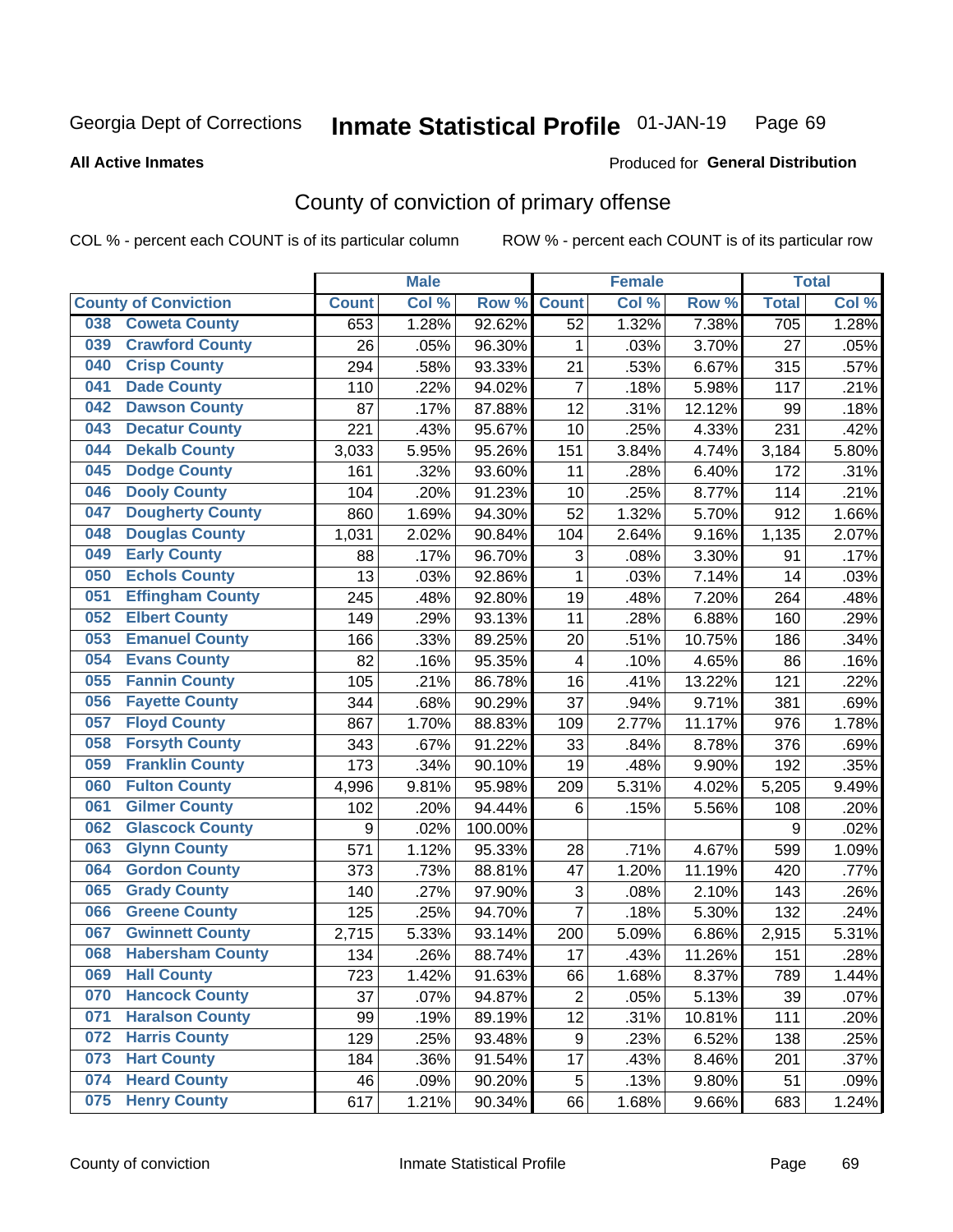#### Inmate Statistical Profile 01-JAN-19 Page 70

### **All Active Inmates**

## Produced for General Distribution

## County of conviction of primary offense

COL % - percent each COUNT is of its particular column

|       |                             |              | <b>Male</b> |        |                         | <b>Female</b> |        |                  | <b>Total</b> |
|-------|-----------------------------|--------------|-------------|--------|-------------------------|---------------|--------|------------------|--------------|
|       | <b>County of Conviction</b> | <b>Count</b> | Col %       | Row %  | <b>Count</b>            | Col %         | Row %  | <b>Total</b>     | Col%         |
| 076   | <b>Houston County</b>       | 693          | 1.36%       | 92.90% | 53                      | 1.35%         | 7.10%  | $\overline{746}$ | 1.36%        |
| 077   | <b>Irwin County</b>         | 71           | .14%        | 97.26% | $\overline{2}$          | .05%          | 2.74%  | 73               | .13%         |
| 078   | <b>Jackson County</b>       | 283          | .56%        | 92.79% | 22                      | .56%          | 7.21%  | 305              | .56%         |
| 079   | <b>Jasper County</b>        | 69           | .14%        | 90.79% | $\overline{7}$          | .18%          | 9.21%  | 76               | .14%         |
| 080   | <b>Jeff Davis County</b>    | 89           | .17%        | 93.68% | $\,6$                   | .15%          | 6.32%  | 95               | .17%         |
| 081   | <b>Jefferson County</b>     | 160          | .31%        | 93.02% | 12                      | .31%          | 6.98%  | 172              | .31%         |
| 082   | <b>Jenkins County</b>       | 77           | .15%        | 96.25% | 3                       | .08%          | 3.75%  | 80               | .15%         |
| 083   | <b>Johnson County</b>       | 38           | .07%        | 90.48% | 4                       | .10%          | 9.52%  | 42               | .08%         |
| 084   | <b>Jones County</b>         | 210          | .41%        | 88.24% | 28                      | .71%          | 11.76% | 238              | .43%         |
| 085   | <b>Lamar County</b>         | 78           | .15%        | 90.70% | 8                       | .20%          | 9.30%  | 86               | .16%         |
| 086   | <b>Lanier County</b>        | 45           | .09%        | 95.74% | $\overline{2}$          | .05%          | 4.26%  | 47               | .09%         |
| 087   | <b>Laurens County</b>       | 290          | .57%        | 93.55% | 20                      | .51%          | 6.45%  | 310              | .56%         |
| 088   | <b>Lee County</b>           | 70           | .14%        | 89.74% | 8                       | .20%          | 10.26% | 78               | .14%         |
| 089   | <b>Liberty County</b>       | 229          | .45%        | 93.47% | 16                      | .41%          | 6.53%  | 245              | .45%         |
| 090   | <b>Lincoln County</b>       | 44           | .09%        | 89.80% | 5                       | .13%          | 10.20% | 49               | .09%         |
| 091   | <b>Long County</b>          | 60           | .12%        | 90.91% | 6                       | .15%          | 9.09%  | 66               | .12%         |
| 092   | <b>Lowndes County</b>       | 460          | .90%        | 95.63% | 21                      | .53%          | 4.37%  | 481              | .88%         |
| 093   | <b>Lumpkin County</b>       | 90           | .18%        | 92.78% | $\overline{7}$          | .18%          | 7.22%  | 97               | .18%         |
| 094   | <b>Macon County</b>         | 49           | .10%        | 92.45% | 4                       | .10%          | 7.55%  | 53               | .10%         |
| 095   | <b>Madison County</b>       | 172          | .34%        | 91.98% | 15                      | .38%          | 8.02%  | 187              | .34%         |
| 096   | <b>Marion County</b>        | 31           | .06%        | 88.57% | $\overline{\mathbf{4}}$ | .10%          | 11.43% | 35               | .06%         |
| 097   | <b>Mcduffie County</b>      | 206          | .40%        | 95.37% | 10                      | .25%          | 4.63%  | 216              | .39%         |
| 098   | <b>Mcintosh County</b>      | 43           | .08%        | 93.48% | 3                       | .08%          | 6.52%  | 46               | .08%         |
| 099   | <b>Meriwether County</b>    | 215          | .42%        | 91.88% | 19                      | .48%          | 8.12%  | 234              | .43%         |
| 100   | <b>Miller County</b>        | 37           | .07%        | 94.87% | $\overline{2}$          | .05%          | 5.13%  | 39               | .07%         |
| 101   | <b>Mitchell County</b>      | 155          | .30%        | 93.37% | 11                      | .28%          | 6.63%  | 166              | .30%         |
| 102   | <b>Monroe County</b>        | 131          | .26%        | 92.25% | 11                      | .28%          | 7.75%  | 142              | .26%         |
| 103   | <b>Montgomery County</b>    | 32           | .06%        | 82.05% | $\overline{7}$          | .18%          | 17.95% | 39               | .07%         |
| 104   | <b>Morgan County</b>        | 126          | .25%        | 88.73% | 16                      | .41%          | 11.27% | 142              | .26%         |
| 105   | <b>Murray County</b>        | 216          | .42%        | 91.91% | 19                      | .48%          | 8.09%  | 235              | .43%         |
| 106   | <b>Muscogee County</b>      | 1,188        | 2.33%       | 94.81% | 65                      | 1.65%         | 5.19%  | 1,253            | 2.28%        |
| 107   | <b>Newton County</b>        | 726          | 1.43%       | 90.98% | 72                      | 1.83%         | 9.02%  | 798              | 1.45%        |
| 108   | <b>Oconee County</b>        | 49           | .10%        | 98.00% | $\mathbf{1}$            | .03%          | 2.00%  | 50               | .09%         |
| 109   | <b>Oglethorpe County</b>    | 65           | .13%        | 91.55% | 6                       | .15%          | 8.45%  | 71               | .13%         |
| 110   | <b>Paulding County</b>      | 232          | .46%        | 92.43% | 19                      | .48%          | 7.57%  | 251              | .46%         |
| 111   | <b>Peach County</b>         | 89           | .17%        | 95.70% | 4                       | .10%          | 4.30%  | 93               | .17%         |
| $112$ | <b>Pickens County</b>       | 95           | .19%        | 84.82% | 17                      | .43%          | 15.18% | 112              | .20%         |
| 113   | <b>Pierce County</b>        | 101          | .20%        | 92.66% | 8                       | .20%          | 7.34%  | 109              | .20%         |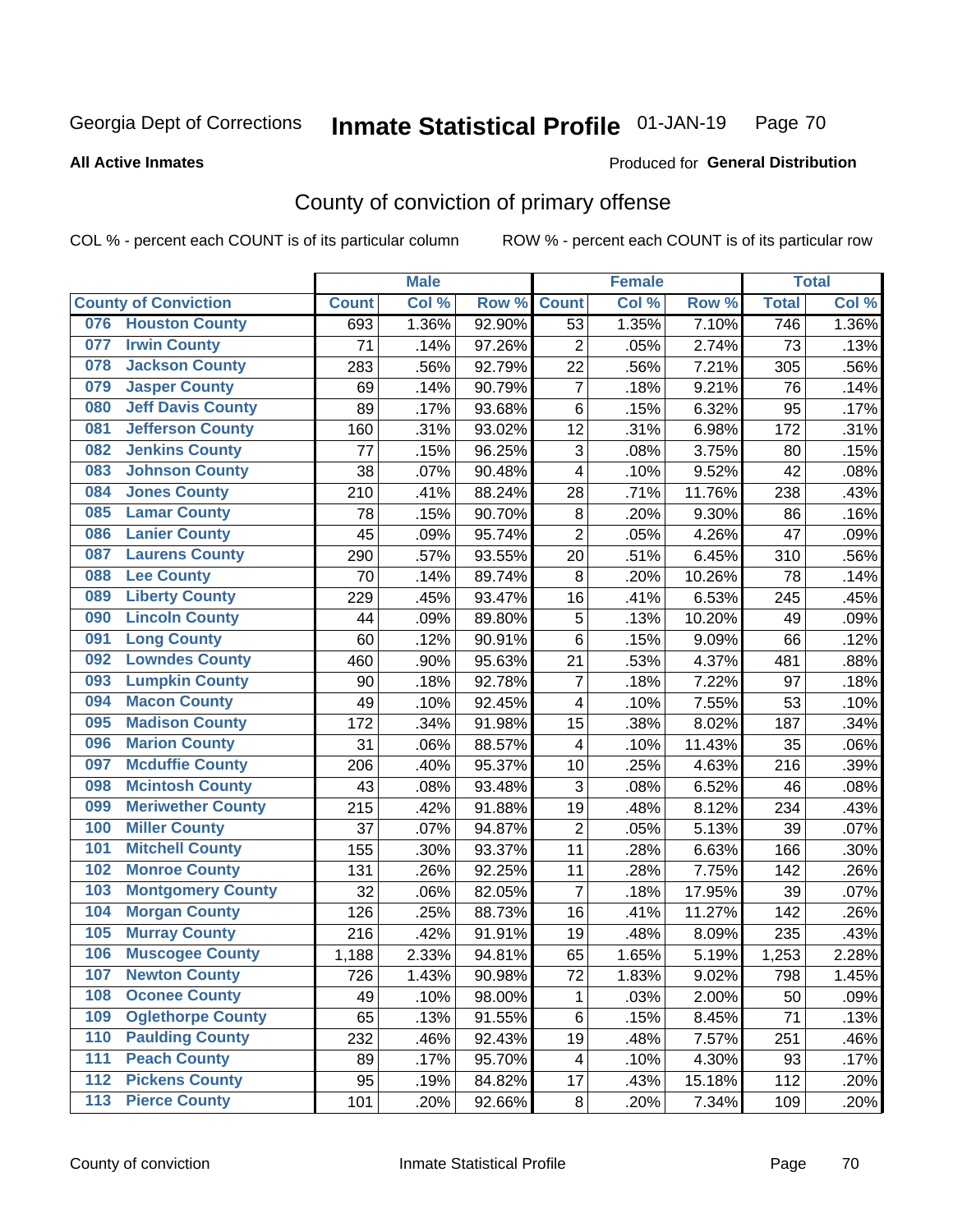#### Inmate Statistical Profile 01-JAN-19 Page 71

### **All Active Inmates**

## Produced for General Distribution

## County of conviction of primary offense

COL % - percent each COUNT is of its particular column

|                                          |              | <b>Male</b> |         |                         | <b>Female</b> |        |              | <b>Total</b> |
|------------------------------------------|--------------|-------------|---------|-------------------------|---------------|--------|--------------|--------------|
| <b>County of Conviction</b>              | <b>Count</b> | Col %       | Row %   | <b>Count</b>            | Col %         | Row %  | <b>Total</b> | Col %        |
| <b>Pike County</b><br>114                | 42           | .08%        | 91.30%  | 4                       | .10%          | 8.70%  | 46           | .08%         |
| <b>Polk County</b><br>$\overline{115}$   | 186          | .37%        | 92.08%  | 16                      | .41%          | 7.92%  | 202          | .37%         |
| <b>Pulaski County</b><br>116             | 51           | .10%        | 94.44%  | 3                       | .08%          | 5.56%  | 54           | .10%         |
| <b>Putnam County</b><br>117              | 160          | .31%        | 91.43%  | 15                      | .38%          | 8.57%  | 175          | .32%         |
| <b>Quitman County</b><br>118             | 12           | .02%        | 100.00% |                         |               |        | 12           | .02%         |
| <b>Rabun County</b><br>119               | 64           | .13%        | 88.89%  | 8                       | .20%          | 11.11% | 72           | .13%         |
| <b>Randolph County</b><br>120            | 61           | .12%        | 96.83%  | $\overline{2}$          | .05%          | 3.17%  | 63           | .11%         |
| <b>Richmond County</b><br>121            | 1,925        | 3.78%       | 93.67%  | 130                     | 3.31%         | 6.33%  | 2,055        | 3.75%        |
| <b>Rockdale County</b><br>122            | 507          | 1.00%       | 92.69%  | 40                      | 1.02%         | 7.31%  | 547          | 1.00%        |
| 123<br><b>Schley County</b>              | 10           | .02%        | 83.33%  | $\mathbf 2$             | .05%          | 16.67% | 12           | .02%         |
| <b>Screven County</b><br>124             | 124          | .24%        | 97.64%  | 3                       | .08%          | 2.36%  | 127          | .23%         |
| <b>Seminole County</b><br>125            | 77           | .15%        | 88.51%  | 10                      | .25%          | 11.49% | 87           | .16%         |
| <b>Spalding County</b><br>126            | 507          | 1.00%       | 91.35%  | 48                      | 1.22%         | 8.65%  | 555          | 1.01%        |
| 127<br><b>Stephens County</b>            | 177          | .35%        | 86.76%  | 27                      | .69%          | 13.24% | 204          | .37%         |
| <b>Stewart County</b><br>128             | 31           | .06%        | 96.88%  | 1                       | .03%          | 3.13%  | 32           | .06%         |
| <b>Sumter County</b><br>129              | 212          | .42%        | 95.50%  | 10                      | .25%          | 4.50%  | 222          | .40%         |
| <b>Talbot County</b><br>130              | 32           | .06%        | 94.12%  | $\overline{2}$          | .05%          | 5.88%  | 34           | .06%         |
| <b>Taliaferro County</b><br>131          | 18           | .04%        | 94.74%  | $\mathbf{1}$            | .03%          | 5.26%  | 19           | .03%         |
| <b>Tattnall County</b><br>132            | 192          | .38%        | 91.43%  | 18                      | .46%          | 8.57%  | 210          | .38%         |
| 133<br><b>Taylor County</b>              | 62           | .12%        | 93.94%  | $\overline{\mathbf{4}}$ | .10%          | 6.06%  | 66           | .12%         |
| <b>Telfair County</b><br>134             | 106          | .21%        | 95.50%  | 5                       | .13%          | 4.50%  | 111          | .20%         |
| <b>Terrell County</b><br>135             | 89           | .17%        | 94.68%  | $\sqrt{5}$              | .13%          | 5.32%  | 94           | .17%         |
| <b>Thomas County</b><br>136              | 205          | .40%        | 96.24%  | 8                       | .20%          | 3.76%  | 213          | .39%         |
| <b>Tift County</b><br>137                | 322          | .63%        | 94.43%  | 19                      | .48%          | 5.57%  | 341          | .62%         |
| <b>Toombs County</b><br>138              | 325          | .64%        | 89.04%  | 40                      | 1.02%         | 10.96% | 365          | .67%         |
| <b>Towns County</b><br>139               | 56           | .11%        | 76.71%  | 17                      | .43%          | 23.29% | 73           | .13%         |
| <b>Treutlen County</b><br>140            | 73           | .14%        | 93.59%  | 5                       | .13%          | 6.41%  | 78           | .14%         |
| <b>Troup County</b><br>141               | 678          | 1.33%       | 92.62%  | 54                      | 1.37%         | 7.38%  | 732          | 1.33%        |
| <b>Turner County</b><br>142              | 71           | .14%        | 97.26%  | $\mathbf 2$             | .05%          | 2.74%  | 73           | .13%         |
| $\overline{143}$<br><b>Twiggs County</b> | 53           | .10%        | 96.36%  | $\overline{2}$          | .05%          | 3.64%  | 55           | .10%         |
| <b>Union County</b><br>144               | 97           | .19%        | 82.91%  | 20                      | .51%          | 17.09% | 117          | .21%         |
| 145<br><b>Upson County</b>               | 173          | .34%        | 95.05%  | 9                       | .23%          | 4.95%  | 182          | .33%         |
| <b>Walker County</b><br>146              | 429          | .84%        | 91.67%  | 39                      | .99%          | 8.33%  | 468          | .85%         |
| <b>Walton County</b><br>147              | 589          | 1.16%       | 89.51%  | 69                      | 1.75%         | 10.49% | 658          | 1.20%        |
| <b>Ware County</b><br>148                | 311          | .61%        | 93.96%  | 20                      | .51%          | 6.04%  | 331          | .60%         |
| <b>Warren County</b><br>149              | 38           | .07%        | 92.68%  | 3                       | .08%          | 7.32%  | 41           | .07%         |
| <b>Washington County</b><br>150          | 206          | .40%        | 90.35%  | 22                      | .56%          | 9.65%  | 228          | .42%         |
| <b>Wayne County</b><br>151               | 175          | .34%        | 92.11%  | 15                      | .38%          | 7.89%  | 190          | .35%         |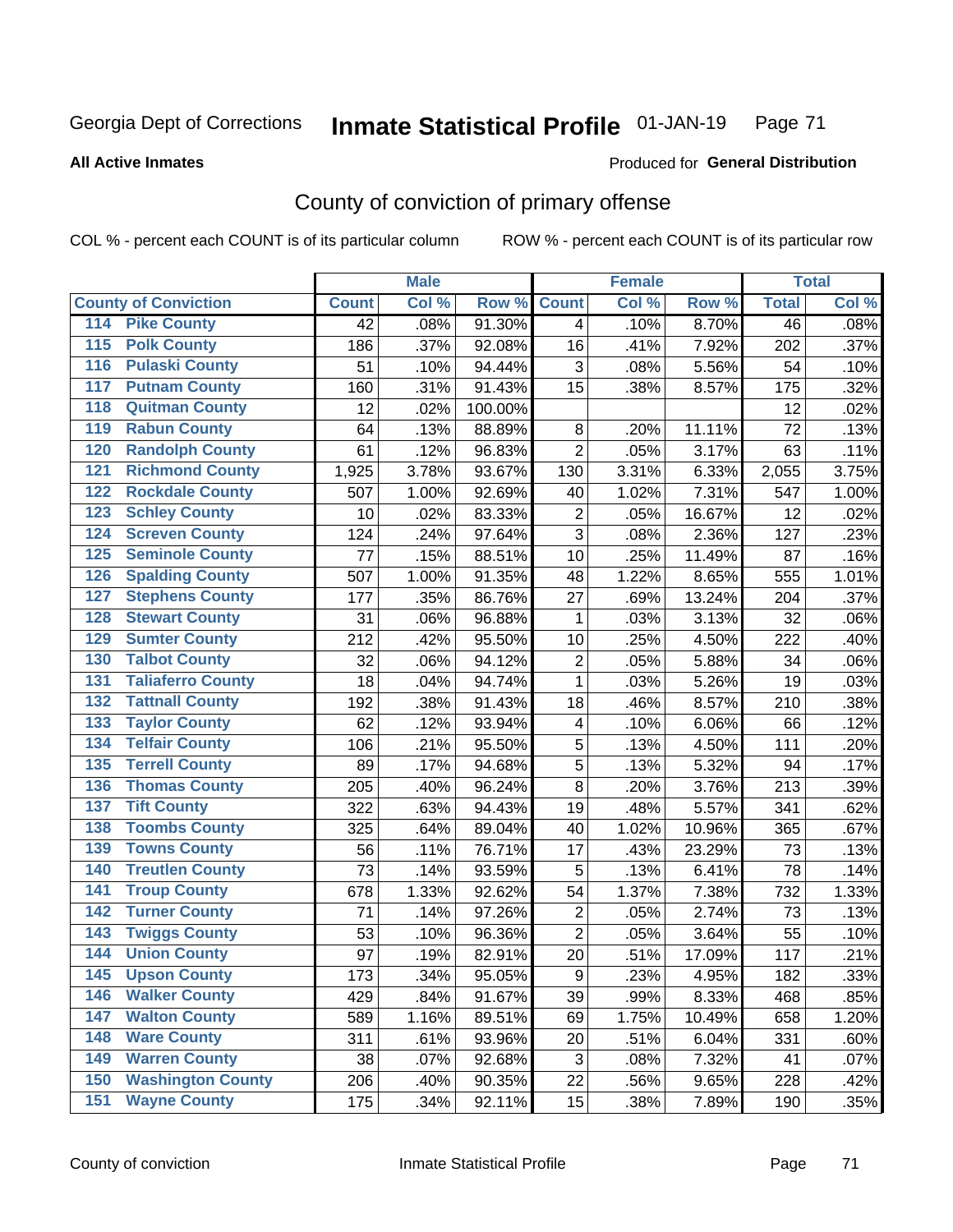#### Inmate Statistical Profile 01-JAN-19 Page 72

**All Active Inmates** 

### Produced for General Distribution

## County of conviction of primary offense

COL % - percent each COUNT is of its particular column

|                                |              | <b>Male</b> |             |       | <b>Female</b> |              |              | <b>Total</b> |
|--------------------------------|--------------|-------------|-------------|-------|---------------|--------------|--------------|--------------|
| <b>County of Conviction</b>    | <b>Count</b> | Col %       | Row % Count |       | Col %         | Row %        | <b>Total</b> | Col %        |
| <b>Webster County</b><br>152   | 5            | $.01\%$     | 83.33%      |       | .03%          | 16.67%       | 6            | .01%         |
| <b>Wheeler County</b><br>153   | 22           | $.04\%$     | 95.65%      |       | .03%          | 4.35%        | 23           | .04%         |
| <b>White County</b><br>154     | 102          | .20%        | 88.70%      | 13    | .33%          | 11.30%       | 115          | .21%         |
| <b>Whitfield County</b><br>155 | 810          | 1.59%       | 87.00%      | 121   | 3.08%         | 13.00%       | 931          | 1.70%        |
| <b>Wilcox County</b><br>156    | 53           | .10%        | 92.98%      | 4     | .10%          | 7.02%        | 57           | .10%         |
| <b>Wilkes County</b><br>157    | 73           | .14%        | 94.81%      | 4     | .10%          | 5.19%        | 77           | .14%         |
| <b>Wilkinson County</b><br>158 | 47           | .09%        | 95.92%      | 2     | .05%          | 4.08%        | 49           | .09%         |
| <b>Worth County</b><br>159     | 134          | .26%        | 92.41%      | 11    | .28%          | 7.59%        | 145          | .26%         |
| <b>Total Rported</b>           | 50,937       | 100%        | 92.83%      | 3,933 | 100%          | <b>7.17%</b> | 54,870       | 100%         |

| <b>Not Reported</b> |        |       |        |
|---------------------|--------|-------|--------|
| ™otai               | 50,937 | 3,933 | 54.870 |

| <b>Mode (most frequent)</b> | <b>Fulton County</b> | <b>ICobb County</b> | <b>Fulton County</b> |
|-----------------------------|----------------------|---------------------|----------------------|
|                             |                      |                     |                      |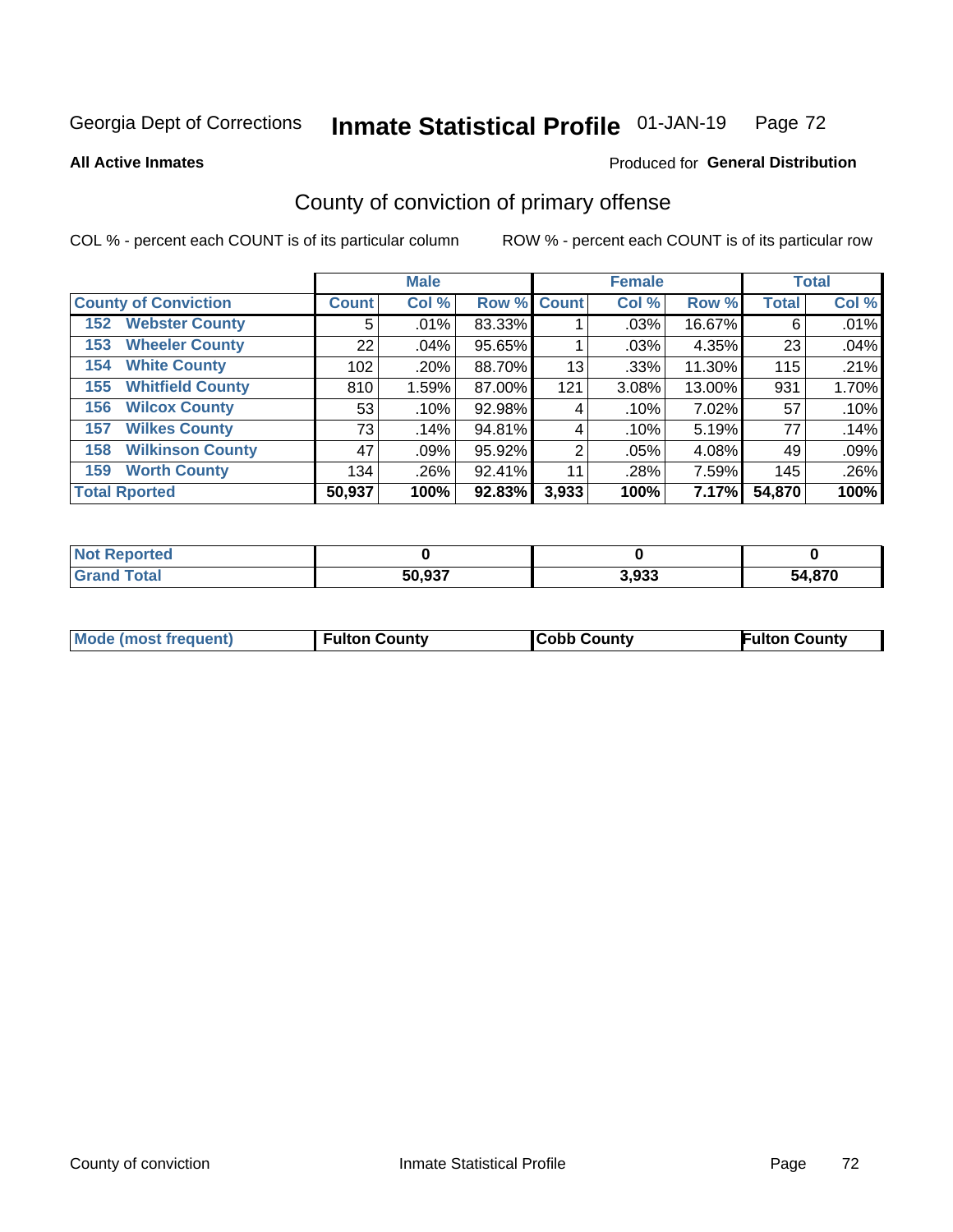## Georgia Dept of Corrections **All Active Inmates**

#### Inmate Statistical Profile 01-JAN-19 Page 73

Produced for General Distribution

# Circuit of conviction of primary offense

COL % - percent each COUNT is of its particular column ROW % - percent each COUNT is of its particular row

|                         |                                 |              | <b>Male</b> |        |              | <b>Female</b> |        |              | <b>Total</b> |
|-------------------------|---------------------------------|--------------|-------------|--------|--------------|---------------|--------|--------------|--------------|
|                         | <b>Circuit of Conviction</b>    | <b>Count</b> | Col %       | Row %  | <b>Count</b> | Col %         | Row %  | <b>Total</b> | Col %        |
| 1                       | <b>Alapaha Circuit</b>          | 353          | .70%        | 92.65% | 28           | .71%          | 7.35%  | 381          | .70%         |
| $\overline{2}$          | <b>Alcovy Circuit</b>           | 1,315        | 2.59%       | 90.32% | 141          | 3.60%         | 9.68%  | 1,456        | 2.66%        |
| $\overline{\mathbf{3}}$ | <b>Atlanta Circuit</b>          | 4,996        | 9.84%       | 95.98% | 209          | 5.34%         | 4.02%  | 5,205        | 9.52%        |
| 4                       | <b>Atlantic Circuit</b>         | 667          | 1.31%       | 93.16% | 49           | 1.25%         | 6.84%  | 716          | 1.31%        |
| 5                       | <b>Augusta Circuit</b>          | 2,596        | 5.11%       | 93.55% | 179          | 4.57%         | 6.45%  | 2,775        | 5.08%        |
| $\overline{6}$          | <b>Blue Ridge Circuit</b>       | 552          | 1.09%       | 92.31% | 46           | 1.17%         | 7.69%  | 598          | 1.09%        |
| $\overline{\mathbf{7}}$ | <b>Brunswick Circuit</b>        | 1,166        | 2.30%       | 94.49% | 68           | 1.74%         | 5.51%  | 1,234        | 2.26%        |
| $\overline{\mathbf{8}}$ | <b>Chattahoochee Circuit</b>    | 1,469        | 2.89%       | 94.59% | 84           | 2.14%         | 5.41%  | 1,553        | 2.84%        |
| $\overline{9}$          | <b>Cherokee Circuit</b>         | 992          | 1.95%       | 88.18% | 133          | 3.40%         | 11.82% | 1,125        | 2.06%        |
| 10                      | <b>Clayton Circuit</b>          | 1,375        | 2.71%       | 92.22% | 116          | 2.96%         | 7.78%  | 1,491        | 2.73%        |
| $\overline{11}$         | <b>Cobb Circuit</b>             | 2,533        | 4.99%       | 92.08% | 218          | 5.57%         | 7.92%  | 2,751        | 5.03%        |
| $\overline{12}$         | <b>Conasauga Circuit</b>        | 1,026        | 2.02%       | 87.99% | 140          | 3.57%         | 12.01% | 1,166        | 2.13%        |
| 13                      | <b>Cordele Circuit</b>          | 711          | 1.40%       | 93.06% | 53           | 1.35%         | 6.94%  | 764          | 1.40%        |
| 14                      | <b>Coweta Circuit</b>           | 2,253        | 4.44%       | 92.53% | 182          | 4.65%         | 7.47%  | 2,435        | 4.45%        |
| 15                      | <b>Dougherty Circuit</b>        | 860          | 1.69%       | 94.30% | 52           | 1.33%         | 5.70%  | 912          | 1.67%        |
| 16                      | <b>Dublin Circuit</b>           | 454          | .89%        | 93.61% | 31           | .79%          | 6.39%  | 485          | .89%         |
| 17                      | <b>Eastern Circuit</b>          | 1,887        | 3.72%       | 95.11% | 97           | 2.48%         | 4.89%  | 1,984        | 3.63%        |
| 18                      | <b>Flint Circuit</b>            | 617          | 1.22%       | 90.34% | 66           | 1.68%         | 9.66%  | 683          | 1.25%        |
| 19                      | <b>Griffin Circuit</b>          | 1,066        | 2.10%       | 91.58% | 98           | 2.50%         | 8.42%  | 1,164        | 2.13%        |
| 20                      | <b>Gwinnett Circuit</b>         | 2,715        | 5.35%       | 93.14% | 200          | 5.11%         | 6.86%  | 2,915        | 5.33%        |
| $\overline{21}$         | <b>Houston Circuit</b>          | 693          | 1.37%       | 92.90% | 53           | 1.35%         | 7.10%  | 746          | 1.36%        |
| $\overline{22}$         | <b>Lookout Mountain Circuit</b> | 1,143        | 2.25%       | 89.86% | 129          | 3.29%         | 10.14% | 1,272        | 2.33%        |
| 23                      | <b>Macon Circuit</b>            | 1,232        | 2.43%       | 93.55% | 85           | 2.17%         | 6.45%  | 1,317        | 2.41%        |
| $\overline{24}$         | <b>Middle Circuit</b>           | 969          | 1.91%       | 90.48% | 102          | 2.60%         | 9.52%  | 1,071        | 1.96%        |
| 25                      | <b>Mountain Circuit</b>         | 375          | .74%        | 87.82% | 52           | 1.33%         | 12.18% | 427          | .78%         |
| 26                      | <b>Northeastern Circuit</b>     | 810          | 1.60%       | 91.22% | 78           | 1.99%         | 8.78%  | 888          | 1.62%        |
| $\overline{27}$         | <b>Northern Circuit</b>         | 743          | 1.46%       | 91.62% | 68           | 1.74%         | 8.38%  | 811          | 1.48%        |
| 28                      | <b>Ocmulgee Circuit</b>         | 1,074        | 2.12%       | 91.56% | 99           | 2.53%         | 8.44%  | 1,173        | 2.15%        |
| 29                      | <b>Oconee Circuit</b>           | 440          | .87%        | 92.63% | 35           | .89%          | 7.37%  | 475          | .87%         |
| 30                      | <b>Ogeechee Circuit</b>         | 967          | 1.91%       | 93.97% | 62           | 1.58%         | 6.03%  | 1,029        | 1.88%        |
| $\overline{31}$         | <b>Pataula Circuit</b>          | 393          | .77%        | 93.79% | 26           | .66%          | 6.21%  | 419          | .77%         |
| 32                      | <b>Piedmont Circuit</b>         | 687          | 1.35%       | 91.36% | 65           | 1.66%         | 8.64%  | 752          | 1.38%        |
| 33                      | <b>Rome Circuit</b>             | 867          | 1.71%       | 88.83% | 109          | 2.78%         | 11.17% | 976          | 1.79%        |
| 34                      | <b>South Georgia Circuit</b>    | 561          | 1.11%       | 95.41% | 27           | .69%          | 4.59%  | 588          | 1.08%        |
| 35                      | <b>Southern Circuit</b>         | 951          | 1.87%       | 95.48% | 45           | 1.15%         | 4.52%  | 996          | 1.82%        |
| 36                      | <b>Southwestern Circuit</b>     | 377          | .74%        | 93.55% | 26           | .66%          | 6.45%  | 403          | .74%         |
| 37                      | <b>Stone Mountain Circuit</b>   | 3,033        | 5.98%       | 95.26% | 151          | 3.85%         | 4.74%  | 3,184        | 5.82%        |
| 38                      | <b>Tallapoosa Circuit</b>       | 285          | .56%        | 91.05% | 28           | .71%          | 8.95%  | 313          | .57%         |
| 39                      | <b>Tifton Circuit</b>           | 598          | 1.18%       | 94.62% | 34           | .87%          | 5.38%  | 632          | 1.16%        |
| 40                      | <b>Toombs Circuit</b>           | 388          | .76%        | 94.40% | 23           | .59%          | 5.60%  | 411          | .75%         |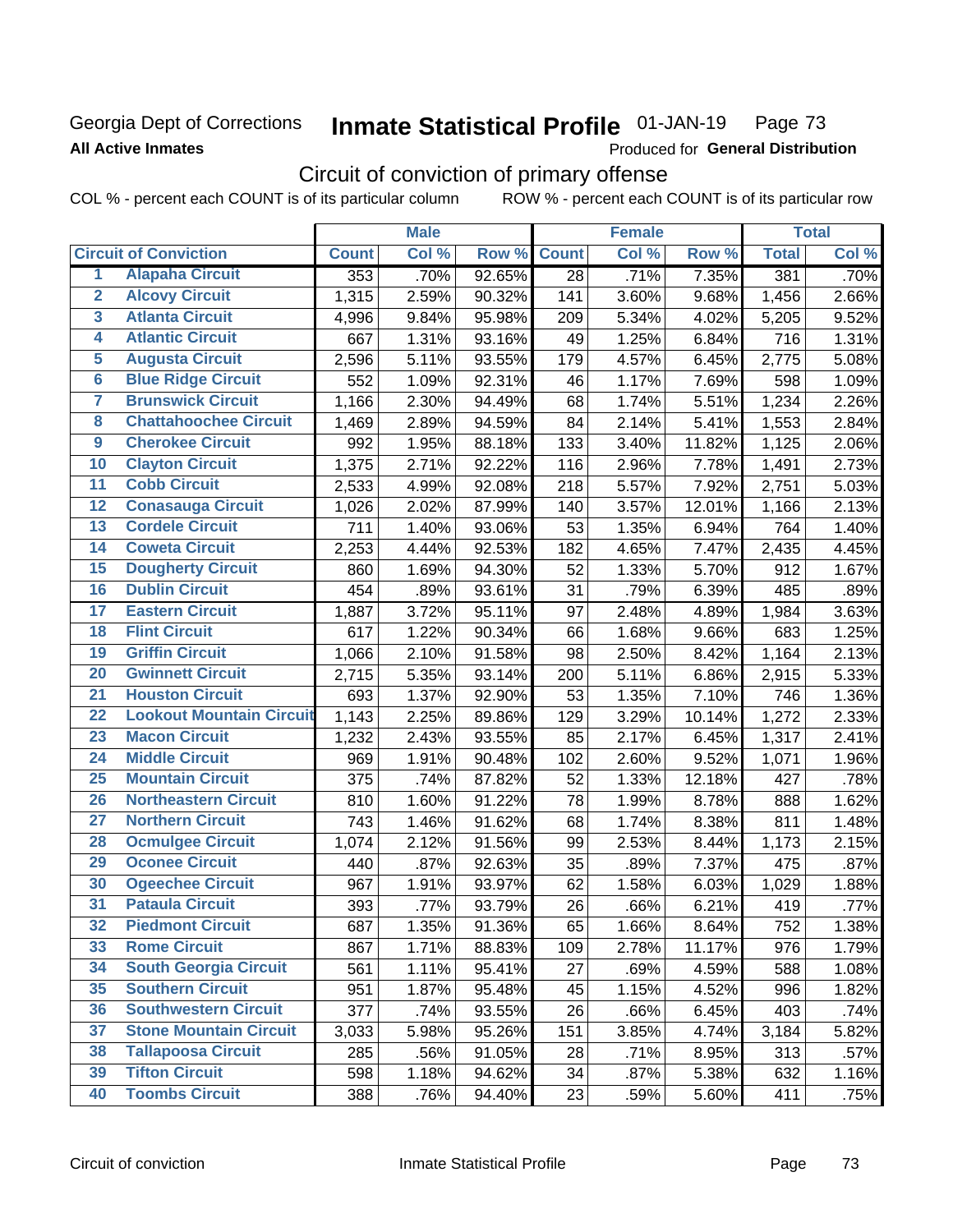## Georgia Dept of Corrections **All Active Inmates**

#### Inmate Statistical Profile 01-JAN-19 Page 74

Produced for General Distribution

# Circuit of conviction of primary offense

COL % - percent each COUNT is of its particular column ROW % - percent each COUNT is of its particular row

|    |                                  |        | <b>Male</b> |        |              | <b>Female</b> |        |              | <b>Total</b> |
|----|----------------------------------|--------|-------------|--------|--------------|---------------|--------|--------------|--------------|
|    | <b>Circuit of Conviction</b>     |        | Col %       | Row %  | <b>Count</b> | Col %         | Row %  | <b>Total</b> | Col %        |
| 41 | <b>Waycross Circuit</b>          | 864    | 1.70%       | 92.31% | 72           | 1.84%         | 7.69%  | 936          | 1.71%        |
| 42 | <b>Western Circuit</b>           | 623    | 1.23%       | 93.97% | 40           | 1.02%         | 6.03%  | 663          | 1.21%        |
| 43 | <b>Rockdale Circuit</b>          | 507    | 1.00%       | 92.69% | 40           | 1.02%         | 7.31%  | 547          | 1.00%        |
| 44 | <b>Douglas Circuit</b>           | 1,031  | 2.03%       | 90.84% | 104          | 2.66%         | 9.16%  | 1,135        | 2.08%        |
| 45 | <b>Appalachian Circuit</b>       | 302    | $.60\%$     | 88.56% | 39           | 1.00%         | 11.44% | 341          | .62%         |
| 46 | <b>Enotah Circuit</b>            | 345    | .68%        | 85.82% | 57           | 1.46%         | 14.18% | 402          | .74%         |
| 47 | <b>Bell-Forsyth J.C.</b>         | 343    | .68%        | 91.22% | 33           | .84%          | 8.78%  | 376          | .69%         |
| 48 | <b>Towaliga Judicial Circuit</b> | 320    | .63%        | 92.49% | 26           | .66%          | 7.51%  | 346          | .63%         |
| 49 | <b>Paulding Circuit</b>          | 232    | .46%        | 92.43% | 19           | .49%          | 7.57%  | 251          | .46%         |
|    | <b>Total Rported</b>             | 50,756 | 100%        | 92.84% | 3,917        | 100%          | 7.16%  | 54,673       | 100%         |
|    | <b>Not Reported</b>              |        | 181         |        |              | 16            |        |              | 197          |

| 50,937         | 3,933 | 14,870  |
|----------------|-------|---------|
| <b>Atlanta</b> | Cobb  | Atlanta |
|                |       |         |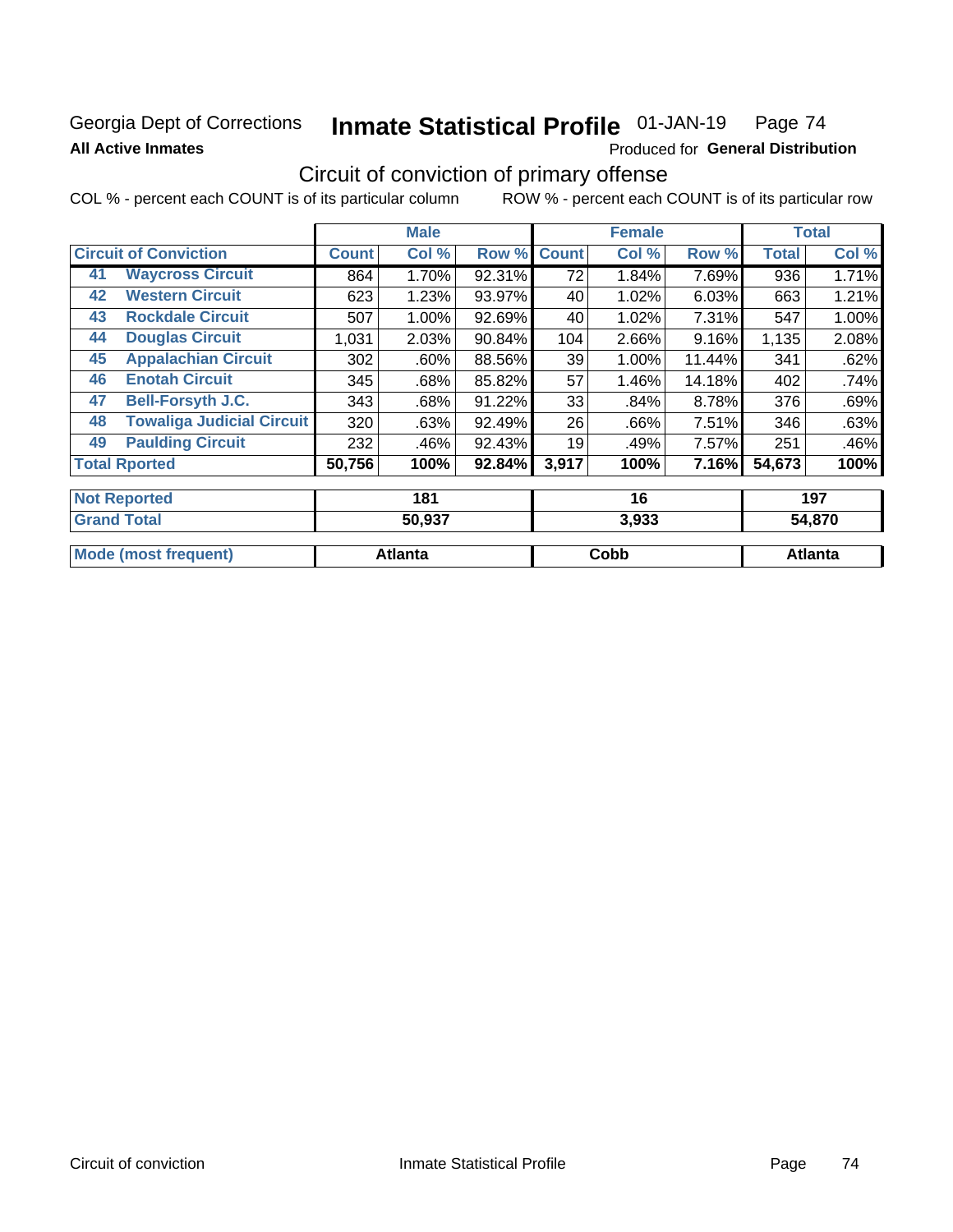### **All Active Inmates**

### Produced for **General Distribution**

## Years served (jail + prison) in this incarceration

|                              |              | <b>Male</b> |         |              | <b>Female</b> |       |              | <b>Total</b> |
|------------------------------|--------------|-------------|---------|--------------|---------------|-------|--------------|--------------|
| <b>Years Served</b>          | <b>Count</b> | Col %       | Row %   | <b>Count</b> | Col %         | Row % | <b>Total</b> | Col %        |
| Less than one year           | 10,169       | 19.97%      | 90.30%  | 1,092        | 27.77%        | 9.70% | 11,261       | 20.53%       |
| 1 to 1.99 years              | 7,537        | 14.80%      | 91.42%  | 707          | 17.98%        | 8.58% | 8,244        | 15.03%       |
| 2 to 2.99 years              | 5,269        | 10.35%      | 91.70%  | 477          | 12.13%        | 8.30% | 5,746        | 10.48%       |
| $3$ to $3.99$ years          | 4,099        | 8.05%       | 91.72%  | 370          | 9.41%         | 8.28% | 4,469        | 8.15%        |
| $\overline{4}$ to 4.99 years | 3,290        | 6.46%       | 93.07%  | 245          | 6.23%         | 6.93% | 3,535        | 6.44%        |
| $\overline{5}$ to 5.99 years | 2,638        | 5.18%       | 93.12%  | 195          | 4.96%         | 6.88% | 2,833        | 5.16%        |
| $6$ to $6.99$ years          | 2,325        | 4.57%       | 93.98%  | 149          | 3.79%         | 6.02% | 2,474        | 4.51%        |
| 7 to 7.99 years              | 2,047        | 4.02%       | 94.20%  | 126          | 3.20%         | 5.80% | 2,173        | 3.96%        |
| 8 to 8.99 years              | 1,603        | 3.15%       | 94.57%  | 92           | 2.34%         | 5.43% | 1,695        | 3.09%        |
| 9 to 9.99 years              | 1,458        | 2.86%       | 94.80%  | 80           | 2.03%         | 5.20% | 1,538        | 2.80%        |
| 10 to 10.99 years            | 1,082        | 2.12%       | 95.08%  | 56           | 1.42%         | 4.92% | 1,138        | 2.07%        |
| 11 to 11.99 years            | 1,126        | 2.21%       | 96.08%  | 46           | 1.17%         | 3.92% | 1,172        | 2.14%        |
| 12 to 12.99 years            | 848          | 1.67%       | 96.47%  | 31           | 0.79%         | 3.53% | 879          | 1.60%        |
| 13 to 13.99 years            | 694          | 1.36%       | 95.07%  | 36           | 0.92%         | 4.93% | 730          | 1.33%        |
| 14 to 14.99 years            | 624          | 1.23%       | 95.27%  | 31           | 0.79%         | 4.73% | 655          | 1.19%        |
| 15 to 15.99 years            | 552          | 1.08%       | 95.50%  | 26           | 0.66%         | 4.50% | 578          | 1.05%        |
| 16 to 16.99 years            | 492          | 0.97%       | 95.16%  | 25           | 0.64%         | 4.84% | 517          | 0.94%        |
| 17 to 17.99 years            | 499          | 0.98%       | 96.89%  | 16           | 0.41%         | 3.11% | 515          | 0.94%        |
| 18 to 18.99 years            | 466          | 0.92%       | 96.28%  | 18           | 0.46%         | 3.72% | 484          | 0.88%        |
| 19 to 19.99 years            | 414          | 0.81%       | 94.52%  | 24           | 0.61%         | 5.48% | 438          | 0.80%        |
| 20 to 20.99 years            | 353          | 0.69%       | 95.15%  | 18           | 0.46%         | 4.85% | 371          | 0.68%        |
| 21 to 21.99 years            | 384          | 0.75%       | 97.71%  | $9\,$        | 0.23%         | 2.29% | 393          | 0.72%        |
| 22 to 22.99 years            | 366          | 0.72%       | 97.86%  | 8            | 0.20%         | 2.14% | 374          | 0.68%        |
| 23 to 23.99 years            | 334          | 0.66%       | 96.53%  | 12           | 0.31%         | 3.47% | 346          | 0.63%        |
| 24 to 24.99 years            | 304          | 0.60%       | 97.44%  | 8            | 0.20%         | 2.56% | 312          | 0.57%        |
| 25 to 25.99 years            | 271          | 0.53%       | 97.13%  | 8            | 0.20%         | 2.87% | 279          | 0.51%        |
| 26 to 26.99 years            | 184          | 0.36%       | 97.35%  | 5            | 0.13%         | 2.65% | 189          | 0.34%        |
| 27 to 27.99 years            | 210          | 0.41%       | 96.33%  | 8            | 0.20%         | 3.67% | 218          | 0.40%        |
| 28 to 28.99 years            | 146          | 0.29%       | 96.69%  | 5            | 0.13%         | 3.31% | 151          | 0.28%        |
| 29 to 29.99 years            | 110          | 0.22%       | 100.00% |              |               |       | 110          | 0.20%        |
| Thirty + years               | 1,025        | 2.01%       | 99.03%  | 10           | 0.25%         | 0.97% | 1,035        | 1.89%        |
| <b>Total Reported</b>        | 50,919       | 100%        | 92.83%  | 3,933        | 100%          | 7.17% | 54,852       | 100%         |

| <b>Not</b><br><b>Reported</b> | 4 C<br>1 O |       | 18     |
|-------------------------------|------------|-------|--------|
| <b>Total</b><br>Gra           | 50,937     | 3,933 | 54,870 |
|                               |            |       |        |

| <b>Mean</b><br>(average) | 6.67               | 4.16               | 6.49          |
|--------------------------|--------------------|--------------------|---------------|
| <b>Median (middle)</b>   |                    | 2.34               | 3.49          |
| Mode (most frequent)     | Less than one year | Less than one year | Less than one |
|                          |                    |                    | year          |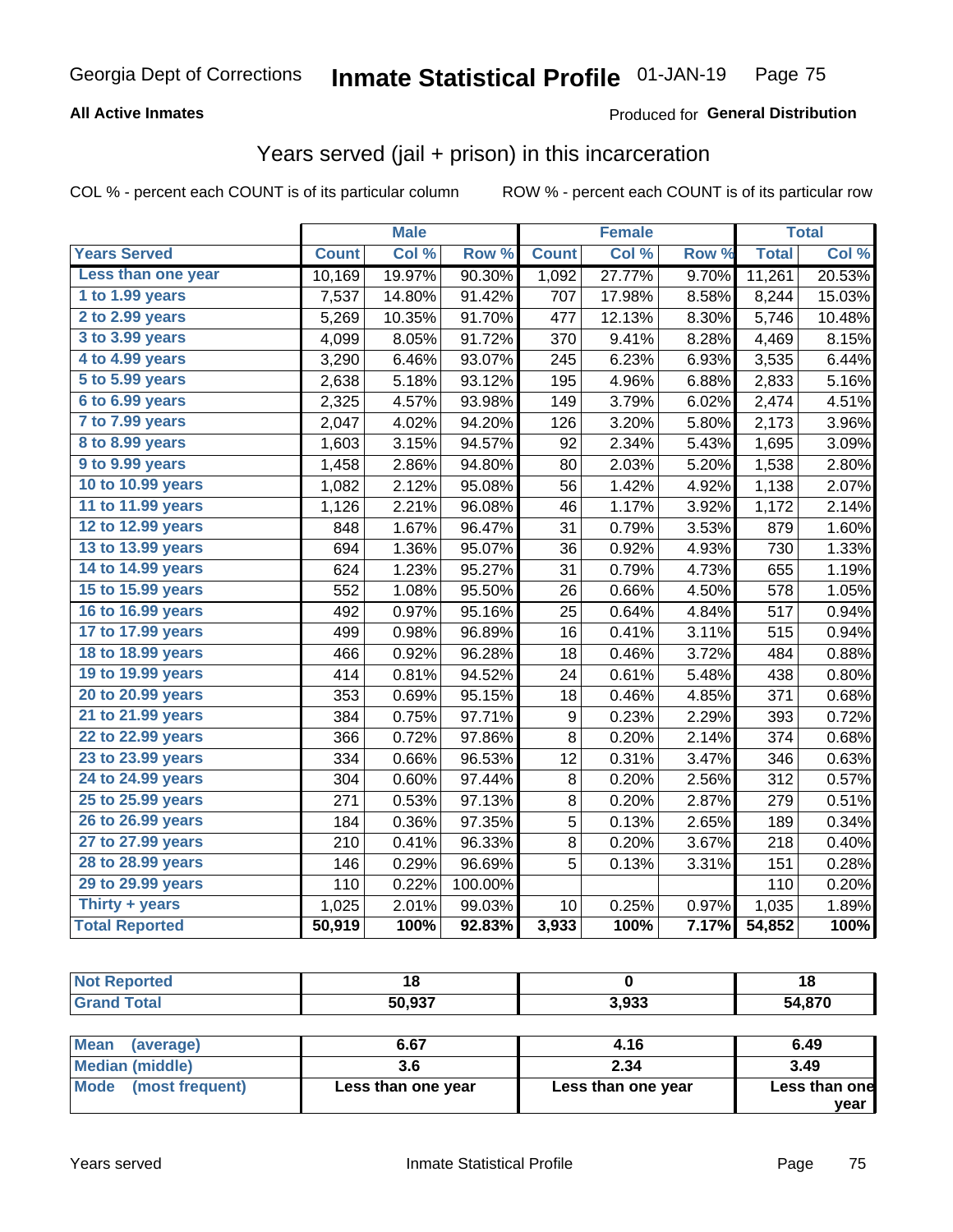#### **All Active Inmates**

Produced for **General Distribution**

## Results of most recent HIV tests

|                         | <b>Male</b>  |          |           | <b>Female</b> |           |          | Total  |        |
|-------------------------|--------------|----------|-----------|---------------|-----------|----------|--------|--------|
| <b>HIV Test Results</b> | <b>Count</b> | Col %    | Row %I    | <b>Count</b>  | Col %     | Row %    | Total  | Col %  |
| <b>Positive</b>         | 674          | $1.47\%$ | 92.58%    | 54            | 1.45%     | $7.42\%$ | 728    | 1.47%  |
| <b>Negative</b>         | 45,208       | 98.52%   | $92.49\%$ | 3,671         | $98.55\%$ | 7.51%    | 48,879 | 98.53% |
| Indeterminate           | ີ            | 0.01%    | 100.00%   |               |           |          |        | 0.01%  |
| <b>Total Reported</b>   | 45,885       | 100%     | 92.49%    | 3,725         | 100%      | $7.51\%$ | 49,610 | 100.0% |

| <b>Not Reported</b> | 5,052  | 208   | 5,260  |
|---------------------|--------|-------|--------|
| Total<br>Gran       | 50,937 | 3,933 | 54,870 |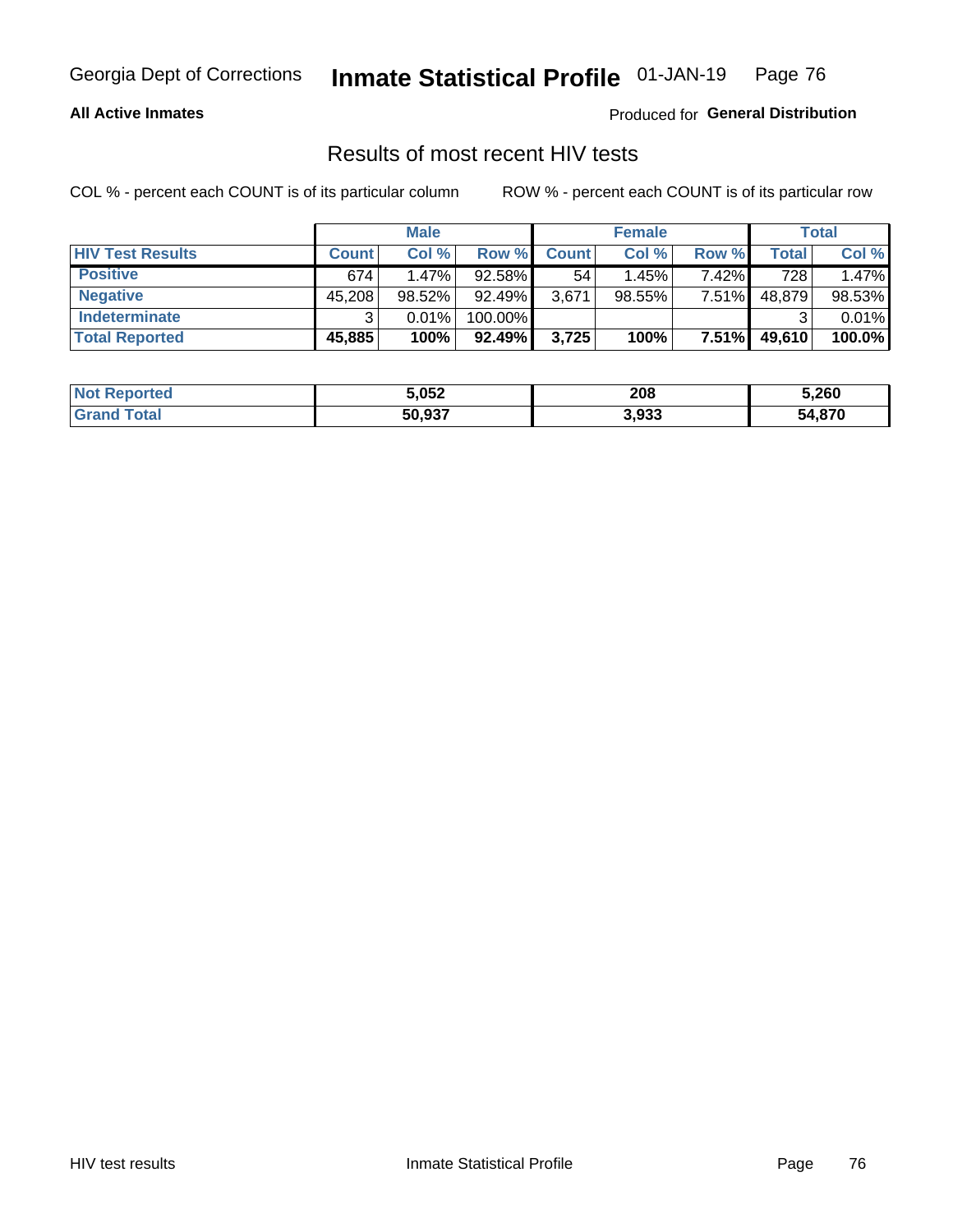### **All Active Inmates**

### Produced for **General Distribution**

## Results of most recent tuberculosis test

|                                  | <b>Male</b>  |        |           | <b>Female</b> |           |          | Total        |        |
|----------------------------------|--------------|--------|-----------|---------------|-----------|----------|--------------|--------|
| <b>Tuberculosis Test Results</b> | <b>Count</b> | Col %  | Row %     | <b>Count</b>  | Col %     | Row %    | <b>Total</b> | Col %  |
| <b>Positive on current test</b>  | 6,352        | 13.44% | $97.95\%$ | 133           | $3.50\%$  | $2.05\%$ | 6,485        | 12.70% |
| <b>Positive on previous test</b> |              | 0.01%  | 100.00%   |               |           |          |              | 0.01%  |
| <b>Negative</b>                  | 40.912       | 86.56% | 91.78%    | 3,663         | $96.50\%$ | $8.22\%$ | 44.575       | 87.30% |
| <b>Total Reported</b>            | 47,266       | 100%   | $92.57\%$ | 3,796         | 100%      | $7.43\%$ | 51,062       | 100.0% |

| <b>Not Reported</b>     | 3,671  | ោ<br>וטו | 3,808  |
|-------------------------|--------|----------|--------|
| <b>Total</b><br>' Grand | 50,937 | 3,933    | 54,870 |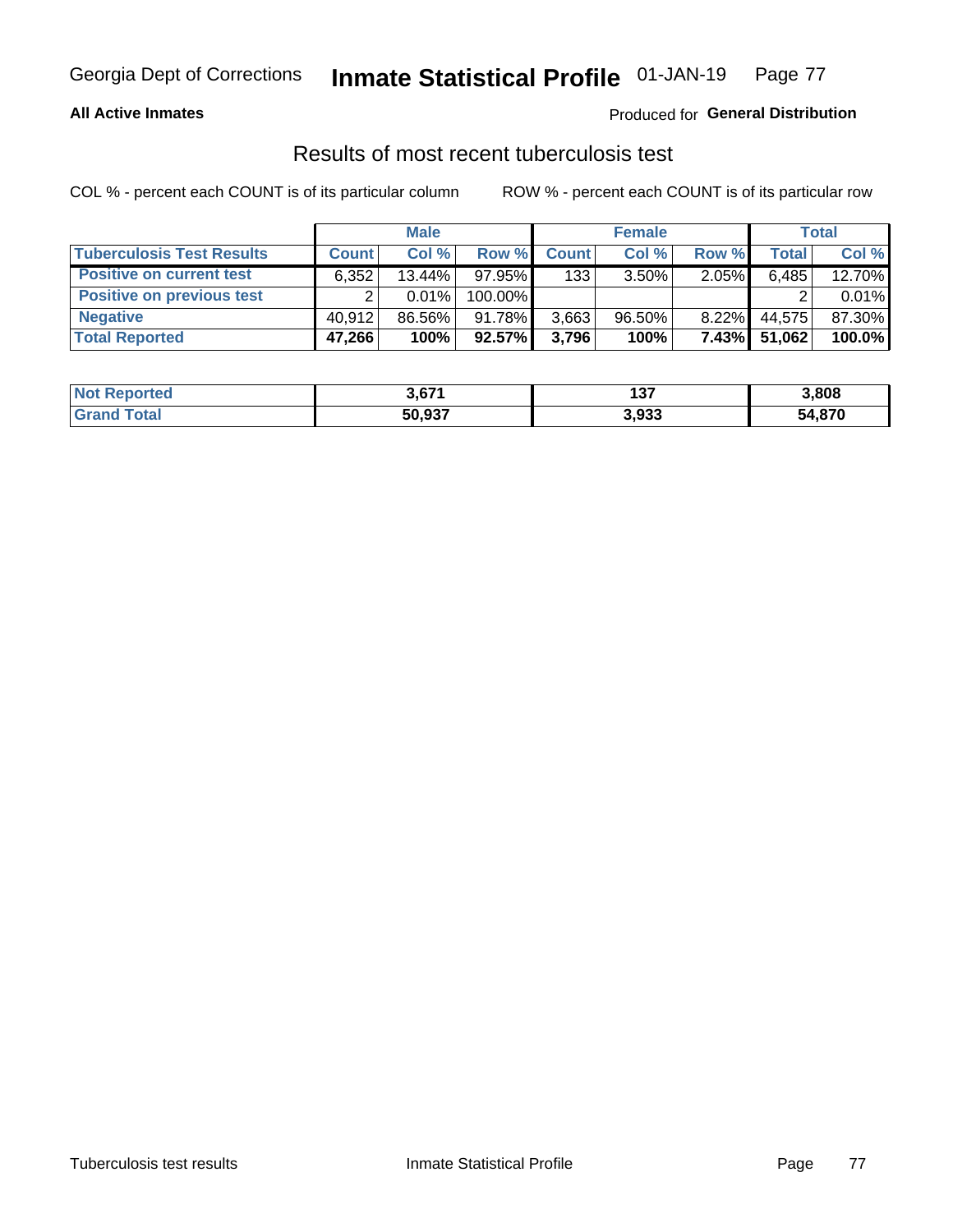### **All Active Inmates**

Produced for **General Distribution**

## Results of most recent syphilis test

|                                 | <b>Male</b>  |           |           | <b>Female</b> |          |          | Total   |        |
|---------------------------------|--------------|-----------|-----------|---------------|----------|----------|---------|--------|
| <b>Syphilis Test Results</b>    | <b>Count</b> | Col%      | Row %     | <b>Count</b>  | Col %    | Row %    | Total I | Col %  |
| <b>Positive on current test</b> | 161          | 1.33%     | $95.27\%$ |               | $1.85\%$ | 4.73%    | 169     | 1.35%  |
| <b>Negative</b>                 | 11.958       | $98.67\%$ | 96.57%    | 425           | 98.15%   | $3.43\%$ | 12,383  | 98.65% |
| <b>Total Reported</b>           | 12,119       | 100%      | 96.55%    | 433           | 100%     | $3.45\%$ | 12,552  | 100%   |

| <b>Not Reported</b> | 38,818 | 3,500 | 42,318 |
|---------------------|--------|-------|--------|
| <b>Grand Total</b>  | 50,937 | 3,933 | 54,870 |